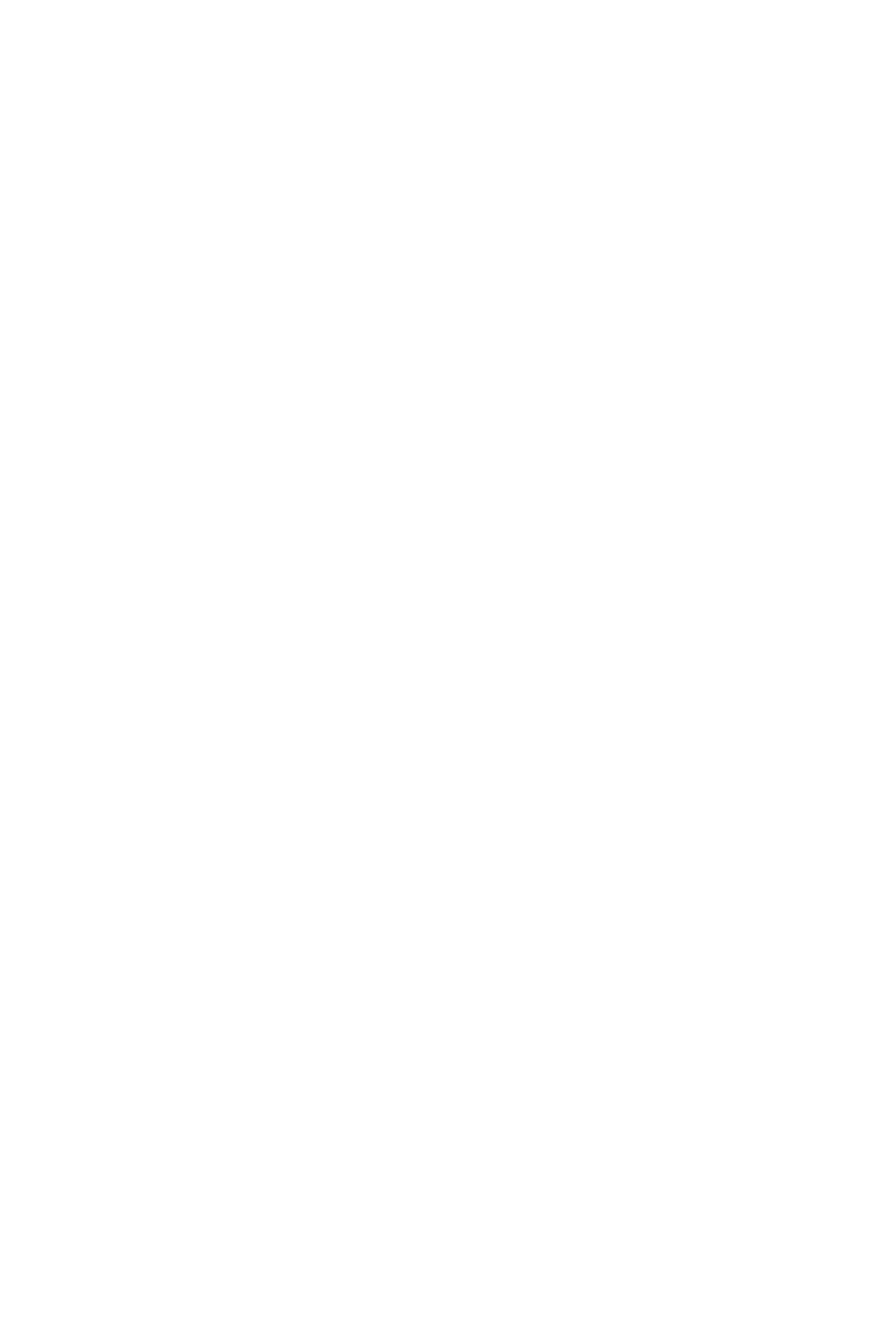# **BALANCED PARTICIPATION OF WOMEN AND MEN IN DECISION-MAKING**

Analytical report - 2016 data GENDER EQUALITY COMMISSION (GEC)

Council of Europe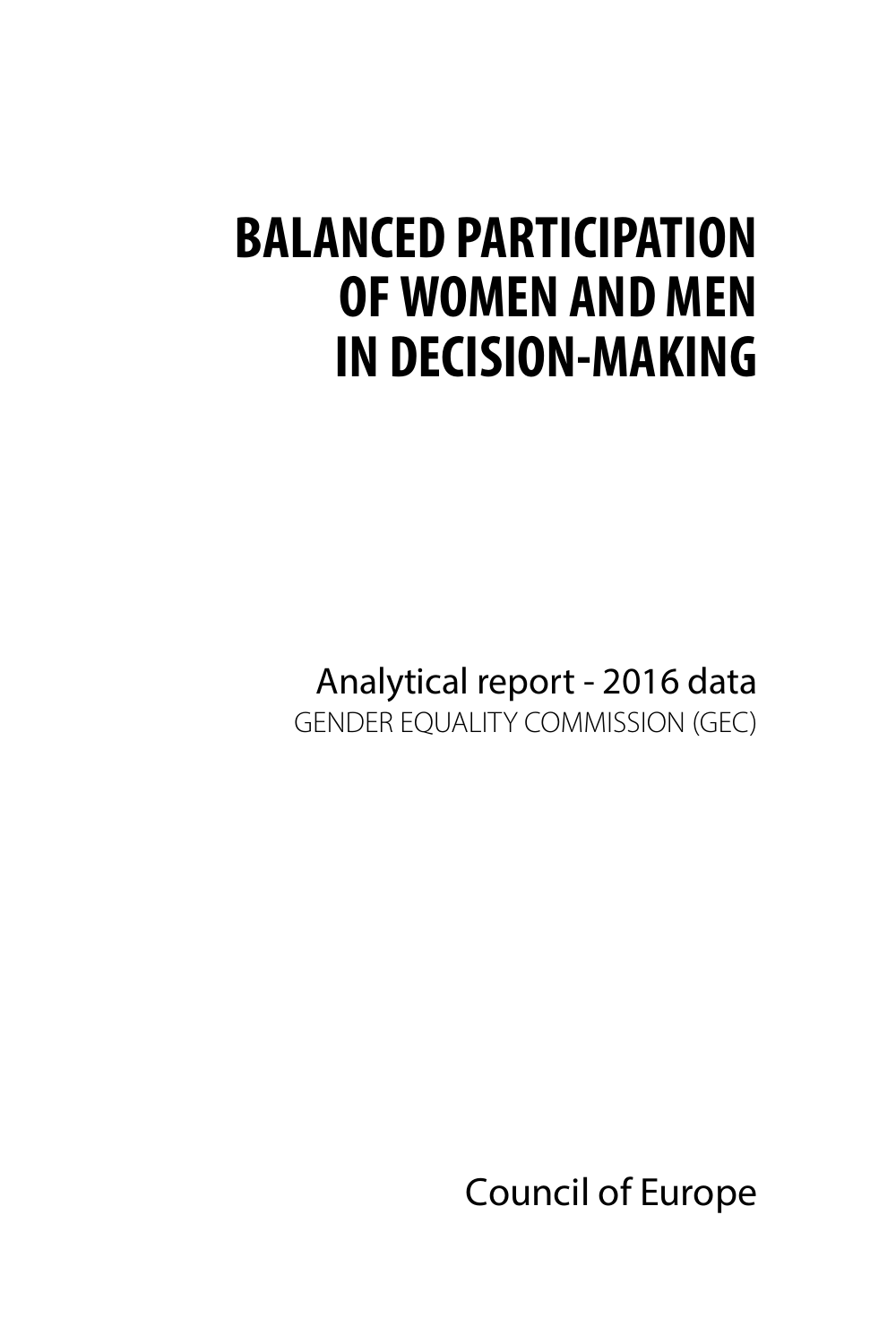French edition: *Participation équilibrée des femmes et des hommes à la prise de décision.*

All requests concerning the reproduction or translation of all or part of this document should be addressed to the Directorate of Communication (F-67075 Strasbourg Cedex or publishing@coe.int). All other correspondence concerning this publication should be addressed to the Equality Division of the Directorate General of Democracy.

Cover design and layout: Documents and Publications Production Department (SPDP), Council of Europe

© Council of Europe, September 2017 Printed at the Council of Europe.

 $\frac{1}{1}$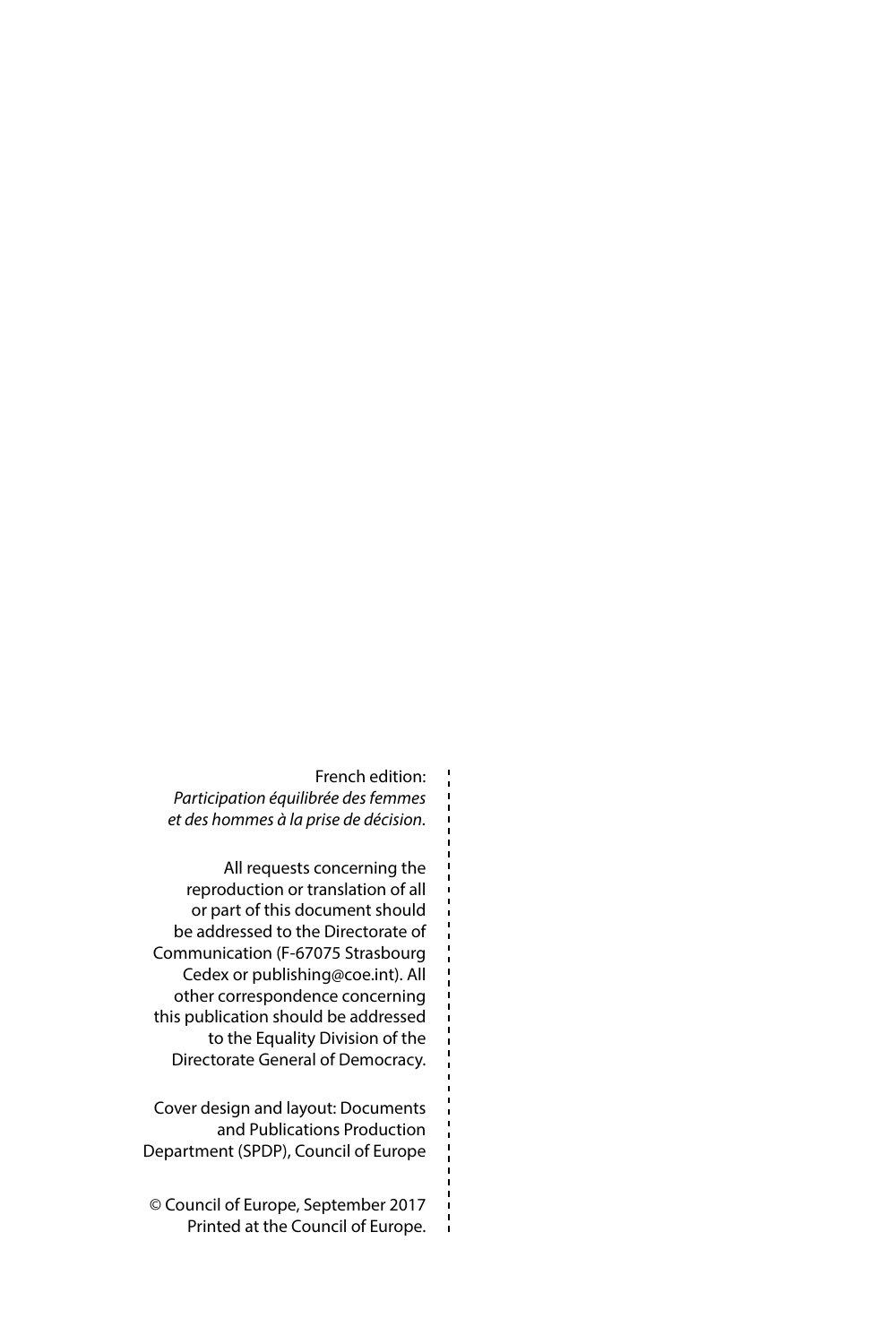### **Third round of monitoring on the implementation of CM Recommendation Rec(2003)3 on balanced participation of women and men in political and public decision-making**

### **Analytical report - 2016 data**

Prepared on the basis of a report by **Karen Celis** and **Silvia Erzeel** Department of Political Science, Vrije Universiteit Brussel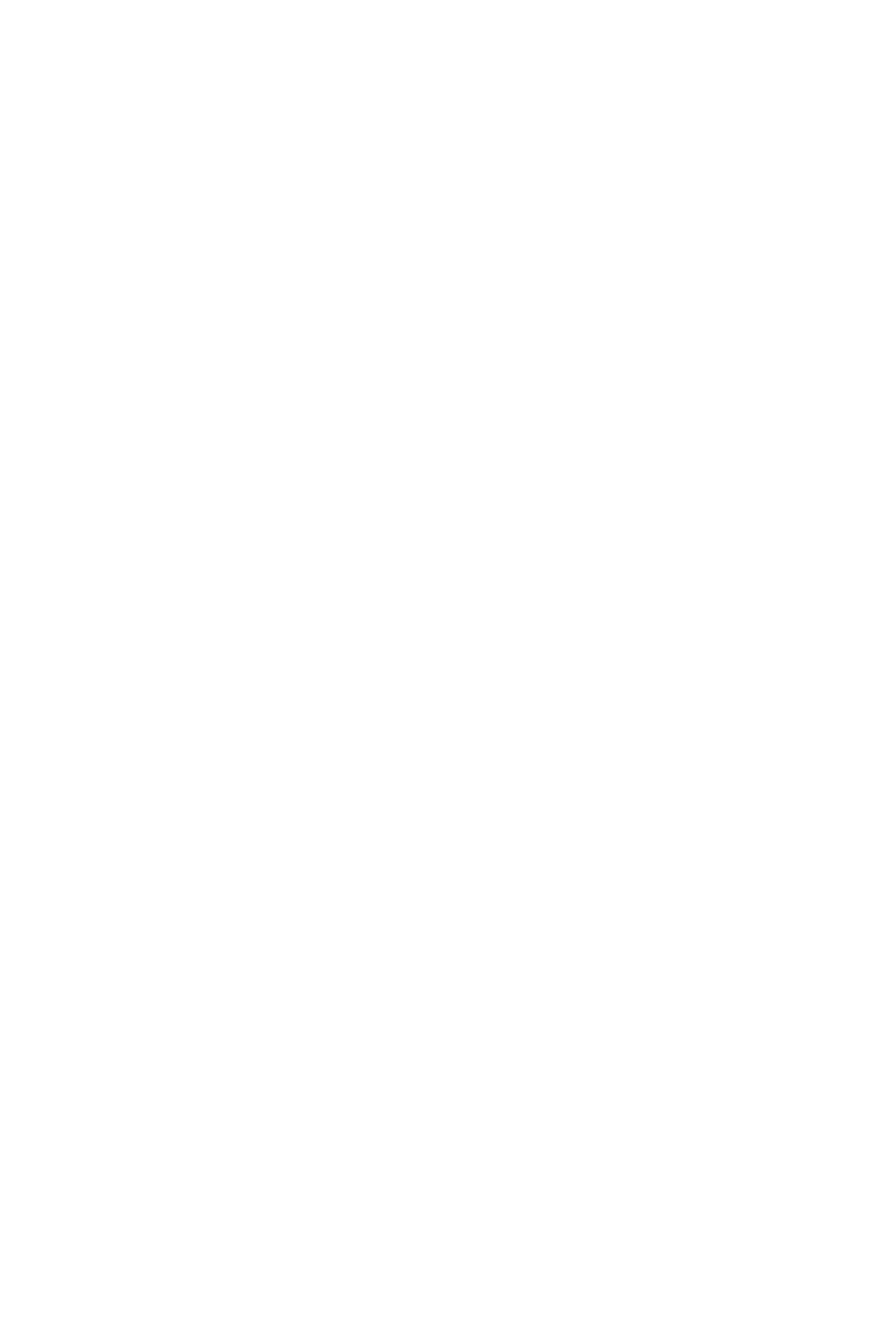### **CONTENTS**

| <b>EXECUTIVE SUMMARY</b>                                                                                                        | 7   |
|---------------------------------------------------------------------------------------------------------------------------------|-----|
| <b>INTRODUCTION</b>                                                                                                             | 13  |
| <b>METHODOLOGY</b>                                                                                                              | 19  |
| <b>LEGISLATIVE POWER</b><br>ı.                                                                                                  | 23  |
| 1. Lower/single houses                                                                                                          | 23  |
| 2. Upper houses                                                                                                                 | 34  |
| 3. Regional Parliaments                                                                                                         | 36  |
| <b>II. EXECUTIVE POWER</b>                                                                                                      | 41  |
| 1. National executives                                                                                                          | 41  |
| 2. Regional executives                                                                                                          | 48  |
| 3. Local executives                                                                                                             | 50  |
| <b>III. POLITICAL PARTIES</b>                                                                                                   | 59  |
| 1. Representation of women in political parties                                                                                 | 59  |
| 2. Measures related to gender equality taken by political parties                                                               | 63  |
| <b>IV. JUDICIAL POWER</b>                                                                                                       | 67  |
| 1. Gender balance in High/Supreme Courts                                                                                        | 67  |
| 2. Gender balance in Constitutional Courts                                                                                      | 69  |
| 3. Gender balance in High Councils of the Judiciary                                                                             | 71  |
| <b>V. DIPLOMATIC SERVICE</b>                                                                                                    | 75  |
| 1. Gender balance among ambassadors extraordinary and plenipotentiary                                                           | 75  |
| 2. Gender balance among envoys and ministers plenipotentiary                                                                    | 77  |
| 3. Gender balance among minister counsellors                                                                                    | 79  |
| 4. Gender balance among general consuls                                                                                         | 81  |
| VI. COUNCIL OF EUROPE                                                                                                           | 85  |
| 1. Gender balance among delegations to the Parliamentary Assembly<br>of the Council of Europe                                   | 85  |
| 2. Gender balance among delegations to the Congress<br>of Local and Regional Authorities of the Council of Europe               | 87  |
| 3. Gender balance in the European Court of Human Rights                                                                         | 97  |
| <b>CONCLUSIONS</b>                                                                                                              | 101 |
| RECOMMENDATIONS FROM THE THIRD ROUND OF MONITORING                                                                              | 111 |
| <b>APPENDIX</b>                                                                                                                 | 115 |
| Recommendation Rec(2003)3 of the Committee of Ministers                                                                         |     |
| of the Council of Europe to member states on balanced participation<br>of women and men in political and public decision-making | 115 |
| Appendix to Recommendation Rec(2003)3                                                                                           | 117 |
| <b>BIBLIOGRAPHY</b>                                                                                                             | 123 |
|                                                                                                                                 |     |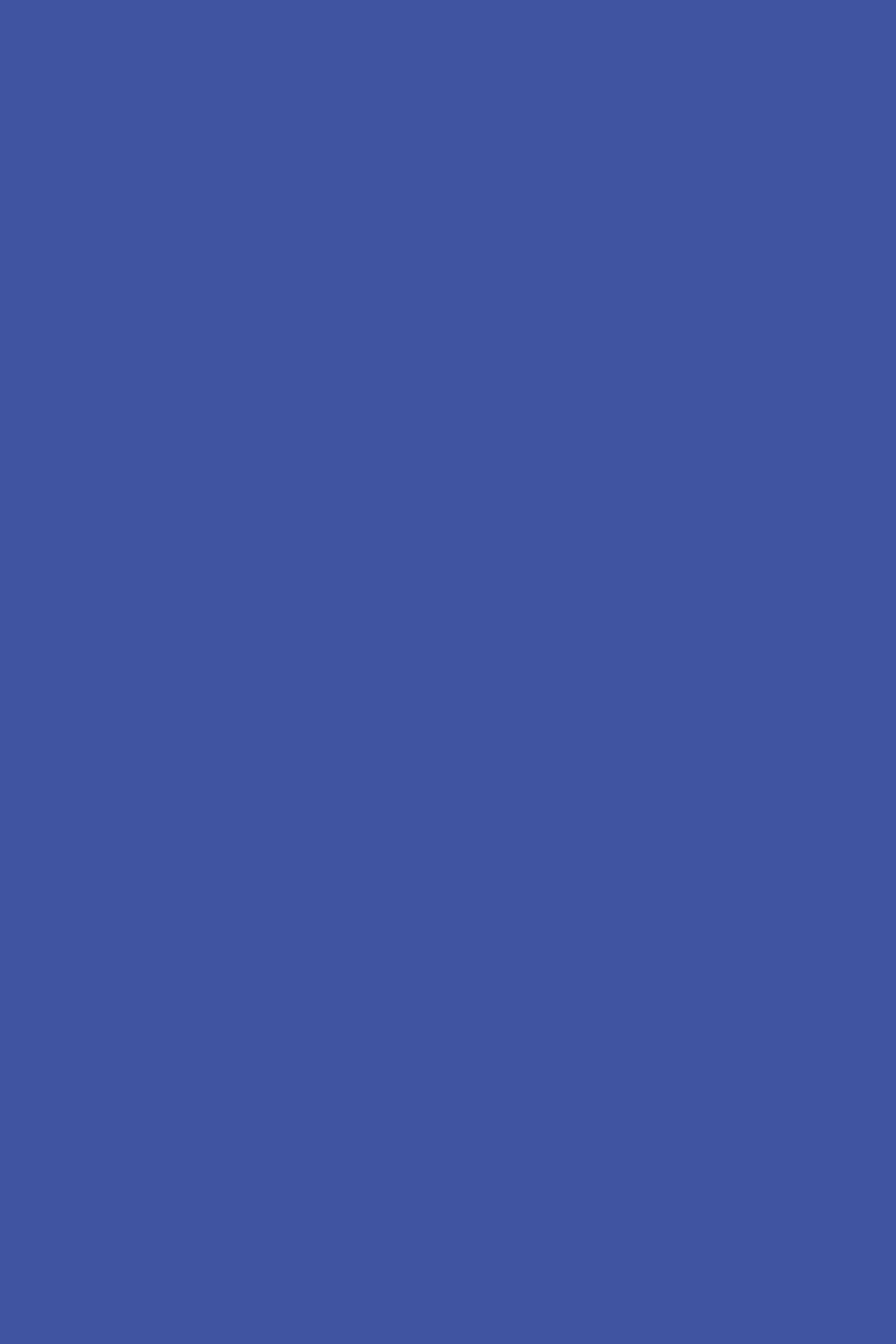## **EXECUTIVE SUMMARY**

<span id="page-8-0"></span>n 2003, the Committee of Ministers of the Council of Europe adopted<br>
<u>Recommendation Rec(2003)3 on balanced participation of women and<br>
<u>men in political and public decision-making</u> (hereafter referred to as the<br>
Recommend</u> n 2003, the Committee of Ministers of the Council of Europe adopted [Recommendation Rec\(2003\)3 on balanced participation of women and](https://search.coe.int/cm/Pages/result_details.aspx?ObjectID=09000016805e0848)  [men in political and public decision-making](https://search.coe.int/cm/Pages/result_details.aspx?ObjectID=09000016805e0848) (hereafter referred to as the selves to report regularly to the Council of Europe's Committee of Ministers on the measures taken and the progress made in achieving a **balanced participation of women and men in political and public life, defined as a minimum representation of 40% of each sex**.

Two earlier monitoring rounds took place in [2005](https://rm.coe.int/CoERMPublicCommonSearchServices/DisplayDCTMContent?documentId=0900001680591671) and [2008](https://rm.coe.int/CoERMPublicCommonSearchServices/DisplayDCTMContent?documentId=0900001680591674) and a [comparative study on](https://rm.coe.int/CoERMPublicCommonSearchServices/DisplayDCTMContent?documentId=0900001680591672)  [the results of the first and second rounds of monitoring of the Recommendation](https://rm.coe.int/CoERMPublicCommonSearchServices/DisplayDCTMContent?documentId=0900001680591672) was published in 2010 (Council of Europe, 2010). For the third monitoring round, an online questionnaire was made available to all 47 Council of Europe member states in January 2016, and 46 of them participated in the survey. The data gathered reflect the situation in member states as of 1 January 2016, except for data on political representatives which refer to election-day results (up to 15 July 2016).<sup>1</sup> This report analyses the data gathered in 2016 and where possible, comparisons are made with data collected in the two earlier monitoring rounds, in order to identify evolutions and trends.

#### The **main findings of the 2016 third monitoring** round are:

#### **Legislative Power**

|                            | <b>COUNTRIES</b><br><b>REACHING THE 40%</b><br><b>TARGET IN 2016</b> | <b>AVERAGE %</b><br><b>WOMEN IN 2016</b> | <b>EVOLUTION</b><br>2005-2016 |
|----------------------------|----------------------------------------------------------------------|------------------------------------------|-------------------------------|
| <b>Lower/single houses</b> | 2(4%)                                                                | 25.6%                                    | $^{+}$                        |
| <b>Upper houses</b>        | 0                                                                    | 23.9% (elected)                          | $+$                           |
|                            |                                                                      | 35.8% (appointed)                        | $\ddot{}$                     |
| Regional<br>parliaments    | 3(18%)                                                               | 25.6%                                    |                               |

#### *Legislative power – summary table 2016*

1. Member states communicated the following information regarding changes which took place after July 2016: Luxembourg: the revised Law of 15 December 2016 (Bill 6892) on the financing of political parties now provides that political parties shall receive the full public allowance on the condition that they respect a quota of 40% of candidates of each sex for the national legislative elections and of 50% of each sex for the European elections. These provisions do not apply to communal elections. Iceland: parliamentary elections took place in October 2016 and women's representation reached 48%. Croatia: parliamentary elections took place in September 2016 and women's representation amounted to 18.5%. The share of women deputy prime ministers was 25% (one of four in total) and the share of women ministers was 20% (four of twenty in total). Germany: elections took place in November 2016 and a woman was elected president of the upper house. Elections took place at the level of federal states in September 2016; the percentage of women members of regional parliaments was 31.9%. Changes took place in the federal government in November and December 2016; the percentage of women senior and junior ministers was 33.3%. Changes also took place in relation to mayors; the percentage of women mayors in Germany was 9.3%.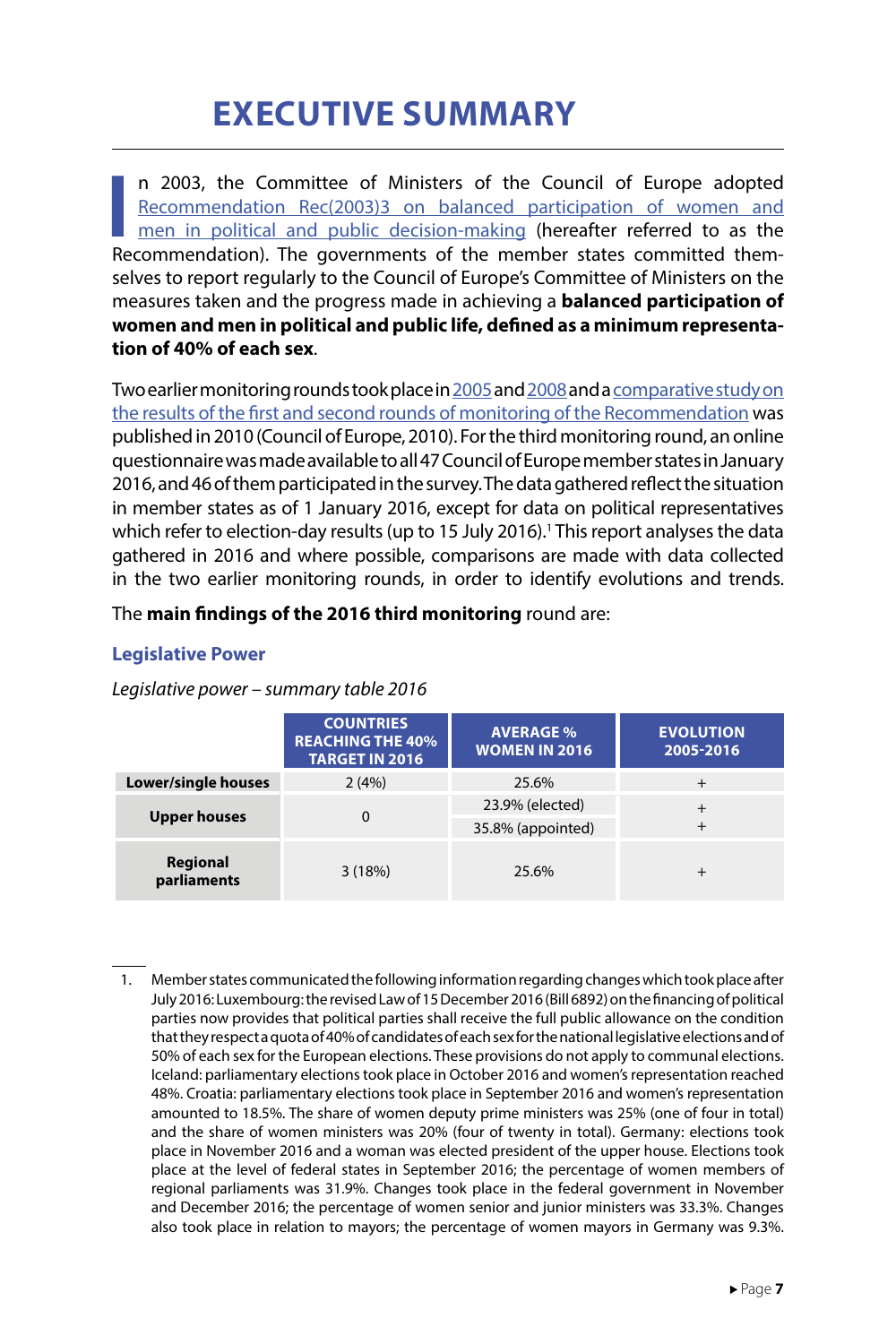Only a few countries met the Recommendation's minimum target of 40% elected women and men in any of their legislative bodies in 2016. The average proportion of elected women stayed at around 25% and was consistent across the legislative assemblies surveyed (lower/single houses, upper houses and regional parliaments). Although almost all the countries surveyed witnessed an increase in the representation of women in lower/single houses in the last decade (2005- 2016), the proportion of countries within the 30-39.9% remained stable between 2005 and 2016. In the same way, the number of countries with a proportion of women legislators below 20% decreased but remained significant: 46% of the countries participating in the monitoring exercise in 2005, 44% in 2008 and 30% in 2016. The trend identified at the level of the lower houses/single parliaments also applies to the regional level: only three countries met the 40% minimum target in 2016. Trends at national level vary from sharp increase or decrease in some of the member states. A better gender balance in assemblies was accompanied by a better gender balance among internal positions of power within the legislative branch. Overall, the 2016 monitoring round points towards slight improvement for some indicators, but also towards stagnation.

#### **Executive Power**



#### *Executive power positions – summary figure 2016*

The positions at the very top of the political power in 2016 in Europe were almost exclusively male dominated: less than 11% of the countries met the 40% minimum target for each sex, for those executive positions examined. The average proportion of women heads of state or government, heads of regional governments and mayors was below 17%. When comparing 2005 and 2016, a positive evolution was discerned only with regard to heads of states appointed by parliaments, heads of national governments and heads of regional governments, although women's representation among heads of governments remained on average at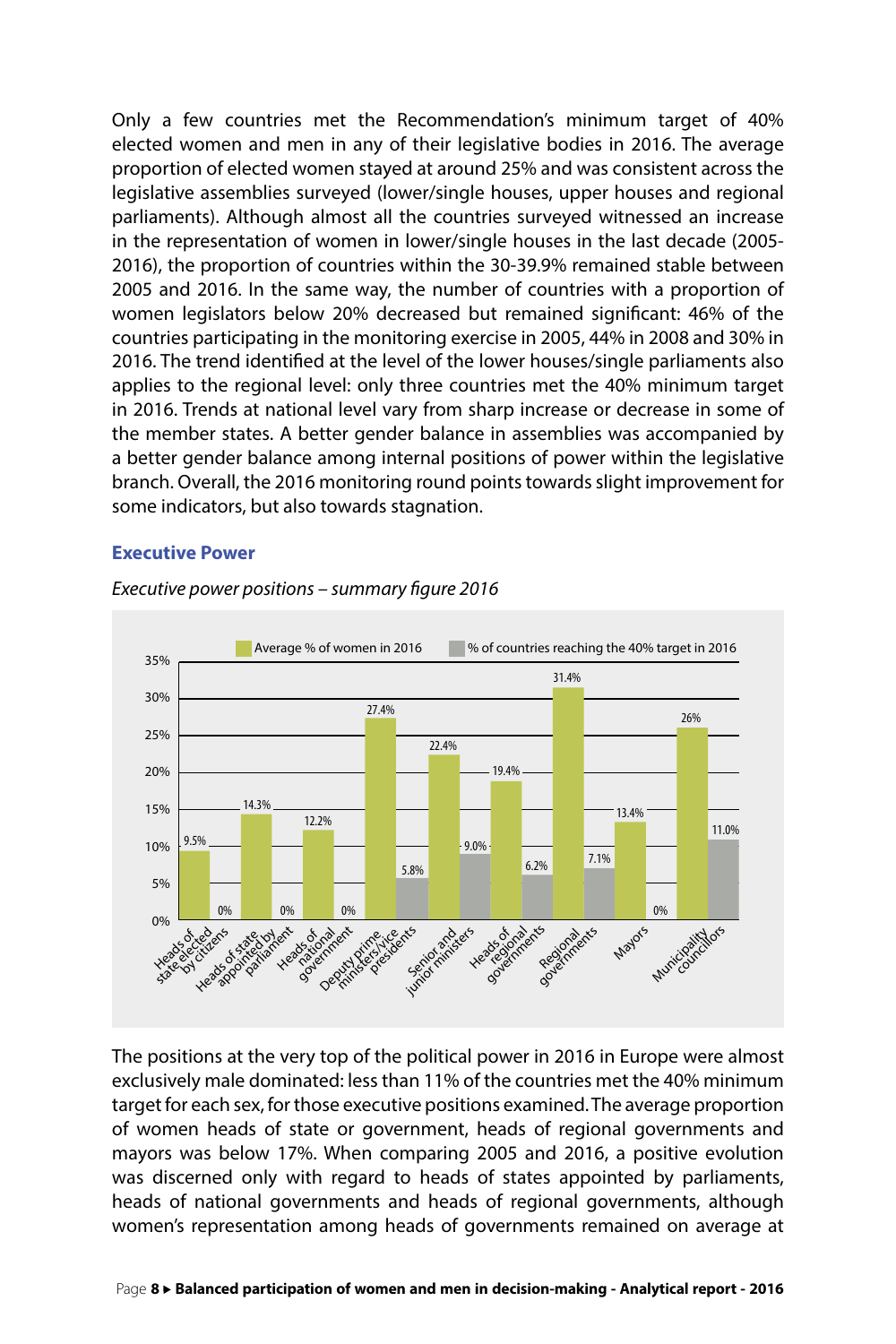a low 12.2%, and 19.4% for heads of regional governments (compared to none and 6%, respectively, in 2005). The function of minister remained more or less stable, reaching 22.4% of women senior and junior ministers in 2016. At regional level, the 2005-2016 evolution was predominantly positive. In 2016, all regional governments observed but two were below the 40% minimum target, but they performed substantially better than national ones (22.4% women ministers in national governments on average compared to 31.4% in regional governments). At local level women counted on average for about a quarter of municipality councillors but the positive trend was less stable with sharp increases or decreases in certain countries. Overall at the executive level, the results in 2016 presented only a minor increase in the number and percentage of countries reaching the 40% minimum target. The average proportion of women mayors (on average 13%) and of national executives were in general well below the targeted standard.

#### **Impact of electoral systems, of gender quotas or parity systems and of gender-sensitive regulations of political parties**

Proportional electoral systems were more favourable to a balanced participation of women and men in political decision-making bodies, compared to majoritarian electoral systems. In 2016, the highest proportion of women members of the single/lower houses was found in countries using proportional list systems, while the lowest proportion of women members was found in single majority systems.

A number of countries introduced gender quota legislation or parity systems between 2005 and 2016: five countries reported having them for national elections in 2005 and 17 in 2016, which represents progress with regard to the implementation of the 2003 Recommendation. Such legislation, especially when it was strong, had a positive impact on achieving a better gender balance in a number of countries and at different levels. Countries that only had political party quotas performed better in terms of gender balance in the lower/single houses than countries with quota legislation or legal parity systems, even when such legislation was combined with voluntary political party quotas. There was a strong correlation between the strength of the legislative quotas (measured in terms of quota percentage, whether they include a rank order for women and men, and whether they include sanctions and, if so, the type of sanction) and the percentage of women elected in national elections. In the five countries that had quota legislation or parity systems both in 2005 and 2016, women's representation increased significantly. This seems to point at a positive impact of such measures over time, notwithstanding interval fluctuations.

Countries with political party quotas, rules or regulations, either for national elections or for internal party decision-making bodies, had on average higher levels of women in national lower houses, among party executives and among party members, than countries without such measures. However, including gender equality principles in legal frameworks for political parties or in laws on the public funding of political parties did not seem to automatically lead to significantly better results.

Furthermore, the provision of training for women candidates appears to have played a moderate role and did not lead to substantially better gender balance in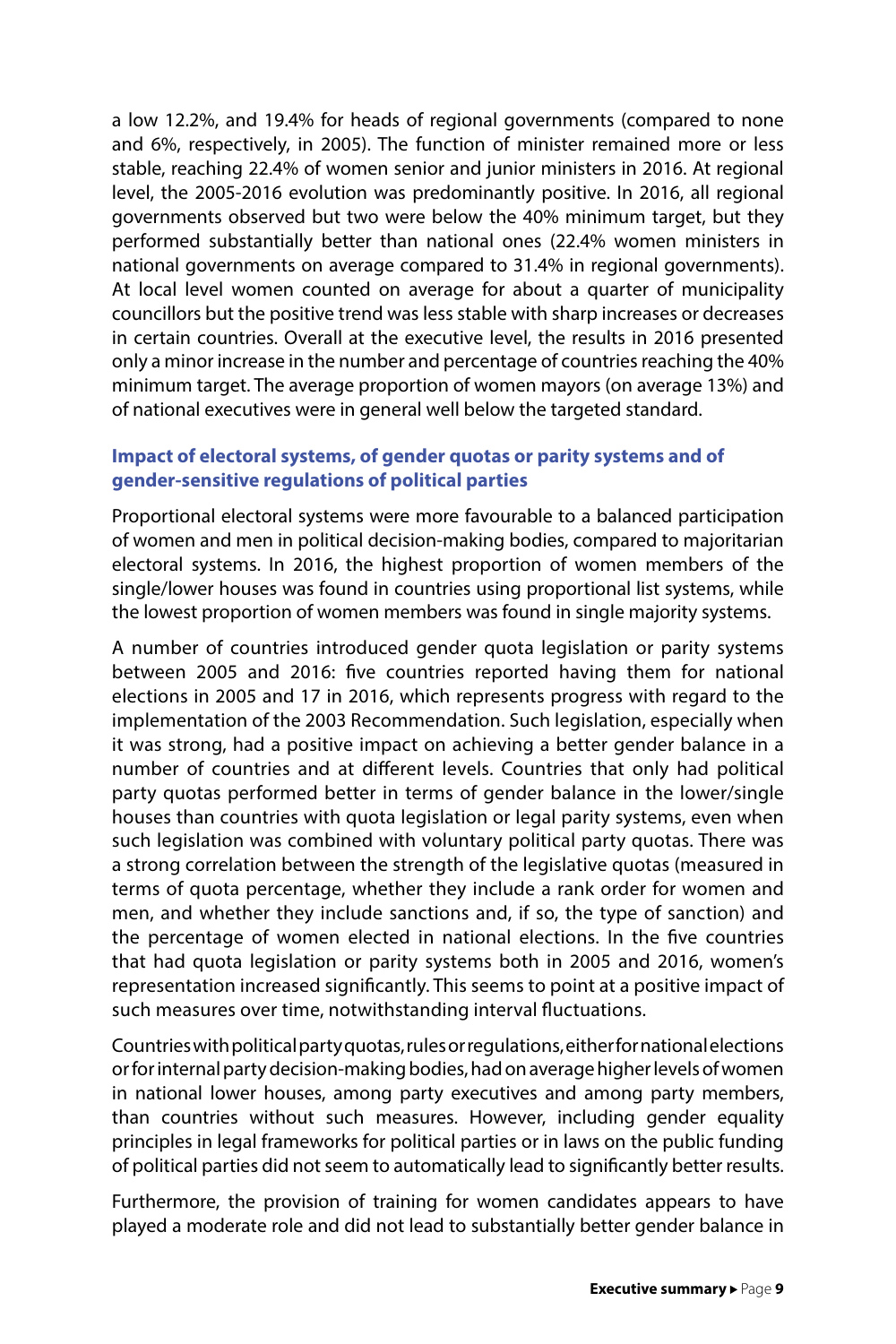national lower houses, among party executives or among party leaders. Training party leaders, executives and bodies responsible for the selection of candidates could increase the impact of training.



#### **Judicial Power**

*Judicial power – summary figure*

The findings show *some* positive evolutions in 2016, compared to 2005, regarding the judiciary but very few courts reached the 40% minimum target set by the Recommendation. On average, the representation of women in High/Supreme Courts was 33%, 28% in High Councils of the Judiciary and 26% in Constitutional Courts. The proportion of countries reaching the 40% minimum target was significantly higher in the High Councils of the Judiciary (36%) than in High/ Supreme Courts (28%) or Constitutional Courts (22%). High/Supreme Courts witnessed a positive evolution between 2005 and 2016. This general trend should be read together with the sometimes significant increases and decreases in the number of women judges at the individual country level. In addition, the data show no link between the appointment method (whether by the head of state, government: high council of the judiciary, or in another way) and gender balance among judges in High/Supreme Courts.

#### **Diplomatic service**

The number of countries where the various functions of the diplomatic service reached the 40% minimum target was very low, especially for the highest functions, and in 2016 some countries had no women diplomats in some of the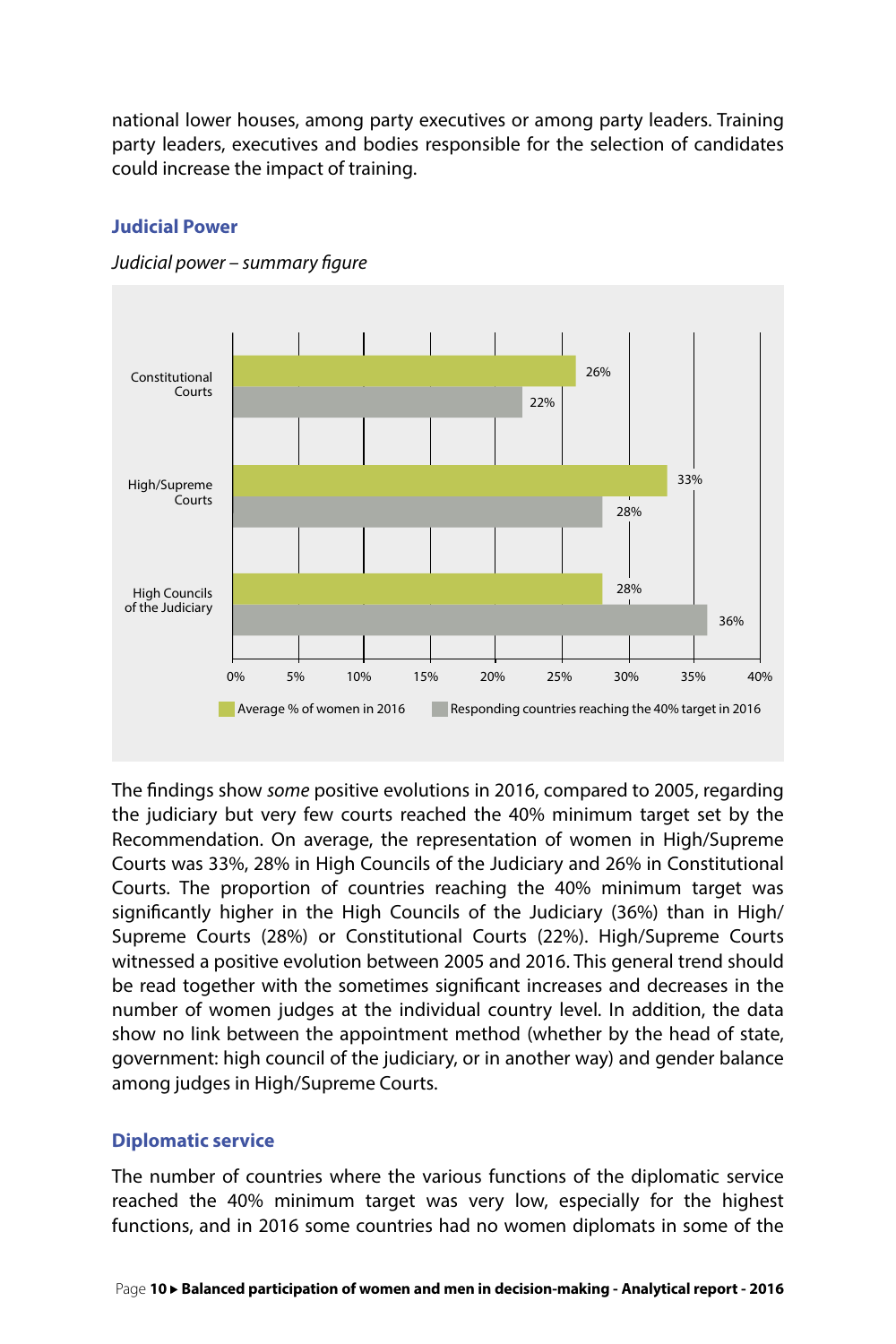functions within the diplomatic system. Furthermore, there were great variations between countries and over time concerning the participation of women and men at different levels of the diplomatic service. Of the diplomatic functions included in the study, the number of minister counsellors (lowest rank examined) had on average the highest number of women diplomats (just under a third). Also, the gender balance among envoys and ministers plenipotentiary (second lowest rank) was relatively positive (about a quarter). For all four functions considered, the most populated group of countries was the one scoring below 20% of women. The overall low proportion of women ambassadors (13%) was among the least gender balanced in the 2016 monitoring round, together with mayors and heads of state and government. These data clearly demonstrate the persistence of a glass ceiling in the diplomatic sector.

#### **Council of Europe**

*Council of Europe – summary table*

|                                                 |                    | <b>COUNTRIES</b><br><b>REACHING THE</b><br><b>MINIMUM 40%</b><br><b>TARGET IN 2016</b> | <b>AVERAGE %</b><br><b>WOMEN IN 2016</b> | <b>EVOLUTION</b><br>2005-2016 |  |
|-------------------------------------------------|--------------------|----------------------------------------------------------------------------------------|------------------------------------------|-------------------------------|--|
| <b>Parliamentary Assembly</b>                   |                    | 21 (45.7%)                                                                             | 35.7%                                    | $+$                           |  |
| Chamber<br>of Local                             | <b>Members</b>     | 22 (46.8%)                                                                             | 43%                                      | $+$                           |  |
| <b>Authorities</b>                              | Substitutes        | 21 (55.3%)                                                                             |                                          |                               |  |
| <b>Chamber</b>                                  | <b>Members</b>     |                                                                                        | 44.8%                                    |                               |  |
| of Regions                                      | <b>Substitutes</b> | 24 (52.2%)                                                                             |                                          | $+$                           |  |
| <b>European Court of</b><br><b>Human Rights</b> |                    |                                                                                        | 34.8%                                    | $^{+}$                        |  |

The results regarding gender balance in the Council of Europe bodies analysed showed positive developments. Both the Chamber of Local Authorities and the Chamber of Regions of the Council of Europe Congress of Local and Regional Authorities reached the minimum recommended target of 40% women in 2016 (43% and 44.8% respectively). Both bodies also showed major improvements compared to 2005.

The average percentage of women in the Parliamentary Assembly, on the other hand, remained below the 40% target (36%). Almost half of the country delegations reached the 40% minimum target in 2016.

The European Court of Human Rights saw a small improvement in 2016 compared to 2005, but with women making up on average only 35% of the judges, the Court has yet to achieve the targeted gender balance.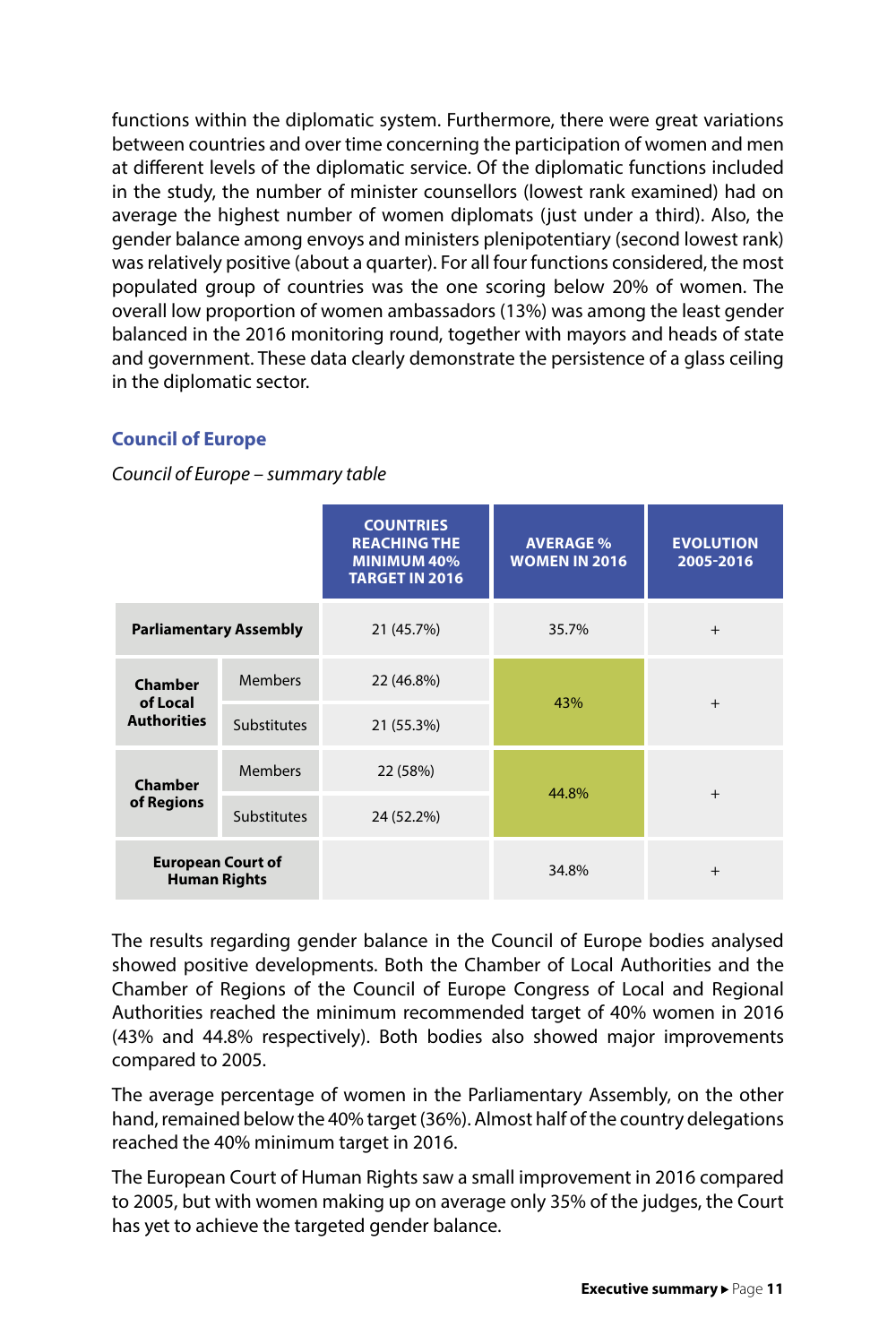#### **Recommendations**

Based on the findings of this monitoring exercise, the following **seven recommendations** are put forward:

- 1. Maintain and give further impetus to the commitment towards achieving balanced participation of women and men in political and public decision-making bodies.
- 2. Adopt strategies, policy and legislative measures to implement paragraph VI of the Recommendation and meet the 40% minimum target. This could be done through a double approach: a 'problem-driven focus' for the most problematic areas; and an 'opportunity-driven focus' for those areas where progress has been made and where only an 'extra mile' is needed to reach the 40% minimum target.
- 3. For both strategies, gender quota laws or parity systems as well as political party quotas can be considered. Where gender quota laws already exist, member states should consider making existing gender quota laws stricter (for instance by increasing the quota percentage, imposing rank order rules, and introducing or strengthening sanctions). These countries should also consider the introduction of political party quotas.
- 4. Consider the advantages of proportional representation vis-à-vis majoritarian systems.
- 5. Support initiatives to include gender equality principles in legal frameworks for political parties and in laws on public funding of political parties and ensure that such provisions are supported by an active commitment to bring more women into political parties.
- 6. Reflect on and address the existence of gender biases in the functioning, recruitment and selection practices within political parties.
- 7. Provide training not only for women candidates, but also for all party leaders, executives and for bodies responsible for selecting candidates for elections (selectorates).

Finally, specific measures to achieve a gender balance in political and public decision-making should be part of a larger strategy to promote equality between women and men in all areas. A gender balance in decision making cannot be reached if other areas of public and private life remain fundamentally unbalanced.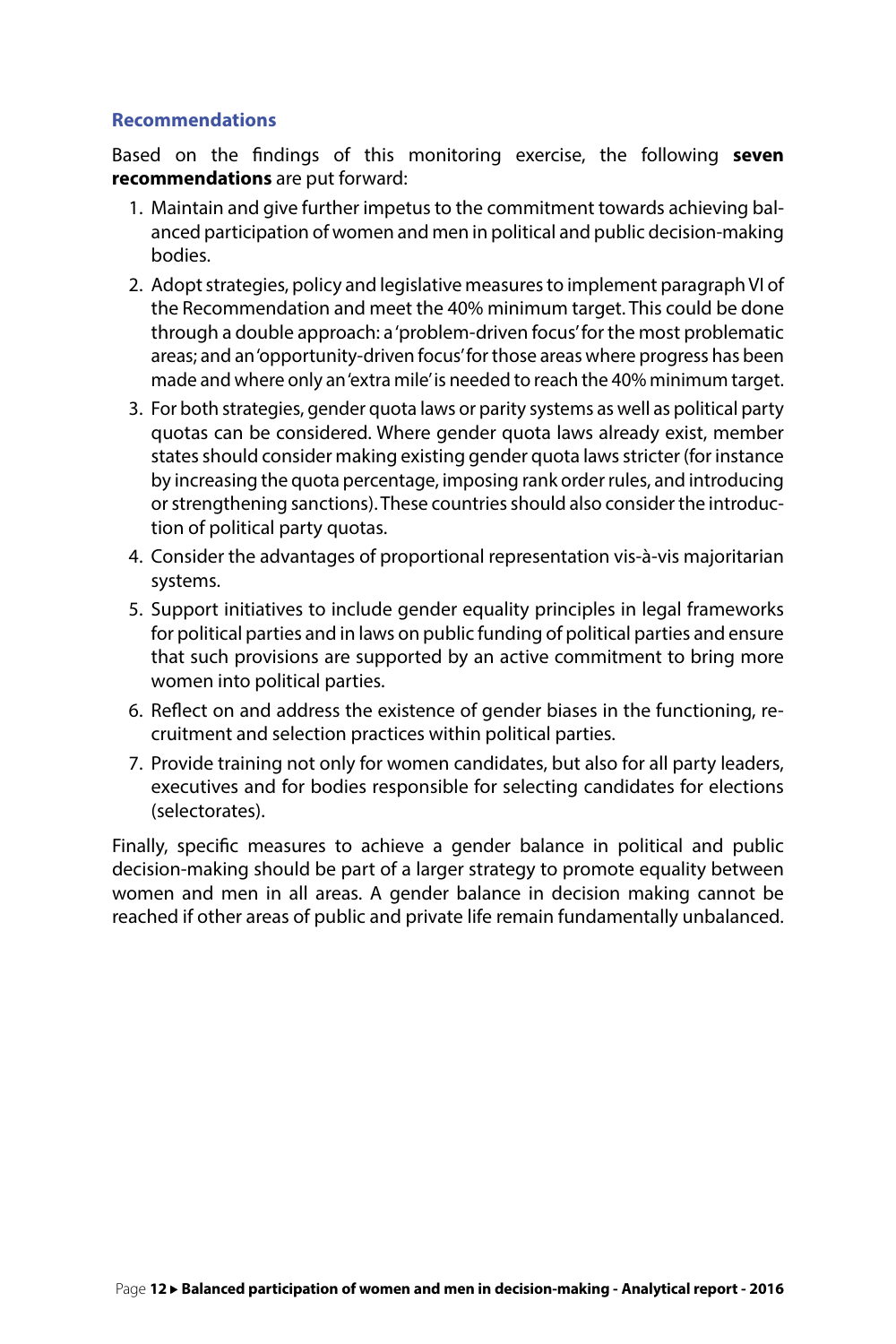### <span id="page-14-0"></span>**INTRODUCTION**

#### **T he target and how to get there:** [Council of Europe Recommendation](https://search.coe.int/cm/Pages/result_details.aspx?ObjectID=09000016805e0848)  [Rec\(2003\)3 on balanced participation of women and men in political and](https://search.coe.int/cm/Pages/result_details.aspx?ObjectID=09000016805e0848)  [public decision-making.](https://search.coe.int/cm/Pages/result_details.aspx?ObjectID=09000016805e0848)

In 2003, the Committee of Ministers of the Council of Europe adopted Recommendation Rec(2003)3 on balanced participation of women and men in political and public decision-making (further referred to as the Recommendation). It includes **eight recommendations** addressed to the governments of member states so that they:

- I. commit themselves to promote balanced representation of women and men by recognising publicly that the equal sharing of decision-making power between women and men of different background and ages strengthens and enriches democracy;
- II. protect and promote the equal civil and political rights of women and men, including running for office and freedom of association;
- III. ensure that women and men can exercise their individual voting rights and, to this end, take all the necessary measures to eliminate the practice of family voting;
- IV. review their legislation and practice, with the aim of ensuring that the strategies and measures described in this recommendation are applied and implemented;
- V. promote and encourage special measures to stimulate and support women's will to participate in political and public decision-making;
- VI. consider setting targets linked to a time scale with a view to reaching balanced participation of women and men in political and public decision-making;
- VII. ensure that this recommendation is brought to the attention of all relevant political institutions and to public and private bodies, in particular national parliaments, local and regional authorities, political parties, civil service, public and semi-public organisations, enterprises, trade unions, employers' organisations and non-governmental organisations;
- VIII. monitor and evaluate progress in achieving balanced participation of women and men in political and public life, and report regularly to the Committee of Ministers on the measures taken and progress made in this field.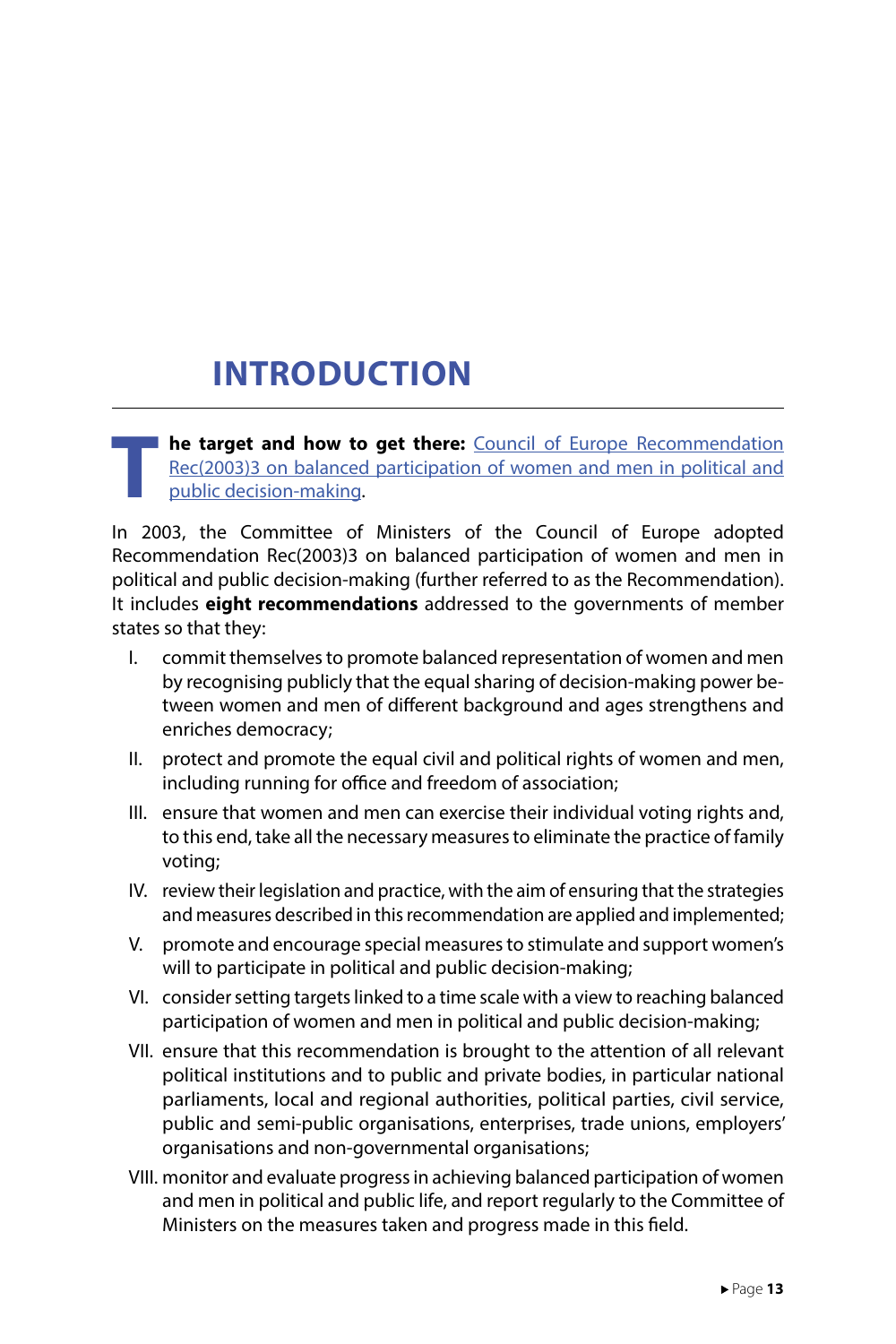Importantly, **balanced participation of women and men** is defined by the Recommendation as follows: **"the representation of either women or men in any decision-making body in political or public life should not fall below 40%"** (Appendix to Recommendation Rec(2003)3).

The Recommendation indicates three types of measures that member states are invited to consider in order to reach the target: 1) legislative and administrative measures to achieve gender balance in political and public decision-making; 2) supportive measures to the same end; 3) monitoring the progress made.

Regarding the **legislative and administrative measures** to achieve gender balance in political and public decision-making, the Recommendation lists **17 measures** to be taken by member states. They include: constitutional/legislative reforms; administrative measures; action through the funding of political parties; the reform of electoral systems; obligations regarding appointments made by ministers, governments and public authorities to public committees, posts or functions and national delegations. They envision: restricting the holding of several elected political offices simultaneously; improving the working conditions of elected representatives; facilitating the reconciliation of work and family life; making selection, recruitment and appointment processes for leading positions in public decision making gender sensitive and transparent; taking time off from employment for participating in political and public decision-making without being penalised.

Furthermore, the Recommendation attributes an exemplary role to public administrations in terms of gender-balanced distribution of decision-making positions and equal career development. It further refers to establishing, supporting and strengthening national equality machineries, including parliamentary committees, to implement gender mainstreaming.

Additionally, the Recommendation includes **24 supportive measures**. These concern: supporting the programmes of women's and gender equality organisations that aim at stimulating a gender balance in political life and public decision-making; setting up a data bank of women willing to run for office; organising seminars and training on gender equality for key people in society (leaders and top officials) and media professionals (journalists). Women candidates and elected representatives should further be supported by setting up networks for elected women and by developing mentoring or work-shadowing programmes and information and communication technology training. Especially girls, young women and women from ethnic and cultural minorities should be encouraged for greater involvement. School curricula should therefore include training activities and youth organisations should ensure balanced participation of women and men in their decision-making structures.

A **wide variety of actors** are called upon to implement these supportive measures: political parties; social partners (employers' and workers' organisations); enterprises and organisations, in particular those subsidised for providing public services or implementing public policies; the media. Campaigns should be used to: raise awareness of the importance of gender balance in political and public decisionmaking among the general public, politicians, social partners and those who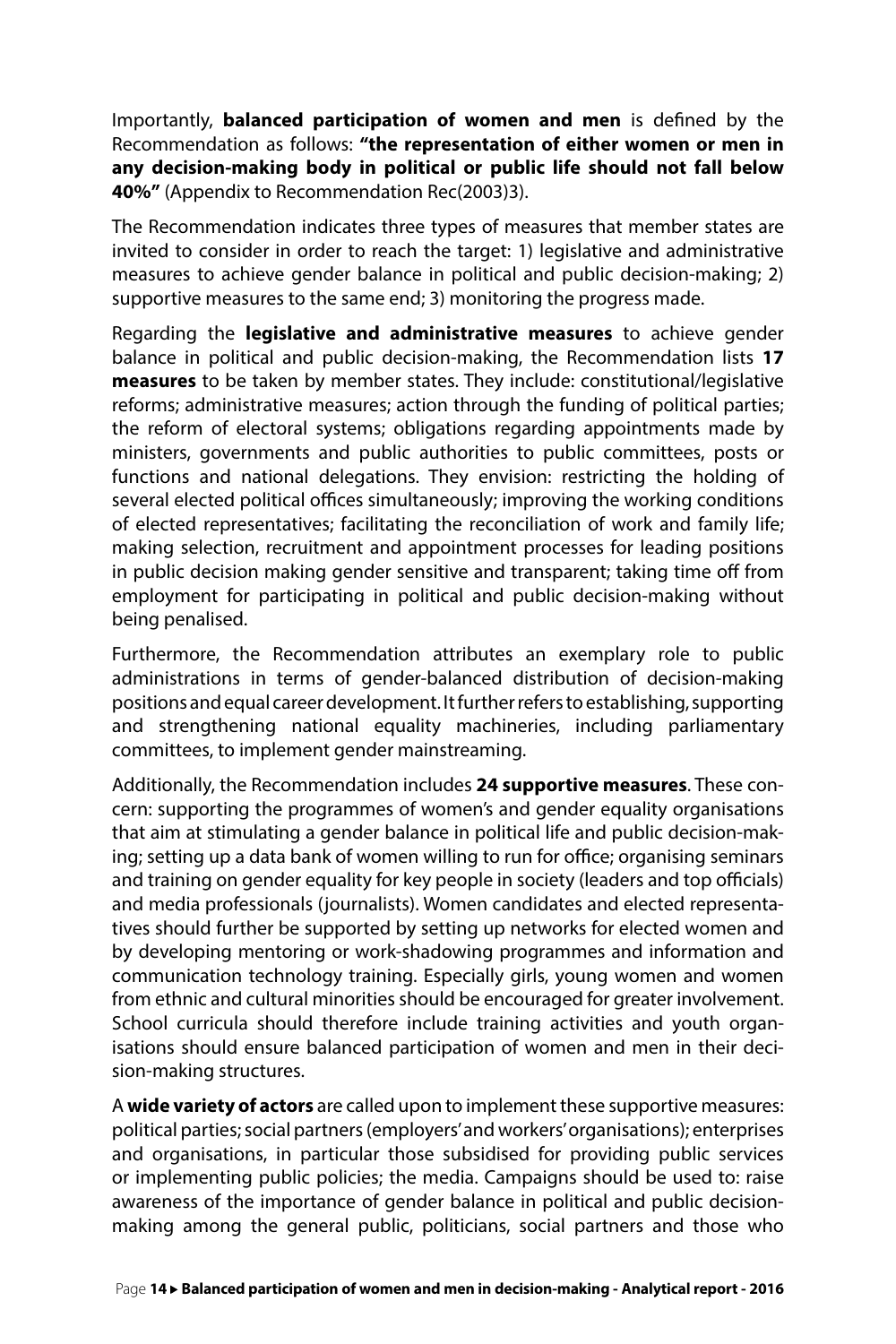recruit and nominate political and public decision-makers; and encourage a more equal sharing of responsibilities between women and men in the private sphere. Furthermore, research should be conducted about women's voting behaviour, and the conditions, measures and impact of gender balanced participation in political and public decision-making.

The seven monitoring measures suggested to member states in the Recommendation require establishing independent monitoring bodies, the setting up of indicators and the gathering of gender-disaggregated data. The Recommendation puts forward **ten indicators** to measure progress:

- 1. the percentage of women and men elected representatives in parliaments and local assemblies, according to political party;
- 2. the percentage of women and men elected representatives in parliaments, compared to the number of candidates according to political party (the success rate);
- 3. the percentage of women and men in national delegations to nominated assemblies;
- 4. the percentage of women and men in national, federal and regional governments;
- 5. the number of women and men senior/junior ministers in the different fields of action (portfolios/ministries) of the national, federal and regional governments of member states;
- 6. the percentage of the highest ranking women and men civil servants and their distribution in different policy fields;
- 7. the percentage of women and men judges in supreme courts;
- 8. the percentage of women and men in bodies appointed by the government;
- 9. the percentage of women and men in the decision-making bodies of political parties at national level;
- 10. the percentage of women and men members of employer, labour and professional organisations, and the percentage of women and men in their decision-making bodies at national level.

Based on these indicators, reports on the measures taken and progress made should be submitted to parliaments and to the wide public. Gender-disaggregated statistics should be made readily accessible and the visibility and portrayal of women and men in the news and current affairs programmes should be analysed on a regular basis.

#### **More than numbers: monitoring and reporting**

As indicated, the governments of the member states committed themselves to report regularly to the Council of Europe Committee of Ministers on the measures taken and the progress made in achieving balanced participation of women and men in political and public life. For this purpose, the former Steering Committee for Equality between Women and Men (CDEG) organised two rounds of monitoring, in 2005 and 2008, using the same questionnaire to collect data from member states.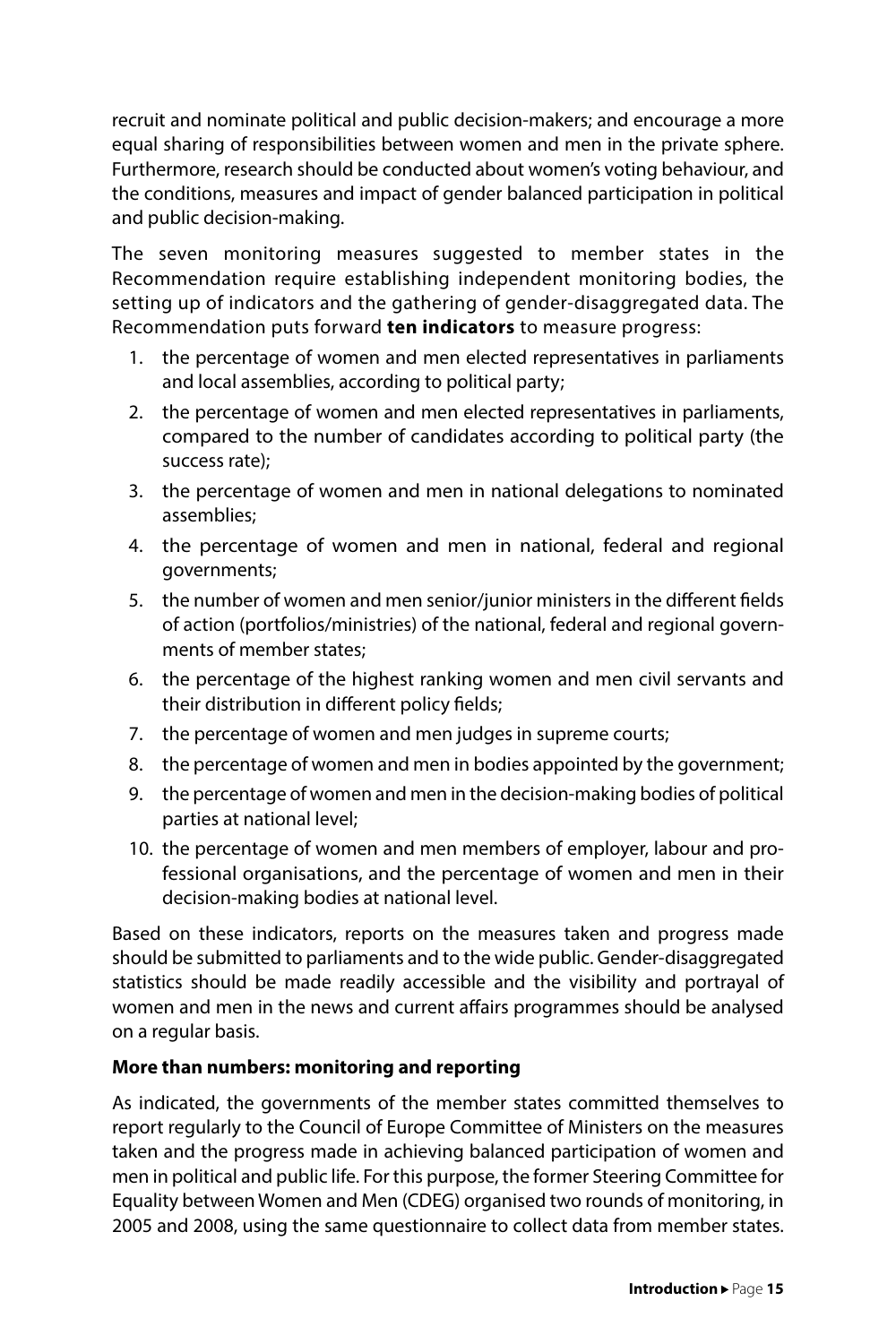The Gender Equality Commission<sup>2</sup> launched the third monitoring round in 2016, using a revised and extended questionnaire (see the Methodology section and the Appendix).

This report analyses the data gathered in 2016, $3$  where possible comparing it with data gathered in 2005 and 2008 in order to identify evolution and trends. The analysis of the 2005 and 2008 data was published in a 2010 study: ['Parity](https://rm.coe.int/CoERMPublicCommonSearchServices/DisplayDCTMContent?documentId=0900001680591672)  [democracy: A far cry from reality. Comparative study on the results of the first](https://rm.coe.int/CoERMPublicCommonSearchServices/DisplayDCTMContent?documentId=0900001680591672)  [and the second rounds of monitoring of the Council of Europe Recommendation](https://rm.coe.int/CoERMPublicCommonSearchServices/DisplayDCTMContent?documentId=0900001680591672)  [Rec\(2003\)3 on balanced participation of women and men in political and public](https://rm.coe.int/CoERMPublicCommonSearchServices/DisplayDCTMContent?documentId=0900001680591672)  <u>[decision-making](https://rm.coe.int/CoERMPublicCommonSearchServices/DisplayDCTMContent?documentId=0900001680591672)</u>,<sup>4</sup> (further referred to as the 2010 study).

This report is accompanied by a complementary document compiling statistical data gathered during the 2016 monitoring round of the Council of Europe Recommendation Rec(2003)3 on balanced participation of women and men in political and public decision-making. This document entitled "Sex-disaggregated statistics on the participation of women and men in political and public decisionmaking in Council of Europe member states - Situation as at 15 July 2016" is available on the gender equality website of the Council of Europe.

The main aims of this report are to present and analyse the data collected in 2016, and more precisely to assess:

1. to which extent member states of the Council of Europe have **reached the minimum target** set by Recommendation Rec(2003)3 on balanced participation of women and men in political and public decision-making: i.e. **a minimum of 40% of each sex**. This minimum target should be reached in each decision-making body in the political and public sphere in the 47 Council of Europe member states, including the judiciary and diplomatic services.

2. the **evolution and trends of women and men's numerical representation** in the key political and public decision-making bodies of member states; i.e. a comparison and analysis of developments between 2005 and 2016.

3. the **efforts of member states** to achieve a gender balance in decision making**, including the types of measures taken and their impact.**

Even though the current report focuses mostly on the number of women and men in political and public decision-making, it should be noted that the Recommendation goes far **beyond increasing the numbers of women in** 

<sup>2.</sup> The Gender Equality Commission, the Council of Europe body in charge of promoting gender equality, replaced the CDEG in 2012.

<sup>3.</sup> The data in this report refer to the situation on 1 January 2016*, except* for data on political representatives which refer to election-day results (up to 15 July 2016).

<sup>4.</sup> Study prepared by Regina Tavares da Silva, Council of Europe consultant.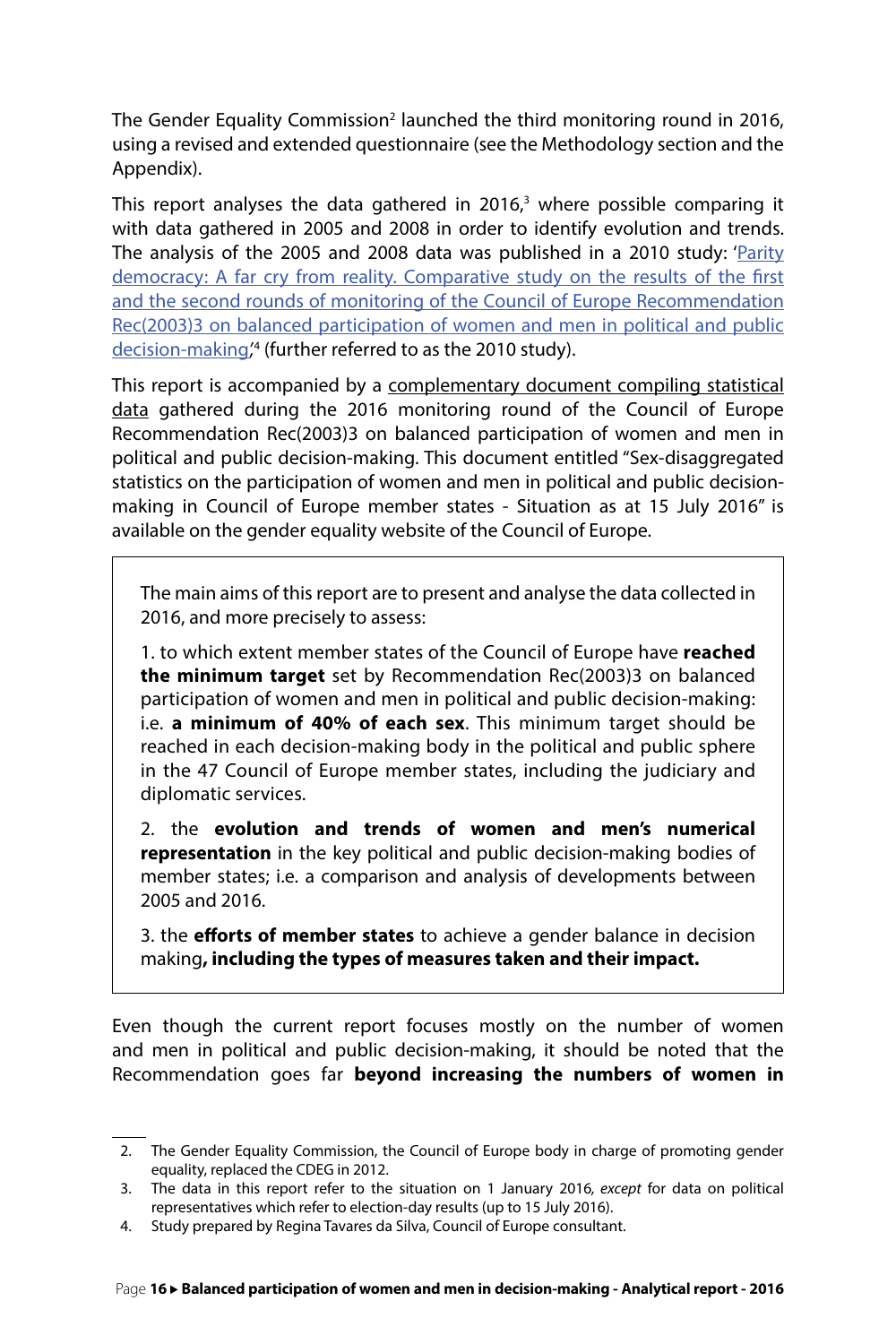**political and public decision-making.** It aims at achieving gender equality and promoting structural changes in the way our democracies function. This is evident from the eight key recommendations put forward, the legislative, administrative and supportive measures, and the scope of the monitoring. In this sense, the Preamble of Recommendation Rec(2003)3 points to the fact that a balanced participation of women and men in political and public decision-making is "*a matter of the full enjoyment of human rights and of social justice, and a necessary condition for the better functioning of a democratic society*". Therefore, the degree of women's participation in political and public decision-making bodies is not just a numerical indicator. It is in fact a key **indicator** of gender equality and women's full enjoyment of their human rights and, at the same time, a condition for gender equality, social justice and true democracy.

The balanced participation of women and men in political and public decisionmaking is also an indicator of, and a condition for, the **inclusiveness of these areas**. The Preamble of the Recommendation states that the realisation of balanced participation of women and men in political and public decision-making "*would lead to better and more efficient policy making through the redefinition of political priorities and the placing of new issues on the political agenda as well as to the improvement of quality of life for all*", and it is "*needed for the development and construction of a Europe based on equality, social cohesion, solidarity and respect for human rights*".

To conclude, numbers are not just numbers. They tell us about the extent to which political and public decision-making processes are open to women, and hence about how democratic and fair they are.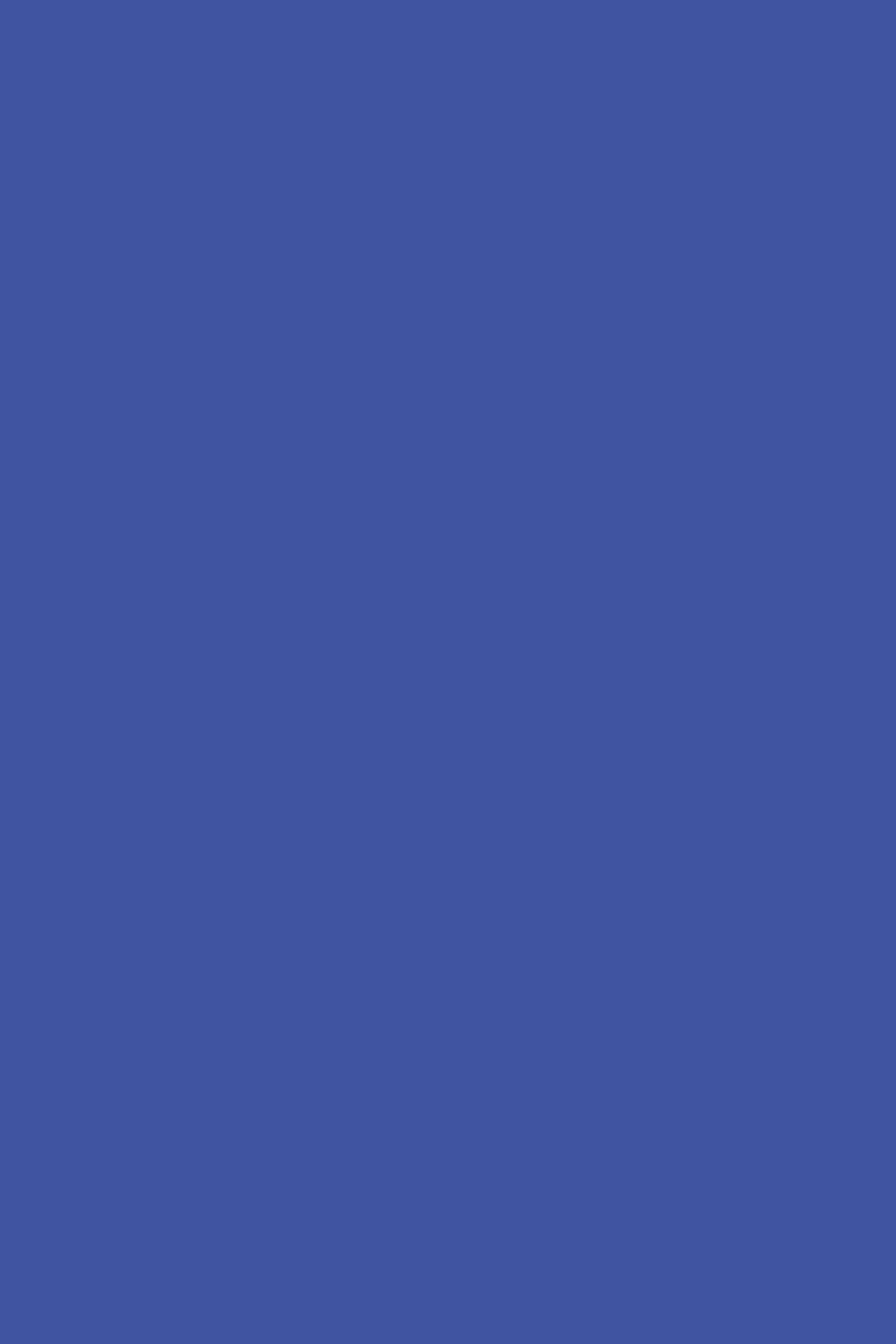### <span id="page-20-0"></span>**METHODOLOGY**

**THE STATE IS THE DETERM IS THE UP THE STATE IS THE UP THE STATE IS THE UP THE STATE OF STATE AN ONline questionnaire was made available to all Council of Europe member states in January 2016. The data in this report refer** he data collected for this third monitoring round focused on the situation of women and men in different areas of public and political decision-making. An online questionnaire was made available to all Council of Europe member 2016, except for data about political representatives which refer to the results of the most recent elections which took place up to and including 15 July 2016. In total, 46 member states of the Council of Europe participated in the survey. In addition, data were also gathered on the presence of women and men in different Council of Europe bodies.

The 2016 questionnaire, adopted by the Gender Equality Commission (GEC), was an enriched version of the questionnaire used in 2005 and 2008, and identical for all countries. It was divided into five main parts:

- 1. Legislative power
- 2. Quota rules applied to elections
- 3. Executive power
- 4. Judicial power
- 5. Diplomatic service

The present analysis offers an overview of women and men's representation in each of the different sectors in 2016. If and where possible, the report compares 2016 data to the previous monitoring rounds (in 2005 and 2008), to offer a comparison over time. When data from 2005 and 2008 are used in the present report, they were drawn from the two previous data collection reports of the Council of Europe ("Sex-disaggregated statistics on the participation of women and men in political and public decision-making in Council of Europe member states - Situation as at 1 September 2005" and "Sex-disaggregated statistics on the participation of women and men in political and public decision-making in Council of Europe member states - Situation as at 1 September 2008") and from the 2010 study and should be credited as such.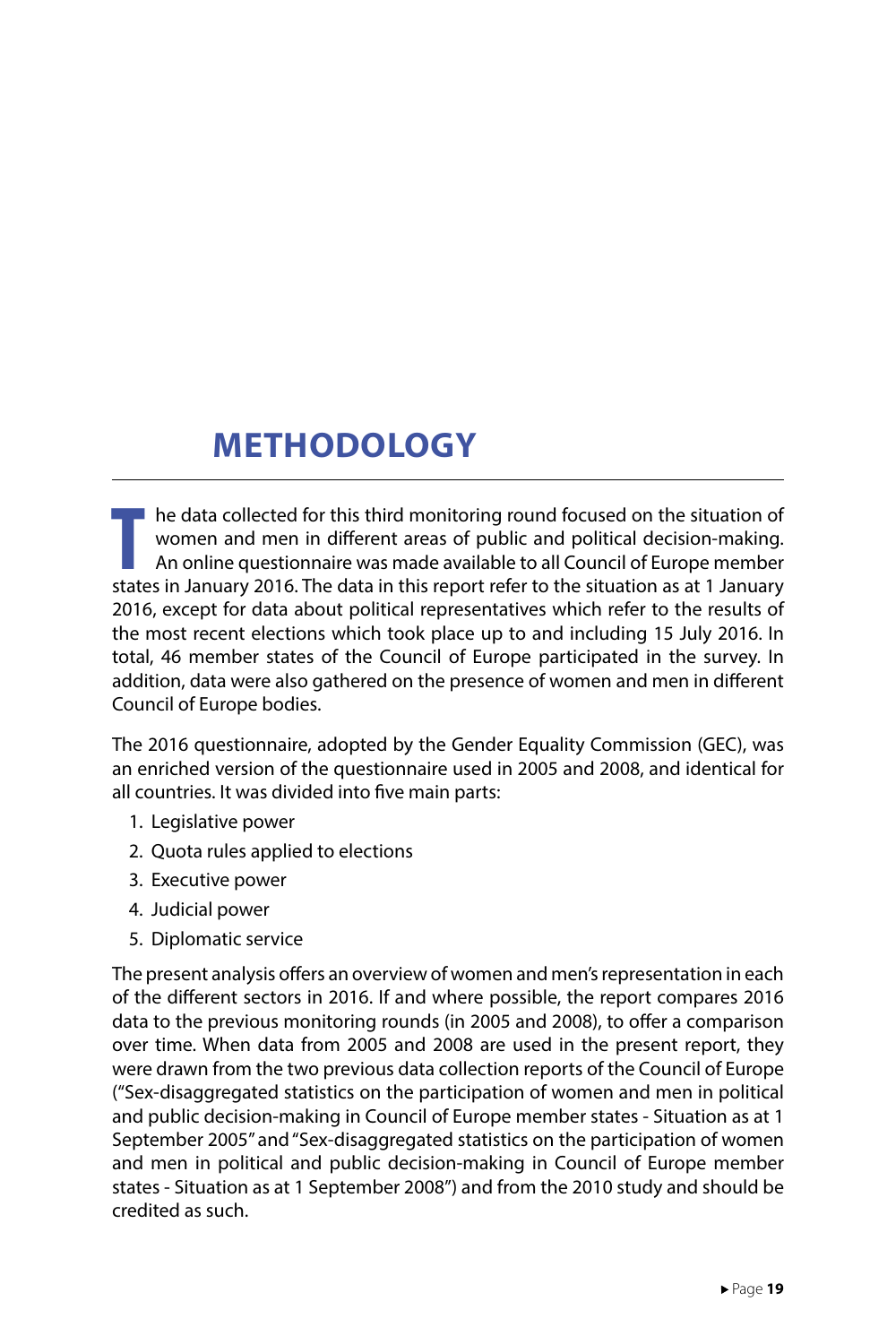Most of the Tables and Figures in the core of this report reflect percentages rather than absolute numbers. Only in cases where percentages could not be calculated, due to an overall low number of cases, absolute numbers are used. Absolute figures for 2016 are provided in the [complementary document compiling statistical data](https://rm.coe.int/statistical-data-balanced-participation-report/168072ab4b) gathered during the 2016 monitoring round ("Sex-disaggregated statistics on the participation of women and men in political and public decision-making in Council of Europe member states - Situation as at 15 July 2016"). 5

By comparing data available for the three monitoring rounds, the present report can put the findings of 2016 into perspective and offer a more longitudinal analysis of women and men's presence in public and political decision-making. This analysis over time is conducted by comparing the results of 2016 directly to the results of 2005 ('percentage of women in 2016 – percentage of women in 2005') for the different bodies. Such a comparison over time is very useful, but it also has some limitations. Firstly, a comparison over time is obviously only possible for countries that provided information in both monitoring rounds. Secondly, it should be clear that a comparison between 2005 and 2016 can never reveal any real long-term trends over an 11-year period, because this report compares two moments (or 'snapshots') in time. Therefore, the changes in women and men's presence revealed in our comparisons do not reflect interval fluctuations.

The number of countries that took part in the 2016 monitoring cycle is typically (much) larger than the number of countries included in 2005 and 2008. This is partially due to differences in response rates (36 countries completed the questionnaire in 2005, 42 in 2008 and 46 in 2016), but is also linked to the fact that the 2010 study only included data for countries that responded in both rounds (2005 and 2008). In the current report, countries that have at least one entry in either 2005, 2008 or 2016 were selected for the Tables and Figures. The tables in the complementary statistical document<sup>6</sup> present a different comparative perspective in this regard as they include only countries which responded in the three rounds.

The 2016 questionnaire contained a question regarding voluntary political party quotas in relation to ethnic minority or migrant women both in terms of elections and regarding internal party structures, but as no member state replied yes to having such quotas for elections, there is no table covering this aspect. Only one political party in one country (Slovenia) replied that it had quotas for ethnic minority or migrant women regarding its internal party structures.

The tables in this report include average percentages for each monitoring round. The average percentages for 2005 and 2008 are based on the results in the 2010 study. The average percentages for 2016 have been calculated on the basis of percentages from the countries that replied to a specific question in 2016. Due to the different response rate in 2005, 2008 and 2016, average percentages for each year are calculated on the basis of different sets of countries, and can therefore

<sup>5.</sup> Available on the gender equality website of the Council of Europe.

<sup>6.</sup> Sex-disaggregated statistics on the participation of women and men in political and public decision-making in Council of Europe member states - Situation as at 15 July 2016, available on the gender equality website of the Council of Europe.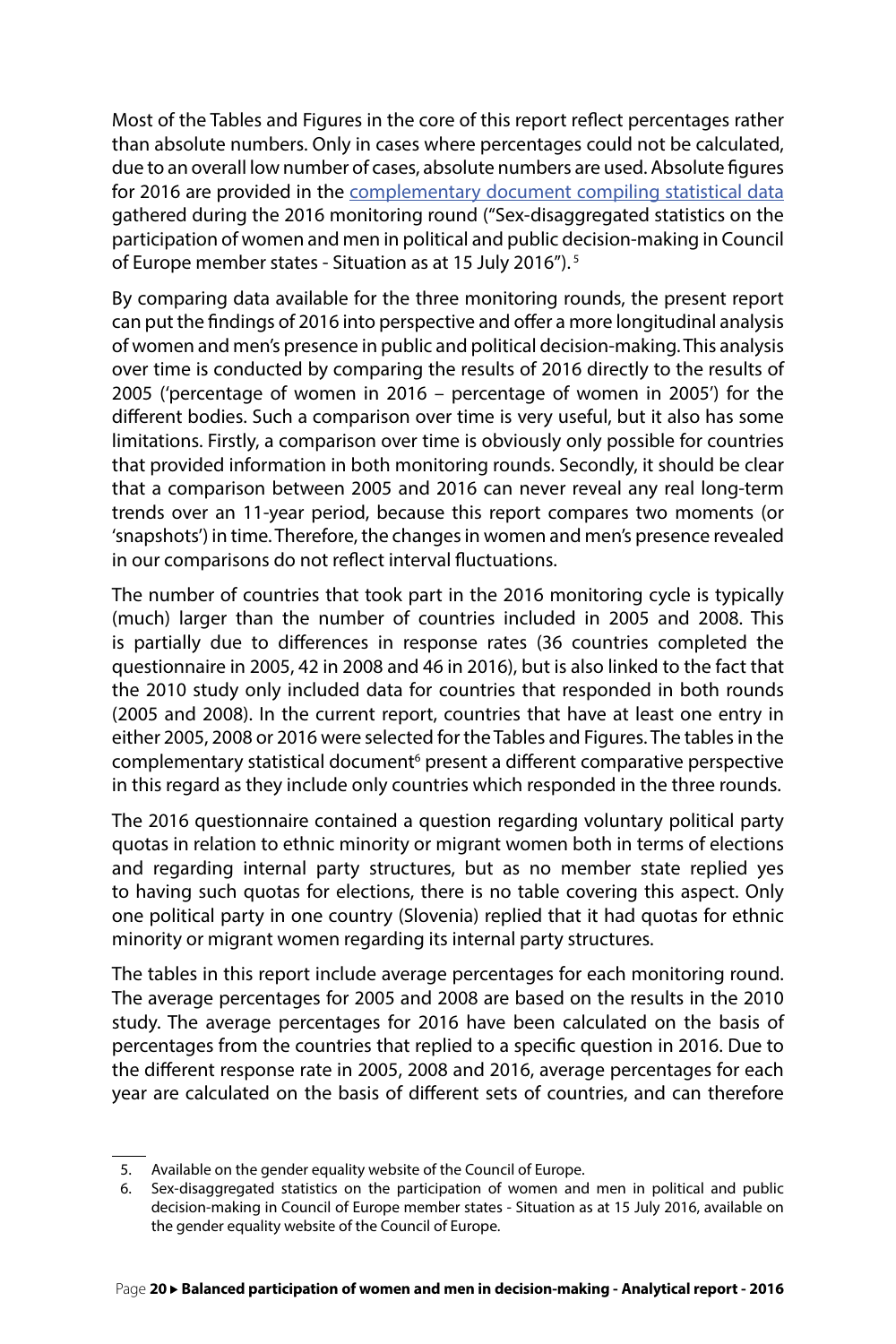not be (easily) compared. In the tables presented in the complementary statistical document, whenever possible, averages are calculated on the basis of absolute figures, which explains some differences of results.

In the tables in this report, figures above the 40% minimum target set by the Council of Europe Recommendation Rec(2003)3 on balanced participation of women and men in political and public decision-making are marked in green. Positive evolutions of more than 10 percentage points are marked in bold.

Whenever data were not provided by member states, a "not available" (N/A) mention was included in the tables. When the data provided was zero, a 0 or 0% was included in the tables. For tables covering qualitative issues (quotas, etc.), when member states had not adopted policy measure, this was indicated by "No" or by a "–" sign.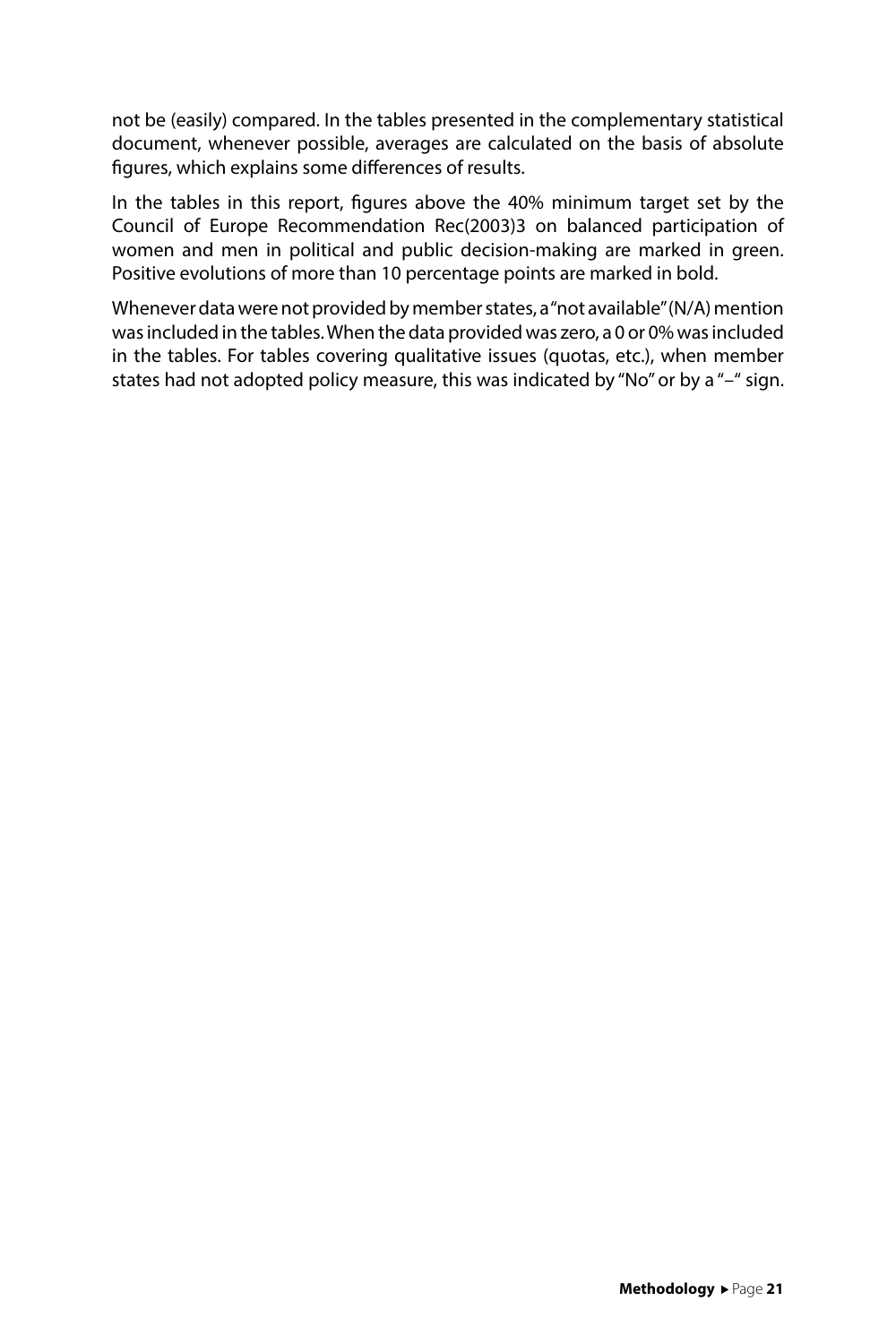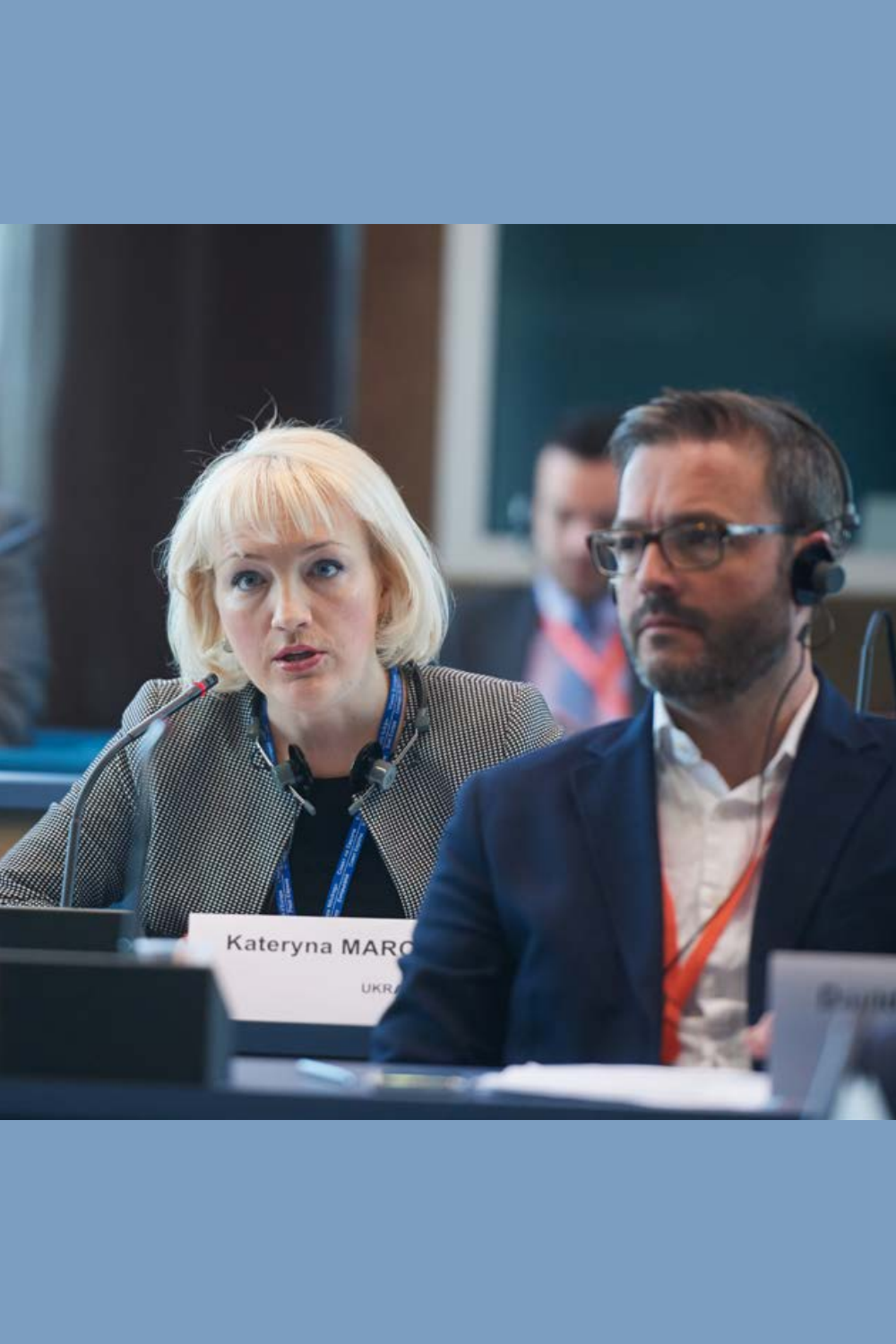## <span id="page-24-0"></span>**I. LEGISLATIVE POWER**

### **1. Lower/single houses**

#### **1.1 Numbers and evolution**

Table 1 provides an overview of the proportion of women in single/lower houses in 2005, 2008 and 2016. **The results show that in 2016, out of the 46 countries that provided data, only two (4% of countries) met the 40% minimum recommended target** (Finland and Sweden). In 2005, only one country out of 35 – and in 2008, three countries out of 41 – reached the minimum target. In 2016, about one third of the countries (i.e. 17 out of 46 countries) featured a proportion of women representatives of over 30%, similarly to the findings in 2005 (with 10 out of 35 countries). In 2016, five countries had a proportion of women representatives very close to the target, at over 39% (i.e. Belgium, Iceland, Netherlands, Norway and Spain). The number of countries with less than 20% of women representatives decreased compared to earlier figures. In 2005, the situation was the worst (with 17 out of 35 countries or 49%), this proportion decreased significantly in 2016 (30%). However, both **in 2008 and in 2016 a significant proportion of the countries** participating in the monitoring exercise **had a proportion of women legislators below 20%** (i.e. 18 out of 41 countries or 44% in 2008, and 14 out of 46 countries or 30% in 2016).

|                               | 2005                             |                               | 2008                             |                               | 2016                             |                   | <b>COMPARISON</b>                                  |
|-------------------------------|----------------------------------|-------------------------------|----------------------------------|-------------------------------|----------------------------------|-------------------|----------------------------------------------------|
| <b>MEMBER</b><br><b>STATE</b> | <b>WOMAN</b><br><b>PRESIDENT</b> | $\frac{0}{0}$<br><b>WOMEN</b> | <b>WOMAN</b><br><b>PRESIDENT</b> | $\frac{0}{0}$<br><b>WOMEN</b> | <b>WOMAN</b><br><b>PRESIDENT</b> | %<br><b>WOMEN</b> | 2005-2016 IN<br><b>PERCENTAGE</b><br><b>POINTS</b> |
| Albania                       |                                  | N/A                           |                                  | N/A                           |                                  | 22.9%             | N/A                                                |
| Andorra                       |                                  | N/A                           |                                  | N/A                           |                                  | 35.7%             | N/A                                                |
| Armenia                       |                                  | 5.3%                          |                                  | 8.4%                          |                                  | 9.9%              | $+4.6$                                             |
| Austria                       |                                  | 33%                           |                                  | 25.8%                         | $\sqrt{ }$                       | 33.3%             | $+0.3$                                             |
| Azerbaijan                    |                                  | 10.5%                         |                                  | 11.2%                         |                                  | 16.8%             | $+6.3$                                             |
| Belgium                       |                                  | 34.7%                         |                                  | 37.3%                         |                                  | 39.3%             | $+4.6$                                             |
| Bosnia and<br>Herzegovina     |                                  | 16.1%                         |                                  | 11.9%                         |                                  | 21.4%             | $+5.3$                                             |
| <b>Bulgaria</b>               |                                  | N/A                           |                                  | 21.7%                         | $\sqrt{ }$                       | 18.8%             | N/A                                                |
| Croatia                       |                                  | 21.1%                         |                                  | 21.6%                         |                                  | 20.5%             | $-0.6$                                             |
| Cyprus                        |                                  | 16.1%                         |                                  | 16.1%                         |                                  | 17.9%             | $+1.8$                                             |
| Czech Republic                |                                  | 16%                           |                                  | 15.5%                         |                                  | 19.5%             | $+3.5$                                             |

*Table 1. Percentage of women elected to single/lower houses (2005-2016)*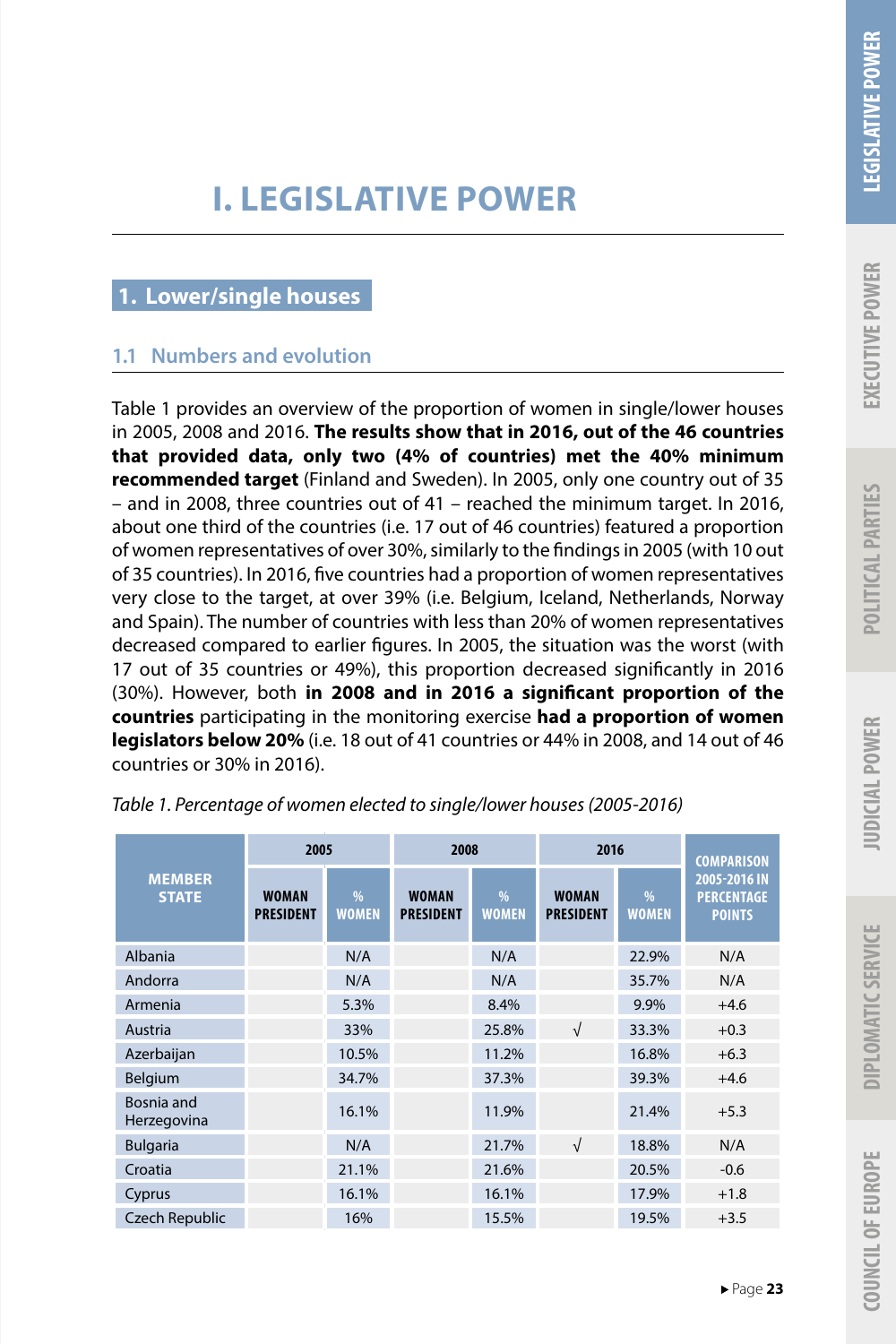|                                                      | 2005                             |                   | 2008                             |                   | 2016                             |                   | <b>COMPARISON</b>                                  |
|------------------------------------------------------|----------------------------------|-------------------|----------------------------------|-------------------|----------------------------------|-------------------|----------------------------------------------------|
| <b>MEMBER</b><br><b>STATE</b>                        | <b>WOMAN</b><br><b>PRESIDENT</b> | %<br><b>WOMEN</b> | <b>WOMAN</b><br><b>PRESIDENT</b> | %<br><b>WOMEN</b> | <b>WOMAN</b><br><b>PRESIDENT</b> | %<br><b>WOMEN</b> | 2005-2016 IN<br><b>PERCENTAGE</b><br><b>POINTS</b> |
| <b>Denmark</b>                                       |                                  | 36.9%             |                                  | 38%               | $\sqrt{ }$                       | 38.3%             | $+1.4$                                             |
| Estonia                                              | $\sqrt{ }$                       | 19.8%             | $\sqrt{ }$                       | 20.8%             |                                  | 23.8%             | $+4$                                               |
| Finland                                              |                                  | 38%               |                                  | 41.5%             | $\sqrt{ }$                       | 41.5%             | $+3.5$                                             |
| France                                               |                                  | 12.3%             |                                  | 18.5%             |                                  | 26.9%             | $+14.6$                                            |
| Georgia                                              |                                  | N/A               |                                  | 5.1%              |                                  | 12%               | N/A                                                |
| Germany                                              |                                  | 32.8%             |                                  | 32.2%             |                                  | 36.5%             | $+3.7$                                             |
| Greece                                               | $\sqrt{ }$                       | 13%               |                                  | 16%               |                                  | 18.3%             | $+5.3$                                             |
| Hungary                                              | $\sqrt{}$                        | 9.1%              | $\sqrt{ }$                       | 11.2%             |                                  | 10.1%             | $+1$                                               |
| Iceland                                              | $\sqrt{ }$                       | 33.3%             |                                  | 33.3%             |                                  | 39.7%             | $+6.4$                                             |
| Ireland                                              |                                  | 13.9%             |                                  | 13.3%             |                                  | 22.2%             | $+8.3$                                             |
| Italy                                                |                                  | 6.8%              |                                  | 21.1%             | $\sqrt{ }$                       | 31.1%             | $+24.3$                                            |
| Latvia                                               | $\sqrt{ }$                       | 18%               |                                  | 21%               | $\sqrt{}$                        | 20%               | $+2$                                               |
| Liechtenstein                                        |                                  | 24%               |                                  | 24%               |                                  | 20%               | $-4$                                               |
| Lithuania                                            |                                  | 20.6%             |                                  | 22%               | $\sqrt{ }$                       | 23.4%             | $+2.8$                                             |
| Luxembourg                                           |                                  | 20%               |                                  | 23.3%             |                                  | 28.3%             | $+8.3$                                             |
| Malta                                                |                                  | N/A               |                                  | 8.7%              |                                  | 10.1%             | N/A                                                |
| Monaco                                               |                                  | 20.8%             |                                  | 25%               |                                  | 20.8%             | 0                                                  |
| Montenegro                                           |                                  | N/A               | $\sqrt{}$                        | 11.1%             |                                  | 13.6%             | N/A                                                |
| Netherlands                                          |                                  | 34.7%             |                                  | 41.3%             | $\sqrt{ }$                       | 39.3%             | $+4.6$                                             |
| Norway                                               |                                  | 37%               |                                  | 37.9%             |                                  | 39.6%             | $+2.6$                                             |
| Poland                                               |                                  | N/A               |                                  | N/A               |                                  | 27.2%             | N/A                                                |
| Portugal                                             |                                  | 25.2%             |                                  | 28.3%             |                                  | 33%               | $+7.8$                                             |
| Republic of<br>Moldova                               |                                  | N/A               |                                  | N/A               |                                  | 20.8%             | N/A                                                |
| Russian<br>Federation                                |                                  | N/A               |                                  | 14.2%             |                                  | 13.6%             | N/A                                                |
| San Marino                                           |                                  | N/A               |                                  | 11.7%             |                                  | 16.7%             | N/A                                                |
| Serbia                                               |                                  | N/A               | $\sqrt{2}$                       | 21.6%             | $\sqrt{ }$                       | 34.4%             | N/A                                                |
| <b>Slovak Republic</b>                               |                                  | 14.7%             |                                  | N/A               |                                  | 20%               | $+5.3$                                             |
| Slovenia                                             |                                  | 13.3%             |                                  | 11.1%             |                                  | 35.6%             | $+22.3$                                            |
| Spain                                                |                                  | 36%               |                                  | 35.1%             |                                  | 39.7%             | $+3.7$                                             |
| Sweden                                               |                                  | 46.4%             |                                  | 46.4%             |                                  | 43.6%             | $-2.8$                                             |
| Switzerland                                          |                                  | 26.5%             |                                  | 28.5%             | √                                | 32%               | $+5.5$                                             |
| "The former<br>Yugoslav<br>Republic of<br>Macedonia" |                                  | 20%               |                                  | 31.7%             |                                  | 35%               | $+15$                                              |
| <b>Turkey</b>                                        |                                  | 4.4%              |                                  | 9.1%              |                                  | 14.7%             | $+10.3$                                            |
| Ukraine                                              |                                  | 4.9%              |                                  | 8.4%              |                                  | 11.3%             | $+6.4$                                             |
| United Kingdom                                       |                                  | 19.7%             | $\sqrt{ }$                       | 19.8%             |                                  | 29.5%             | $+9.8$                                             |
| <b>Average/Total</b>                                 | 6                                | 21.6%             | $\overline{5}$                   | 22.0%             | 10                               | 25.6%             |                                                    |

*Note: For information concerning women presidents of single/lower houses, see Table 3.*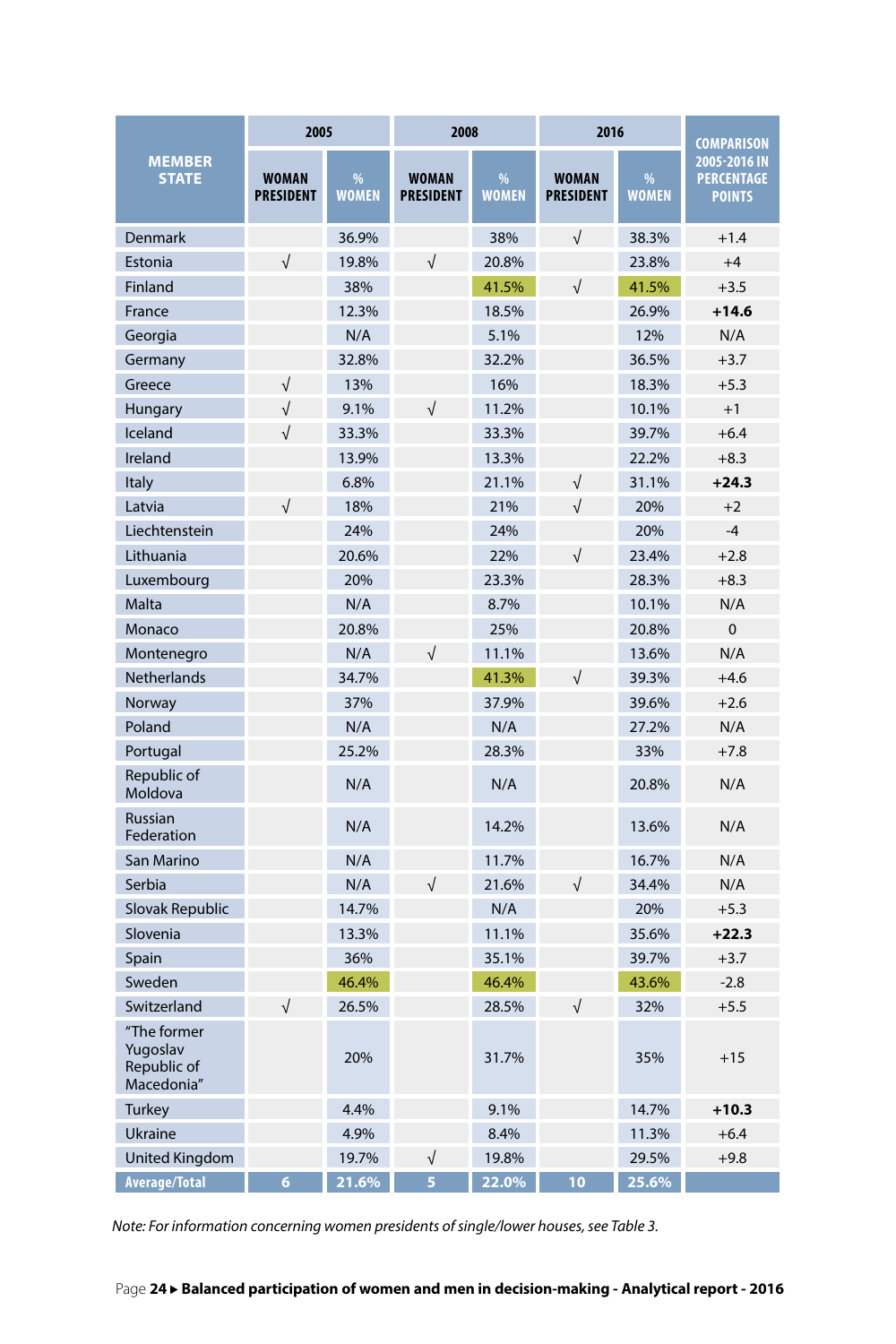**In 2016, the average of women's representation in national lower house/single parliaments was 25.6%.** Between 2005 and 2008 there was an increase of women in single/lower houses in about two thirds of the countries that participated in the 2005 and 2008 monitoring rounds. Between 2005 and 2016, there was an increase in all the countries that participated in the 2005 and 2016 monitoring rounds except for four.

**Almost all the countries surveyed witnessed an increase in the representation of women in lower/single houses in the last decade** (2005-2016). In two countries (Italy and Slovenia) the increase was substantial (over 20 percentage points). These countries were among those with the lowest numbers of women in 2005, and reached more than 30% of women in 2016. However, other countries with remarkably low numbers of women members of Parliament in 2005 (Armenia, Greece, Hungary, Ireland, Ukraine) witnessed only a minor increase in 2016. Liechtenstein and Sweden witnessed a slight decrease, while Sweden still presented the highest percentage of women members in its lower/single house (43.6%).

The 2010 study concluded that there was a positive development in the 2005- 2008 periods (Council of Europe, 2010, page 14). This conclusion was based on the fact that there had been an increase in the number of countries reaching the 40% minimum target between 2005 and 2008, and on the increase of the overall average percentage of women in parliaments. In 2016, the average percentage of women in the lower/single houses showed an increase since 2005; the proportion of countries reaching the 40% minimum target remained stable; and the proportion of countries in the "promising" 30-40% range also remained stable. Proportionally, more countries witnessed an increase in the proportion of women in the lower/ single houses, significantly less countries were in the category of below 20% (30% compared to 51% in 2005) but this proportion was still high. Hence, overall the 2016 findings point at a slight improvement or **stagnation: the positive development that was reported in 2010 (based on the 2005 and 2008 monitoring rounds) did not clearly substantiate over time.** Given that the percentages of women in single/lower houses are generally seen as a key indicator of women's political representation, this is a key finding.

The 2010 study attributed the positive evolution to "the effect of the recommendation itself and of its guidelines, to a growing awareness of the importance of women's equal participation as a democratic requirement, to the impact of the electoral system of quota laws or regulations, as well as to other factors, including a simple natural evolution" (Council of Europe, 2010, page 14). **The 2016 monitoring round, on the other hand, warrants that a positive evolution is not a given. Stagnation, even setbacks, can occur even when the same conditions are in place.** 

#### **1.2 Electoral systems**

Besides collecting data about the presence of women and men in public and political decision-making, the 2016 questionnaire also gathered information on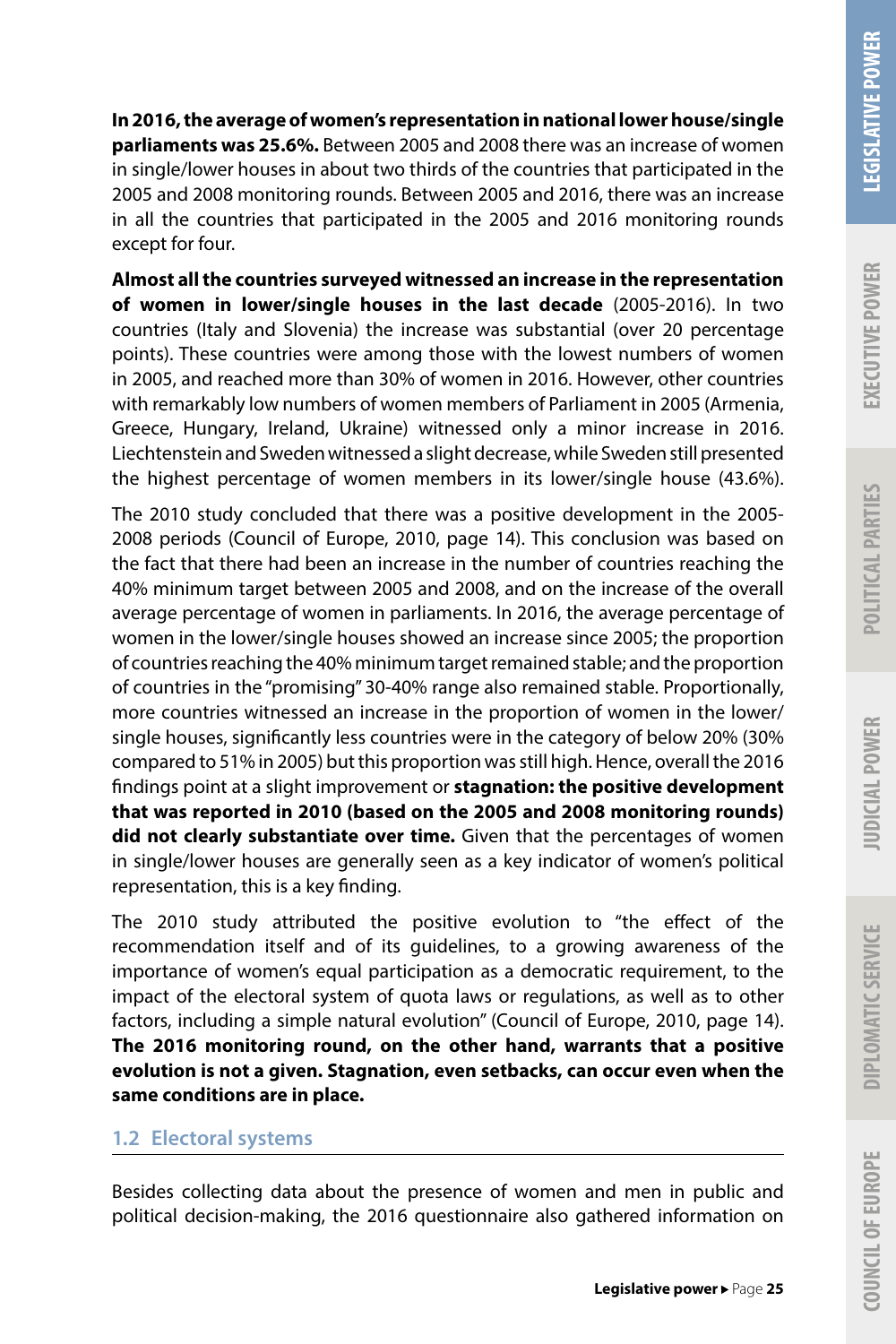the type of electoral systems used in Council of Europe member states. Based on the questionnaire, seven types of electoral systems were identified:

- $\blacktriangleright$  Plurality-majority simple majority or first past the post: 4 countries
- $\blacktriangleright$  Plurality-majority absolute majority (two round system): 1 country
- $\blacktriangleright$  Proportional representation open lists: 16 countries
- $\blacktriangleright$  Proportional representation closed lists: 11 countries
- $\blacktriangleright$  Proportional representation other: 6 countries
- $\triangleright$  Semi-proportional representation system open lists: 2 countries
- $\triangleright$  Semi-proportional representation closed lists: 5 countries.

For each type of electoral system, the percentage of women elected in single/lower houses was calculated (see Figure 1). Some categories included only a limited number of countries in 2016. France was, for instance, the only country in the 'tworound majority' category; Greece and Lithuania were the only two countries with a semi-proportional, open list system. The interpretation of the results in Figure 1 needs to take this situation into account, as some percentages are based on only one or two countries.



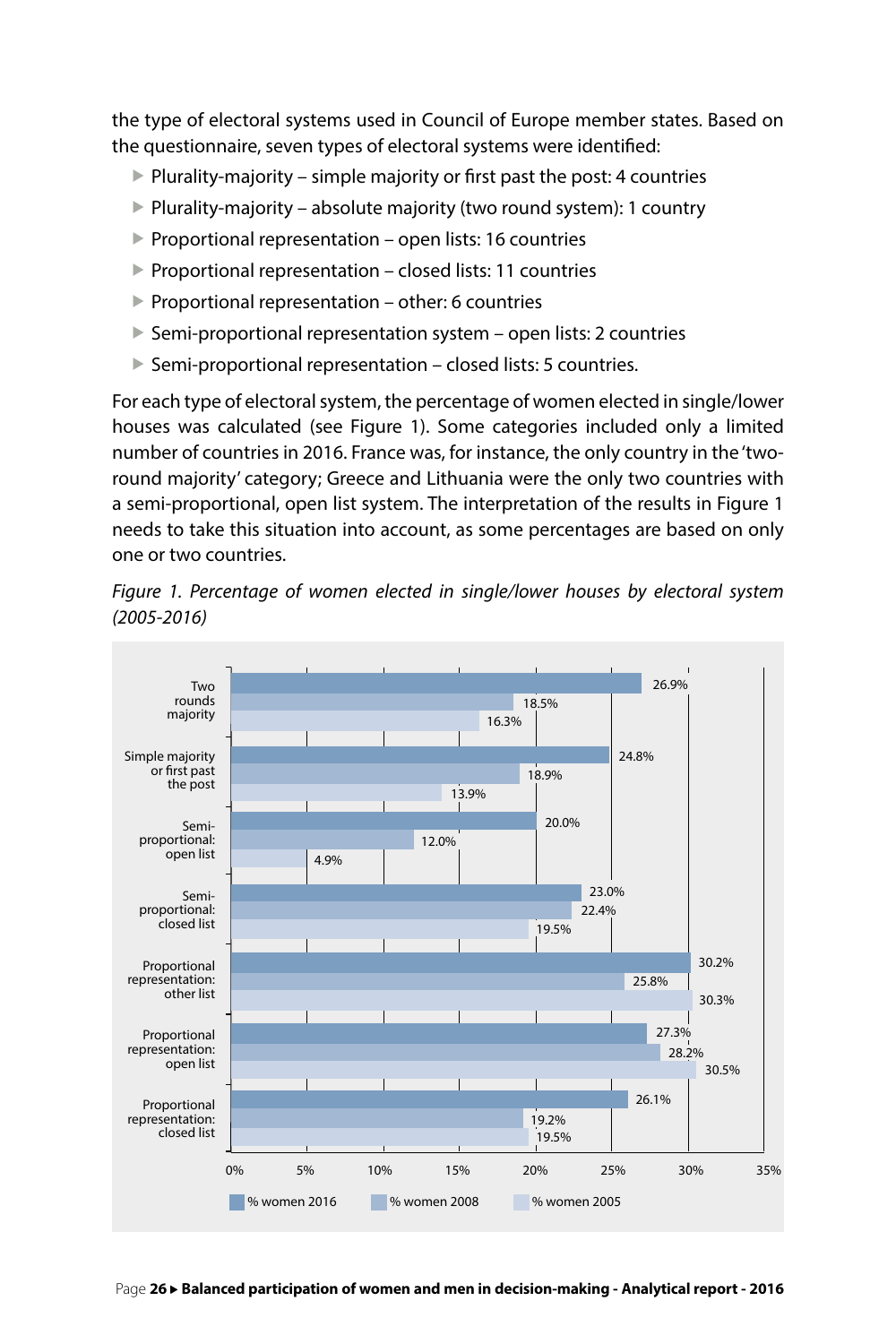Electoral systems matter greatly to achieve a gender-balanced representation of women and men. It is well established that proportional list systems in general offer more opportunities for the representation of a diverse group of elected politicians than majority systems (Norris 2004; Matland & Studlar 1996). Candidate lists in proportional list systems are more likely to be representative of the entire population and to include candidates who can represent a diversity of social backgrounds, including women. Parties in majority systems, on the other hand, select candidates who they believe can win over the 'median voter'. In general, this tends to benefit men and outgoing representatives.

Looking into different types of proportional systems, according to research, the effect of open or closed lists is found to be conditional. When the party leadership is more strongly in favour of gender equality than the party voters, closed lists are favourable for women because in this case the party leadership has more power in deciding who gets elected. In contrast, when the party leadership is not in favour of gender equality, open lists are more favourable for women's representation, especially when the voters are less biased against women (Norris 2004; Leyenaar 2004).

**In 2016, the highest percentages of women members of single/lower houses were found in countries with proportional list systems (between 26% and 30%); and the lowest, in the two countries with a semi-proportional open list systems (20%) and in simple majority systems (24.8%).** This confirms the results from both the 2005 and the 2008 monitoring. The percentage of women elected in the two-round majority system was exceptionally high; but given that this category included only one member state (France, which has a parity system), a strong conclusion cannot be drawn. The overall findings show that electoral system design is important, but not all that matters for establishing gender equality in parliaments. In addition, even under proportional rules, the minimum target of 40% of women was not reached (Dahlerup & Leyenaar eds. 2013).

The findings regarding the effect of open or closed lists were not clear-cut either. In the case of proportional systems, open lists presented the highest percentages of women elected to the single/lower houses in 2005 and 2008, but not 2016. However, when applied to semi-proportional systems, open lists did not lead to a higher percentage of women, compared to closed lists (i.e. 20% and 23% respectively in 2016). This confirms previous findings that the effects of closed or open lists are neither straightforward nor automatic.

#### **1.3 Gender quotas/parity systems**

Besides electoral systems, gender quotas or parity systems can have a major impact on the gender balance in political representation. Gender quotas can take many forms (Krook 2009). The **difference between gender quota laws and parity systems** is that gender quota laws are temporary legal measures providing for a minimum proportion (30% or 40% for example) of the under-represented sex (usually women) to be included among candidates to an election. Parity systems are permanent rules and aim at reaching 50/50, the equal representation of women and men in decision-making bodies.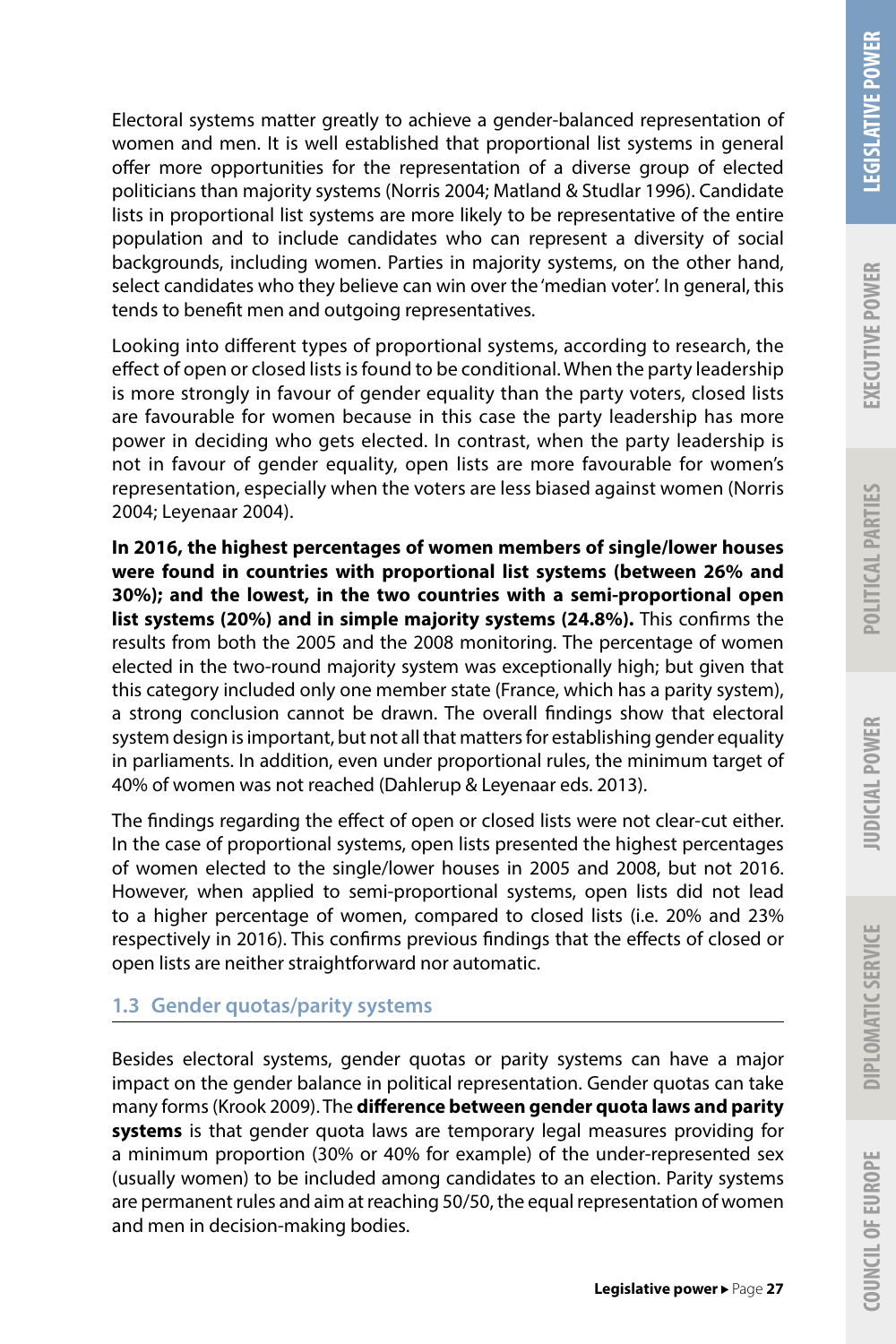Another basic **distinction** differentiates between **quota laws or parity systems that are legally binding for all political parties,** on the one hand, **and political party quotas that political parties adopt voluntarily**, on the other hand. Based on a combination of these two forms of quotas, the following classification can be made:

| Countries with quota laws/parity<br>systems and political party quotas (5) | Croatia, Ireland, Montenegro, Norway, Slovenia.                                                                                                                                                |
|----------------------------------------------------------------------------|------------------------------------------------------------------------------------------------------------------------------------------------------------------------------------------------|
| Countries with quota laws/<br>parity systems only (15)                     | Albania, Armenia, Belgium, Bosnia and<br>Herzegovina, France, Georgia, Greece, Italy, Poland,<br>Portugal, San Marino, Serbia, Spain, "the former<br>Yugoslav Republic of Macedonia", Ukraine. |
| <b>Countries with political</b><br>party quotas only (13)                  | Austria, Cyprus, Czech Republic, Estonia,<br>Germany, Iceland, Lithuania, Luxembourg,<br>Republic of Moldova, Sweden, Switzerland,<br>Turkey, United Kingdom.                                  |
| Countries without any type of<br>quota or parity system (11)               | Andorra, Azerbaijan, Bulgaria, Finland,<br>Hungary, Latvia, Malta, Monaco, Netherlands,<br>Russian Federation, Slovak Republic.                                                                |

It follows from this classification that some form of quota/parity legal or voluntary system has been implemented in 75% of the member states reporting on it (33 out of 44).

*Figure 2. Average percentage of women in lower/single houses, by gender quota type (2016)*



*Note: Information on political party quotas was collected for the five parties with the highest seat share in the lower/single house elections.*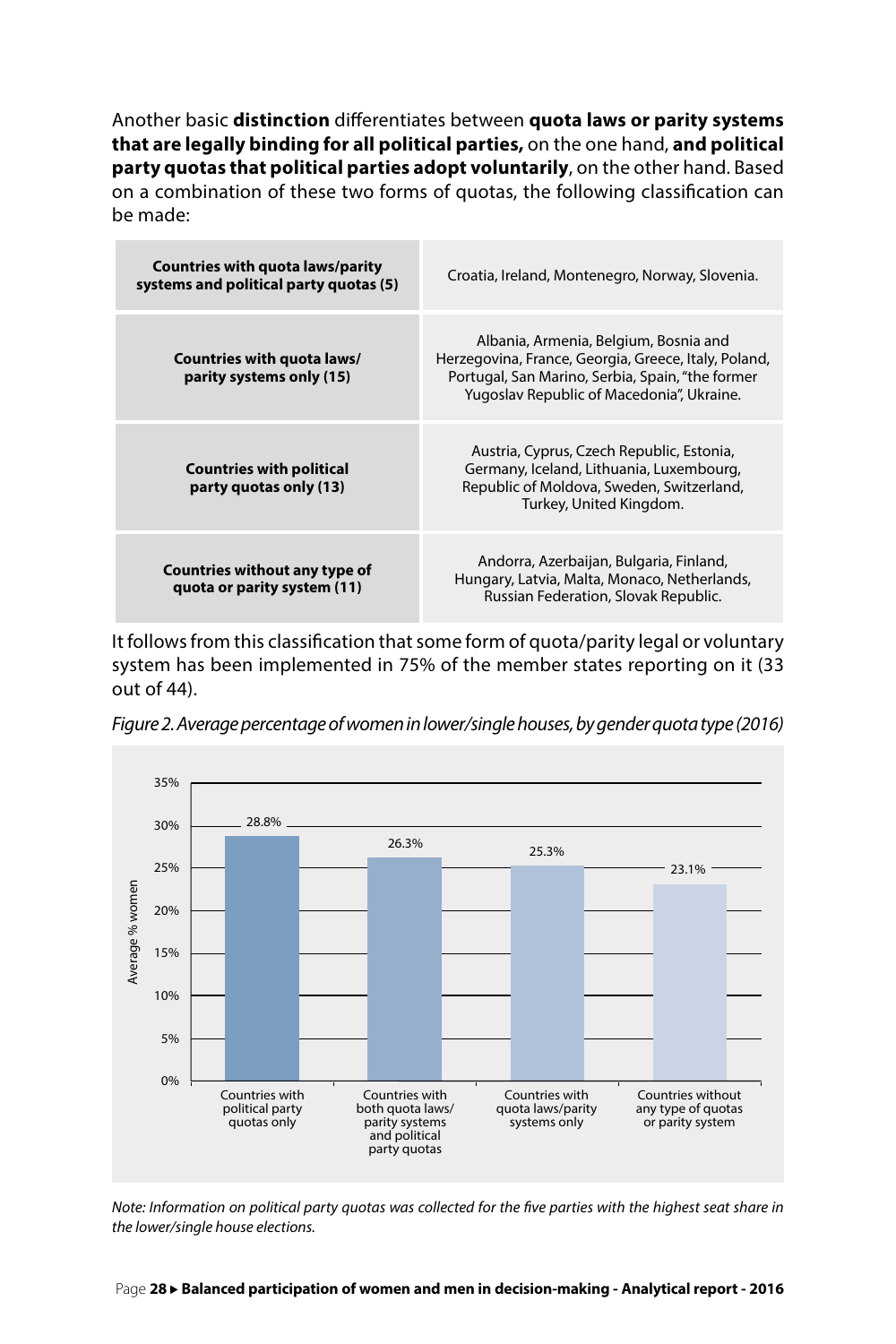Figure 2 is very revealing with regard to the impact of gender quotas. Most importantly, it shows that the **differences in the percentages of women elected to lower/single houses in countries with and without gender quota laws depends on the types and strength of the quota legislation**. In 2016, the average percentage of women elected in countries without any type of gender quotas was 23.1%; in countries with quota laws/parity systems, it was 25.3%; in countries with both types of gender quotas, it was 26.3%; and in countries with voluntary party quotas only it was 28.8%. The fact that there is only a two-percentage point difference between countries with legally-binding gender quotas and countries without any type of quota shows that there seems to be a glass ceiling for women's political representation that even some types of legislative quotas do not break. As it is discussed below, this interesting finding can at least partially be explained by the design of the quotas. **The strength of the quota legislation or parity system is therefore found to be more important than just their existence.**

The finding that the difference (two percentage points) between countries with legally-binding gender quotas and countries without such quotas is rather small speaks to the literature on legal quotas adapting to the country's 'acceptable minimum', i.e. legal quotas are set at the minimum level acceptable for the least willing party, thereby potentially discouraging any additional efforts by political parties that would have gone further otherwise (Dahlerup & Leyenaars eds. 2013).

Figure 2 shows that **the biggest difference in the proportion of women elected in the single/lower house according to quota type was between countries with political party quotas (28.8%) and countries without any quotas (23.1%)**. Moreover, political party quotas produce a higher percentage of elected women (28.8%) than countries with quota laws or parity systems (25.3%). The explanation may be that political parties that are committed to gender balance set their target relatively high and implement these voluntary party quotas more effectively (Meier 2012).

Table 2 shows an important increase in the number of countries reporting the **introduction of gender quota legislation or of a parity system** between 2005 and 2016, which is a positive evolution as regards the measures suggested by the Recommendation: **5 countries in 2005 and 17 in 2016**.

The data also point to the above finding concerning gender quota laws or parity systems: their impact and their effectiveness greatly depend on their design and in particular on:

- $\blacktriangleright$  The minimum level of the target for candidates of each sex on electoral lists (quota percentage).
- $\blacktriangleright$  The presence of a rule on rank order (no, yes).
- $\blacktriangleright$  The presence and strength of sanctions for non-compliance (no sanction, financial penalty or lists not accepted when they do not comply).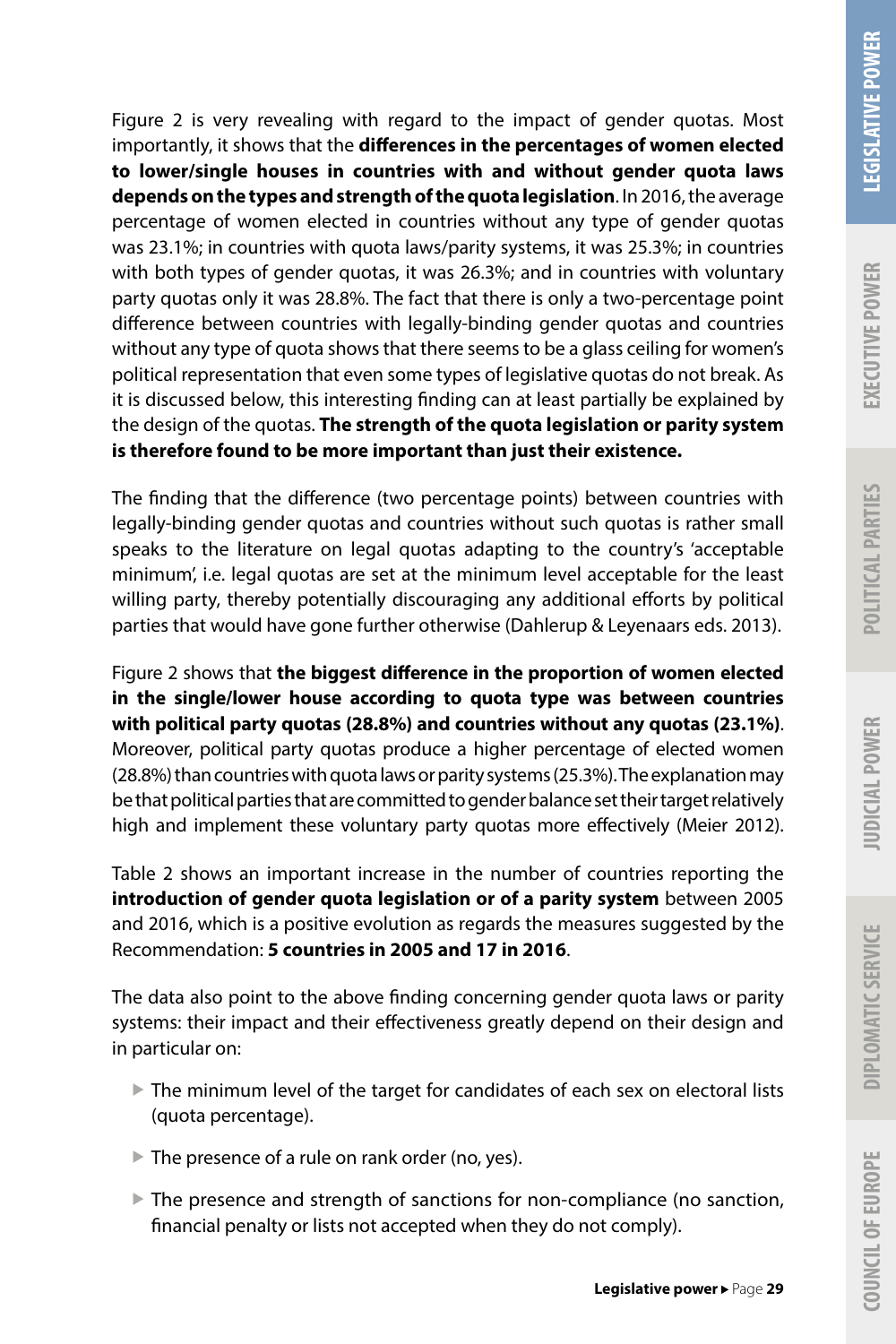*Table 2. Member states with gender quota laws/parity systems for national elections, their design and their effectiveness (2005 and 2016)*

| <b>YEAR</b> | <b>MEMBER</b><br><b>STATE</b>                        | <b>QUOTA</b><br><b>PERCENTAGE</b> | <b>RANK</b><br><b>ORDER</b> | <b>SANCTIONS</b>           | % WOMEN<br><b>ELECTED</b> |
|-------------|------------------------------------------------------|-----------------------------------|-----------------------------|----------------------------|---------------------------|
|             | Armenia                                              | 5%                                | No                          | No                         | 5.3%                      |
|             | Belgium                                              | 50%                               | <b>Yes</b>                  | Yes, lists not<br>accepted | 34.7%                     |
| 2005        | Bosnia and<br>Herzegovina                            | 33%                               | <b>Yes</b>                  | Yes, lists not<br>accepted | 14.3%                     |
|             | France                                               | 50%                               | No                          | Yes, financial<br>penalty  | 12.3%                     |
|             | "The former<br>Yugoslav<br>Republic of<br>Macedonia" | 30%                               | No                          | Yes, lists not<br>accepted | 20%                       |
|             | Albania                                              | 30%                               | Yes                         | Yes, financial<br>penalty  | 22.9%                     |
|             | Armenia                                              | 25%                               | No                          | Yes, lists not<br>accepted | 9.9%                      |
|             | Belgium                                              | 50%                               | Yes                         | Yes, lists not<br>accepted | 39.3%                     |
|             | Bosnia and<br>Herzegovina                            | 40%                               | <b>Yes</b>                  | Yes, lists not<br>accepted | 21.4%                     |
|             | Croatia                                              | 40%                               | No                          | Yes, financial<br>penalty  | 20.5%                     |
|             | France                                               | 50%                               | No                          | Yes, financial<br>penalty  | 26.9%                     |
|             | Georgia                                              | 30%                               | No                          | No                         | 12%                       |
| 2016        | Greece                                               | 33%                               | No                          | Yes, lists not<br>accepted | 18.3%                     |
|             | Ireland                                              | 30%                               | No                          | Yes, financial<br>penalty  | 22.2%                     |
|             | Montenegro                                           | 30%                               | Yes                         | Yes, lists not<br>accepted | 13.6%                     |
|             | Poland                                               | 35%                               | No                          | Yes, lists not<br>accepted | 27.2%                     |
|             | Portugal                                             | 33%                               | Yes                         | Yes, financial<br>penalty  | 33%                       |
|             | San Marino                                           | 33%                               | No                          | Yes, lists not<br>accepted | 16.7%                     |
|             | Serbia                                               | 33%                               | Yes                         | Yes, lists not<br>accepted | 34.4%                     |
|             | Slovenia                                             | 35%                               | Yes                         | Yes, lists not<br>accepted | 35.6%                     |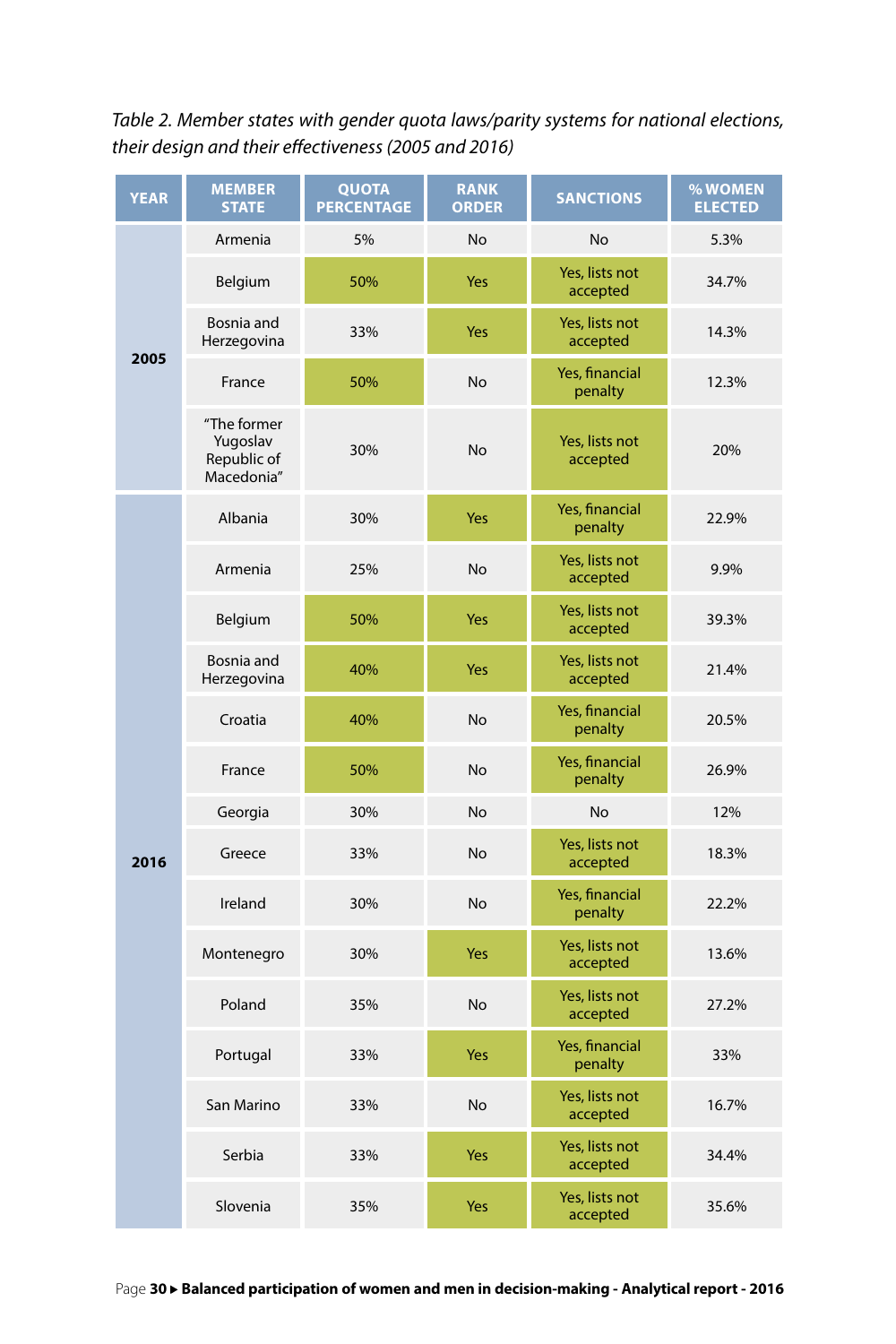| <b>YEAR</b> | <b>MEMBER</b><br><b>STATE</b>                        | <b>QUOTA</b><br><b>PERCENTAGE</b> | <b>RANK</b><br><b>ORDER</b> | <b>SANCTIONS</b>           | % WOMEN<br><b>ELECTED</b> |
|-------------|------------------------------------------------------|-----------------------------------|-----------------------------|----------------------------|---------------------------|
|             | Spain                                                | 40%                               | Yes                         | Yes, lists not<br>accepted | 39.7%                     |
| 2016        | "The former<br>Yugoslav<br>Republic of<br>Macedonia" | 40%                               | Yes                         | Yes, lists not<br>accepted | 35%                       |

The correlation between the design of quotas and the percentage of elected women is strong. **Stronger quota laws or parity systems lead to better gender balance in the lower/single houses.** Hence, having a gender quota law is not a decisive factor for reaching gender balance in elected assemblies if that quota law is weak. In this case, it may actually have no effect at all and in practice discredit the policy. It is the design of gender quotas that matters.

Gender quotas can be fashioned in such a way that they can almost guarantee an outcome, i.e. that the proportion they set for women candidates is almost the same as the proportion of women elected. Looking at the cases of Serbia, Slovenia and Spain in 2016, the percentages of women elected to the single/lower houses almost reached or even slightly exceeded the target set by the quotas. In other cases, like Belgium, where the parity law guarantees the equal presence of women and men on electoral lists, quotas clearly reinforced the presence of women (39.3% of the members of the single/lower house) without nevertheless reaching parity. In Bosnia and Herzegovina, 21.4% of the members of the single/lower house were women, also lower than the 33% set by the quota law.

In addition, notwithstanding the overall finding that the design of gender quota laws is crucial in determining the levels of women elected in national parliaments, there exists some variation, even among countries with strict quota regulations. The most common explanation for this is that effective quota rules do not necessarily increase the legitimacy of these rules. Because gender quotas imply a radical redistribution of power positions, the legitimacy of such measures often remains controversial among political elites and parties, both in countries with and without (strict) quota regulations. Contestations of the legitimacy of gender quotas (e.g. whether they answer to notions of democracy and equality) explain to an important extent why the expected changes in women's political representation do not always occur (Meier 2008; Erzeel & Caluwaerts 2013). When the legitimacy of quotas is high, political elites and parties support complementary initiatives aimed at supporting the election of women, including through the active recruitment of women candidates, and preparing them for political office, which in turn increases the electoral success of these women (Davidson-Schmich 2006).

Looking at the evolution over time, it is positive to see that in all five countries which had quota legislation or parity systems both in 2005 and 2016, women's representation has increased significantly: an increase of around five percentage points in Armenia and Belgium, to seven points in Bosnia and Herzegovina and at around 15 percentage points in France and "the former Yugoslav Republic of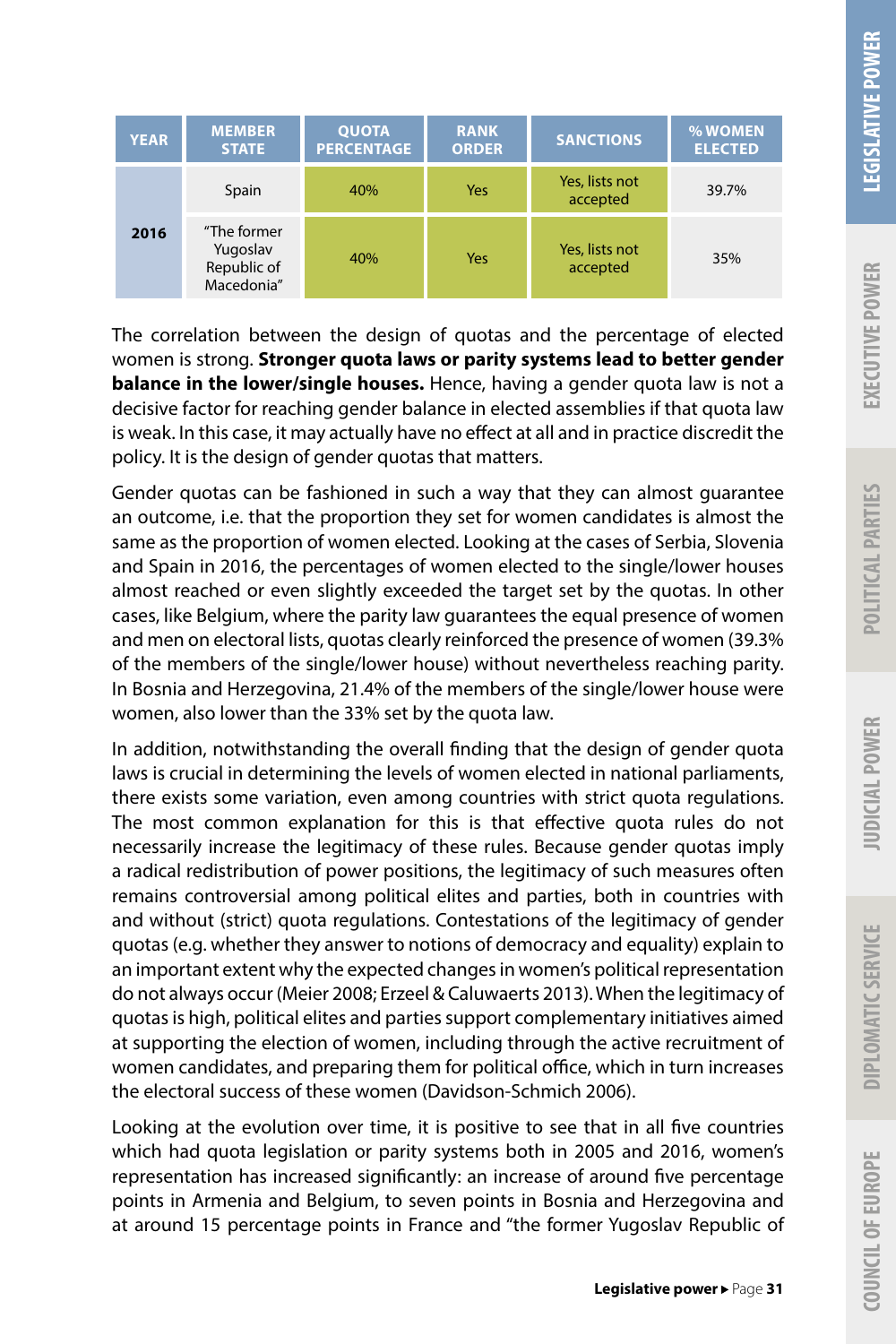Macedonia". This seems to point at an effective impact of such measures over time, notwithstanding interval fluctuations.

#### **1.4 Positions of power within lower/single houses**

Looking at a second and more qualitative layer of descriptive representation, it is important to observe whether gender balance is achieved with regard to internal positions of power within parliaments. This concern relates to the glass ceiling phenomenon identified in the literature on women's participation in the labour market, which is also valid to analyse women's participation in political institutions. Figure 3 shows that according to the 2016 data, only 21.7% of the single/lower houses surveyed had a woman president, while half of them had a woman deputy speaker.





Table 1 shows that the single/lower houses with the highest percentage of women members are not always the ones with women presidents, and vice-versa. Sometimes countries with critically low percentages of women members have a woman presiding over their single/lower houses – for instance, the Hungarian parliament in 2005 and 2008 had a woman president, but 90% of its members were men. Nevertheless, on average, assemblies with a woman president have a higher percentage of women representatives: 31.2% compared to 24.3% in assemblies with a man president. The latter is an indication of how the glass ceiling in lower/single houses can be cracked. In general, **higher numbers of women representatives also increase the possibility to reach a gender balance in internal positions of power such as the presidency of the lower/single house**.

The same holds for other powerful positions in elected assemblies, such as the presidency of parliamentary committees. Table 3 indicates the percentage of women presidents of parliamentary committees. There is again a strong correlation between the percentage of women representatives and the percentage of women presidents of committees. **Assemblies with higher percentages of women also have higher percentages of women presidents of parliamentary committees**.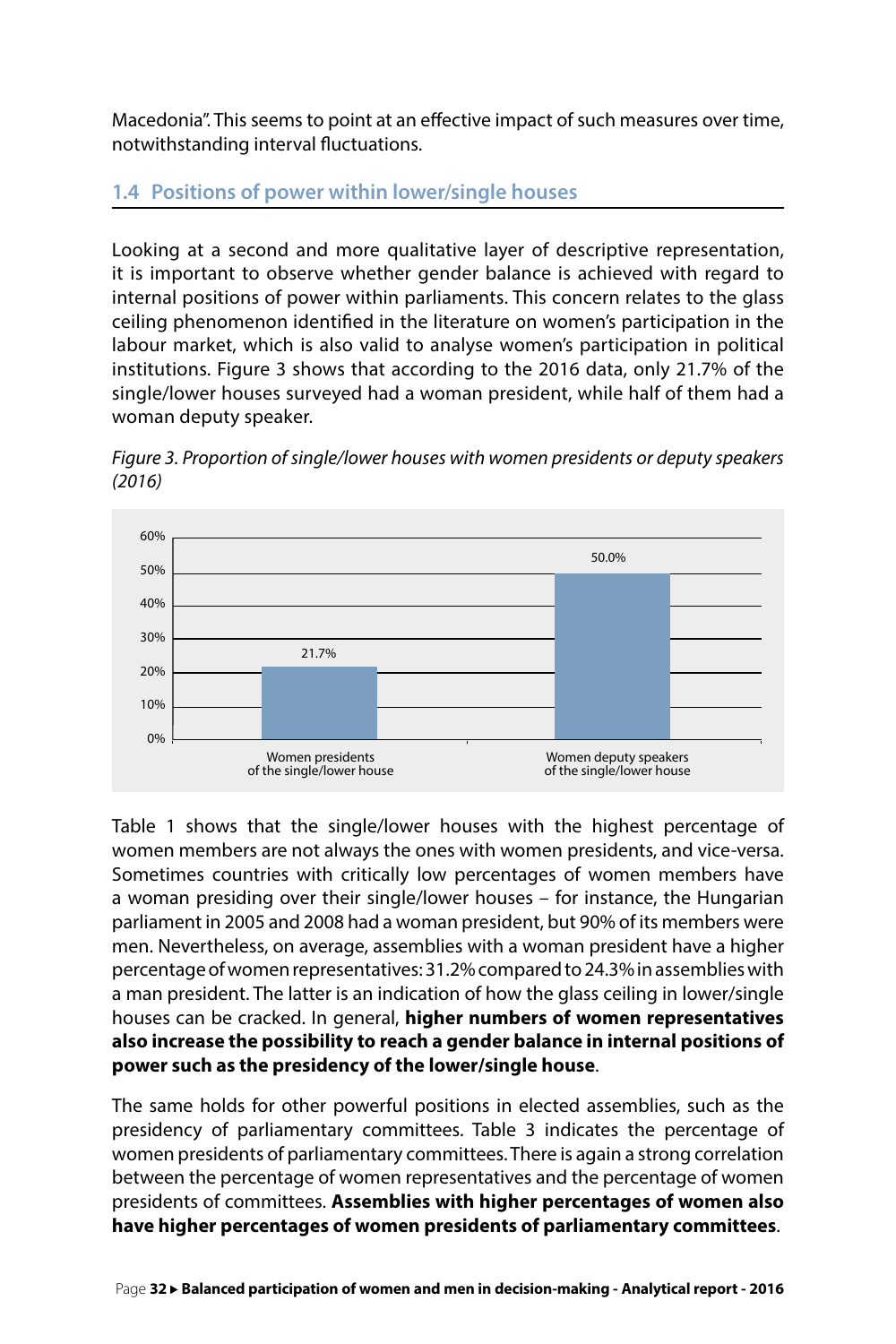| Table 3. Percentage of women presidents of parliamentary committees, compared to |  |
|----------------------------------------------------------------------------------|--|
| percentage of women in single/lower houses (2016)                                |  |

| <b>MEMBER STATE</b>    | % WOMEN PRESIDENTS<br>OF COMMITTEE | % WOMEN IN SINGLE/<br><b>LOWER HOUSES</b> |
|------------------------|------------------------------------|-------------------------------------------|
| Albania                | 37.5%                              | 22.9%                                     |
| Andorra                | 50%                                | 35.7%                                     |
| Armenia                | 16.7%                              | 9.9%                                      |
| Austria                | 38.5%                              | 33.3%                                     |
| Azerbaijan             | 13.3%                              | 16.8%                                     |
| Belgium                | 32.4%                              | 39.3%                                     |
| Bosnia and Herzegovina | 14.3%                              | 21.4%                                     |
| <b>Bulgaria</b>        | 26.1%                              | 18.8%                                     |
| Croatia                | 17.2%                              | 20.5%                                     |
| Cyprus                 | 18.8%                              | 17.9%                                     |
| Czech Republic         | 16.7%                              | 19.5%                                     |
| Denmark                | 40%                                | 38.3%                                     |
| Estonia                | 18.2%                              | 23.8%                                     |
| Finland                | 37.5%                              | 41.5%                                     |
| France                 | 55.6%                              | 26.9%                                     |
| Georgia                | 6.7%                               | 12%                                       |
| Germany                | 43.5%                              | 36.5%                                     |
| Greece                 | 15.4%                              | 18.3%                                     |
| Hungary                | 11.8%                              | 10.1%                                     |
| Iceland                | 50%                                | 39.7%                                     |
| Ireland                | 30.4%                              | 22.2%                                     |
| Italy                  | 14.3%                              | 31.1%                                     |
| Latvia                 | 37.5%                              | 20%                                       |
| Liechtenstein          | 0%                                 | 20%                                       |
| Lithuania              | 20%                                | 23.4%                                     |
| Luxembourg             | 23.1%                              | 28.3%                                     |
| Malta                  | $0\%$                              | 10.1%                                     |
| Republic of Moldova    | 44.4%                              | 20.8%                                     |
| Monaco                 | 20%                                | 20.8%                                     |
| Montenegro             | 21.4%                              | 13.6%                                     |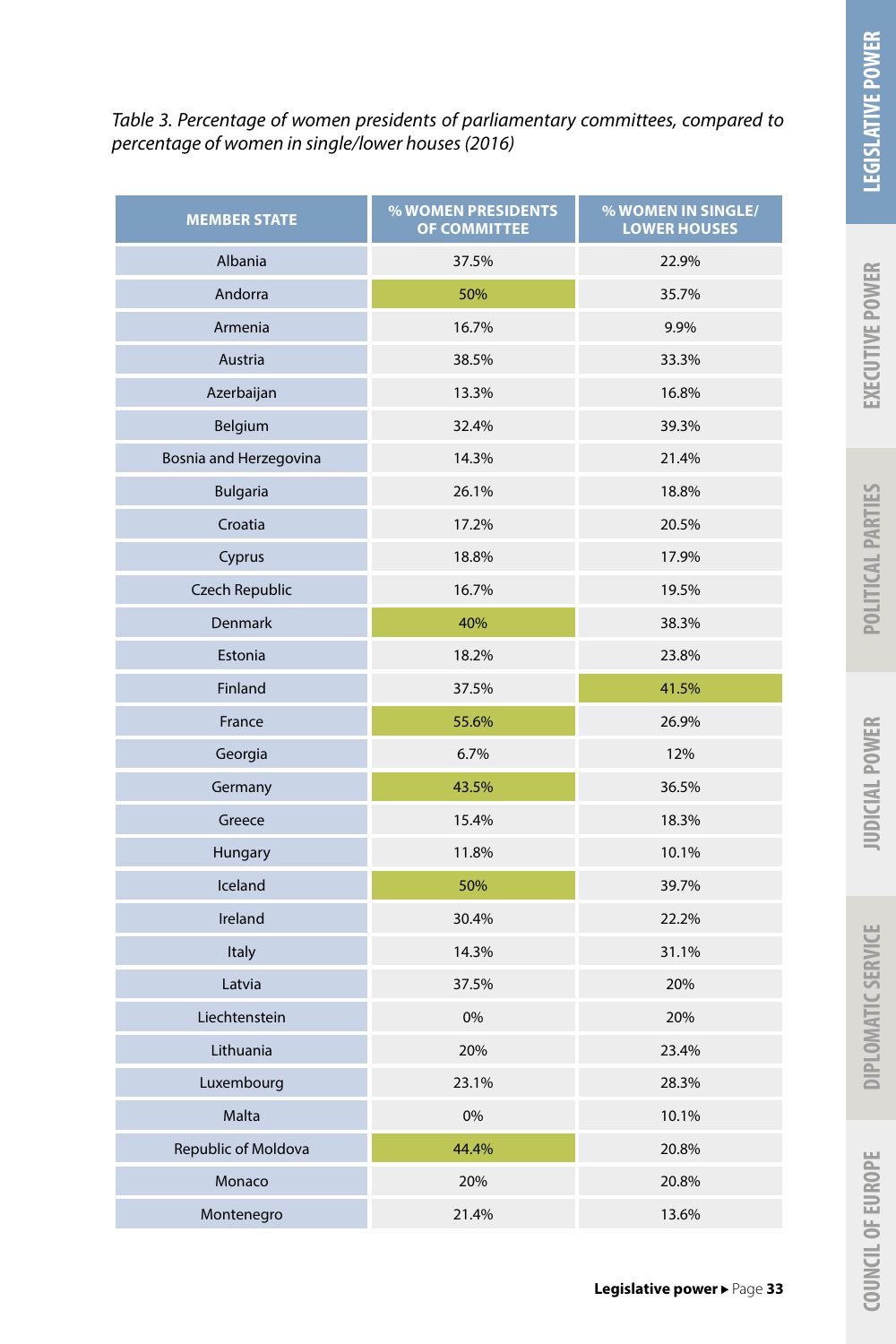<span id="page-35-0"></span>

| <b>MEMBER STATE</b>                            | % WOMEN PRESIDENTS<br><b>OF COMMITTEE</b> | % WOMEN IN SINGLE/<br><b>LOWER HOUSES</b> |
|------------------------------------------------|-------------------------------------------|-------------------------------------------|
| <b>Netherlands</b>                             | 41.7%                                     | 39.3%                                     |
| Norway                                         | 25%                                       | 39.6%                                     |
| Poland                                         | 23.3%                                     | 27.2%                                     |
| Portugal                                       | 25%                                       | 33%                                       |
| <b>Russian Federation</b>                      | 13.3%                                     | 13.6%                                     |
| San Marino                                     | 16.7%                                     | 16.7%                                     |
| Serbia                                         | 37.5%                                     | 34.4%                                     |
| Slovak Republic                                | 15.8%                                     | 20%                                       |
| Slovenia                                       | 25%                                       | 35.6%                                     |
| Spain                                          | 17.9%                                     | 39.7%                                     |
| Sweden                                         | 46.7%                                     | 43.6%                                     |
| Switzerland                                    | 35.7%                                     | 32%                                       |
| "The former Yugoslav<br>Republic of Macedonia" | 28.6%                                     | 35%                                       |
| Turkey                                         | 11.1%                                     | 14.7%                                     |
| Ukraine                                        | 25%                                       | 11.3%                                     |
| <b>United Kingdom</b>                          | 16.7%                                     | 29.5%                                     |
| <b>Average</b>                                 | 25.6%                                     | 25.6%                                     |

**Only 8 countries out of 46 (17%) reached the 40% minimum target,** with between 40% and 60% of women presidents of parliamentary committees: Andorra, Denmark, France, Germany, Iceland, Republic of Moldova, Netherlands and Sweden. Another eight (17%) fell within the 30-39.9% category. The countries with more than 30% of women presidents of parliamentary committees were outnumbered by countries with less than 20% of women in that position: 19 out of the 46 countries (41%), two of which had no woman president of parliamentary committees (Liechtenstein and Malta).

### **2. Upper houses**

Table 4 shows the percentages of women elected and appointed to upper houses of Parliaments. The results indicate that in 2016 **none of the upper houses of the 13 member states for which we have data reached the 40% minimum target**. In 2008, only one country did (Belgium). In 2016, two countries (15%) had more than 30% women. Six countries (46%) had less than 20% women members. The exception was Ireland, where women were overrepresented (72.7%) but only among the appointed members.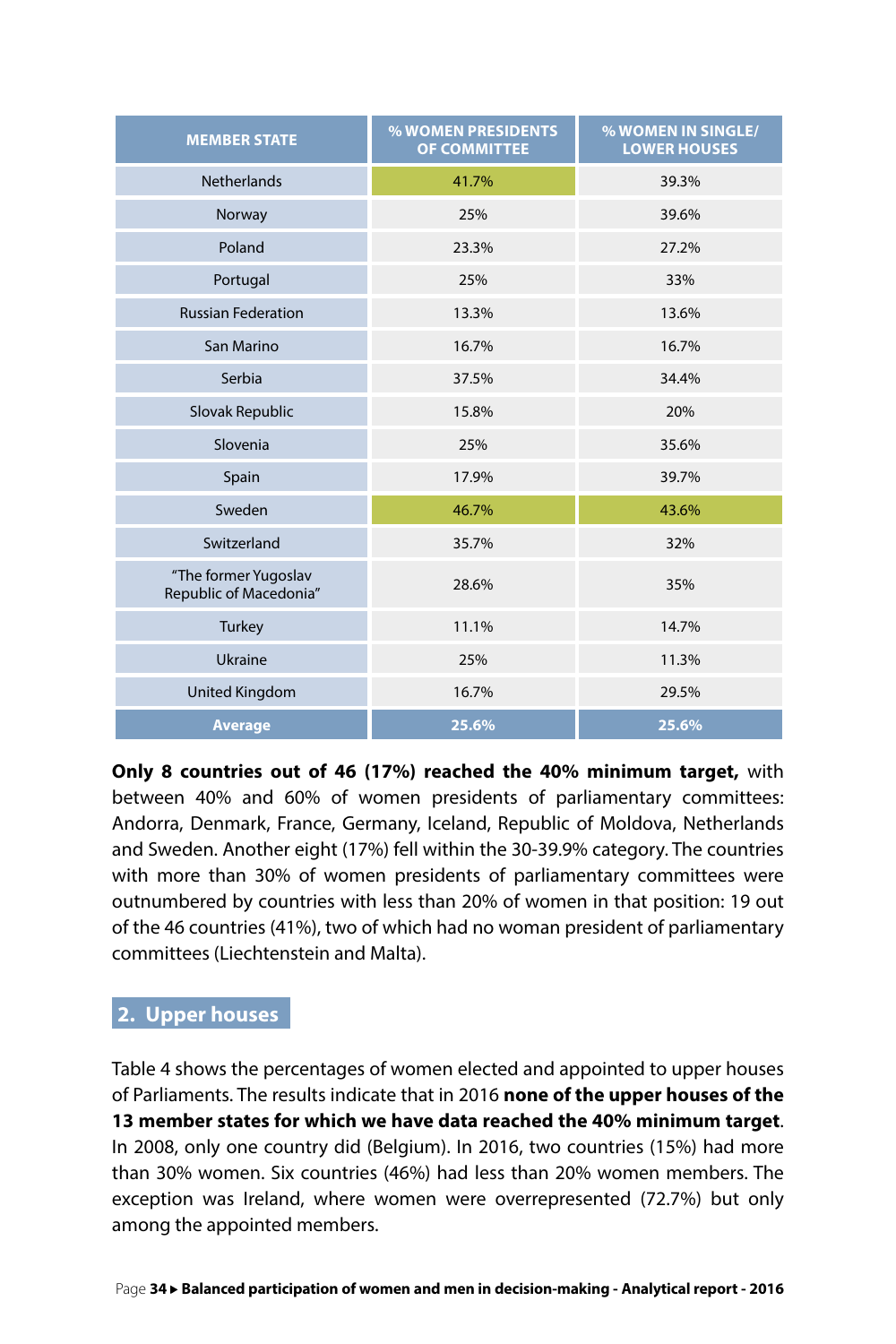|                               |                                     | 2005                        |                                     | 2008                        |                                     | 2016                        | <b>COMPARISON</b>                                  |  |
|-------------------------------|-------------------------------------|-----------------------------|-------------------------------------|-----------------------------|-------------------------------------|-----------------------------|----------------------------------------------------|--|
| <b>MEMBER</b><br><b>STATE</b> | %<br><b>WOMEN</b><br><b>ELECTED</b> | % WOMEN<br><b>APPOINTED</b> | %<br><b>WOMEN</b><br><b>ELECTED</b> | % WOMEN<br><b>APPOINTED</b> | %<br><b>WOMEN</b><br><b>ELECTED</b> | % WOMEN<br><b>APPOINTED</b> | 2005-2016 IN<br><b>PERCENTAGE</b><br><b>POINTS</b> |  |
| Austria                       | 27.4%                               | N/A                         | 31.7%                               | N/A                         | 31.1%                               | N/A                         | $+3.7$                                             |  |
| Belgium                       | 37.8%                               | 29.4%                       | 40.8%                               | 35.5%                       | N/A                                 | N/A                         | N/A                                                |  |
| Bosnia and<br>Herzegovina     | 6.7%                                | N/A                         | 13.3%                               | 13.3%                       | N/A                                 | 13.3%                       | N/A                                                |  |
| <b>Czech Republic</b>         | 12.3%                               | N/A                         | 13.6%                               | N/A                         | 18.5%                               | N/A                         | $+6.2$                                             |  |
| France                        | 16.9%                               | N/A                         | 21.9%                               | N/A                         | 26.4%                               | N/A                         | $+9.5$                                             |  |
| Germany                       | N/A                                 | 18.8%                       | N/A                                 | 21.7%                       | N/A                                 | N/A                         | N/A                                                |  |
| Hungary                       | 9.1%                                | N/A                         | N/A                                 | N/A                         | N/A                                 | N/A                         | N/A                                                |  |
| Ireland                       | 16.7%                               | 18.2%                       | 21.7%                               | 36.4%                       | 28.6%                               | 72.7%                       | $+11.9$<br>elected<br>$+54.5$<br>appointed         |  |
| Italy                         | 7%                                  | 14.3%                       | 18%                                 | 14.3%                       | 29.8%                               | N/A                         | $+22.8$                                            |  |
| <b>Netherlands</b>            | 32%                                 | N/A                         | 34.7%                               | N/A                         | 34.7%                               | N/A                         | $+2.7$                                             |  |
| Poland                        | N/A                                 | N/A                         | N/A                                 | N/A                         | 13%                                 | N/A                         | N/A                                                |  |
| <b>Russian</b><br>Federation  | N/A                                 | N/A                         | 4.7%                                | 4.7%                        | 16.5%                               | N/A                         | N/A                                                |  |
| Slovenia                      | N/A                                 | N/A                         | N/A                                 | N/A                         | 7.5%                                | N/A                         | N/A                                                |  |
| Spain                         | 24.8%                               | 20%                         | 30%                                 | 21.8%                       | 41.3%                               | 31.6%                       | $+16.5$<br>elected<br>$+11.6$<br>appointed         |  |
| Switzerland                   | 23.9%                               | N/A                         | 21.7%                               | N/A                         | 15.2%                               | N/A                         | $-8.7$                                             |  |
| United<br>Kingdom             | N/A                                 | N/A                         | 20.2%                               | N/A                         | N/A                                 | 25.6%                       | N/A                                                |  |
| <b>Average</b>                | 19.5%                               | 20.1%                       | 22.7%                               | 21.1%                       | 23.9%                               | 35.8%                       |                                                    |  |

### *Table 4. Percentage of women elected and appointed to upper houses (2005-2016)*

Compared to 2005, women's numerical participation increased in all upper houses in 2016, with the exception of Switzerland. There was an increase both for women elected and appointed to upper houses but it was much more substantial for women appointed to upper houses. Italy, for instance, witnessed an important increase of 22.8 percentage points for women elected members in the upper house. The increase among women appointed members is however most significant in the two countries where it took place (Ireland and Spain). Given that only four of the member states for which there are data appoint members to their upper house, firm conclusions cannot be drawn. Nevertheless, the findings seem to suggest that the feminisation of upper houses is to a certain extent a top-down process.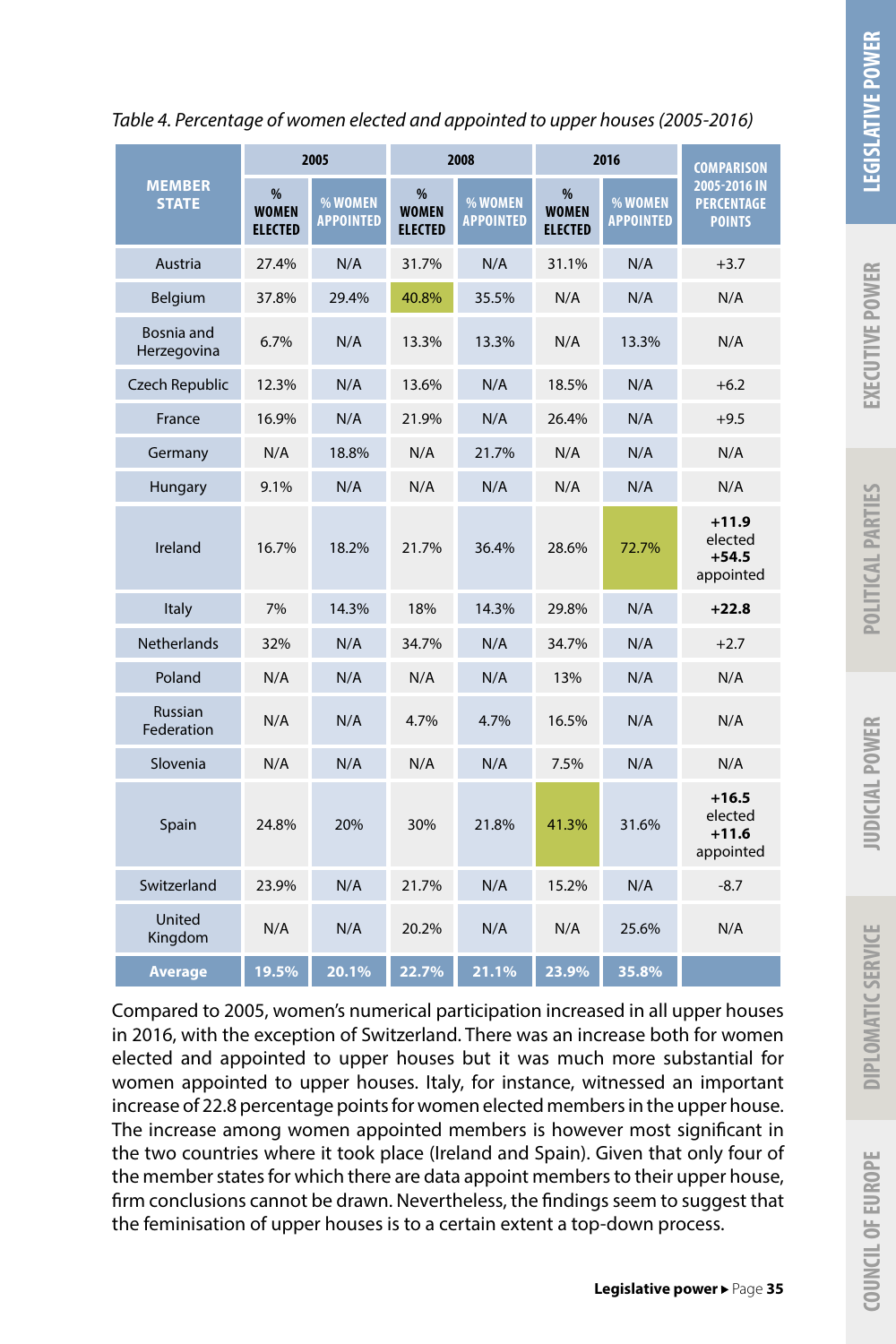

*Figure 4. Comparison of percentage of women elected to lower and upper houses (2016)*

*Note: Figure 4 compares the percentage of women elected to lower houses with the percentage of women elected (not appointed) to upper houses of parliament in 2016 in countries for which data were available.*

Figure 4 shows that in all countries concerned, **the percentages of women elected to the national lower houses of parliaments were higher than in the upper houses**, except for Ireland, Spain and the Russian Federation. Given that upper houses often have less power than lower houses, this can be considered as a good sign, as it suggests that women are not systematically discouraged or directed to the assemblies holding less power.

### **3. Regional Parliaments**

### **3.1 Numbers and evolution**

| <b>MEMBER STATE</b> | % WOMEN<br>2005 | $\sqrt{2}$ women<br>2008 | % WOMEN<br>2016 | <b>COMPARISON</b><br>2005-2016 IN<br><b>PERCENTAGE</b><br><b>POINTS</b> |
|---------------------|-----------------|--------------------------|-----------------|-------------------------------------------------------------------------|
| Austria             | 29%             | 30.6%                    | 32.5%           | $+3.5$                                                                  |
| Azerbaijan          | 2.2%            | $2.2\%$                  | 15.6%           | $+13.4$                                                                 |

### *Table 5. Percentage of women elected to regional parliaments (2005-2016)*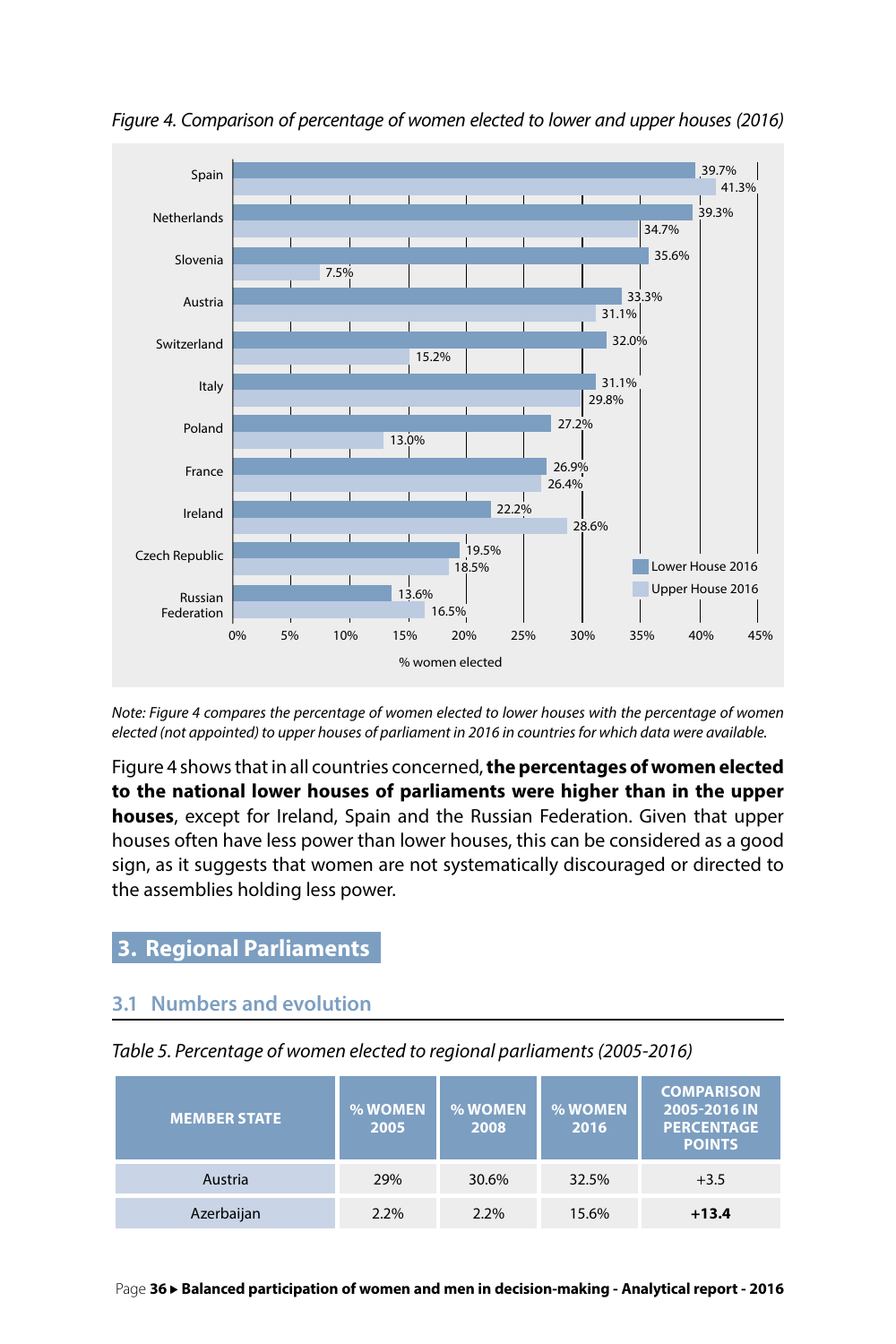| Belgium                   | 30%   | 23.3% | 42%   | $+12$   |
|---------------------------|-------|-------|-------|---------|
| Bosnia and Herzegovina    | 19.3% | 21%   | 19.4% | $+0.1$  |
| Czech Republic            | N/A   | 16.6% | 19.9% | N/A     |
| Georgia                   | N/A   | 14.3% | N/A   | N/A     |
| Germany                   | 31.7% | 33.8% | 31.5% | $-0.2$  |
| Greece                    | N/A   | N/A   | 21.2% | N/A     |
| Iceland                   | N/A   | N/A   | 44.1% | N/A     |
| Italy                     | 13.3% | 10.5% | 17.7% | $+4.4$  |
| Portugal                  | 11.7% | 20.2% | 22.3% | $+10.6$ |
| Republic of Moldova       | N/A   | N/A   | 2.9%  | N/A     |
| Romania                   | N/A   | 12.7% | N/A   | N/A     |
| <b>Russian Federation</b> | N/A   | 11.8% | 14.4% | N/A     |
| Serbia                    | N/A   | 17.5% | 31.6% | N/A     |
| Slovak Republic           | N/A   | N/A   | 15.7% | N/A     |
| Spain                     | 37%   | 41.7% | 44.5% | $+7.5$  |
| Switzerland               | 25.5% | 26.2% | 25.6% | $+0.1$  |
| United Kingdom            | N/A   | 30.0% | 33.7% | N/A     |
| <b>Average</b>            | 22.7% | 22.0% | 25.6% |         |
|                           |       |       |       |         |

**The trends highlighted with regard to lower houses/single parliaments also applied to the regional level**. Firstly, **only three countries** out of the 17 countries which submitted data **(18%) met the 40% minimum target** in regional parliaments, as shown in Table 5: Belgium (42%), Iceland (44.1%) and Spain (44.5%). The same three countries almost reached the 40% minimum threshold in the single/ lower houses. In 2016, four of the 17 countries (23.5%) were in the range between 30% and 39.9% of women members of regional parliaments (Austria, Germany, Serbia and United Kingdom). With the exception of the United Kingdom, all these countries were in the same range of women representation in the national single/ lower houses. The **seven countries (41%) with less than 20%** of women in their regional parliaments in 2016 **were also the countries with low levels of women in the single/lower houses** (i.e. also below or only slightly above 20%): Azerbaijan, Bosnia and Herzegovina, Czech Republic, Republic of Moldova, Russian Federation and Slovak Republic. A remarkable exception was Italy, with only 17.7% women in the regional parliaments in 2016, but with 31.1% of women in the national lower house at that time. An important difference between women's representation in regional and national parliaments was also found in the Republic of Moldova which had the lowest percentage of women in regional parliaments among the countries surveyed (2.9%), while it had 20.8% women in the national parliament. In the countries where the percentage of women in regional parliaments was higher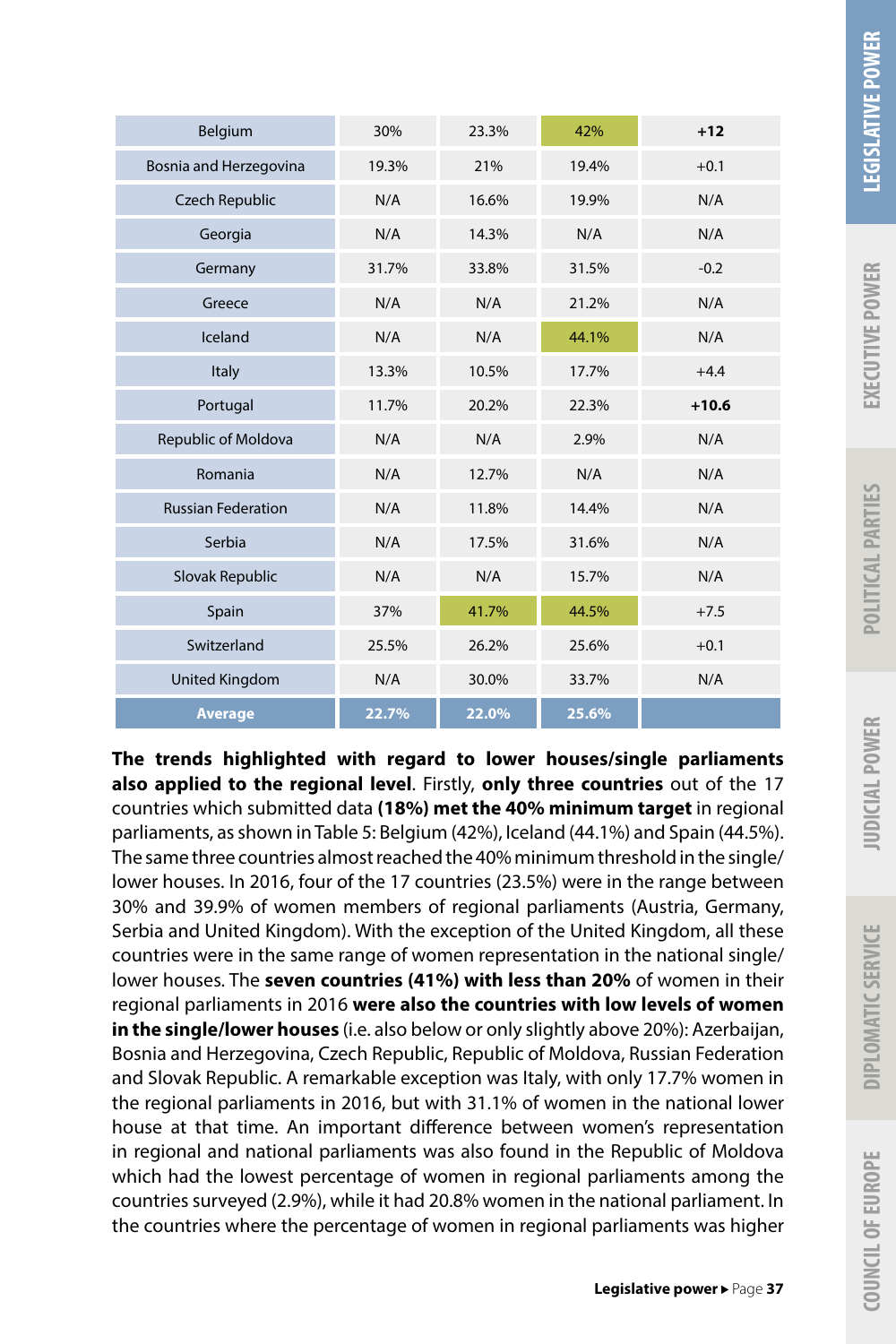than the percentage of women in the national single/lower houses (i.e. Belgium, Czech Republic, Greece, Russian Federation, Spain and United Kingdom), the difference was marginal (i.e. it never exceeded five percentage points).

Secondly, **the average percentage of women in regional parliaments in 2016 was 25.6%, which was identical to the national single/lower house average**. This seems to contradict the theory that women are directed toward less powerful institutions, in this case the regional parliaments/assemblies which sometimes have more limited level of budget control and breadth of responsibilities (Celis and Woodward 2003). In addition, not all regional parliaments are less powerful than national ones and for example, there was a gender balanced participation of women and men in Belgium and Spain, where regional parliaments are rather powerful. Obviously, higher levels of women in regional parliaments in cases where those are less powerful are positive as such, but could also be an illustration of women being more easily elected in less powerful institutions.

Another, more positive reason discussed in the literature for a potentially higher number of women in regional assemblies compared to national ones concerns the newness of the institutions, whereby periods of institutional (re)structuring can offer opportunities for the women's movement to push for the inclusion of new, previously marginalised, actors and perspectives, and the adoption and institutionalisation of policy innovations that promote gender equality. (Chappell 2002; Vickers 2010).





*Note: Only countries for which data were available for both 2005 and 2016 were included in Figure 5.*

Thirdly, and also with regard to the evolution of the proportion of women in regional parliaments (see Figure 5) there are no patterns that sharply contrast with the national evolution. Four of the countries concerned remained more or less stable or increased slightly (Austria, Bosnia and Herzegovina, Germany and Switzerland) while five countries (Azerbaijan, Belgium, Italy, Portugal and Spain) saw a substantive increase of women's representation (between 4.4 and 13.4 percentage points).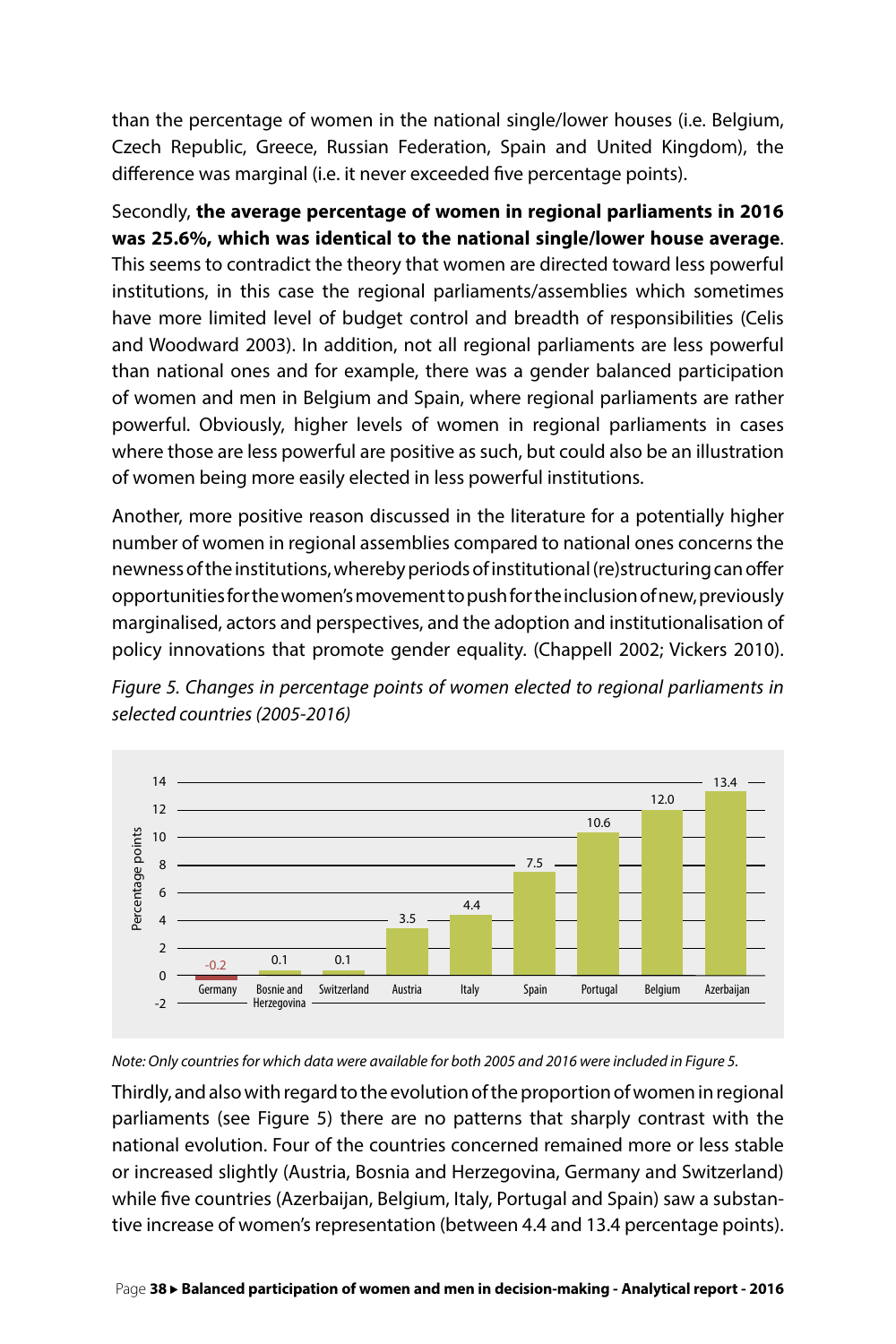# **COUNCIL OF EUROPE EXECUTIVE POWER DIPLOMATIC SERVICE** DIPLOMATIC SERVICE

### **3.2 Gender quotas/parity systems in regional parliaments**

There are eight countries with gender quotas/parity systems for regional parliaments. In Italy, some regions have adopted gender quotas, but not all. The eight countries with electoral gender quota laws or parity systems for regional parliaments have higher average percentage of women in regional parliaments than the ones without: 28.4%, compared to 23.6 %. The proportion of women is also higher compared to the 25.6% general average for the 17 countries that provided data on this issue.

A similar method as the one used to analyse national gender quota laws was used to assess the presence and effectiveness of gender quotas in regional parliaments in the countries and elections where quota legislation was in place:

- $\blacktriangleright$  The minimum level of the target for candidates of each sex on electoral lists (quota percentage).
- $\blacktriangleright$  The presence of a rule on rank order (no, yes).
- $\blacktriangleright$  The presence of sanctions for non-compliance and their strength (no sanction; financial penalty; lists not accepted when they do not comply).

| <b>MEMBER STATE</b>    | <b>QUOTA</b><br><b>PERCENTAGE</b> | <b>RANK</b><br><b>ORDER</b> | <b>SANCTIONS</b>   | <b>AVERAGE</b><br>% WOMEN<br><b>ELECTED</b> |
|------------------------|-----------------------------------|-----------------------------|--------------------|---------------------------------------------|
| Belgium                | 50%                               | Yes                         | Lists not accepted | 42%                                         |
| Bosnia and Herzegovina | 40%                               | Yes                         | Lists not accepted | 19.4%                                       |
| France                 | 50%                               | Yes                         | Lists not accepted | N/A                                         |
| Greece                 | 33%                               | <b>No</b>                   | Lists not accepted | 21.2%                                       |
| Italy                  | 40%                               | Yes                         | Other              | 17.7%                                       |
| Portugal               | 33%                               | Yes                         | Financial penalty  | 22.3%                                       |
| Serbia                 | 33%                               | Yes                         | Lists not accepted | 31.6%                                       |
| Spain                  | 40%                               | Yes                         | Lists not accepted | 44.5%                                       |

*Table 6. Member states with electoral gender quota laws at the regional level (2016)*

As shown in Table 6, in Belgium and Spain, the percentage of women in regional assemblies reached and even went beyond the 40% minimum target. This is an indication that strong gender quotas, especially when the target is set high, as was the case in the two countries concerned, are very effective.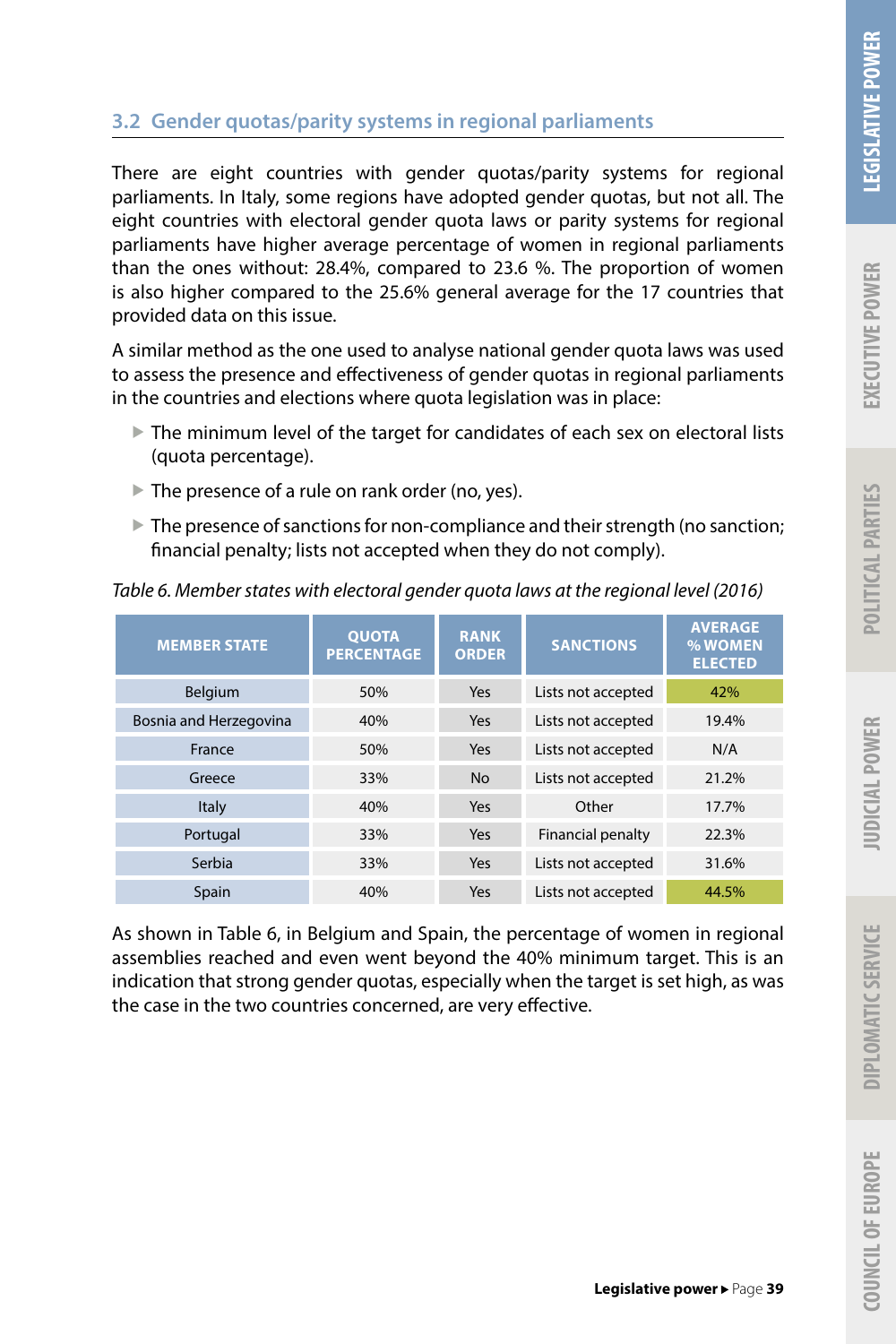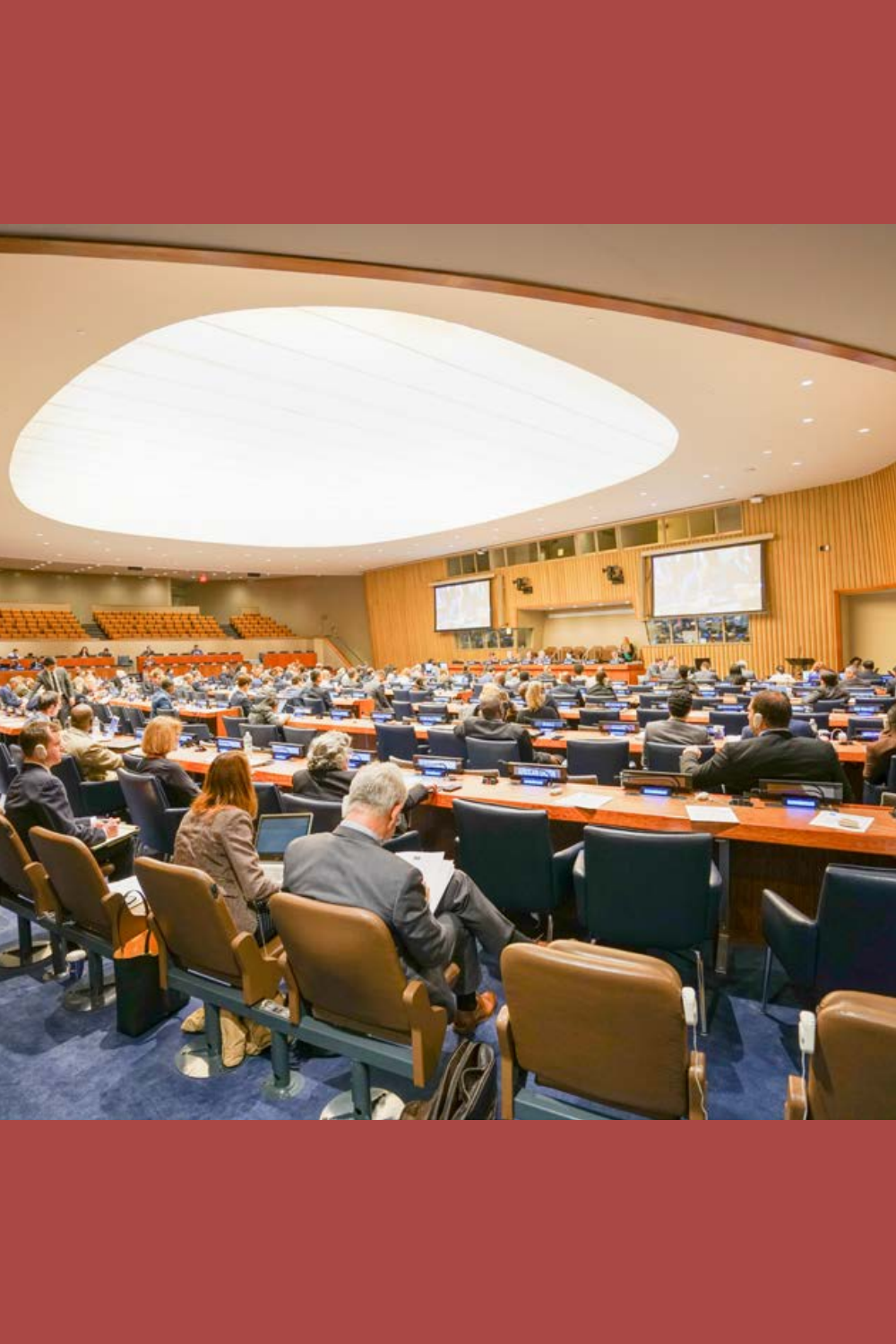# **II. EXECUTIVE POWER**

### **1. National executives**

### **1.1 Gender balance among heads of state and government and deputy prime ministers/vice-presidents**

*Figure 6. Overall percentage of women heads of state and government (2005-2016)*



*Note: the last entry (heads of government) applies only for cases when the head of state was not also the head of government*

Figure 6 and Table 7 clearly indicate that **heads of state or governments in Europe** were still **almost entirely male** in 2016. The 40% minimum target was very far from being achieved and evolutions were not consistent over time for the different categories observed. The proportion of women decreased for heads of state elected by citizens between 2005 and 2016, but it increased significantly for heads of governments (+12.2 percentage points) and for heads of states appointed by parliaments (+6.6 percentage points). In 2016, women made up 9.5% of the heads of state elected by the citizens, 14.3% of the heads of state appointed by parliament, and 12.2% of the heads of government (when the head of state was not the head of government).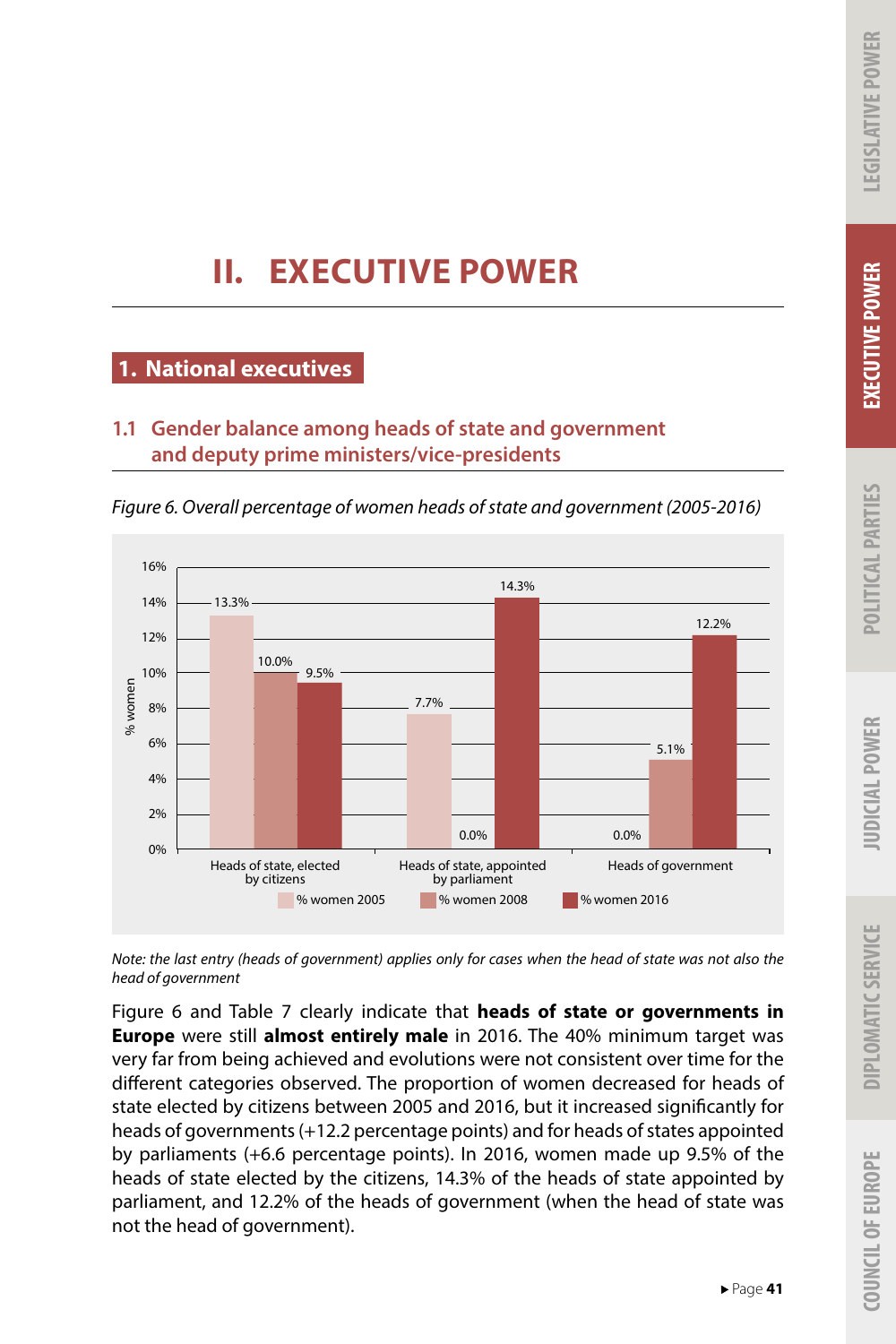| <b>MEMBER</b><br><b>STATE</b> | <b>WOMEN HEADS</b><br><b>OF STATE</b> | <b>WOMEN HEADS</b><br>OF GOVERNMENT* |
|-------------------------------|---------------------------------------|--------------------------------------|
| Croatia                       | $\sqrt{ }$                            |                                      |
| Germany                       |                                       | $\sqrt{ }$                           |
| Latvia                        |                                       | $\sqrt{ }$                           |
| Lithuania                     | $\sqrt{ }$                            |                                      |
| <b>Malta</b>                  | $\sqrt{ }$                            |                                      |
| Norway                        |                                       | $\sqrt{ }$                           |
| Poland                        |                                       | $\sqrt{ }$                           |
| <b>United Kingdom</b>         | $\sqrt{ }$                            | $\sqrt{ }$                           |
| <b>Total</b>                  | 4                                     | 5                                    |

*Table 7. Countries with women heads of state or heads of government (2016)*

\* When the head of state was not the head of government

In addition, in 2016 a **majority of member states (18 out of 32 countries, 56%) reported not having a woman deputy prime minister or vice-president**, as shown in Table 8. The average proportion of women deputy prime ministers or vice-presidents was 27.4%, which is modest, but higher than many of the averages for the different bodies studied. In countries where more than one position was available, a gender balance among the deputy prime ministers or vice-presidents was only reached in one country: Serbia, with a 50-50 distribution. Obviously, reaching a gender balanced distribution is easier when there are more of such posts available. But even in Italy, where there were 11 such positions, or in Azerbaijan with 6 of them, there were no women deputy prime minister or vice-president. The Russian Federation, with eight deputy prime ministers or vice-presidents, counted only one woman.

| <b>MEMBER STATE</b>    | <b>NUMBER OF</b><br><b>WOMEN</b> | <b>NUMBER</b><br><b>OF MEN</b> | <b>TOTAL</b>   |
|------------------------|----------------------------------|--------------------------------|----------------|
| Albania                | $\mathbf 0$                      | 1                              | 1              |
| Andorra                | $\overline{2}$                   | 8                              | 10             |
| Armenia                | $\mathbf 0$                      | 1                              | 1              |
| Azerbaijan             | $\mathbf 0$                      | 6                              | 6              |
| Belgium                | $\mathbf 0$                      | $\overline{4}$                 | $\overline{4}$ |
| Bosnia and Herzegovina | $\mathbf 0$                      | $\overline{2}$                 | $\overline{2}$ |
| <b>Bulgaria</b>        | $\overline{2}$                   | $\mathbf{1}$                   | 3              |
| Croatia                | $\mathbf 0$                      | $\overline{2}$                 | $\overline{2}$ |
| <b>Czech Republic</b>  | $\Omega$                         | $\overline{2}$                 | $\overline{2}$ |
| Georgia                | $\mathbf 0$                      | $\overline{2}$                 | 2              |

| Table 8. Number of women deputy prime ministers/vice-presidents (2016) |  |  |
|------------------------------------------------------------------------|--|--|
|                                                                        |  |  |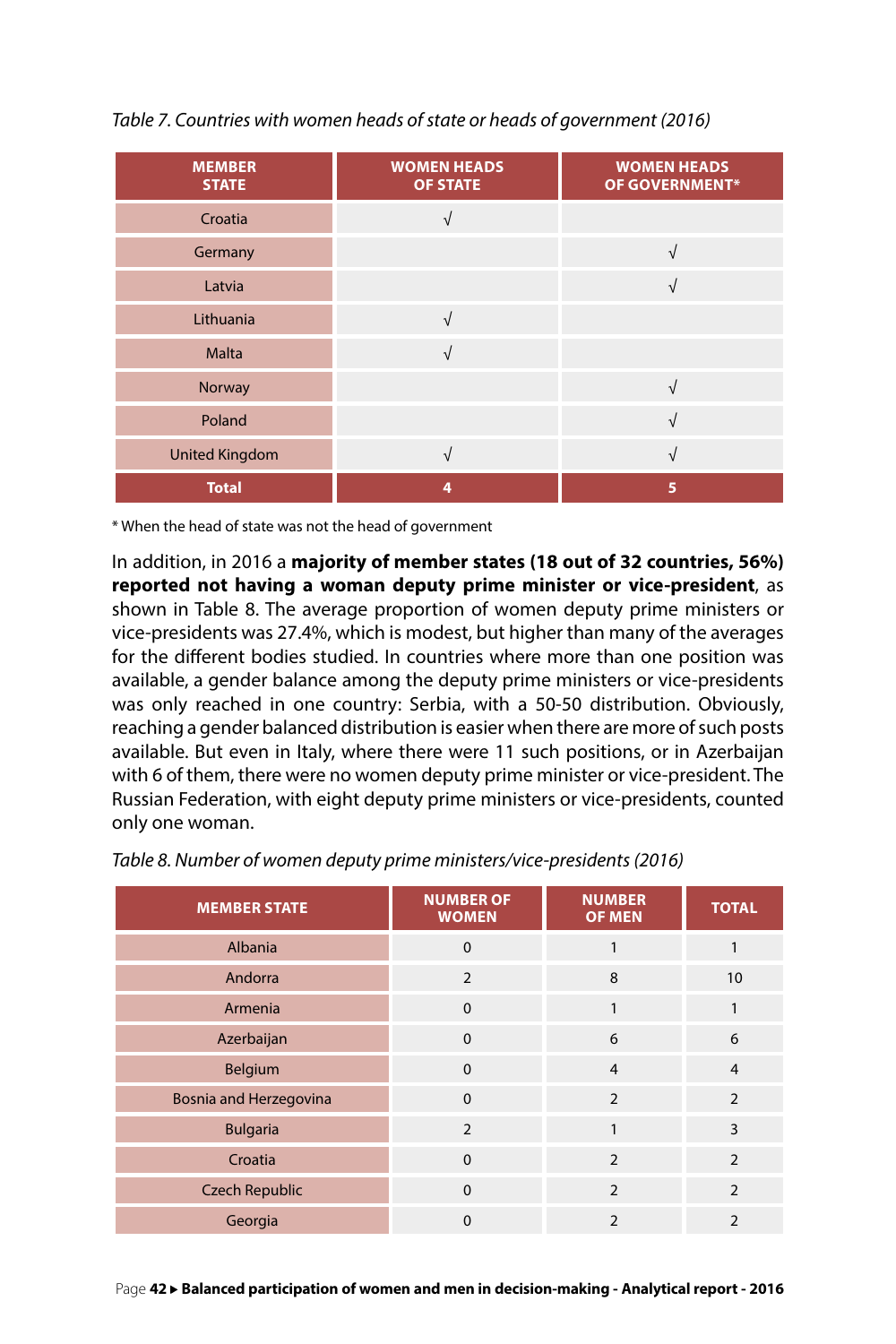| <b>MEMBER STATE</b>        | <b>NUMBER OF</b><br><b>WOMEN</b> | <b>NUMBER</b><br><b>OF MEN</b> | <b>TOTAL</b>   |
|----------------------------|----------------------------------|--------------------------------|----------------|
| Greece                     | $\mathbf 0$                      | $\mathbf{1}$                   | $\mathbf{1}$   |
| Hungary                    | $\pmb{0}$                        | $\mathbf{1}$                   | $\mathbf{1}$   |
| Ireland                    | $\mathbf{1}$                     | $\mathbf{1}$                   | $\mathbf{1}$   |
| Italy                      | $\mathbf 0$                      | 11                             | 11             |
| Liechtenstein              | $\mathbf 0$                      | $\mathbf{1}$                   | $\mathbf{1}$   |
| Luxembourg                 | $\mathbf 0$                      | $\mathbf{1}$                   | $\mathbf{1}$   |
| <b>Malta</b>               | $\mathbf 0$                      | $\mathbf{1}$                   | $\mathbf{1}$   |
| <b>Republic of Moldova</b> | $\pmb{0}$                        | $\overline{4}$                 | $\overline{4}$ |
| Monaco                     | $\mathbf{1}$                     | $\overline{4}$                 | 5              |
| Montenegro                 | $\mathbf{1}$                     | 5                              | 6              |
| Netherlands                | $\pmb{0}$                        | $\mathbf{1}$                   | $\mathbf{1}$   |
| Poland                     | $\mathbf 0$                      | $\overline{3}$                 | 3              |
| Portugal                   | 76                               | 154                            | 230            |
| <b>Russian Federation</b>  | $\mathbf{1}$                     | $\overline{7}$                 | 8              |
| Serbia                     | $\overline{2}$                   | $\overline{2}$                 | $\overline{4}$ |
| <b>Slovak Republic</b>     | $\mathbf{1}$                     | $\overline{2}$                 | $\overline{3}$ |
| Slovenia                   | $\mathbf 0$                      | $\overline{3}$                 | 3              |
| Spain                      | $\mathbf{1}$                     | $\pmb{0}$                      | $\mathbf{1}$   |
| Sweden                     | $\mathbf{1}$                     | $\pmb{0}$                      | $\mathbf{1}$   |
| Switzerland                | $\overline{2}$                   | $\overline{4}$                 | 6              |
| Turkey                     | $\pmb{0}$                        | 5                              | 5              |
| <b>Ukraine</b>             | $\mathbf{1}$                     | 5                              | 6              |
| <b>Total</b>               | 92                               | 235                            | 336            |
| <b>Average</b>             |                                  | 27.4%                          |                |

### **1.2 Gender balance among senior and junior ministers**

**The average percentage of women senior and junior ministers was 22.4%** (Table 9), slightly lower than the percentages of elected women in national lower/single house (25.6%). The same countries were above and below the average both with regard to the number of elected representatives and to ministers. There were exceptions however, such as Albania and Lithuania, with a higher than average proportion of women ministers, even though they had a less than average proportion of women in the national lower/single house. Belgium, Poland and the United Kingdom showed a less than average proportion of women ministers while having a more than average proportion of women in the national lower/single house.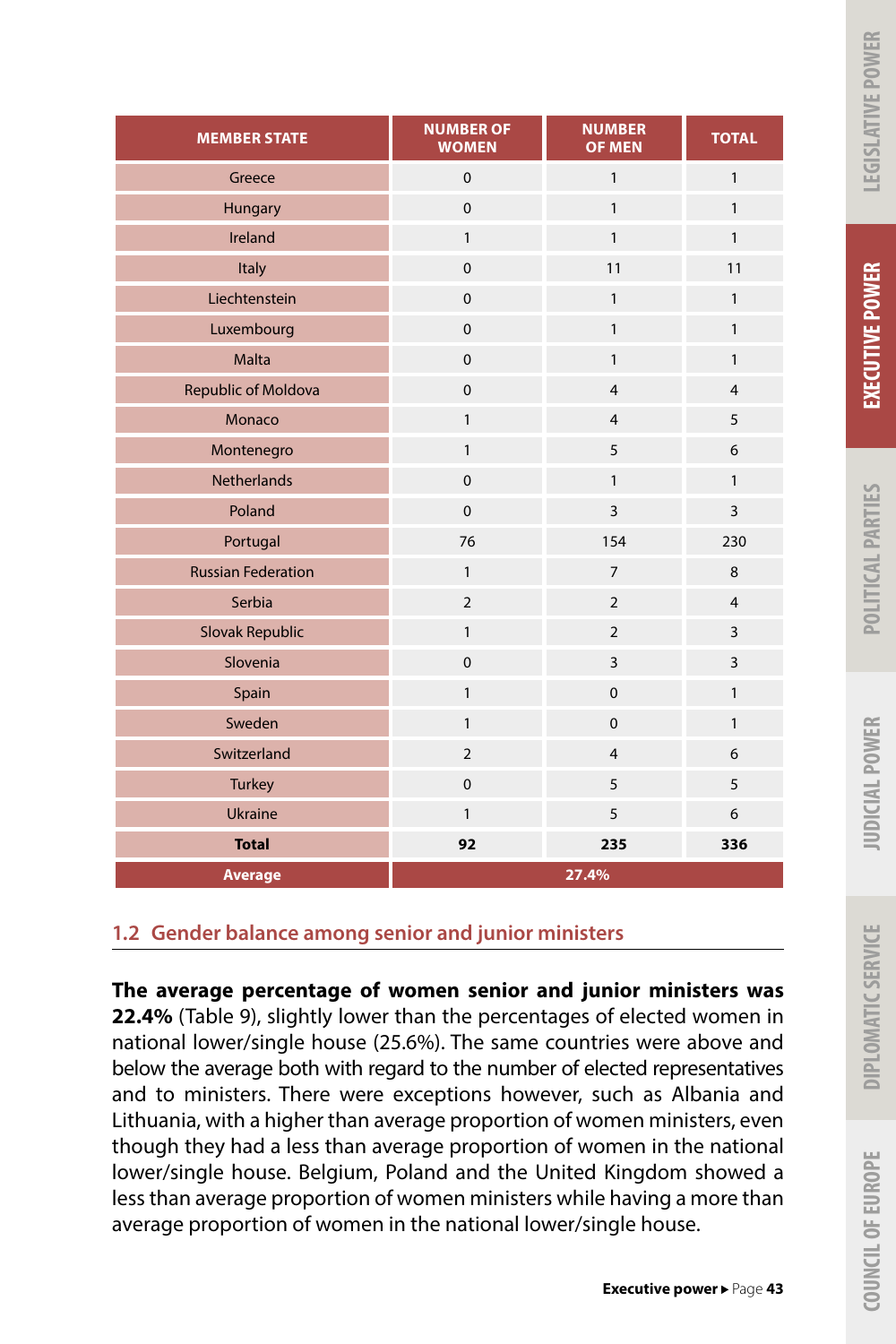**Only 4 out of 44 countries (9%) met the 40% minimum target of the Council of Europe regarding ministers**: France, Liechtenstein, Slovenia and Sweden. Furthermore, nine countries (20%) were within the 30-39.9% range. **The countries with more than 40% women were again largely outnumbered by the countries with less than 20% of women.** The latter were 21 countries, which represented almost half (48%) of the countries surveyed.

| <b>MEMBER STATE</b>           | % WOMEN |
|-------------------------------|---------|
| Albania                       | 37.5%   |
| Andorra                       | 35.3%   |
| Armenia                       | 12.5%   |
| Austria                       | 26.7%   |
| Azerbaijan                    | 2.9%    |
| Belgium                       | 22.2%   |
| <b>Bosnia and Herzegovina</b> | 10.5%   |
| Croatia                       | 15%     |
| Cyprus                        | 9.1%    |
| <b>Czech Republic</b>         | 9.1%    |
| <b>Denmark</b>                | 17.6%   |
| Estonia                       | 14.3%   |
| Finland                       | 35.7    |
| France                        | 48.5%   |
| Georgia                       | 10.5%   |
| Germany                       | 39.6%   |
| Greece                        | 18.2%   |
| Hungary                       | 9.1%    |
| Iceland                       | 33.3%   |
| Ireland                       | 21.6%   |
| Italy                         | 31.3%   |
| Latvia                        | 18.8%   |
| Liechtenstein                 | 40%     |
| Lithuania                     | 28.6%   |
| Luxembourg                    | 27.8%   |
| Malta                         | 8.7%    |
| Republic of Moldova           | 25%     |
| Monaco                        | 0%      |

*Table 9. Percentage of women senior and junior ministers (2016)*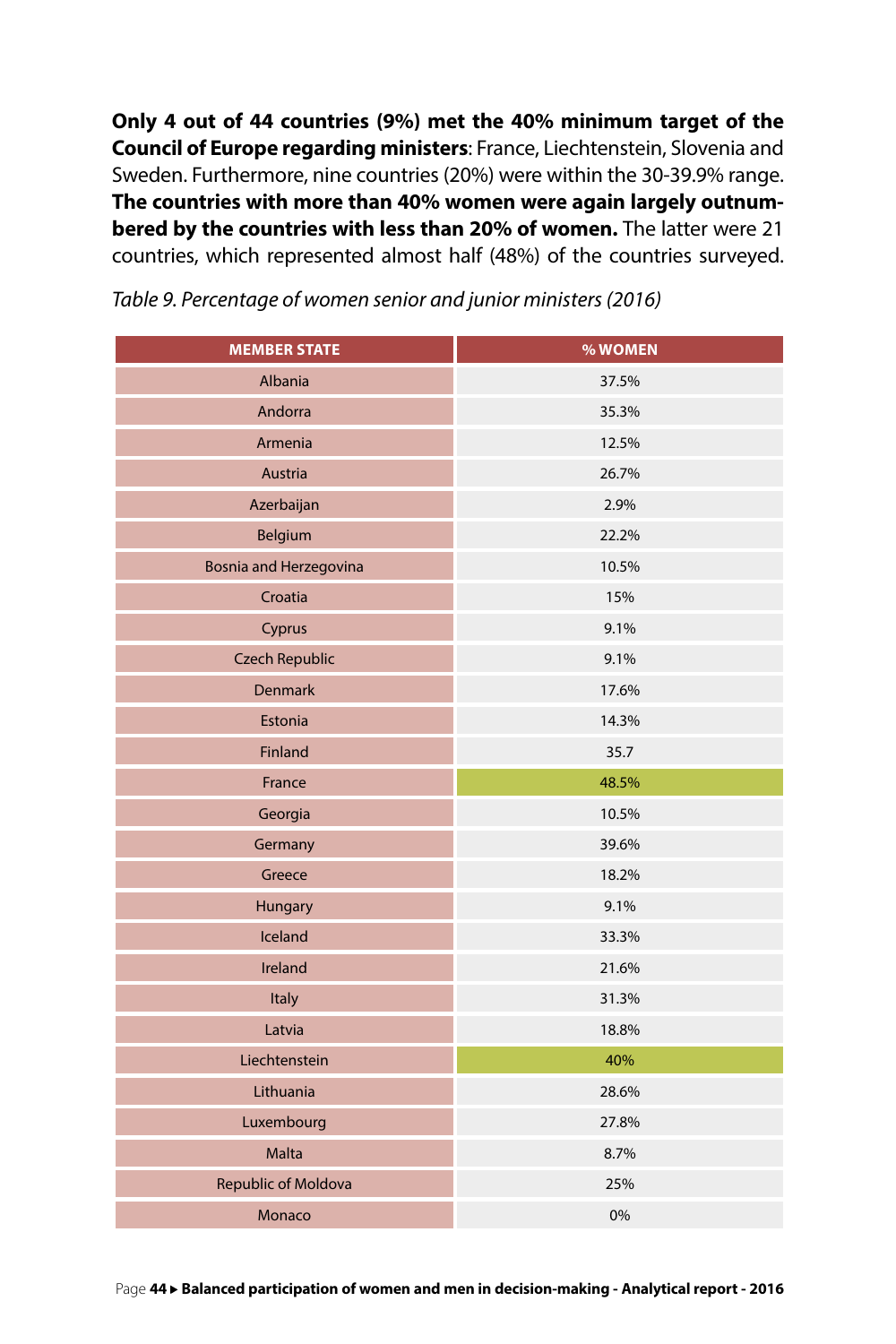| <b>MEMBER STATE</b>       | % WOMEN |
|---------------------------|---------|
| Montenegro                | 17.6%   |
| <b>Netherlands</b>        | 35.0%   |
| Norway                    | 39.4%   |
| Poland                    | 17.1%   |
| Portugal                  | 31.6%   |
| <b>Russian Federation</b> | 21.1%   |
| <b>San Marino</b>         | 11.1%   |
| Serbia                    | 14.3%   |
| <b>Slovak Republic</b>    | 14.3%   |
| Slovenia                  | 43.5%   |
| Spain                     | 25.8%   |
| Sweden                    | 58.9%   |
| Switzerland               | 25.0%   |
| <b>Turkey</b>             | 4.8%    |
| <b>Ukraine</b>            | 6.3%    |
| <b>United Kingdom</b>     | 23.5%   |
| <b>Average</b>            | 22.4%   |

The average proportion of women ministers in national governments (22.4%) was slightly lower but close to the proportion of women in the national lower/single houses (25.6%) and hence did not point to a significant extra discriminatory barrier for women when moving toward this level of executive power.

*Table 10. Evolution regarding women senior ministers (2005-2016)*

|                               | 2005    | 2008    | 2016    | <b>EVOLUTION</b>                                   |
|-------------------------------|---------|---------|---------|----------------------------------------------------|
| <b>MEMBER STATE</b>           | % WOMEN | % WOMEN | % WOMEN | 2005-2016 IN<br><b>PERCENTAGE</b><br><b>POINTS</b> |
| Armenia                       | 0.0%    | 11.1%   | 16.7%   | $+16.7$                                            |
| Austria                       | 50.0%   | 46.2%   | 23.1%   | $-26.9$                                            |
| Azerbaijan                    | 0.0%    | $0.0\%$ | 0.0%    | $\mathbf 0$                                        |
| Belgium                       | 21.4%   | 40.0%   | 21.4%   | $\Omega$                                           |
| <b>Bosnia and Herzegovina</b> | 11.1%   | $0.0\%$ | 22.2%   | $+11.1$                                            |
| Croatia                       | 30.8%   | 20.0%   | 15.0%   | $-15.8$                                            |
| Cyprus                        | 0.0%    | 9.1%    | 9.1%    | $+9.1$                                             |
| <b>Czech Republic</b>         | 17.6%   | 11.1%   | 17.6%   | $\mathbf 0$                                        |
| <b>Denmark</b>                | 26.3%   | 36.8%   | 29.4%   | $+3.1$                                             |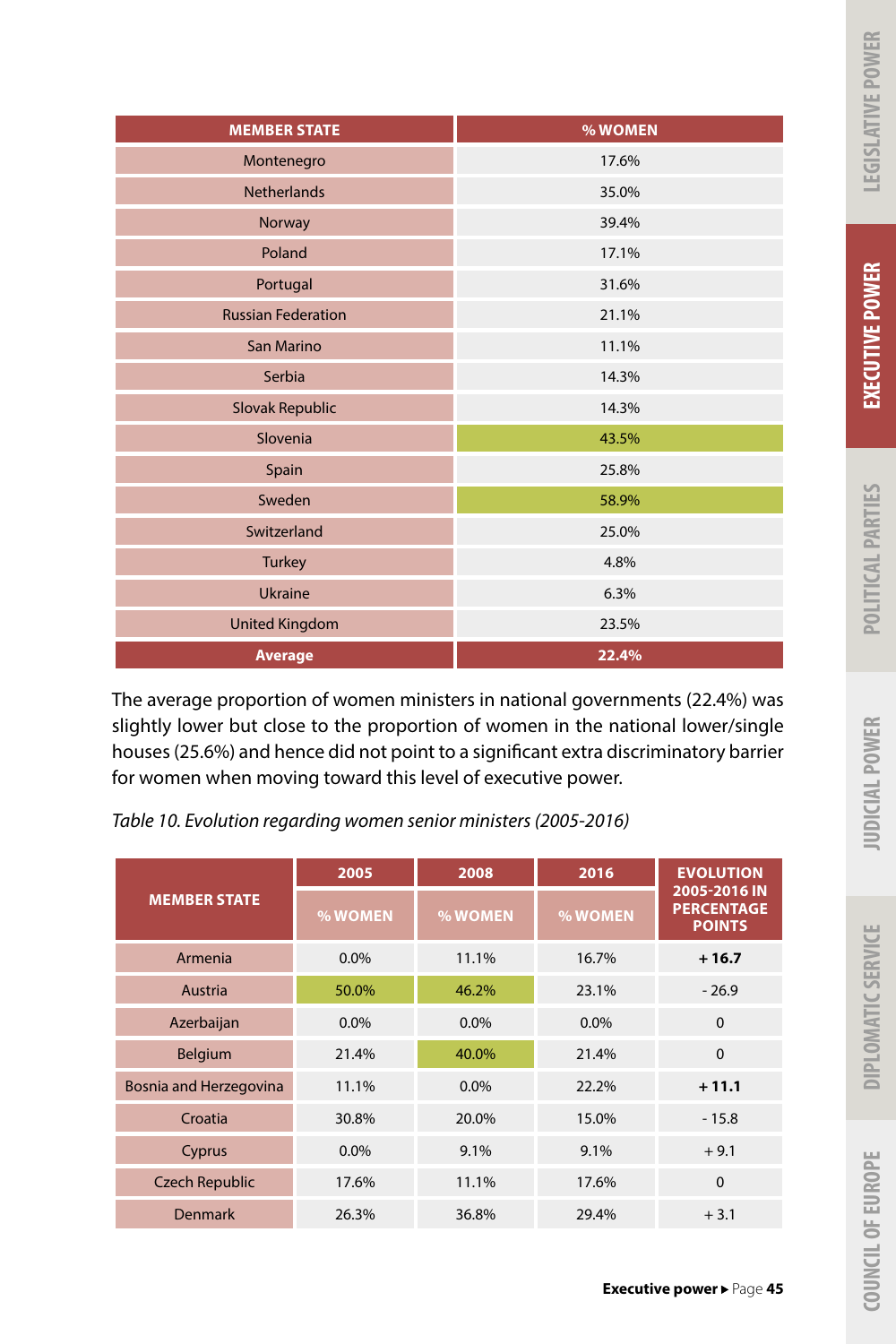|                     | 2005    | 2008    | 2016    | <b>EVOLUTION</b>                                   |
|---------------------|---------|---------|---------|----------------------------------------------------|
| <b>MEMBER STATE</b> | % WOMEN | % WOMEN | % WOMEN | 2005-2016 IN<br><b>PERCENTAGE</b><br><b>POINTS</b> |
| Estonia             | 15.4%   | 23.1%   | 14.3%   | $-1.1$                                             |
| <b>Finland</b>      | 44.4%   | 60.0%   | 35.7%   | $-8.7$                                             |
| France              | 19.4%   | 43.8%   | 50.0%   | $+30.6$                                            |
| Germany             | 42.9%   | 37.5%   | 33.3%   | $-9.6$                                             |
| Greece              | 10.0%   | 11.1%   | 18.2%   | $+8.2$                                             |
| Hungary             | 11.8%   | 15.4%   | 0.0%    | $-11.8$                                            |
| Iceland             | 25.0%   | 33.3%   | 33.3%   | $+8.3$                                             |
| Ireland             | 20.0%   | 20.0%   | 26.7%   | $+6.7$                                             |
| Italy               | 8.3%    | 16.0%   | 31.3%   | $+23.0$                                            |
| Latvia              | 23.5%   | 21.1%   | 18.8%   | $-4.8$                                             |
| Liechtenstein       | 20.0%   | 20.0%   | 40.0%   | $+20.0$                                            |
| Lithuania           | 15.4%   | 15.4%   | 28.6%   | $+13.2$                                            |
| Luxembourg          | 14.3%   | 14.3%   | 26.7%   | $+12.4$                                            |
| Monaco              | 0.0%    | 0.0%    | $0.0\%$ | $\mathbf 0$                                        |
| <b>Netherlands</b>  | 31.3%   | 31.3%   | 38.5%   | $+7.2$                                             |
| Norway              | 44.4%   | 44.4%   | 47.4%   | $+3.0$                                             |
| Portugal            | 12.5%   | 12.5%   | 17.6%   | $+5.1$                                             |
| Slovenia            | 18.8%   | 17.6%   | 50.0%   | $+31.2$                                            |
| Spain               | 50.0%   | 52.9%   | 33.3%   | $-16.7$                                            |
| Sweden              | 52.4%   | 45.5%   | 50.0%   | $-2.4$                                             |
| <b>Turkey</b>       | 4.5%    | 4.2%    | 4.8%    | $+0.3$                                             |
| <b>Average</b>      | 21.4%   | 23.8%   | 25.1%   |                                                    |

*Note: For this table, only the countries that provided data for the three monitoring rounds were included.*

Looking at the evolution over time for the 30 countries that provided data for the three rounds of monitoring, the results are mixed and the progress is modest (Table 10). Eight countries showed a significant increase of women's representation between 2005 and 2016 (more than 10 percentage points) while four showed a significant decrease. Six countries reached the 40% minimum target in 2005 and five did so in 2016, with two countries performing well in both years (Norway and Sweden). This shows steady good performance for a very limited number of countries. The number of countries in the 30-39% range increased from two to six between 2005 and 2016, which is a good sign. On the other hand, while the number of countries below 20% of women senior ministers decreased when comparing 2005 and 2016 (from 16 to 12), 10 identical countries remained in that category.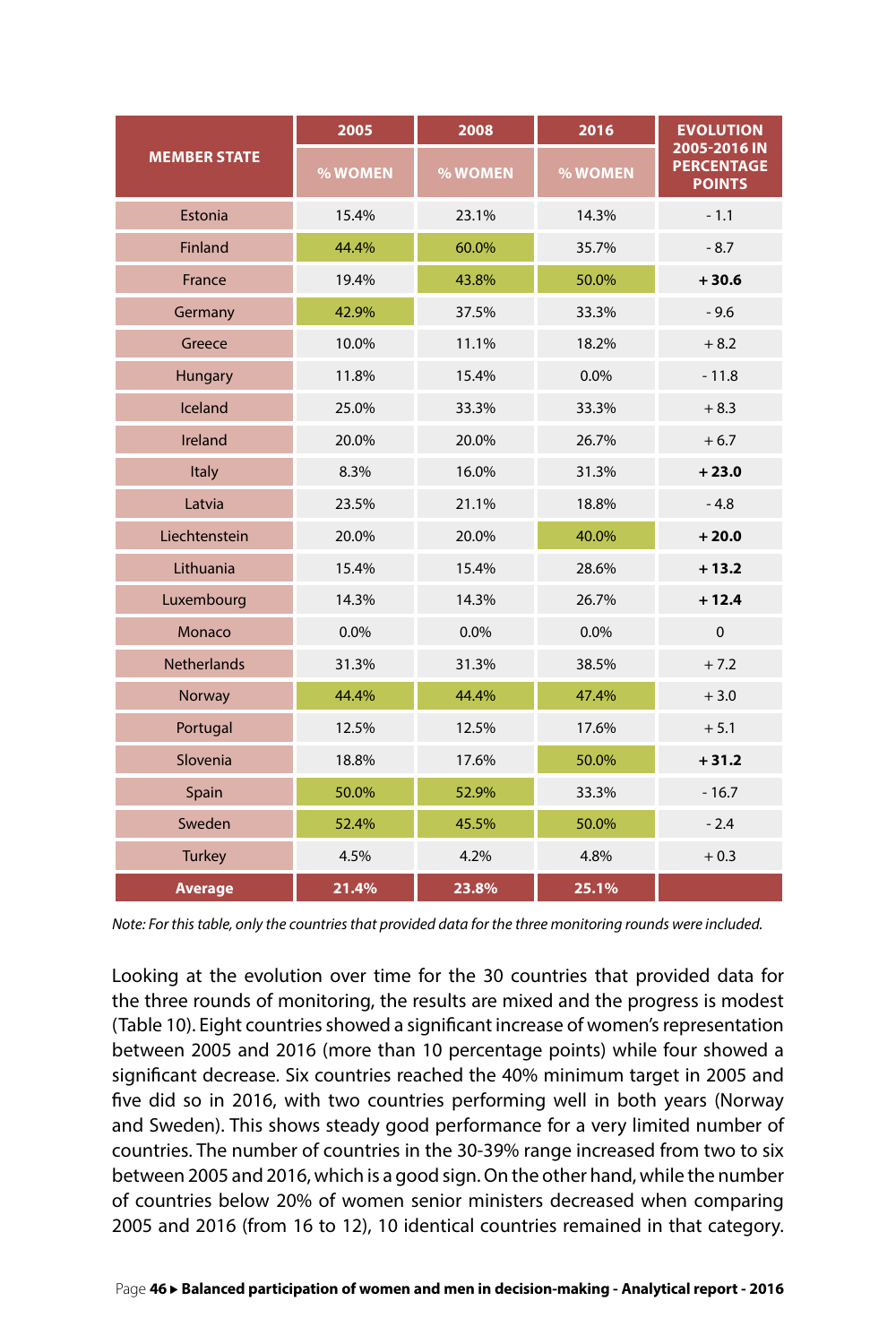



The changes in percentage points between 2005 and 2016 (Figure 7) show the same number of countries with a negative or neutral evolution (less than plus five percentage points) as the number of countries with progress (14). Eight countries observed significant changes: a considerable decrease of more than 15 percentage points for five countries and considerable decreases of more than 15 percentage points for three countries. However, these data represent only two moments in time and do not reflect interval fluctuations.

### **1.3 Quota legislation or parity systems for the national government**

Only **two of the countries for which data were available** (46 in total for this question) had quota legislation or a parity system for their national government: Albania and Belgium. In Albania, the target was 30% and in Belgium, the law guaranteed the representation of persons from both sexes in the different governments of the country. In terms of the effect of the quota legislation or parity system at this level, Albania with 37.5% women ministers exceeded its own 30% quota target and almost reached the 40% Council of Europe target. On the other hand, Belgium was far from the 40% Council of Europe target, with only 22.2% women representatives.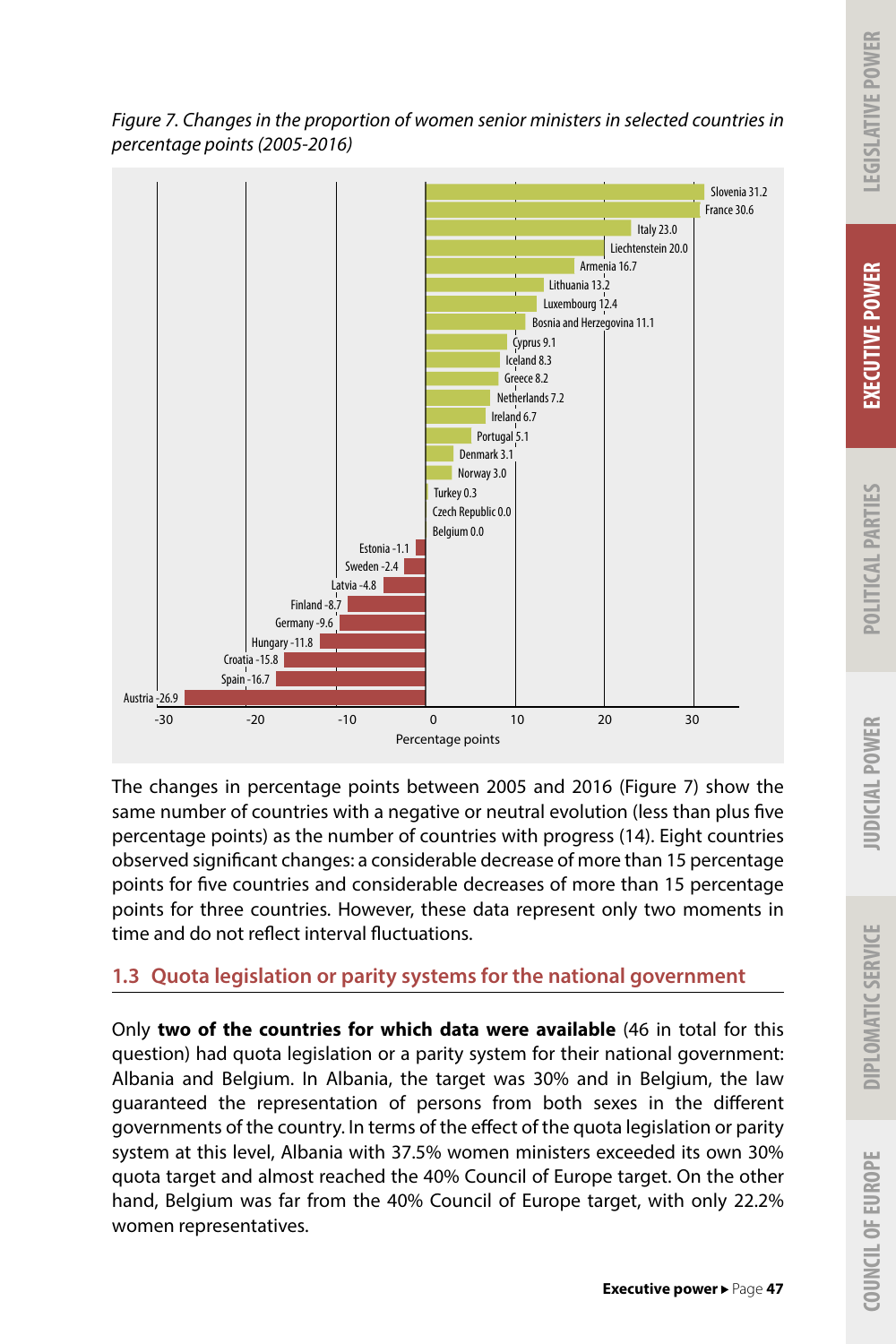### **2. Regional executives**

| <b>MEMBER STATE</b>       | % WOMEN<br>2005 | % WOMEN<br>2008 | % WOMEN<br>2016 | <b>COMPARISON</b><br>2005-2016 IN<br><b>PERCENTAGE</b><br><b>POINTS</b> |
|---------------------------|-----------------|-----------------|-----------------|-------------------------------------------------------------------------|
| Austria                   | 22.2%           | 11.1%           | 0%              | $-22.2$                                                                 |
| Azerbaijan                | 0%              | 0%              | N/A             | N/A                                                                     |
| Belgium                   | 20%             | 0%              | 0%              | $-20$                                                                   |
| Bosnia and Herzegovina    | 0%              | 0%              | 7.7%            | $+7.7$                                                                  |
| <b>Czech Republic</b>     | N/A             | 0%              | 0%              | N/A                                                                     |
| <b>Denmark</b>            | 92.3%           | N/A             | 60%             | $-32.3$                                                                 |
| France                    | N/A             | 7.7%            | 23.1%           | N/A                                                                     |
| Georgia                   | N/A             | 0%              | N/A             | N/A                                                                     |
| Germany                   | 0%              | 0%              | 18.8%           | $+18.8$                                                                 |
| Greece                    | N/A             | 1.9%            | 15.4%           | N/A                                                                     |
| <b>Italy</b>              | 10%             | 10%             | 10%             | $\mathbf 0$                                                             |
| Republic of Moldova       | N/A             | N/A             | 100%            | N/A                                                                     |
| Romania                   | N/A             | 8.5%            | N/A             | N/A                                                                     |
| Portugal                  | 0%              | 0%              | 0%              | $\mathbf{0}$                                                            |
| <b>Russian Federation</b> | N/A             | N/A             | 4.7%            | N/A                                                                     |
| Serbia                    | N/A             | 0%              | 0%              | N/A                                                                     |
| <b>Slovak Republic</b>    | N/A             | N/A             | 0%              | N/A                                                                     |
| Spain                     | 5.3%            | 5.3%            | 21.1%           | $+15.8$                                                                 |
| Switzerland               | 38.5%           | N/A             | 19.2%           | N/A                                                                     |
| <b>United Kingdom</b>     | N/A             | 0%              | 50%             | N/A                                                                     |
| <b>Ukraine</b>            | 0%              | 0%              | N/A             | N/A                                                                     |
| <b>Average</b>            | 17.1%           | 2.8%            | 19.4%           |                                                                         |

|  |  |  |  | Table 11. Women among heads of regional governments (2005-2016) |  |
|--|--|--|--|-----------------------------------------------------------------|--|
|--|--|--|--|-----------------------------------------------------------------|--|

As shown in Table 11, regional governments also remained largely male dominated, even more so than national governments. In 2016, women **made up on average only 19.4% of the heads of regional governments**. Moreover, only the regional governments in Denmark and the Republic of Moldova reached and outnumbered the 40% minimum target. The small number of regions in some countries do not allow for broad conclusions. However, the sharp drops in Austria and Belgium in 2016, compared to 2005, can be highlighted, as well as the sharp increase for Germany and Spain, and the high number of countries where none of the regional governments had a woman head (i.e. six out of 17, or 35% of the countries that provided data). Arguably, this serious gap may be due to lack of political will among regions, which are mostly embedded in their own electoral and internal political party dynamics, and to absence of incentives to achieve gender balance.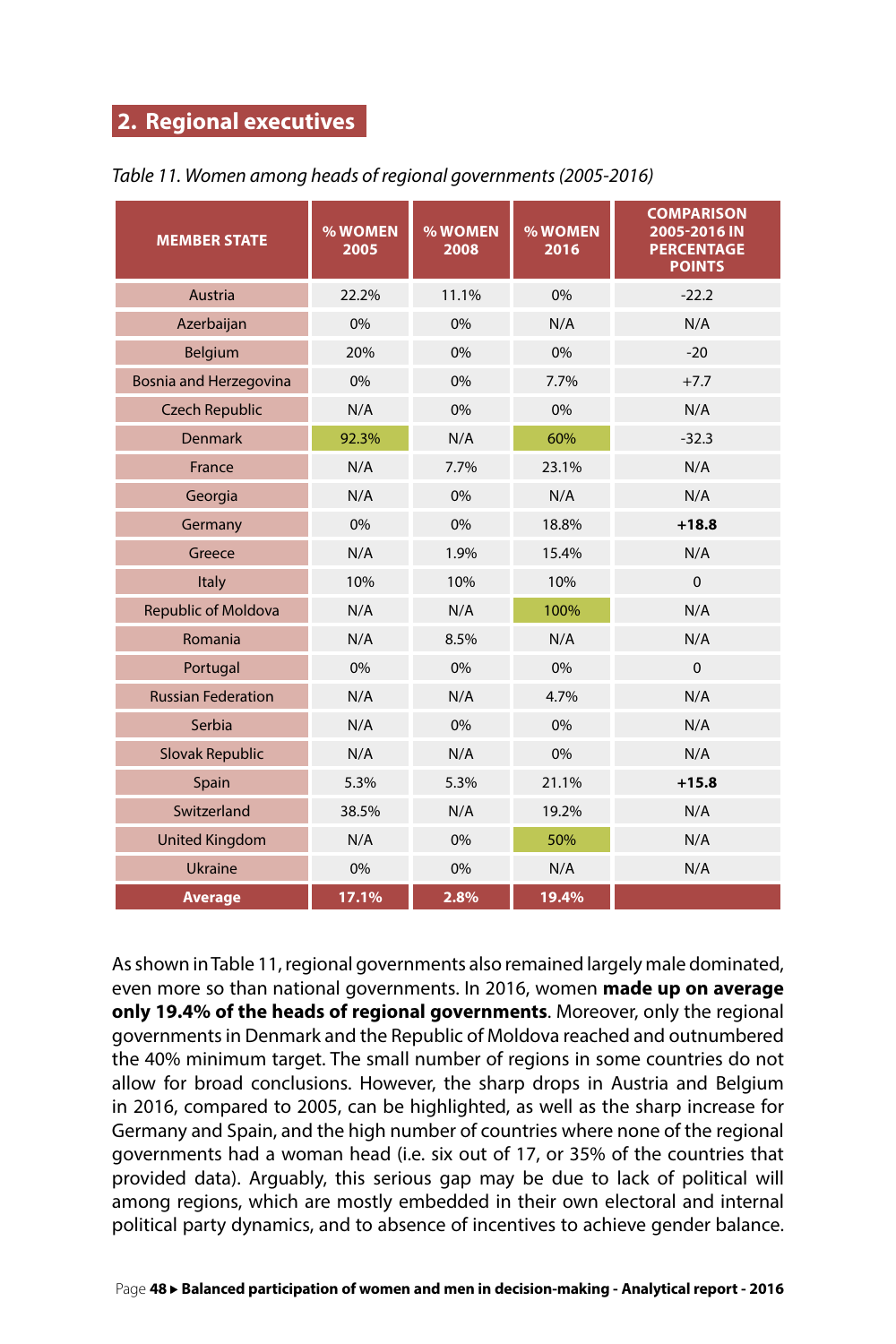This produces male over-representation at the level of the individual regional governments and, taken together, also at the country level.

| <b>MEMBER STATE</b>           | % WOMEN<br>2005 | % WOMEN<br>2008 | % WOMEN<br>2016 | <b>COMPARISON</b><br>2005-2016 IN<br><b>PERCENTAGE</b><br><b>POINTS</b> |
|-------------------------------|-----------------|-----------------|-----------------|-------------------------------------------------------------------------|
| <b>Austria</b>                | 27.1%           | 32.4%%          | 31.2%           | $+4.1$                                                                  |
| Azerbaijan                    | 0%              | 4.8%            | N/A             | N/A                                                                     |
| Belgium                       | 37.8%           | 31.6%           | 33.3%           | $-4.5$                                                                  |
| <b>Bosnia and Herzegovina</b> | 8.8%            | 6.7%            | 14.6%           | $+5.8$                                                                  |
| <b>Czech Republic</b>         | N/A             | 14.2%           | 19.4%           | N/A                                                                     |
| <b>Denmark</b>                | 27.3%           | N/A             | 39.5%           | $+12.2$                                                                 |
| France                        | N/A             | 37.8%           | N/A             | N/A                                                                     |
| Georgia                       | N/A             | 10.0%           | N/A             | N/A                                                                     |
| Germany                       | 22.4%           | 22.4%           | 37.5%           | $+15.1$                                                                 |
| Greece                        | N/A             | 20.7%           | 21.2%           | N/A                                                                     |
| Italy                         | 13.7%           | 17.2%           | 32.9%           | $+19.2$                                                                 |
| Norway                        | 38.8%           | N/A             | N/A             | N/A                                                                     |
| <b>Republic of Moldova</b>    | N/A             | N/A             | 38.1%           | N/A                                                                     |
| Portugal                      | 13.3%           | 11.8%           | 22.8%           | $+9.5$                                                                  |
| <b>Russian Federation</b>     | N/A             | N/A             | 73%             | N/A                                                                     |
| Serbia                        | N/A             | 29.4%           | 7.7%            | N/A                                                                     |
| Spain                         | 32.4%           | 39.7%           | 44.4%           | $+12$                                                                   |
| Switzerland                   | 19%             | 19.2%           | 24%             | $+5$                                                                    |
| Ukraine                       | N/A             | 15.0%           | N/A             | N/A                                                                     |
| <b>United Kingdom</b>         | N/A             | 30%             | N/A             | N/A                                                                     |
| <b>Average</b>                | 21.9%           | 21.4%           | 31.4%           |                                                                         |

*Table 12. Percentage of women in regional governments (2005-2016)*

The **average percentage of women in regional governments in 2016 was 31.4%** (see Table 12), which is still below the 40% minimum target. In 2016, only two countries out of 14 reached the 40% minimum target for women members of regional governments (Russian Federation and Spain). In 2016, Spain counted 44.4% women regional ministers – in 2005 and 2008 Spain also had the highest percentages among the countries surveyed. Furthermore, in 2016, six out of the 14 countries for which we have data fell in the 30-39.9% category (43%). Only three countries (21.4%) had less than 20% women members in their regional governments.

**The comparison between 2005 and 2016 at the regional level is predominantly a positive one**, with important increases in Denmark, Germany, Italy and Spain. Only Belgium witnessed a decrease between 2005 and 2016. Whereas in the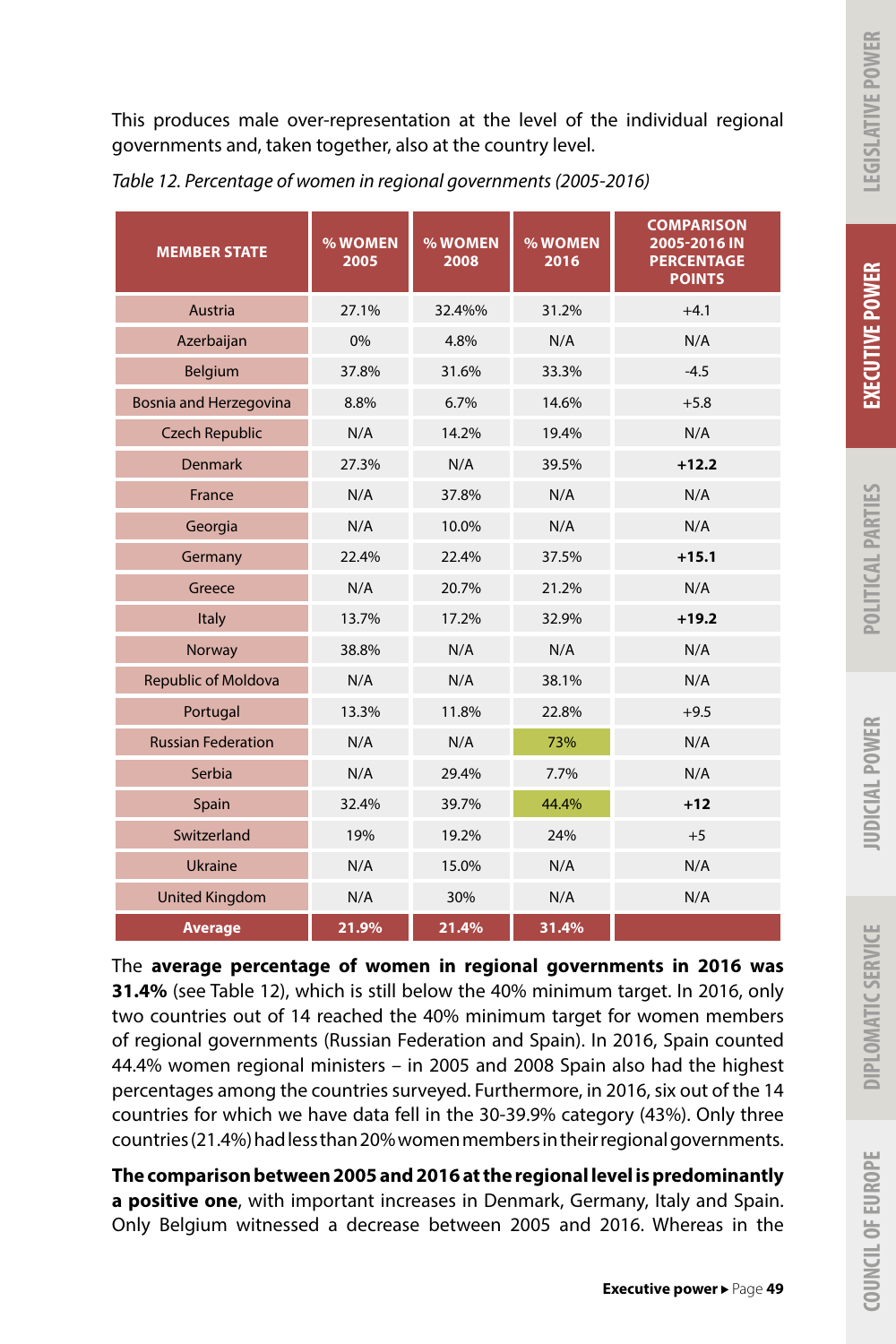2005-2008 period, national governments performed better than regional ones in terms of women's participation (2010 study: page 24) and the evolution was also more positive at the national level. In 2016, regional governments performed substantially better: 22.4% women ministers in national governments compared to 31.4% in the regional governments where data are available. **The percentage of women in regional executives is also higher compared to other levels, as it also exceeds the percentage of women in regional parliaments (25.6%).**

### **3. Local executives**

### **3.1 Gender balance among mayors**

| <b>MEMBER STATE</b>           | % WOMEN<br>2005 | % WOMEN<br>2008 | % WOMEN<br>2016 | <b>COMPARISON</b><br>2005-2016 IN<br><b>PERCENTAGE</b><br><b>POINTS</b> |
|-------------------------------|-----------------|-----------------|-----------------|-------------------------------------------------------------------------|
| Albania                       | N/A             | N/A             | 14.8%           | N/A                                                                     |
| Andorra                       | N/A             | N/A             | 28.6%           | N/A                                                                     |
| Armenia                       | 2%              | 0%              | 1.9%            | $-0.1$                                                                  |
| Austria                       | 2%              | 3.9%            | 6.6%            | $+4.6$                                                                  |
| Azerbaijan                    | 1.2%            | N/A             | 1.2%            | $\pmb{0}$                                                               |
| Belgium                       | 8.5%            | 9.6%            | 12.4%           | $+3.9$                                                                  |
| <b>Bosnia and Herzegovina</b> | 1.4%            | 2%              | N/A             | N/A                                                                     |
| <b>Bulgaria</b>               | N/A             | 6.9%            | 12.8%           | N/A                                                                     |
| Croatia                       | 3.9%            | 5.3%            | 8.7%            | $+4.8$                                                                  |
| Cyprus                        | 3%              | 6.1%            | 0%              | $-3$                                                                    |
| <b>Czech Republic</b>         | 0%              | 16.5%           | N/A             | N/A                                                                     |
| <b>Denmark</b>                | 7.7%            | 8.2%            | 12.2%           | $+4.5$                                                                  |
| Estonia                       | 13.3%           | 14.2%           | 16.4%           | $+3.1$                                                                  |
| <b>Finland</b>                | 13.4%           | 14.3%           | 19.1%           | $+5.7$                                                                  |
| France                        | N/A             | 13.8%           | 16%             | N/A                                                                     |
| Georgia                       | N/A             | 1.4%            | 0%              | N/A                                                                     |
| Germany                       | 7.5%            | 7.5%            | N/A             | N/A                                                                     |
| Greece                        | 2%              | 3.1%            | 4.9%            | $+2.9$                                                                  |
| Hungary                       | 14.4%           | 15.9%           | 20.2%           | $+5.8$                                                                  |
| Iceland                       | 19.2%           | 26.9%           | 24.3%           | $+5.1$                                                                  |
| Ireland                       | 20.2%           | 11.4%           | 19.4%           | $-0.8$                                                                  |
| Italy                         | 9.6%            | 9.8%            | 13.9%           | $+4.3$                                                                  |
| Latvia                        | 36.4%           | 14.3%           | 23.5%           | $-12.9$                                                                 |
| Liechtenstein                 | 0%              | 0%              | 9.1%            | $+9.1$                                                                  |

*Table 13. Percentage of women mayors (2005-2016)*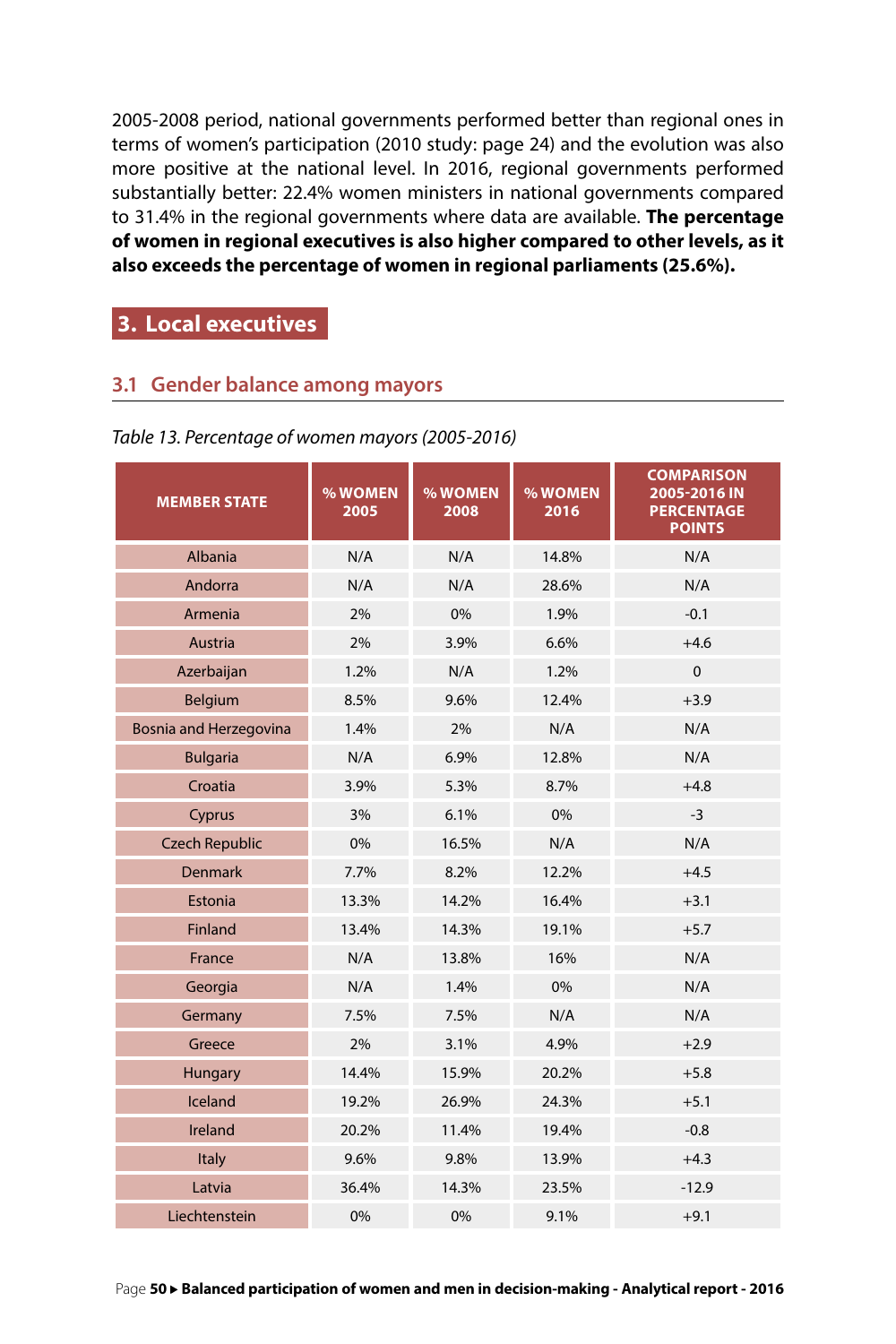| <b>MEMBER STATE</b>                            | % WOMEN<br>2005 | % WOMEN<br>2008 | % WOMEN<br>2016 | <b>COMPARISON</b><br>2005-2016 IN<br><b>PERCENTAGE</b><br><b>POINTS</b> |
|------------------------------------------------|-----------------|-----------------|-----------------|-------------------------------------------------------------------------|
| Lithuania                                      | 5%              | 8.3%            | 5%              | $\Omega$                                                                |
| Luxembourg                                     | 10.2%           | 11.2%           | 11.4%           | $+1.2$                                                                  |
| Malta                                          | N/A             | 8.8%            | 17.6%           | N/A                                                                     |
| <b>Republic of Moldova</b>                     | N/A             | N/A             | 20.6%           | N/A                                                                     |
| Monaco                                         | 0%              | 0%              | 0%              | $\Omega$                                                                |
| Montenegro                                     | N/A             | 4.8%            | 17.4%           | N/A                                                                     |
| <b>Netherlands</b>                             | 18%             | 20.9%           | 22.7%           | $+4.7$                                                                  |
| Norway                                         | 17.1%           | 22.6%           | 28.3%           | $+11.2$                                                                 |
| Poland                                         | N/A             | N/A             | 10.7%           | N/A                                                                     |
| Portugal                                       | 5.2%            | 6.9%            | 7.5%            | $+2.3$                                                                  |
| Romania                                        | N/A             | 3.6%            | N/A             | N/A                                                                     |
| <b>Russian Federation</b>                      | N/A             | 29.5%           | N/A             | N/A                                                                     |
| San Marino                                     | N/A             | 11.1%           | N/A             | N/A                                                                     |
| Serbia                                         | N/A             | 26.3%           | 5.5%            | N/A                                                                     |
| <b>Slovak Republic</b>                         | 19.4%           | N/A             | 22.1%           | $+2.7$                                                                  |
| Slovenia                                       | 5.7%            | 3.3%            | 7.5%            | $+1.8$                                                                  |
| Spain                                          | 12.5%           | 14.9%           | 19.1%           | $+6.6$                                                                  |
| Sweden                                         | 32.1%           | 26.9%           | 36.6%           | $+4.5$                                                                  |
| Switzerland                                    | 25%             | 11.6%           | N/A             | N/A                                                                     |
| "The former Yugoslav<br>Republic of Macedonia" | N/A             | 3.6%            | 4.9%            | N/A                                                                     |
| <b>Turkey</b>                                  | 0.6%            | 0.6%            | 2.9%            | $+2.3$                                                                  |
| Ukraine                                        | N/A             | 5.7%            | N/A             | N/A                                                                     |
| <b>United Kingdom</b>                          | N/A             | 8.3%            | 15.3%           | N/A                                                                     |
| <b>Average</b>                                 | 10.2%           | 10.2%           | 13.4%           |                                                                         |

Table 13 shows that **none of the 39 countries that reported data on this issue reached the minimum target of 40% women mayors**. Only one country (2.6% of respondents) had over 30% women mayors in 2016 (Sweden), which was also among the countries with higher numbers of women mayors in 2005 and 2008. The **large majority of countries surveyed (30 out of the 39 countries for which we have data, or 77% of them) had less than 20% women mayors**, 38.5% had less than 10% and three had no woman mayor (Cyprus, Georgia and Monaco). Given the overall high numbers of mayors, these findings are solid and strikingly low. It confirms the conclusion that especially the top ranks of political and public decision-making were overwhelmingly male, a finding that was also noticeable at the national level, in particular in relation to the poor representation of women as heads of state or heads of government.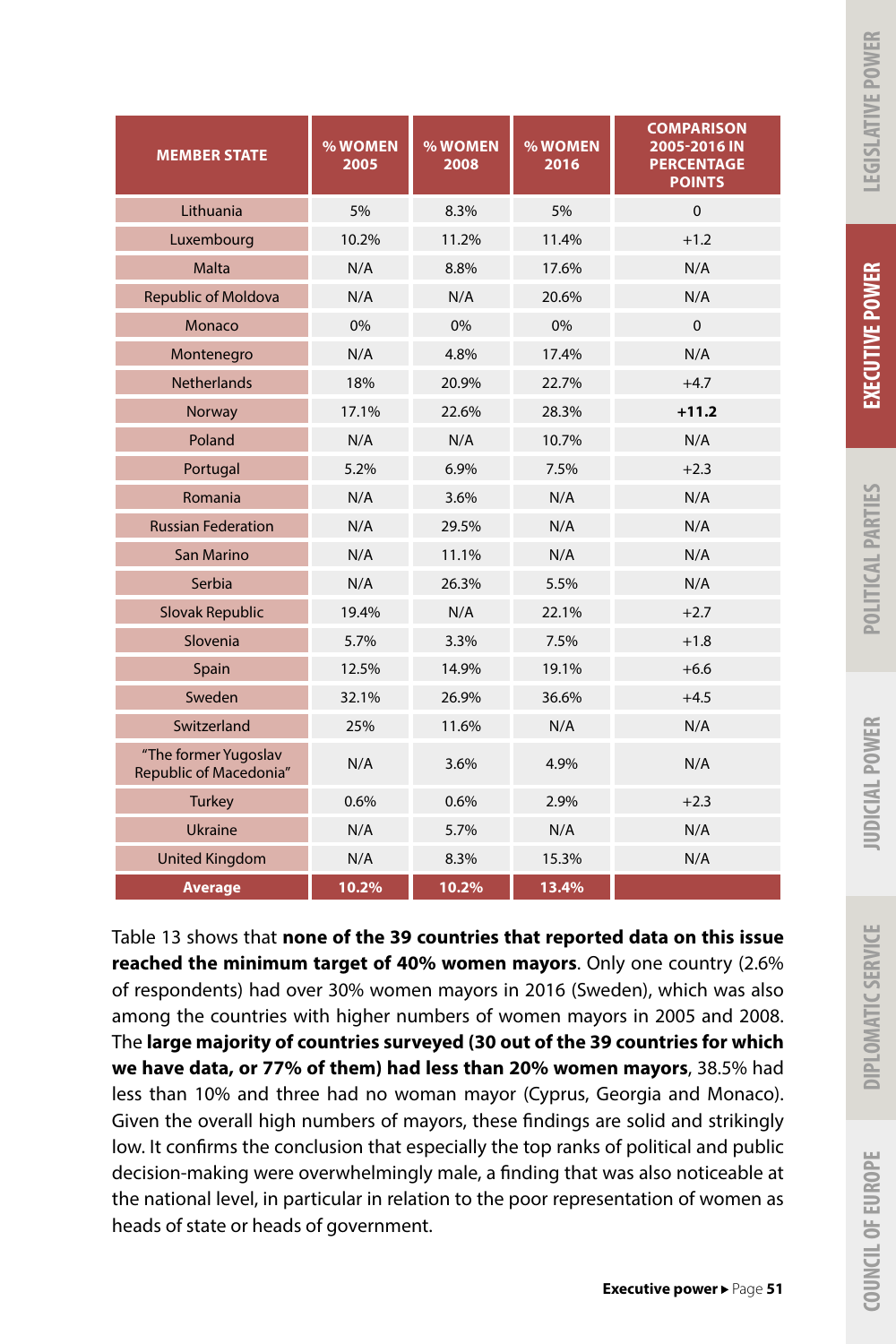**The comparison between the 2005 and 2016 data at the country level revealed only minor changes,** which indicates **stagnation at a low level.** An exception is Norway, where women's representation increased by 11.2 percentage points. **Compared to executives at the national and regional level, the heads of states and mayors performed the worst** in terms of the participation of women.

### **3.2 Gender balance among municipality councillors**

| <b>MEMBER STATE</b>           | % WOMEN<br>2005 | % WOMEN<br>2008 | % WOMEN<br>2016 | <b>COMPARISON</b><br>2005-2016 IN<br><b>PERCENTAGE</b><br><b>POINTS</b> |
|-------------------------------|-----------------|-----------------|-----------------|-------------------------------------------------------------------------|
| Albania                       | N/A             | N/A             | 34.8%           | N/A                                                                     |
| Andorra                       | N/A             | N/A             | 40%             | N/A                                                                     |
| Armenia                       | 6.6%            | 7.7%            | 9.4%            | $+2.8$                                                                  |
| Azerbaijan                    | 1.7%            | 0%              | 35%             | $+33,3$                                                                 |
| Belgium                       | 26.5%           | 33.6%           | 36%             | $+9.5$                                                                  |
| <b>Bosnia and Herzegovina</b> | 16.7%           | 16.8%           | 2.8%            | $-13.9$                                                                 |
| <b>Bulgaria</b>               | N/A             | 26.2%           | N/A             | N/A                                                                     |
| Croatia                       | 10.7%           | 10.7%           | 23.3%           | $+12.6$                                                                 |
| Cyprus                        | 20.4%           | 20.3%           | 13.9%           | $-6.5$                                                                  |
| <b>Denmark</b>                | 27%             | 27.3%           | 29.7%           | $+2.7$                                                                  |
| Estonia                       | 28.4%           | 29.6%           | 31.1%           | $+2.7$                                                                  |
| <b>Finland</b>                | 36.4%           | 36.4%           | 36.2%           | $-0.2$                                                                  |
| France                        | N/A             | 35%             | 40%             | N/A                                                                     |
| Georgia                       | N/A             | 11.4%           | 1.7%            | N/A                                                                     |
| Germany                       | 24.4%           | 24.4%           | N/A             | N/A                                                                     |
| Greece                        | N/A             | N/A             | 18.1%           | N/A                                                                     |
| Iceland                       | 31.2%           | 36.5%           | 24.3%           | $-6.9$                                                                  |
| Ireland                       | 18.9%           | 17.9%           | 20.7%           | $+1.8$                                                                  |
| <b>Italy</b>                  | 16.9%           | 2.2%            | N/A             | N/A                                                                     |
| Latvia                        | 42.3%           | 19.2%           | 31.3%           | $-11$                                                                   |
| Liechtenstein                 | 28.3%           | 27.4%           | 16.5%           | $-11.8$                                                                 |
| Lithuania                     | 20.6%           | 22.2%           | 24.3%           | $+3.7$                                                                  |
| Luxembourg                    | 17.8%           | 23.6%           | 22.4%           | $+4.6$                                                                  |
| Malta                         | N/A             | 20.1%           | 22.6%           | N/A                                                                     |
| <b>Republic of Moldova</b>    | N/A             | N/A             | 28.9%           | N/A                                                                     |
| Monaco                        | 33.3%           | 28.6%           | 40%             | $+6.7$                                                                  |
| Montenegro                    | N/A             | 11.4%           | 26.2%           | N/A                                                                     |

*Table 14. Percentage of women municipality councillors (2005-2016)*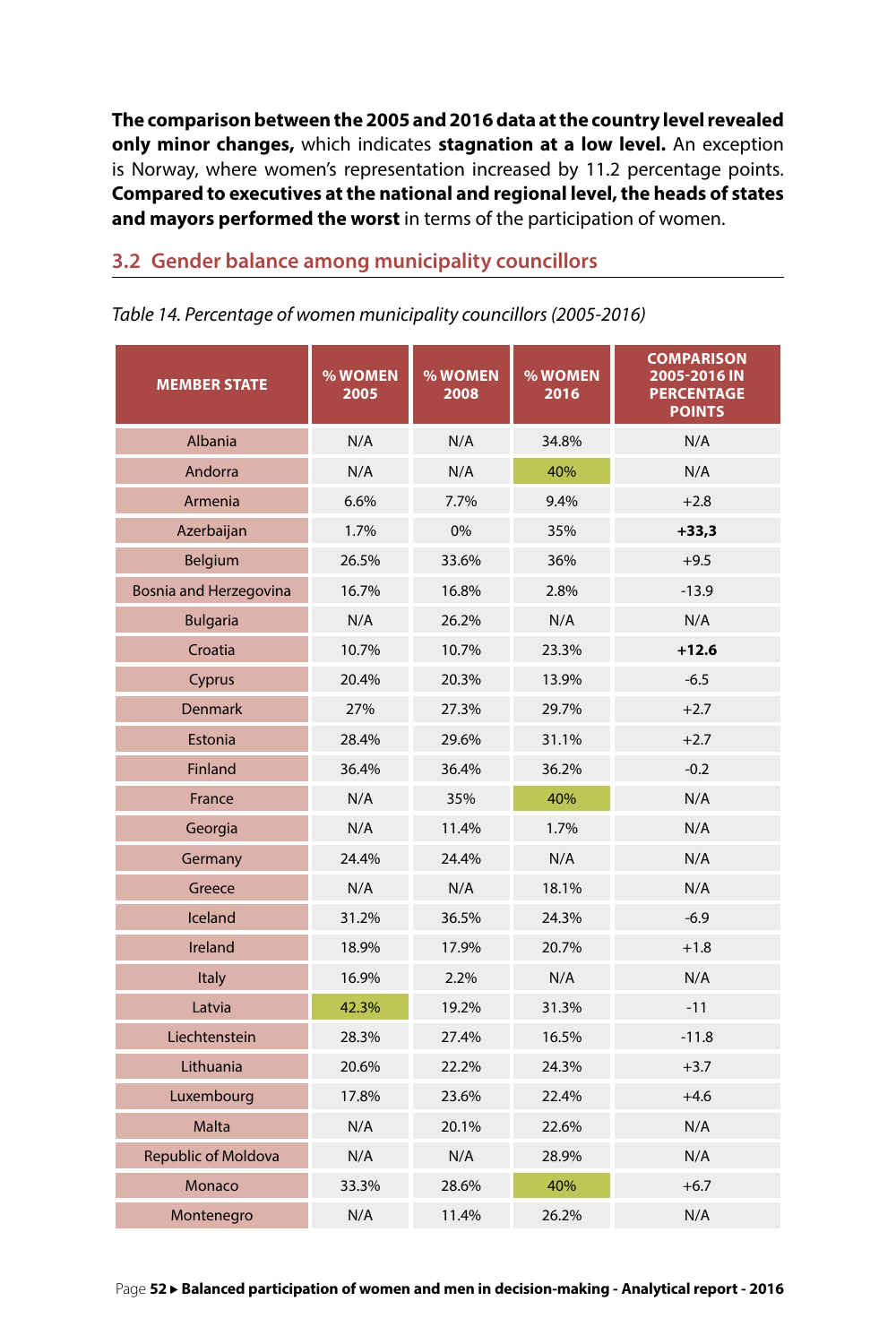| <b>MEMBER STATE</b>                            | % WOMEN<br>2005 | % WOMEN<br>2008 | % WOMEN<br>2016 | <b>COMPARISON</b><br>2005-2016 IN<br><b>PERCENTAGE</b><br><b>POINTS</b> |
|------------------------------------------------|-----------------|-----------------|-----------------|-------------------------------------------------------------------------|
| <b>Netherlands</b>                             | 16%             | 26%             | N/A             | N/A                                                                     |
| Norway                                         | 35.5%           | 41.7%           | 39%             | $+3.5$                                                                  |
| Poland                                         | N/A             | N/A             | 27.4%           | N/A                                                                     |
| Portugal                                       | 15%             | N/A             | 29.9%           | $+14.9$                                                                 |
| Romania                                        | N/A             | 10.9%           | N/A             | N/A                                                                     |
| <b>Russian Federation</b>                      | N/A             | 78.6%           | N/A             | N/A                                                                     |
| San Marino                                     | N/A             | 23.2%           | N/A             | N/A                                                                     |
| Serbia                                         | N/A             | 20%             | 5.5%            | N/A                                                                     |
| Serbia and Montenegro                          | 22.2%           | N/A             | N/A             | N/A                                                                     |
| <b>Slovak Republic</b>                         | N/A             | N/A             | 24%             | N/A                                                                     |
| Slovenia                                       | 13%             | 21.7%           | 31.8%           | $+18.8$                                                                 |
| Spain                                          | 26%             | 30.9%           | 35.6%           | $+9.6$                                                                  |
| Sweden                                         | 42.4%           | 41.6%           | 40%             | $-2.4$                                                                  |
| Switzerland                                    | N/A             | 27.2%           | N/A             | N/A                                                                     |
| "The former Yugoslav<br>Republic of Macedonia" | N/A             | 22.2%           | 29.1%           | N/A                                                                     |
| <b>Turkey</b>                                  | N/A             | 2.4%            | 13.3%           | N/A                                                                     |
| <b>United Kingdom</b>                          | N/A             | 29.7%           | 25%             | N/A                                                                     |
| Ukraine                                        | N/A             | 44%             | N/A             | N/A                                                                     |
| <b>Average</b>                                 | 23.1%           | 24.5%           | 26%             |                                                                         |

**Women constituted on average 26% of municipality councillors in 2016** (Table 14). **Four out of the 35 countries for which there was data (11.4%) reached the 40% minimum target for the local level in 2016**. These countries were Andorra, France, Monaco and Sweden. In the two previous monitoring rounds, the number of countries reaching the target was two out of 25 countries (8%) in 2005 and two out of 37 countries in 2008 (5%). So the results in 2016 presented only a minor increase in the number and percentage of countries reaching the target compared to 2005, and showing an interval decrease in proportion of countries reaching the target in 2008. Again, in 2016 there was a rather substantial group of countries (25.7%), i.e. nine out of 35, in the range of 30-39.9% of women representatives at the local level. Also eight out of the 35 countries (22.9%) featured percentages of women representatives below 20%: Armenia, Bosnia and Herzegovina, Cyprus, Georgia, Greece, Liechtenstein, Serbia and Turkey.

The average proportion of women municipality councillors (26%) is significantly higher than the average of women mayors (13.4%) but lower than the proportion of women in regional governments (31.4%), the latter representing an exception to most other figures which stagnate at approximately a quarter of women representatives or lower.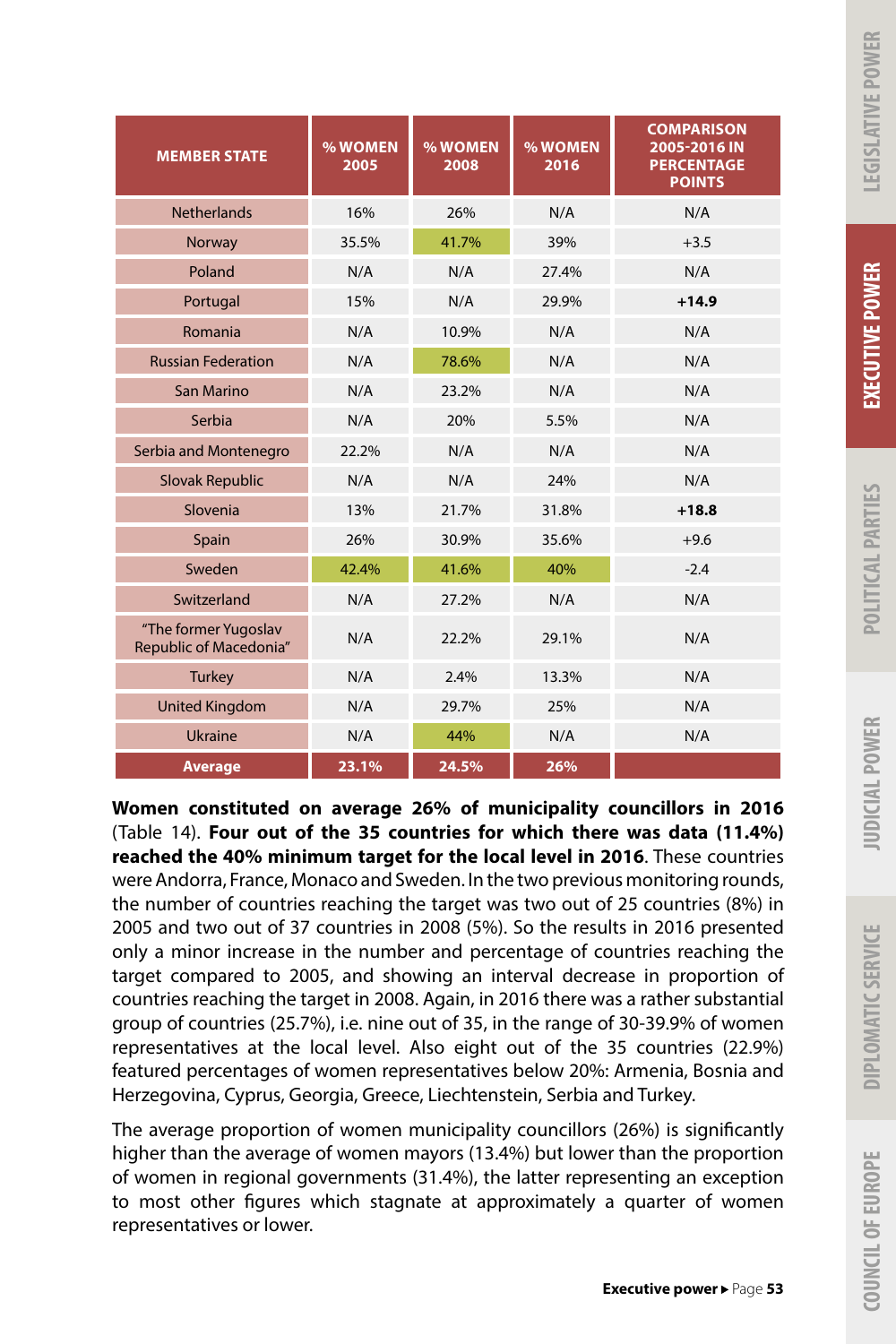



The evolution of the proportion of women municipality councillors per country over time (2005-2016) is less stable than regional legislative level (see Figure 8). Even though about half of the countries remained stable over time, the local level featured the strongest drops in the representation of women, together with some steep increases. This may be partly explained by the centralisation hypothesis: when efforts to improve women's representation are centralised they can be enacted more efficiently (Hinojosa 2012). In contrast, when local party branches are in charge, the implementation and success of such efforts depends on the goodwill of local parties, which leads to varying results over time.

### **3.3 Gender quotas at the local level**

FIfteen countries had electoral gender quota laws or parity systems for local elections. As for the previous analysis, three criteria were used to assess the presence and effectiveness of gender quotas at the local level in the countries and elections under study:

- $\blacktriangleright$  The minimum level of the target for candidates of each sex on electoral lists (quota percentage).
- $\blacktriangleright$  The presence of a rule on rank order (no, yes).
- $\blacktriangleright$  The presence of sanctions for non-compliance and their strength (no sanction; financial penalty; lists not accepted when they do not comply).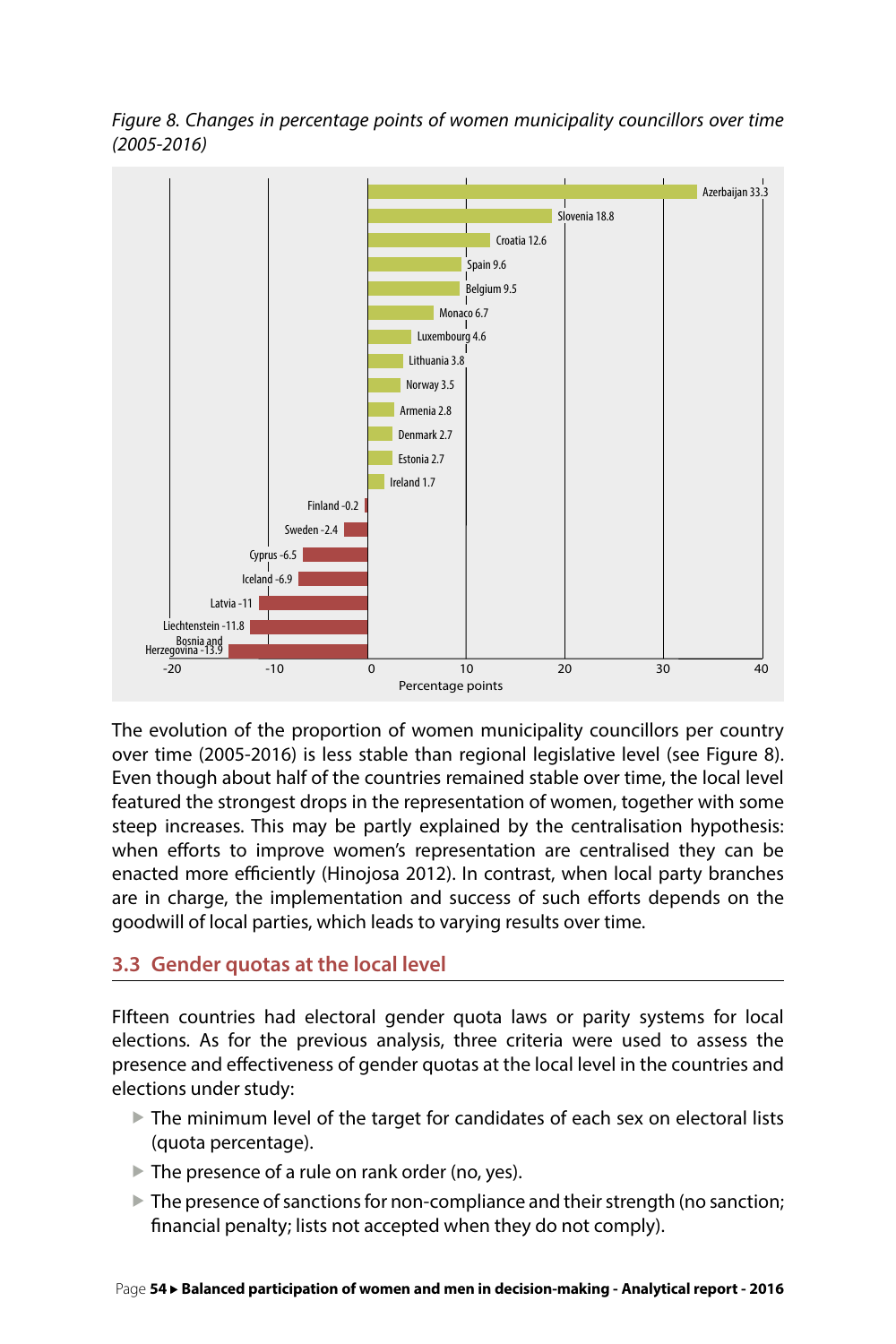*Table 15. Member states with electoral gender quota laws/parity systems for local elections (2016)*

| <b>MEMBER STATE</b>                            | QUOTA<br><b>PERCENTAGE</b> | <b>RANK</b><br><b>ORDER</b> | <b>SANCTIONS</b>                               | <b>AVERAGE %</b><br><b>WOMEN ELECTED*</b> |
|------------------------------------------------|----------------------------|-----------------------------|------------------------------------------------|-------------------------------------------|
| Belgium                                        | 50%                        | Yes                         | Lists not<br>accepted                          | 36%                                       |
| Bosnia and Herzegovina                         | 40%                        | Yes                         | Lists not<br>accepted                          | 2,8%                                      |
| France                                         | 50%                        | Yes                         | Lists not<br>accepted                          | 40%                                       |
| Croatia                                        | 40%                        | <b>No</b>                   | Financial<br>penalty                           | 23,3%                                     |
| Georgia                                        | 30%                        | <b>No</b>                   | <b>No</b>                                      | 1,7%                                      |
| Greece                                         | 33%                        | <b>No</b>                   | Lists not<br>accepted                          | 18,1%                                     |
| Italy                                          | 40%                        | Yes                         | Lists not<br>accepted/<br>Financial<br>penalty | N/A                                       |
| Montenegro                                     | 30%                        | Yes                         | Lists not<br>accepted                          | 26.2%                                     |
| Poland                                         | 35%                        | <b>No</b>                   | Lists not<br>accepted                          | 27,4%                                     |
| Portugal                                       | 33%                        | Yes                         | Financial<br>penalty                           | 29,9%                                     |
| Serbia                                         | 33%                        | Yes                         | Lists not<br>accepted                          | 5,5%                                      |
| Slovenia                                       | 40%                        | Yes                         | Lists not<br>accepted                          | 31.8%                                     |
| Spain                                          | 40%                        | Yes                         | Lists not<br>accepted                          | 35.6%                                     |
| "The former Yugoslav<br>Republic of Macedonia" | 40%                        | Yes                         | Lists not<br>accepted                          | 29,1%                                     |
| Ukraine                                        | 30%                        | Yes                         | Lists not<br>accepted                          | N/A                                       |

*Note: This concerns the election of municipality councillors. Gender quotas do not necessarily apply to all local elections in every country.*

The impact of legal quotas or parity systems at the local level is not obvious, as Table 15 shows. The 13 countries providing data and having legal quotas for local elections had a lower average percentage of women municipality councillors than the ones without legal gender quotas: 23.6%, compared to 27%. It is particularly striking that the three countries with the lowest proportion of women municipality councillors, of all countries observed, had legal gender quotas (Bosnia and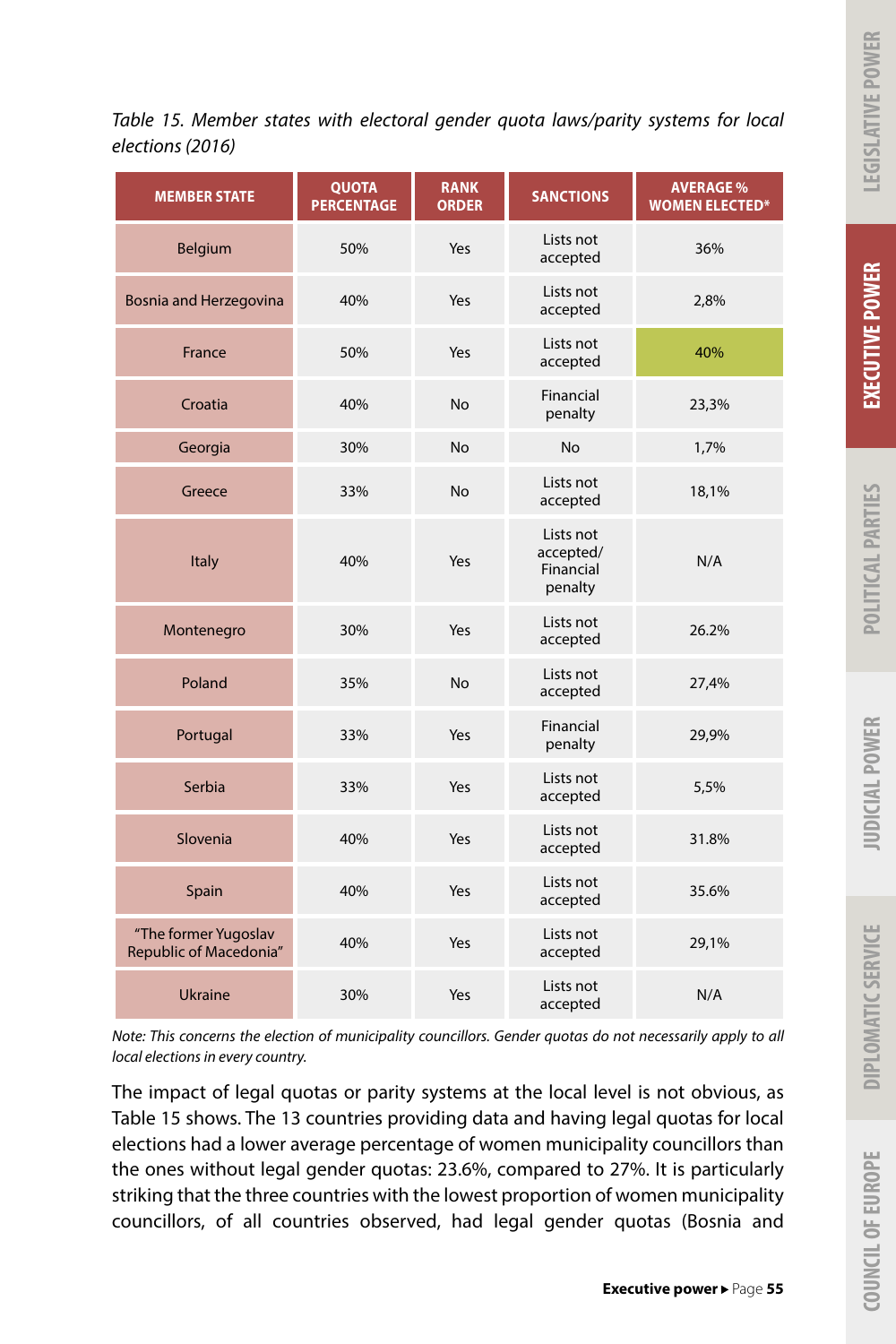Herzegovina, Georgia and Serbia). Nevertheless, among countries with gender quotas or parity systems, the ones that performed better in terms of gender balance at the local level, were the ones with strong gender quotas (with high minimum levels and strict sanctions). It should be noted, that the proportion of women elected to local councils was in all cases lower (i.e. between 25% and 40%) than the targets set by the legislation (i.e. between 30% and 50%). In addition, out of the four countries that reached the 40% minimum target at the local level (Andorra, France, Monaco and Sweden) only France did so with a parity system.

### **Conclusions regarding gender balance in the executive power**

Overall, the analysis of the national, regional and local executive power shows that the positions at the very top of the political hierarchy at the executive level in 2016 in Europe were still almost exclusively male-dominated. In all the executive functions, not even 10% of the respondent countries met the 40% target set by the Recommendation. Moreover, the comparison between 2005 and 2016 shows that percentages of women in executive positions have increased in some cases (notably in regional governments), but not in a systematic way. Whereas averages of women among senior and junior ministers, local councillors and regional governments members were close to each other (between a quarter and 31%), the under-representation of women among heads of state and government, heads of regional governments as well as mayors, remained problematic.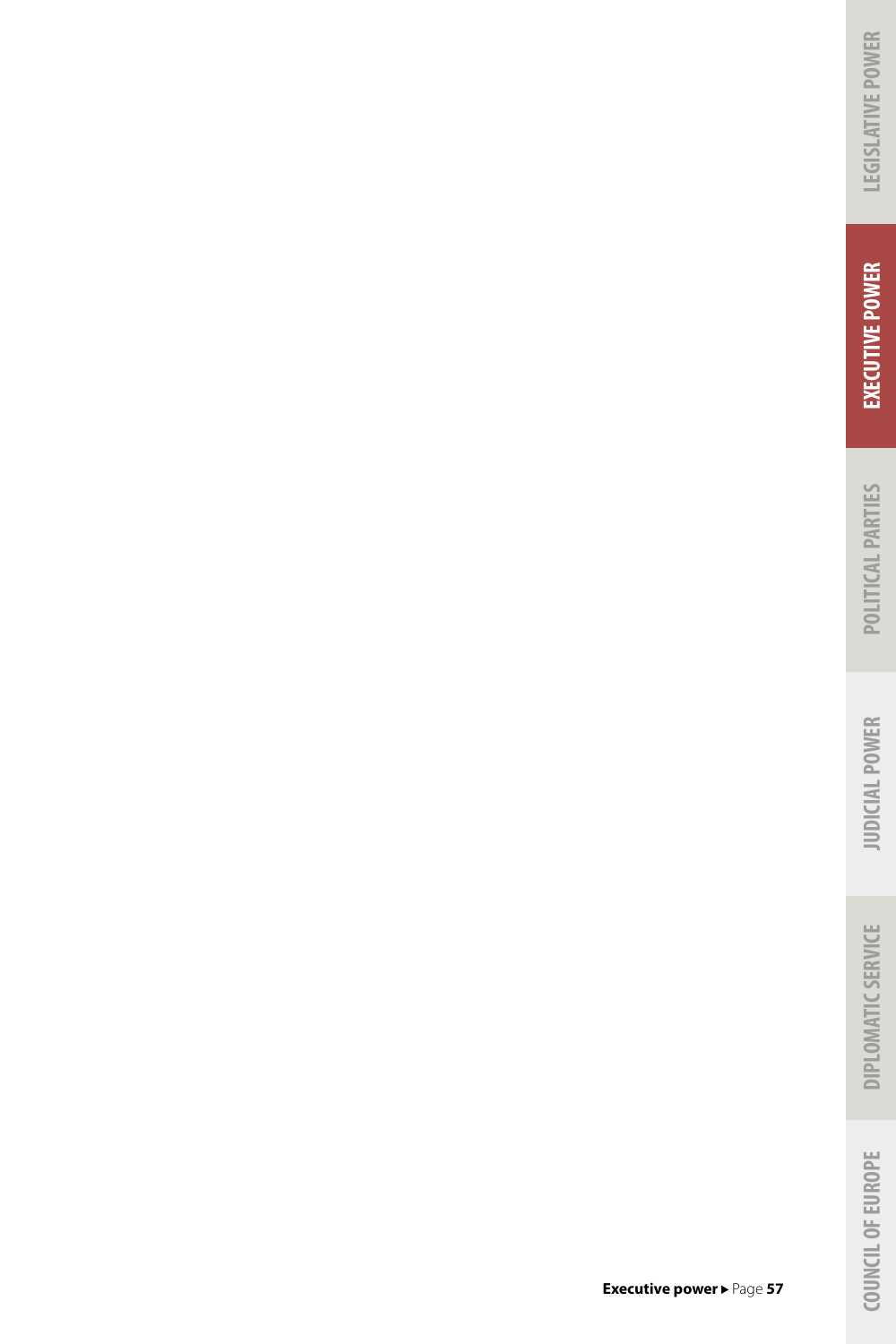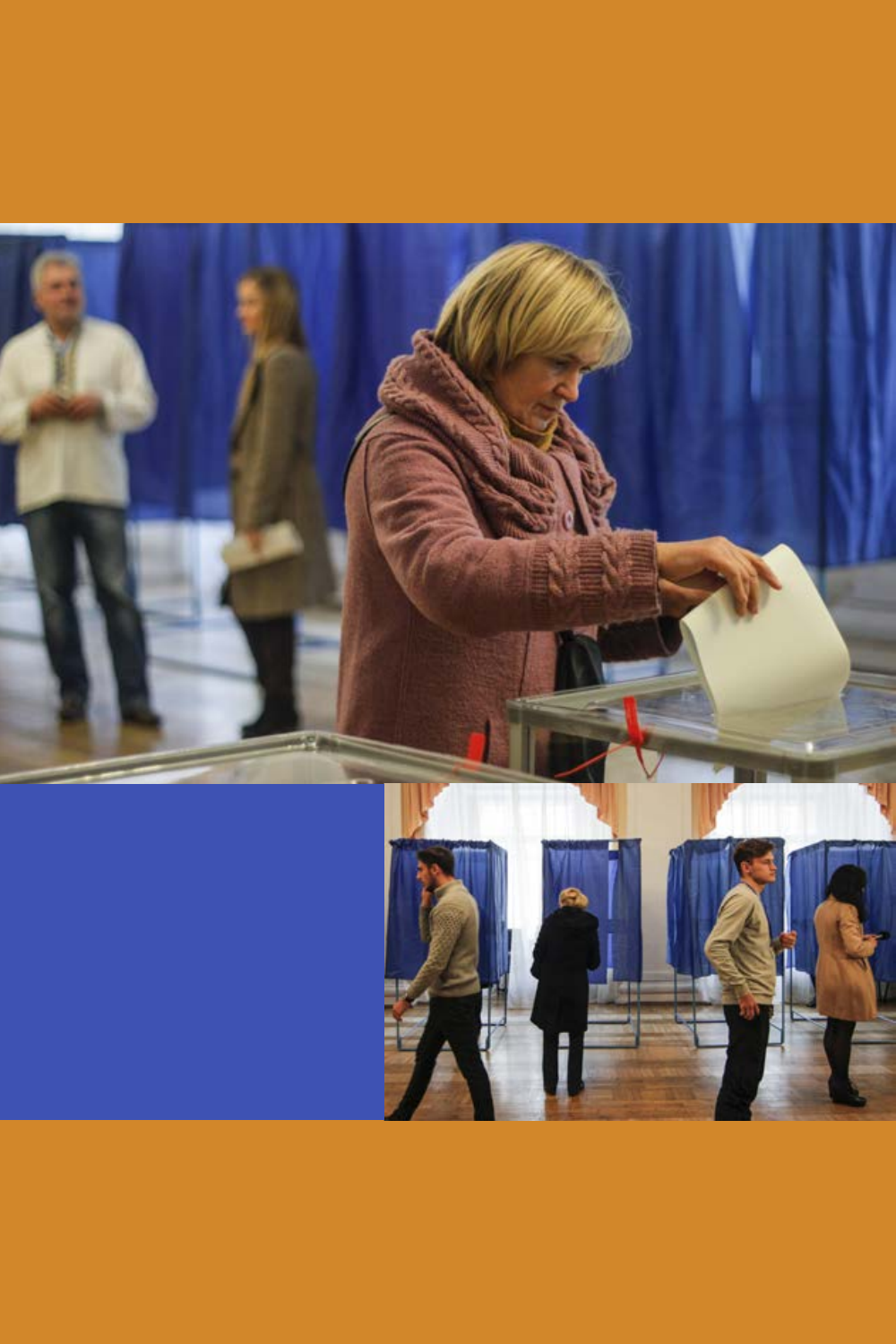# **III. POLITICAL PARTIES**

### **1. Representation of women in political parties**

Table 16 gives an overview of the percentages of women party leaders and women lower house party spokespersons across Europe. Member states were asked to provide this information for the five parties with the highest share of seats in lower house elections. This means that the data provided in Table 16 cannot be generalised to all political parties present in a country, and certainly not to smaller parties. Table 16 also indicates the number of parties for which information was provided by each country. The overall picture shows that **political parties in Europe were still largely led by men,** which may partly explain the lack of gender balance in the composition of other decision-making bodies for which political parties have a large influence. In **26 countries, out of a total of 43 (60% of countries observed), there was no single woman party leader**. In 17 countries out of 36 respondents, all party spokespersons for the lower houses were men. The average percentages of **women party leaders and women party spokespersons were low, amounting only to 14.8% and 15.8%, respectively**.

| <b>MEMBER STATE</b>           | <b>NUMBER</b><br><b>OF PARTIES</b><br><b>INCLUDED</b> | % WOMEN<br><b>PARTY</b><br><b>LEADERS</b> | % WOMEN PARTY<br><b>SPOKESPERSONS</b><br><b>LOWER HOUSE</b> |
|-------------------------------|-------------------------------------------------------|-------------------------------------------|-------------------------------------------------------------|
| Albania                       | 5                                                     | $0\%$                                     | 0%                                                          |
| Andorra                       | $\overline{4}$                                        | 0%                                        | 0%                                                          |
| Armenia                       | 5                                                     | 40%                                       | 0%                                                          |
| Austria                       | 5                                                     | 20%                                       | 20%                                                         |
| Belgium                       | 5                                                     | 20%                                       | 20%                                                         |
| <b>Bosnia and Herzegovina</b> | 5                                                     | 0%                                        | 20%                                                         |
| <b>Bulgaria</b>               | 3                                                     | 33.3%                                     | N/A                                                         |
| Croatia                       | 5                                                     | 0%                                        | 0%                                                          |
| Cyprus                        | 5                                                     | $0\%$                                     | 33.3%                                                       |
| <b>Czech Republic</b>         | 5                                                     | 0%                                        | 0%                                                          |
| <b>Denmark</b>                | 5                                                     | 40%                                       | 20%                                                         |

*Table 16. Percentage of women party leaders and party spokespersons (2016)*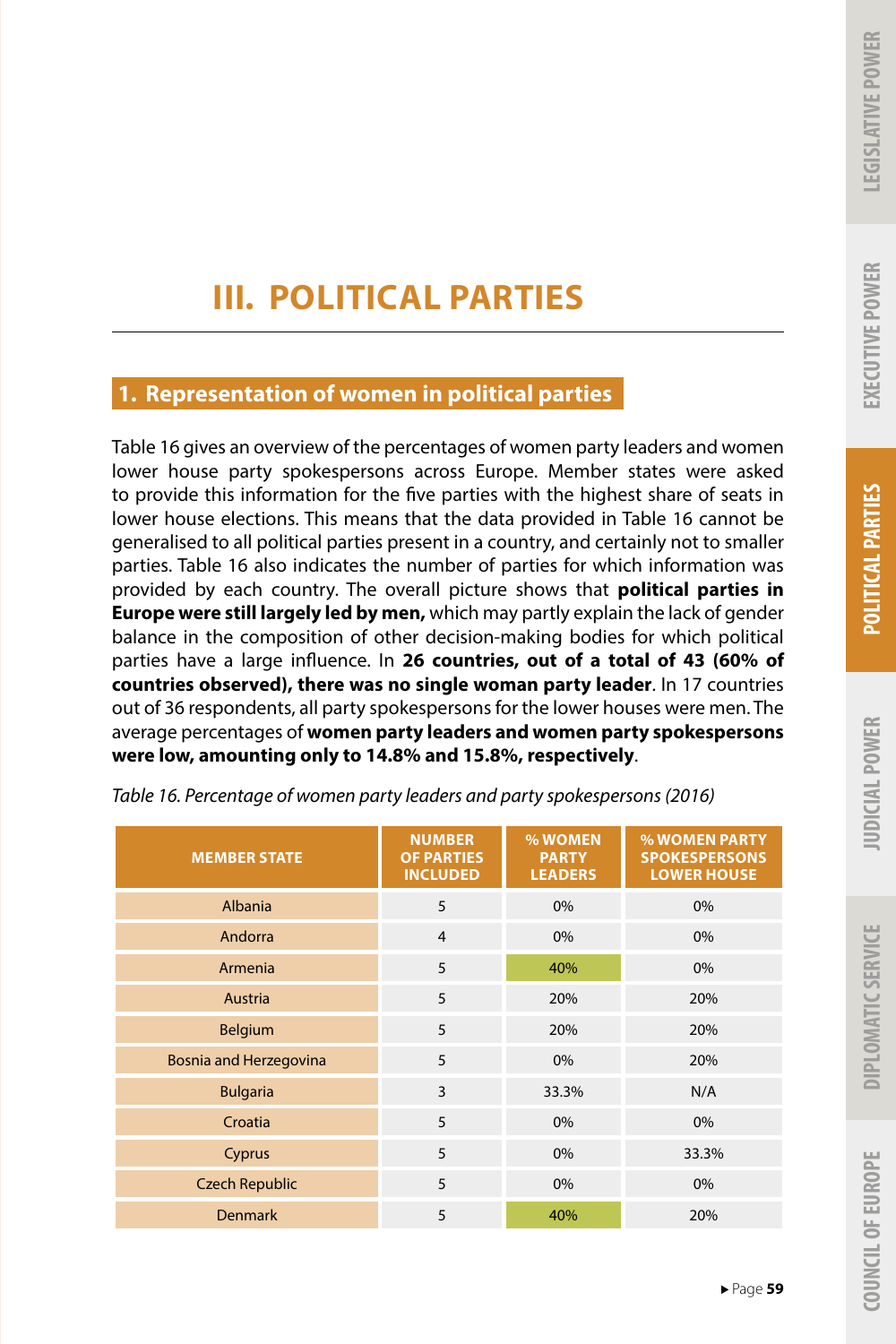| <b>MEMBER STATE</b>                            | <b>NUMBER</b><br>% WOMEN<br><b>OF PARTIES</b><br><b>PARTY</b><br><b>INCLUDED</b><br><b>LEADERS</b> |       | % WOMEN PARTY<br><b>SPOKESPERSONS</b><br><b>LOWER HOUSE</b> |
|------------------------------------------------|----------------------------------------------------------------------------------------------------|-------|-------------------------------------------------------------|
| Estonia                                        | 5                                                                                                  | 0%    | 40%                                                         |
| <b>Finland</b>                                 | 5                                                                                                  | 0%    | 20%                                                         |
| France                                         | 5                                                                                                  | 20%   | 0%                                                          |
| Georgia                                        | 5                                                                                                  | 20%   | 0%                                                          |
| Germany                                        | 5                                                                                                  | 60%   | 20%                                                         |
| Greece                                         | 5                                                                                                  | 20%   | 20%                                                         |
| Hungary                                        | 5                                                                                                  | $0\%$ | 0%                                                          |
| Iceland                                        | 5                                                                                                  | 20%   | 60%                                                         |
| Ireland                                        | 4                                                                                                  | 0%    | 0%                                                          |
| <b>Italy</b>                                   | 3                                                                                                  | 0%    | 0%                                                          |
| Liechtenstein                                  | $\overline{4}$                                                                                     | 0%    | 50%                                                         |
| Lithuania                                      | 5                                                                                                  | 0%    | 0%                                                          |
| Luxembourg                                     | 5                                                                                                  | 40%   | 20%                                                         |
| Malta                                          | $\overline{2}$                                                                                     | $0\%$ | N/A                                                         |
| <b>Republic of Moldova</b>                     | 5                                                                                                  | 0%    | 40%                                                         |
| Monaco                                         | 3                                                                                                  | 0%    | 0%                                                          |
| Montenegro                                     | 5                                                                                                  | 0%    | N/A                                                         |
| Norway                                         | 5                                                                                                  | 40%   | 40%                                                         |
| Poland                                         | 5                                                                                                  | 0%    | 40%                                                         |
| Portugal                                       | $\mathbf{1}$                                                                                       | 100%  | N/A                                                         |
| <b>Russian Federation</b>                      | 4                                                                                                  | 0%    | 0%                                                          |
| San Marino                                     | 5                                                                                                  | 40%   | 0%                                                          |
| <b>Serbia</b>                                  | 5                                                                                                  | 0%    | 0%                                                          |
| <b>Slovak Republic</b>                         | 5                                                                                                  | 0%    | 20%                                                         |
| Slovenia                                       | 4                                                                                                  | 0%    | 20%                                                         |
| Spain                                          | 5                                                                                                  | 0%    | 0%                                                          |
| Sweden                                         | 5                                                                                                  | 60%   | 40%                                                         |
| Switzerland                                    | 5                                                                                                  | 40%   | N/A                                                         |
| "The former Yugoslav<br>Republic of Macedonia" | 5                                                                                                  | 0%    | 0%                                                          |
| <b>Turkey</b>                                  | $\overline{4}$                                                                                     | $0\%$ | 25%                                                         |
| <b>Ukraine</b>                                 | $\sqrt{5}$                                                                                         | $0\%$ | N/A                                                         |
| <b>United Kingdom</b>                          | 5                                                                                                  | 60%   | N/A                                                         |
| <b>Average</b>                                 |                                                                                                    | 14.8% | 15.8%                                                       |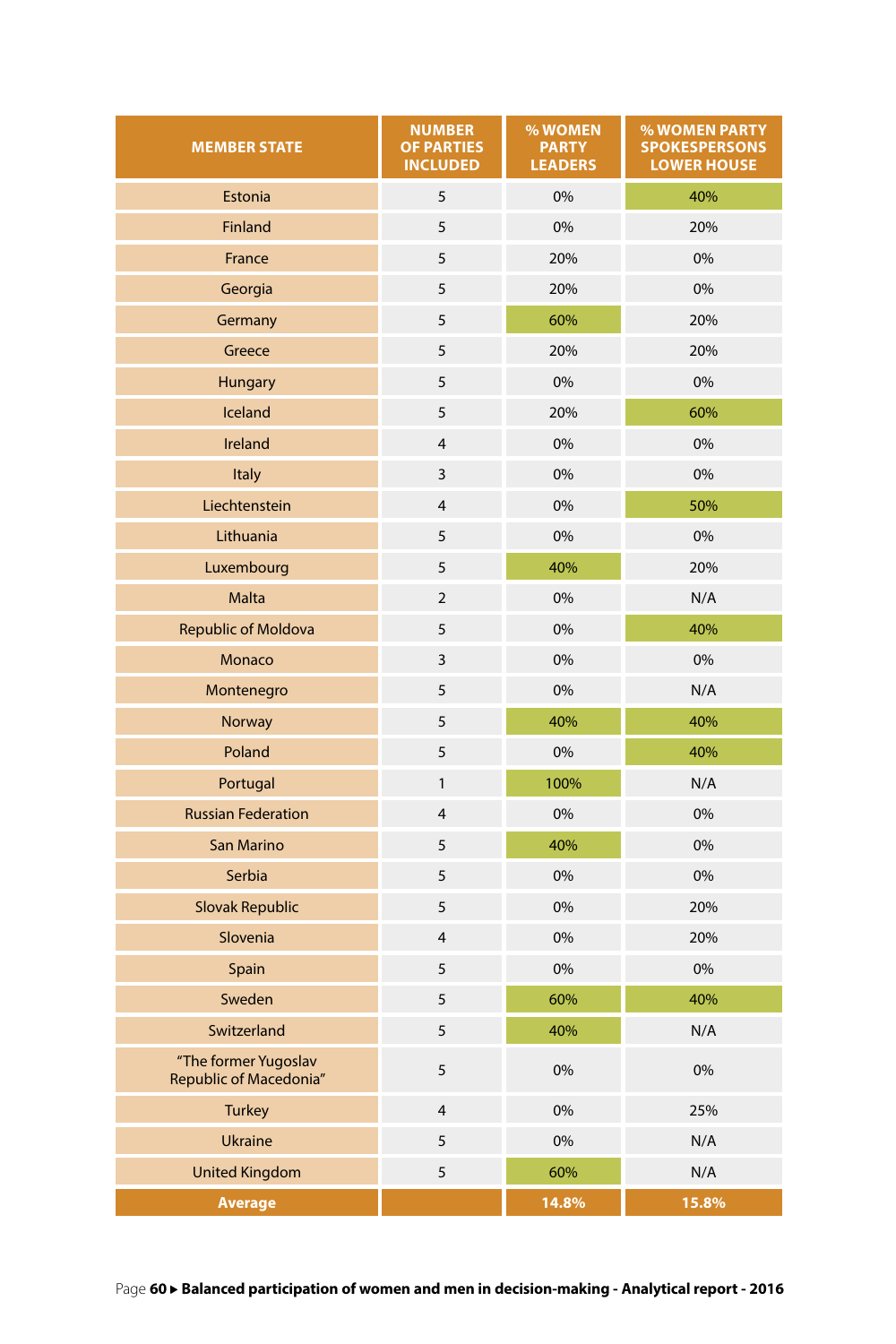**COUNCIL OF EUROPE EXECUTIVE POWER DIPLOMATIC SERVICE** DIPLOMATIC SERVICE

Despite the lack of women as party leaders and party spokespersons, women were more frequently present among party executives (the governing bodies of political parties), party members and party candidates for national elections, as can be seen in Table 17. This means that, even though women were not always able to break the glass ceiling in political parties, they were - at least to a certain extent - integrated in some of the layers of the parties' organisations. **However, in most cases women's presence among party executives, party members and party candidates did not reach the minimum recommended target of 40%.** 

Party executives are governing bodies in charge of the daily operations of parties. They usually include the party leader and deputy leaders, as well as party officials who manage thematic areas (such as the secretary of public relations or the secretary of organisation). Party executives can be very powerful bodies, not the least because they make important day-to-day decisions and often play a crucial role in the recruitment and selection of party candidates for elections (Lovenduski & Norris 1993; Kittilson 2006). On average, women made up 27.1% of party executives in the 33 countries that provided this information. In six countries (18%), women achieved considerable progress by making up more than 40% of party executives. This was the case in Estonia, France, Iceland, Norway, Sweden and Switzerland. In an additional seven countries (Belgium, Ireland, Italy, Liechtenstein, Luxembourg, Slovenia, Spain), women held between 30% and 39.9% of party executive positions. In 10 countries (30%), the percentage of women in party executives was situated between 20% and 29.9%. In the remaining nine countries (27%), women made up less than 20% of party executives.

Only 18 countries provided information on the presence of women and men among **political party members**. Nevertheless, we can conclude, based on the data gathered, that women were integrated throughout parties, albeit not to the same extent in every country. Front runners were Estonia, Ireland, Republic of Moldova and San Marino, where parties had on average more than 40% women members. The average **percentage of women party members was nevertheless only 27.5%, which was still well below the 40% minimum target**.

Academic research on the recruitment and selection of women in political parties furthermore suggests that the presence of women among party executives and party members impacts on the presence of women candidates for elections. It is suggested that women, when they are part of the internal organisation and leadership of political parties, may support to a greater extent than men, the adoption of rules for the improvement of gender balance and represent a new pool of experienced women candidates (Kittilson 2006). This seems to be confirmed on the basis of the findings in Table 17. Overall, percentages of women among party executives and party members correlated (moderately) with percentages of women candidates for national elections: countries with higher percentages of women among party executives and members also tended to have higher percentages of women among electoral candidates.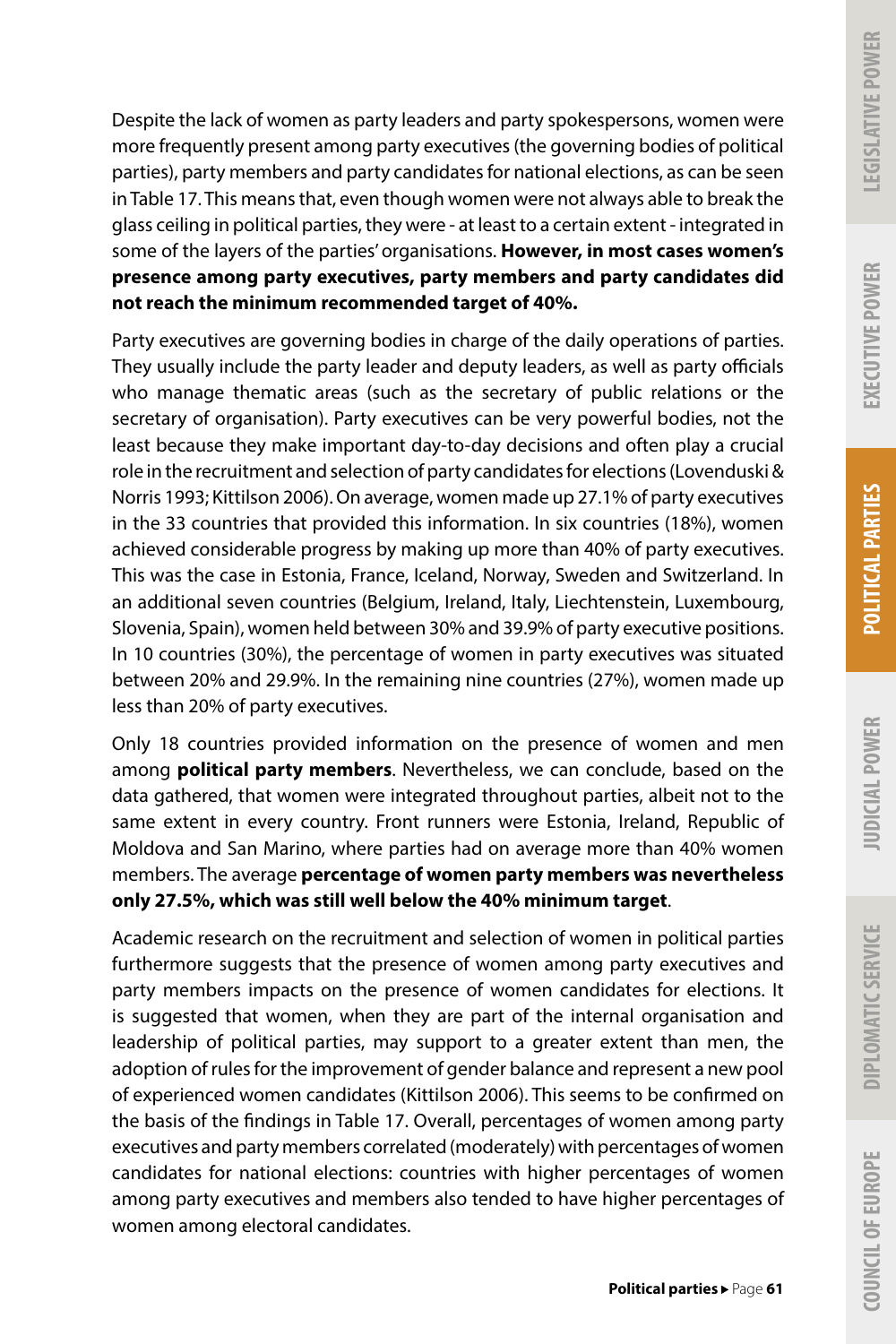*Table 17. Percentage of women in party executives, as members and candidates for national elections (2016)*

| <b>MEMBER STATE</b>           | % WOMEN IN<br><b>PARTY EXECUTIVES</b><br>(AVERAGE) | % WOMEN<br><b>MEMBERS</b><br>(AVERAGE) | % WOMEN PARTY<br><b>CANDIDATES FOR NATIONAL</b><br><b>ELECTIONS (AVERAGE)</b> |
|-------------------------------|----------------------------------------------------|----------------------------------------|-------------------------------------------------------------------------------|
| Andorra                       | N/A                                                | 36.3%                                  | N/A                                                                           |
| Armenia                       | 25%                                                | 5%                                     | N/A                                                                           |
| Belgium                       | 30.2%                                              | N/A                                    | N/A                                                                           |
| <b>Bosnia and Herzegovina</b> | 14.1%                                              | 14.3%                                  | 36.9%                                                                         |
| <b>Bulgaria</b>               | 28.2%                                              | N/A                                    | N/A                                                                           |
| Croatia                       | 14%                                                | 18%                                    | 33.3%                                                                         |
| Cyprus                        | N/A                                                | N/A                                    | 19.4%                                                                         |
| <b>Czech Republic</b>         | 20.4%                                              | N/A                                    | 24%                                                                           |
| <b>Denmark</b>                | 25.7%                                              | 37.5%                                  | 33.4%                                                                         |
| Estonia                       | 45%                                                | 42.3%                                  | 27.1%                                                                         |
| <b>Finland</b>                | N/A                                                | N/A                                    | 45%                                                                           |
| France                        | 43.8%                                              | N/A                                    | 39.1%                                                                         |
| Georgia                       | 27.3%                                              | 14.2%                                  | 11.9%                                                                         |
| Greece                        | 11.8%                                              | N/A                                    | 35%                                                                           |
| <b>Hungary</b>                | 14%                                                | 27.2%                                  | N/A                                                                           |
| Iceland                       | 47.6%                                              | 39.5%                                  | 49.4%                                                                         |
| Ireland                       | 34.9%                                              | 40.4%                                  | 35.1%                                                                         |
| <b>Italy</b>                  | 35%                                                | 25.3%                                  | N/A                                                                           |
| Liechtenstein                 | 36.1%                                              | N/A                                    | 25.9%                                                                         |
| Lithuania                     | 21.6%                                              | 17%                                    | N/A                                                                           |
| Luxembourg                    | 32.9%                                              | N/A                                    | 34%                                                                           |
| Malta                         | 20.5%                                              | N/A                                    | 18.5%                                                                         |
| <b>Republic of Moldova</b>    | 16.7%                                              | 48.6%                                  | 40.2%                                                                         |
| Monaco                        | 8.3%                                               | 8.3%                                   | N/A                                                                           |
| Norway                        | 48.1%                                              | N/A                                    | N/A                                                                           |
| Poland                        | 18.6%                                              | 27.4%                                  | 41.5%                                                                         |
| <b>Russian Federation</b>     | 15.6%                                              | N/A                                    | N/A                                                                           |
| San Marino                    | 24.7%                                              | 41.1%                                  | 34.9%                                                                         |
| Serbia                        | 25%                                                | N/A                                    | 37.5%                                                                         |
| <b>Slovak Republic</b>        | 17.4%                                              | N/A                                    | N/A                                                                           |
| Slovenia                      | 34.8%                                              | N/A                                    | 44.4%                                                                         |
| Spain                         | 30.2%                                              | N/A                                    | 48.8%                                                                         |
| Sweden                        | 41%                                                | N/A                                    | 43.4%                                                                         |
| Switzerland                   | 50%                                                | N/A                                    | 36.3%                                                                         |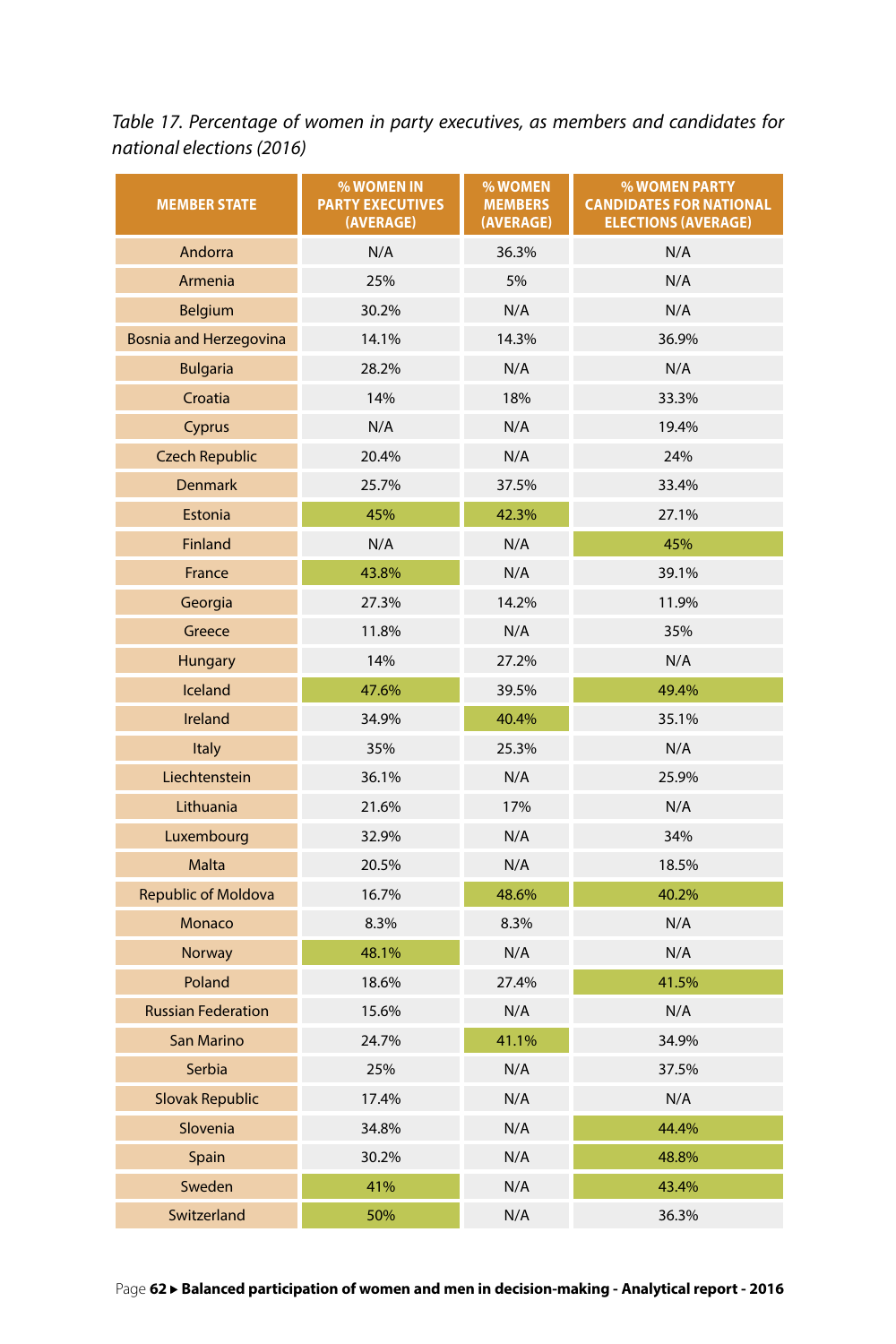| <b>MEMBER STATE</b> | % WOMEN IN<br><b>PARTY EXECUTIVES</b><br>(AVERAGE) | % WOMEN<br><b>MEMBERS</b><br>(AVERAGE) | <b>% WOMEN PARTY</b><br><b>CANDIDATES FOR NATIONAL</b><br><b>ELECTIONS (AVERAGE)</b> |
|---------------------|----------------------------------------------------|----------------------------------------|--------------------------------------------------------------------------------------|
| <b>Turkey</b>       | 29.6%                                              | 37.1%                                  | 26%                                                                                  |
| Ukraine             | 5.8%                                               | 14.8%                                  | 15.8%                                                                                |
| Average             | 27.1%                                              | 27.5%                                  | 33.5%                                                                                |

*Note: National percentages are average percentages, calculated on the basis of the answers received from the member states for the five parties with the highest seat shares in lower house elections. The global average is an average of those percentages. All data were not available for all member states.*

### **2. Measures related to gender equality taken by political parties**

The Council of Europe Recommendation on gender balance in decision making addresses political parties as key actors in achieving gender equality (paragraph VII of the Recommendation). One of the supportive measures recommends member states to inform political parties of the different strategies used in the various countries to promote the balanced participation of women and men in elected assemblies; and to encourage them to implement one or more of these strategies and to promote the balanced participation of women and men in positions of decision making within the party structures. Including gender equality in their legal frameworks and adopting gender quotas for elections and party bodies notably are crucial ways for political parties to contribute to achieving a gender balance. Furthermore, both the legislative and administrative measures and other supportive measures suggested by the Recommendation include concrete actions related to political parties, such as the use of public funding of political parties to encourage them to promote gender equality; the need to develop and support leadership and media training for women considering entering political decision-making; and training for women candidates in the use of information and communication technologies.

The data gathered in 2016 showed that a number of countries have taken measures to encourage political parties to advance gender equality, as shown in Figure 9 one third of the countries included gender equality provisions in the legal framework applying to political parties, and almost one quarter included rules on gender equality in the law on the public funding of political parties.

In addition, political parties themselves have adopted measures. In 2016, parties in 40% of the member states had introduced electoral gender quotas, which is positive given that this report shows that party quotas, presumably due to their strong designs, tend to be more efficient in producing higher numbers of elected women, compared to weak gender quota laws or parity systems (see discussion above). Furthermore, political parties have adopted gender quotas for internal party bodies in over 50% of member states. While gender quotas were a rather widespread strategy in 2016, other strategies were also used. For example, in one third of the countries, parties provided training for women candidates.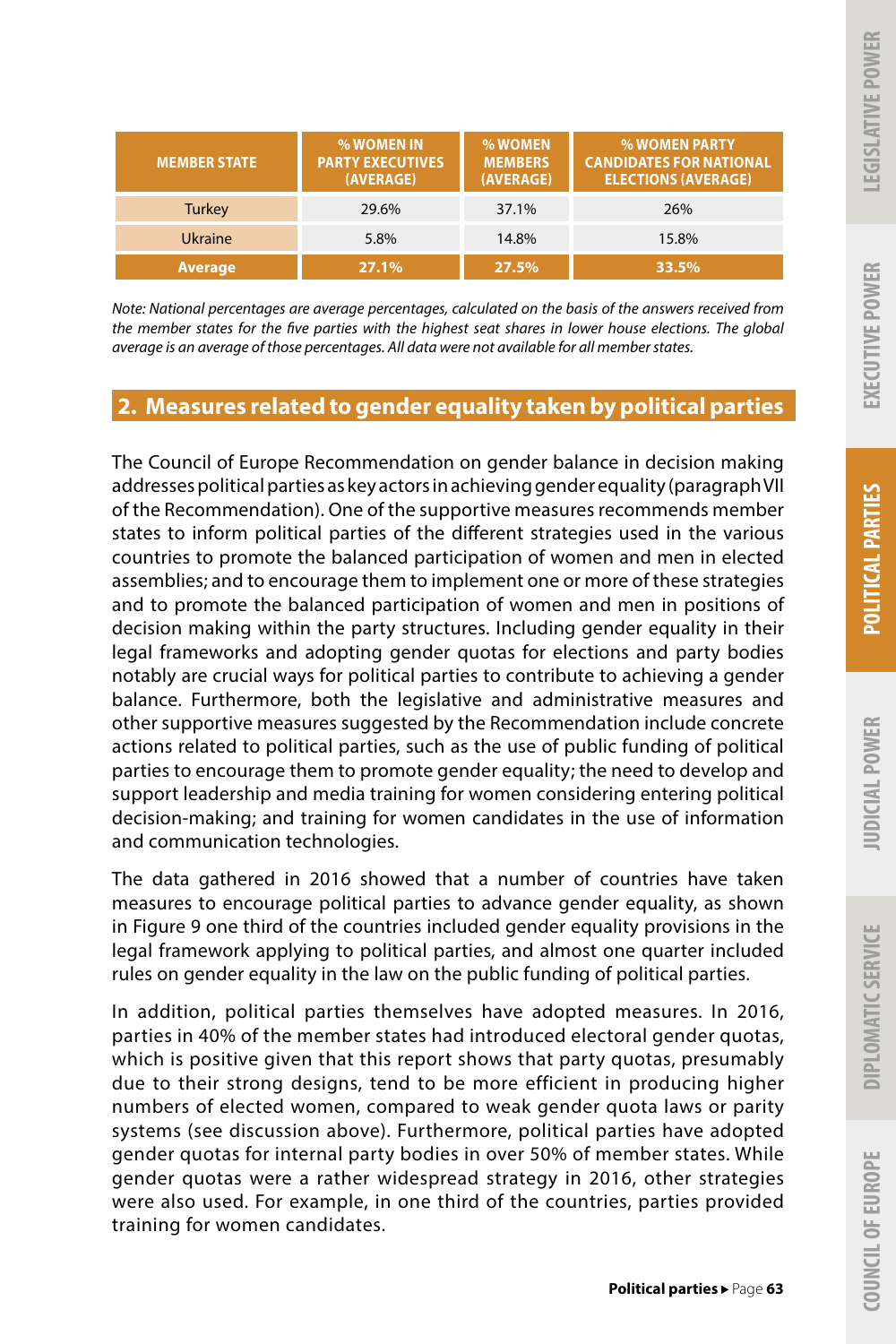

*Figure 9. Presence of rules and measures on gender equality in relation to political parties (2016)*

Table 18 examines the role that rules and regulations related to political parties may play in fostering women's presence in national lower houses of parliament and in political parties as party leaders, party executives and party members. The existence of gender equality in legal frameworks for parties and the existence of gender equality rules in laws on the public funding of political parties did not seem to achieve much progress. Table 18 shows that countries with such rules presented similar, and sometimes even lower, levels of women in lower houses of Parliament and party organisations. This is probably linked to the fact that such measures risk being symbolic gestures. If they are not linked to more binding rules and regulations, they risk remaining empty measures not contributing to (and even hindering) women's overall presence in political decision-making.

The presence of political party quotas, rules or regulations for elections and for party decision-making bodies were more effective. **Countries where party quotas, rules or regulations existed (either for elections or for internal party bodies) tended to have higher levels of women in national lower houses of parliament, party executives and among party members.** The fact that party quotas also foster women's membership of political parties can be explained by the fact that by adopting party quotas, political parties demonstrate their 'women-friendliness' to audiences in or outside the party. In addition, by adopting measures to promote gender equality they can create a women-friendly image for themselves, which may in turn encourage more women to join their ranks.

Finally, the provision of trainings for women candidates played a moderate role. In general, countries where political parties organised such trainings had only slightly higher levels of women in national lower houses or among political party leaders. The impact was stronger for party executives and party members. The reason for this could be that training constitutes 'soft' measures for addressing women's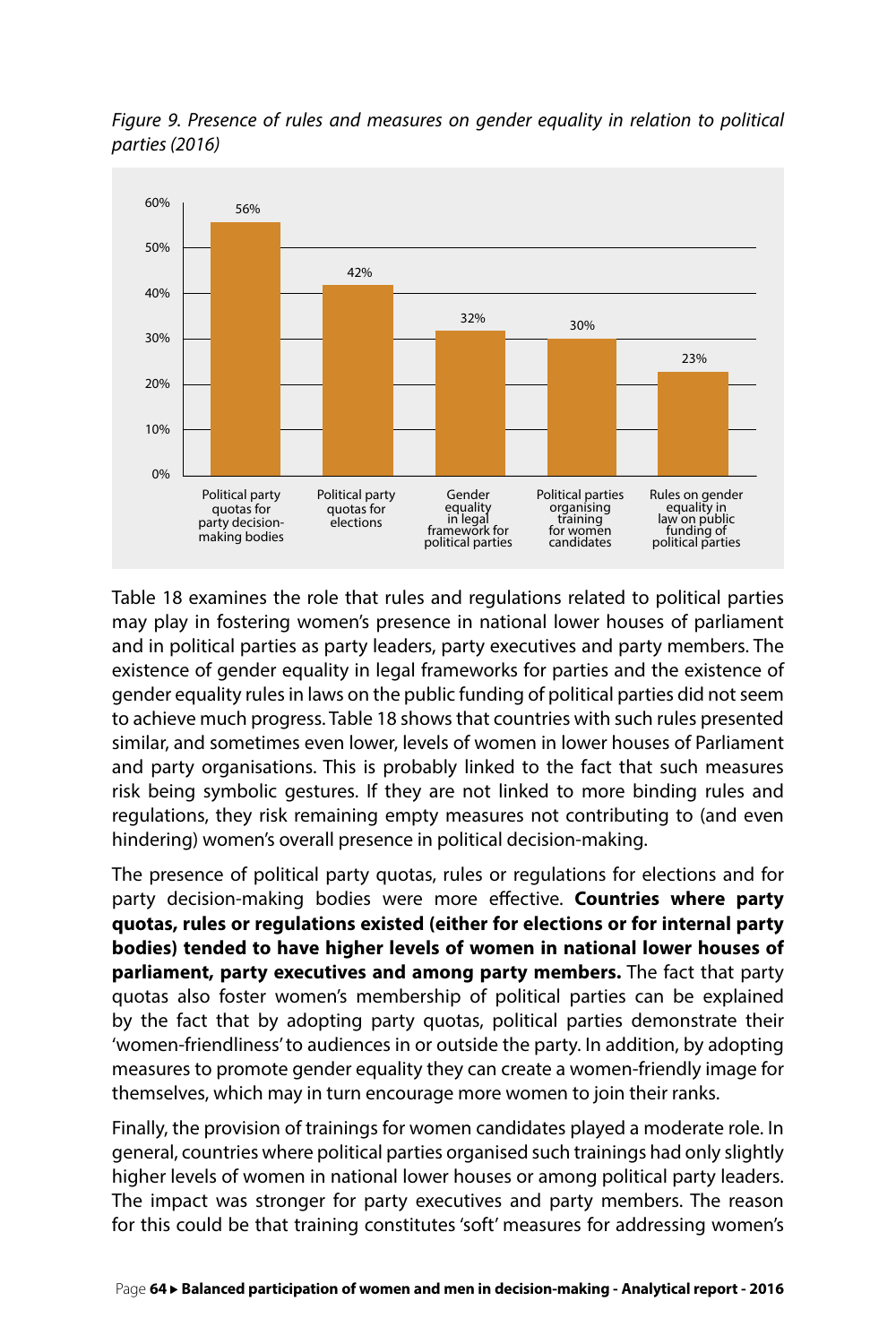under-representation (Lovenduski and Norris 1993). They do not force political parties to fundamentally change their recruitment and selection procedures, nor do they encourage parties to critically reflect upon the existence of gender biases or male privilege in candidate recruitment and selection processes. Also, such measures do not change the position of the party´s selectorates (the bodies responsible for selecting candidates for elections) about what constitutes a 'good' candidate, and whether or not this notion is biased in favour of male candidates.

|                                                        |            | % WOMEN IN<br><b>NATIONAL</b><br><b>LOWER HOUSES</b> | % WOMEN<br><b>PARTY</b><br><b>LEADERS</b> | % WOMEN<br><b>IN PARTY</b><br><b>EXECUTIVES</b> | % PARTY<br><b>MEMBERS</b> |
|--------------------------------------------------------|------------|------------------------------------------------------|-------------------------------------------|-------------------------------------------------|---------------------------|
| <b>Legal framework</b><br>for political parties        | <b>Yes</b> | 21.6%                                                | 11%                                       | 27%                                             | 20.6%                     |
| provides for<br>gender equality                        | <b>No</b>  | 27.4%                                                | 18%                                       | 27.1%                                           | 30.9%                     |
| <b>Rules on gender</b><br>equality in law on           | Yes        | 19.6%                                                | 4%                                        | 24.4%                                           | 20.3%                     |
| public funding of<br>political parties                 | No         | 26.3%                                                | 16%                                       | 26.5%                                           | 29.6%                     |
| Political party quotas,<br>rules or regulations        | <b>Yes</b> | 28%                                                  | 20%                                       | 34%                                             | 35%                       |
| for elections                                          | <b>No</b>  | 23.5%                                                | 14%                                       | 21.5%                                           | 21.4%                     |
| <b>Political party quotas,</b><br>rules or regulations | <b>Yes</b> | 28.6%                                                | 16%                                       | 32%                                             | 35%                       |
| for party decision-<br>making bodies                   | <b>No</b>  | 20.5%                                                | 18%                                       | 18.9%                                           | 17.1%                     |
| <b>Political parties</b>                               | <b>Yes</b> | 26.5%                                                | 16%                                       | 30%                                             | 33%                       |
| providing training to<br>women candidates              | <b>No</b>  | 25.2%                                                | 16%                                       | 26%                                             | 25%                       |

*Table 18. Gender-sensitivity of political parties (2016)*

### **Conclusions regarding gender balance in political parties**

The findings for political parties show that, although some positive examples can be detected in some countries, overall political parties remained maledominated organisations, largely led by men. The percentage of women in party executives or as party members and candidates remained well below the 40% minimum target. Regulations adopted with regard to political parties or adopted by them to improve women's presence seemed to produce mixed results. The best results were generated by party quotas for elections or internal party decision-making bodies. This is in line with the findings in other parts of the report: when parties voluntarily adopt strong measures to improve the gender balance, they are usually also (very) effective. Other measures, such as the adoption of the principle of gender equality in legal frameworks or the provision of trainings for women, are important measures on a symbolic level, but they did not seem to automatically translate into a higher presence of women at all levels in political parties.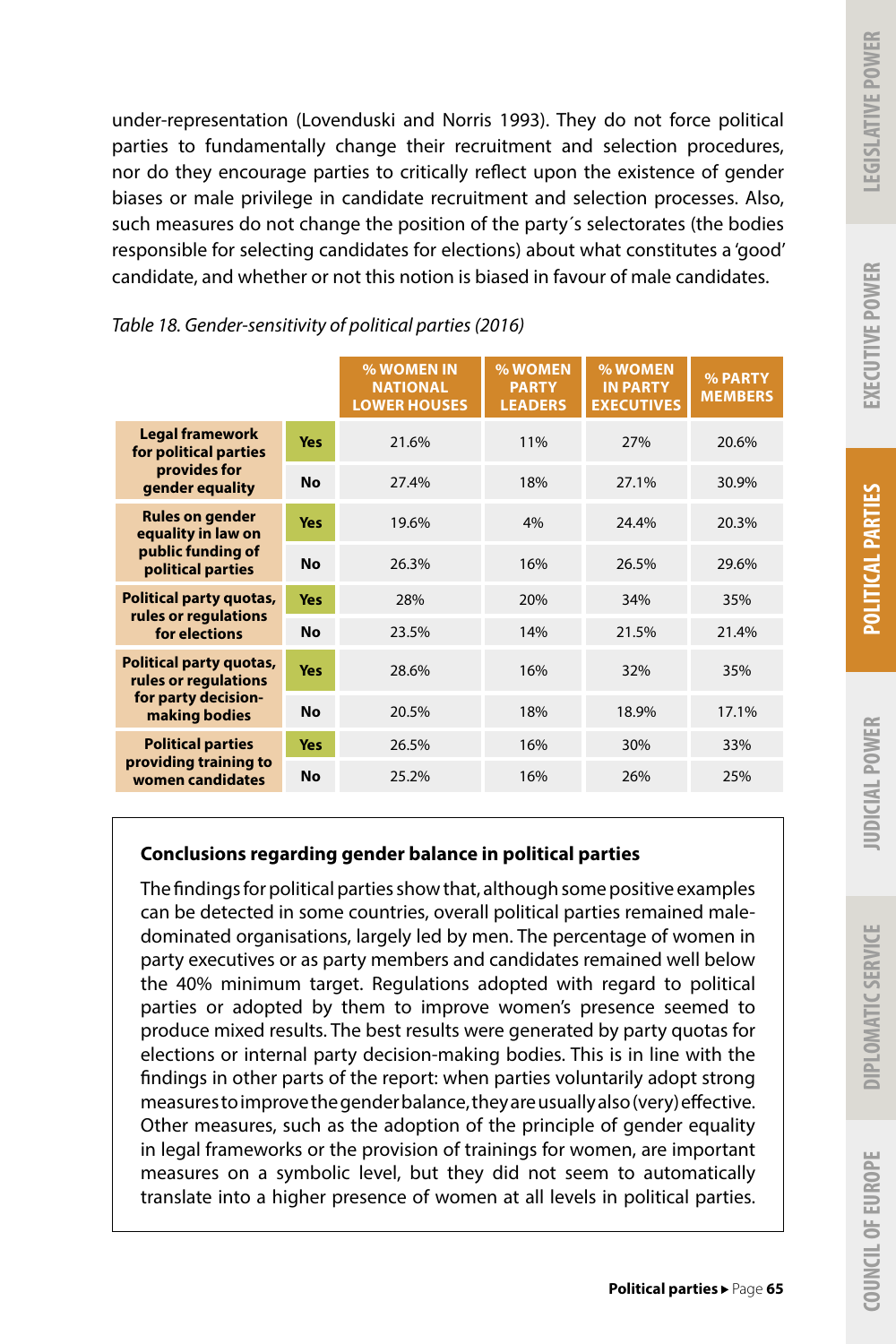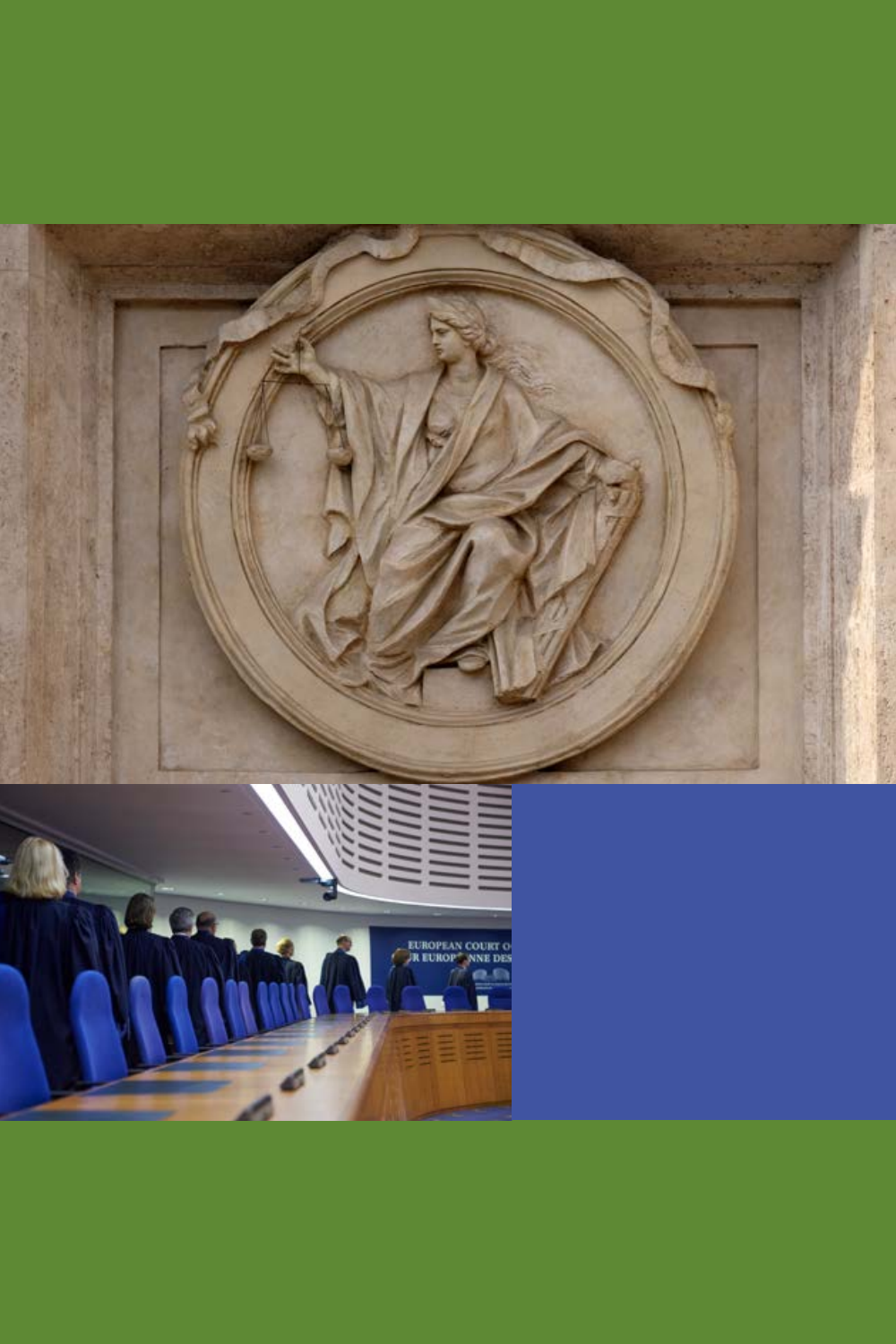# EXECUTIVE POWER

# **IV. JUDICIAL POWER**

### **1. Gender balance in High/Supreme Courts**

*Table 19. Percentage of women judges in High/Supreme Courts and appointment methods (2005-2016)*

| <b>MEMBER STATE</b>              | <b>APPOINTMENT</b><br><b>METHOD</b> | % WOMEN<br>2005 | <b>APPOINTMENT</b><br><b>METHOD</b> | % WOMEN<br>2008 | <b>APPOINTMENT</b><br><b>METHOD</b> | % WOMEN<br>2016 | <b>COMPARISON</b><br>2005-2016 IN<br><b>PERCENTAGE</b><br><b>POINTS</b> |
|----------------------------------|-------------------------------------|-----------------|-------------------------------------|-----------------|-------------------------------------|-----------------|-------------------------------------------------------------------------|
| Albania                          | N/A                                 | N/A             | N/A                                 | N/A             | <b>HS</b>                           | 25%             | N/A                                                                     |
| Andorra                          | N/A                                 | N/A             | N/A                                 | N/A             | <b>HCJ</b>                          | 33.3%           | N/A                                                                     |
| Armenia                          | <b>HCJ</b>                          | 21%             | <b>HS</b>                           | 0%              | <b>HS</b>                           | 23.5%           | $+2.5$                                                                  |
| Austria                          | $\circ$                             | 17.5%           | <b>HS</b>                           | 24.6%           | <b>HS</b>                           | 31.7%           | $+14.2$                                                                 |
| Azerbaijan                       | $\circ$                             | 12.5%           | $\circ$                             | 12%             | <b>HS</b>                           | 16.2%           | $+3.7$                                                                  |
| Belgium                          | <b>HS</b>                           | 20.4%           | <b>HS</b>                           | 16.7%           | <b>HS</b>                           | 22.2%           | $+1.8$                                                                  |
| <b>Bosnia and</b><br>Herzegovina | $\circ$                             | 20%             | HS/HG                               | 47.2%           | $\circ$                             | 49.1%           | $+29.1$                                                                 |
| <b>Bulgaria</b>                  | N/A                                 | N/A             | N/A                                 | N/A             | HS/HG                               | 76.9%           | N/A                                                                     |
| Croatia                          | <b>HCJ</b>                          | 50%             | O                                   | 46.2%           | <b>HCJ</b>                          | 38.1%           | $-11.9$                                                                 |
| Cyprus                           | HS                                  | 7.7%            | <b>HS</b>                           | 7.7%            | HG                                  | 30.8%           | $+23.1$                                                                 |
| <b>Czech Republic</b>            | <b>HS</b>                           | 23.3%           | <b>HS</b>                           | 27.1%           | <b>HS</b>                           | 20%             | $-3.3$                                                                  |
| <b>Denmark</b>                   | HG                                  | 26.3%           | $\circ$                             | 21.1%           | $\circ$                             | 30%             | $+3.7$                                                                  |
| Estonia                          | O                                   | 15.8%           | O                                   | 15.8%           | O                                   | 21.1%           | $+5.3$                                                                  |
| <b>Finland</b>                   | <b>HS</b>                           | 33.3%           | <b>HS</b>                           | 31.6%           | <b>HS</b>                           | 27.8%           | $-5.5$                                                                  |
| France                           | N/A                                 | N/A             | N/A                                 | N/A             | HG/O                                | 24.8%           | N/A                                                                     |
| Georgia                          | N/A                                 | N/A             | N/A                                 | N/A             | $\circ$                             | 38.5%           | N/A                                                                     |
| Germany                          | $\Omega$                            | 20.5%           | $\circ$                             | 20.5%           | $\Omega$                            | 31.5%           | $+11$                                                                   |
| Greece                           | <b>HCJ</b>                          | 2%              | HCJ                                 | 17.6%           | HS                                  | 45.1%           | $+43.1$                                                                 |
| Hungary                          | <b>HS</b>                           | 71.9%           | <b>HS</b>                           | 57.3%           | <b>HS</b>                           | 46.5%           | $-25.4$                                                                 |
| Iceland                          | $\circ$                             | 22.2%           | <b>HS</b>                           | 22.2%           | <b>HS</b>                           | 11.1%           | $-11.1$                                                                 |
| Ireland                          | $\circ$                             | 33.3%           | O                                   | 25%             | <b>HS</b>                           | 40%             | $+6.7$                                                                  |
| Italy                            | N/A                                 | 9.6%            | O                                   | 4.8%            | HCJ                                 | 7.1%            | $-2.5$                                                                  |
| Latvia                           | $\circ$                             | 48.7%           | $\circ$                             | 56.3%           | $\Omega$                            | 70%             | $+21.3$                                                                 |
| Liechtenstein                    | $\circ$                             | 20%             | $\circ$                             | 10%             | N/A                                 | N/A             | N/A                                                                     |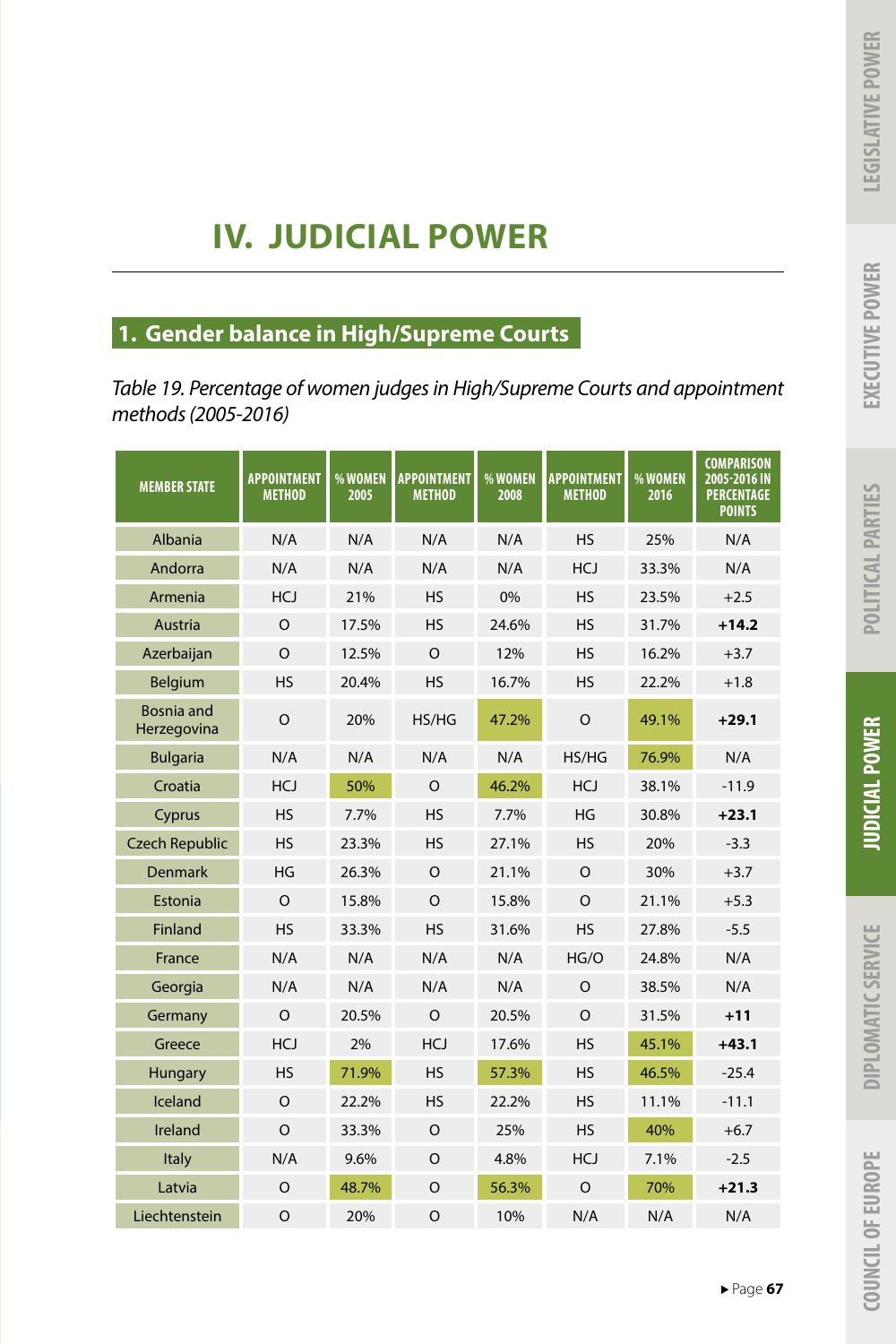| <b>MEMBER STATE</b>                                  | <b>APPOINTMENT</b><br><b>METHOD</b> | %WOMEN<br>2005 | <b>APPOINTMENT</b><br><b>METHOD</b> | % WOMEN<br>2008 | <b>APPOINTMENT</b><br><b>METHOD</b> | % WOMEN<br>2016 | <b>COMPARISON</b><br>2005-2016 IN<br><b>PERCENTAGE</b><br><b>POINTS</b> |
|------------------------------------------------------|-------------------------------------|----------------|-------------------------------------|-----------------|-------------------------------------|-----------------|-------------------------------------------------------------------------|
| Lithuania                                            | $\Omega$                            | 20%            | $\Omega$                            | 21.6%           | $\Omega$                            | 31.4%           | $+11.4$                                                                 |
| Luxembourg                                           | <b>HS</b>                           | 42.9%          | HS                                  | 46.9%           | <b>HS</b>                           | 69.4%           | $+26.5$                                                                 |
| Malta                                                | N/A                                 | N/A            | N/A                                 | N/A             | O                                   | 27.3%           | N/A                                                                     |
| Republic of<br>Moldova                               | N/A                                 | N/A            | N/A                                 | N/A             | <b>HS</b>                           | 43.3%           | N/A                                                                     |
| Monaco                                               | <b>HS</b>                           | 0%             | N/A                                 | 28.6%           | <b>HS</b>                           | 11.1%           | $+11.1$                                                                 |
| Montenegro                                           | N/A                                 | N/A            | N/A                                 | N/A             | HCJ                                 | 68.4%           | N/A                                                                     |
| <b>Netherlands</b>                                   | N/A                                 | N/A            | N/A                                 | N/A             | $\circ$                             | 25.7%           | N/A                                                                     |
| Norway                                               | HG                                  | 31.6%          | N/A                                 | 36.8%           | <b>HS</b>                           | 35%             | $+3.4$                                                                  |
| Poland                                               | N/A                                 | N/A            | N/A                                 | N/A             | $\circ$                             | 28.7%           | N/A                                                                     |
| Portugal                                             | N/A                                 | 1.7%           | <b>HCJ</b>                          | 1.7%            | N/A                                 | N/A             | N/A                                                                     |
| <b>Russian</b><br>Federation                         | N/A                                 | N/A            | N/A                                 | N/A             | $\Omega$                            | 35.9%           | N/A                                                                     |
| Serbia                                               | N/A                                 | N/A            | N/A                                 | N/A             | $\circ$                             | 56.8%           | N/A                                                                     |
| <b>Slovak Republic</b>                               | N/A                                 | N/A            | N/A                                 | N/A             | <b>HS</b>                           | 55.7%           | N/A                                                                     |
| Slovenia                                             | $\circ$                             | 35.1%          | N/A                                 | 41.5%           | $\circ$                             | 38.7%           | $+3.6$                                                                  |
| Spain                                                | HS                                  | 1.1%           | <b>HCJ</b>                          | 8%              | HCJ                                 | 13%             | $+11.9$                                                                 |
| Sweden                                               | O                                   | 43.8%          | O                                   | 43.8%           | O                                   | 29.4%           | $-14.4$                                                                 |
| Switzerland                                          | O                                   | 22%            | $\Omega$                            | 23.7%           | $\Omega$                            | 31.6%           | $+9.6$                                                                  |
| "The former<br>Yugoslav<br>Republic of<br>Macedonia" | N/A                                 | N/A            | N/A                                 | N/A             | <b>SCM</b>                          | 31.8%           | N/A                                                                     |
| <b>Turkey</b>                                        | $\circ$                             | 22.4%          | <b>HS/HCJ</b>                       | 36.1%           | HS/HCJ                              | 45.3%           | $+22.9$                                                                 |
| Ukraine                                              | N/A                                 | 12.2%          | O                                   | 21.3%           | O                                   | 28.9%           | $+16.7$                                                                 |
| <b>United</b><br>Kingdom                             | N/A                                 | N/A            | N/A                                 | N/A             | $\circ$                             | 8.3%            | N/A                                                                     |
| <b>Average</b>                                       |                                     | 23.6%          |                                     | 25.8%           |                                     | 33%             |                                                                         |

*Note: The appointment methods indicated are the following: appointed by the head of state (HS), by the head of government (HG), by the high council of the judiciary (HCJ), or in another way (O).* 

Out of the 43 member states for which data were available (Table 19), **the percentage of women in the High/Supreme Courts of 12 of them (28%) fell between the 40-60% range,** as set by the Recommendation. These were: Bosnia and Herzegovina, Greece, Hungary, Ireland, Republic of Moldova, Serbia, Slovak Republic and Turkey. Four countries had over 60% women judges in their High/ Supreme Courts (Bulgaria, Latvia, Luxembourg and Montenegro). Furthermore, 13 countries (30%) had between 30% and 39.9% women judges in their High/ Supreme Court. About half of the countries studied had a proportion of women judges within the 30-60% range, which outnumbers the six countries (14%) with a percentage of women judges below 20%. Furthermore, **in contrast to previous**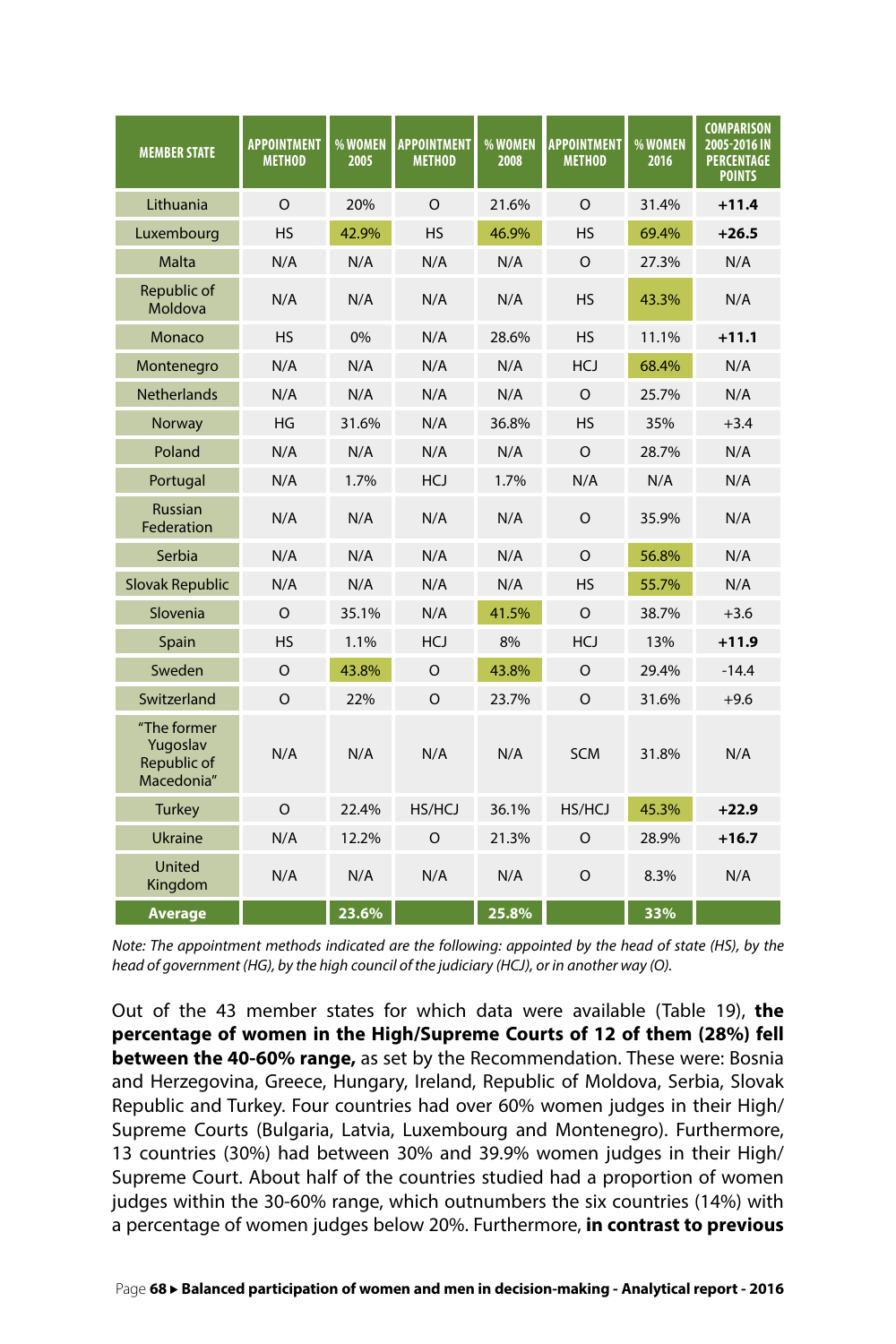### **monitoring rounds, all countries under consideration in 2016 had some women judges in their High/Supreme Courts**. This is clearly a positive evolution.

Six of the countries (14%) witnessed an important increase in the proportion of women judges in 2016 compared to 2005, with a 43.1 percentage point increase in Greece; a 29.1 percentage point increase in Bosnia and Herzegovina; a 26.5 percentage point increase in Luxembourg; a 23.1 percentage point increase in Cyprus; a 22.9 percentage point increase in Turkey and a 21.3 percentage point increase in Latvia. In addition, these six countries belong to the group of countries with more than 30% women judges in their High/Supreme Courts. One country (Hungary) witnessed a decrease of over 20 percentage points from 71.9% to 46.5%. Whereas the 2010 study stated that progress in numbers of women's presence as judges in High/Supreme Courts in the 2005-2008 period, was "too small to be significant" (2010 study: page 41), the analysis of the 2016 data can confirm that progress was continued and increased in significance.

When comparing the average percentage of women according to the appointment method, there seemed to be no clear-cut link. Countries where judges are appointed by the head of state (HS) had on average 35.3% women judges, while countries where the head of government (HG) appoints them had 27.8% women judges. Countries where the high council of the judiciary (HCJ) appoints judges had on average 32% of women judges, and countries where another entity appoints them (O) had 34.9% of women judges. It should be taken into account that the number of observations for some appointed methods was very limited (i.e. only two for HG), so these conclusions have to be treated with caution.

### **2. Gender balance in Constitutional Courts**

| <b>MEMBER STATE</b>           | % WOMEN<br>2005 | % WOMEN<br>2008 | % WOMEN<br>2016 | <b>COMPARISON</b><br>2005-2016 IN<br><b>PERCENTAGE</b><br><b>POINTS</b> |
|-------------------------------|-----------------|-----------------|-----------------|-------------------------------------------------------------------------|
| Albania                       | N/A             | N/A             | 25%             | N/A                                                                     |
| Andorra                       | N/A             | N/A             | 25%             | N/A                                                                     |
| Armenia                       | 0%              | 0%              | 22.2%           | $+22.2$                                                                 |
| Austria                       | 21.4%           | 28.6%           | 35.7%           | $+14.3$                                                                 |
| Azerbaijan                    | 11.1%           | 22.2%           | 22.2%           | $+11.1$                                                                 |
| Belgium                       | 0%              | 8.3%            | 16.7%           | $+16.7$                                                                 |
| <b>Bosnia and Herzegovina</b> | 22.2%           | 44.4%           | 44.4%           | $+22.2$                                                                 |
| <b>Bulgaria</b>               | N/A             | 16.7%           | 41.7%           | N/A                                                                     |
| Croatia                       | 30.8%           | 46.2%           | 23.1%           | $-7.7$                                                                  |
| Cyprus                        | 7.7%            | N/A             | 30.8%           | $+23.1$                                                                 |
| <b>Czech Republic</b>         | 35.7%           | 33.3%           | 13.3%           | $-22.4$                                                                 |
| France                        | 30%             | 0%              | 40%             | $+10$                                                                   |

### *Table 20. Percentage of women judges in Constitutional Courts (2005-2016)*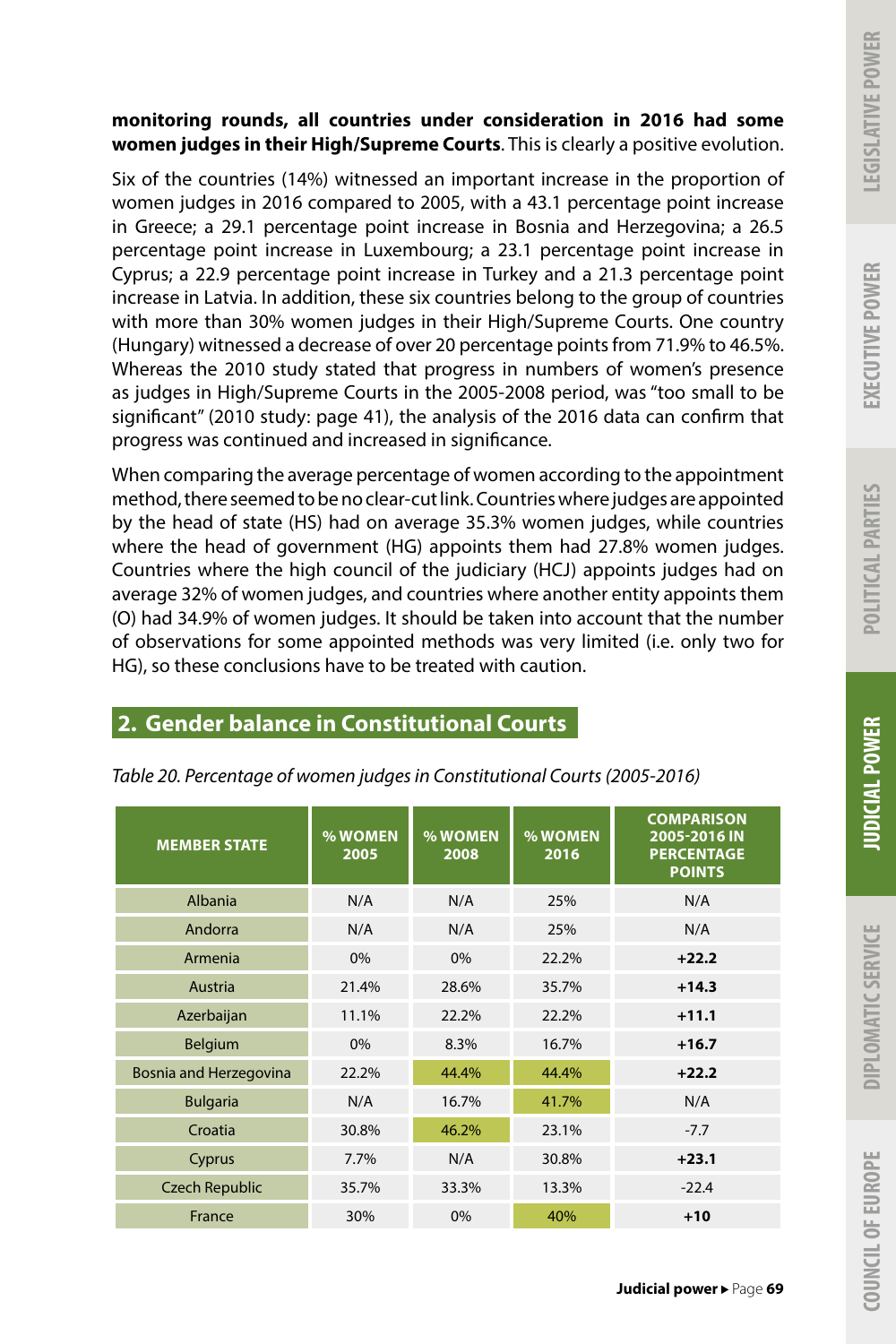| <b>MEMBER STATE</b>                            | % WOMEN<br>2005 | % WOMEN<br>2008 | % WOMEN<br>2016 | <b>COMPARISON</b><br>2005-2016 IN<br><b>PERCENTAGE</b><br><b>POINTS</b> |
|------------------------------------------------|-----------------|-----------------|-----------------|-------------------------------------------------------------------------|
| Georgia                                        | N/A             | 22.2%           | 33.3%           | N/A                                                                     |
| Germany                                        | 25%             | 25%             | 31.3%           | $+6.3$                                                                  |
| Hungary                                        | 9.1%            | 0%              | 18.2%           | $+9.1$                                                                  |
| Italy                                          | 6.7%            | 6.7%            | 20%             | $+13.3$                                                                 |
| Latvia                                         | 28.6%           | 28.6%           | 42.9%           | $+14.3$                                                                 |
| Liechtenstein                                  | 10%             | 0%              | N/A             | N/A                                                                     |
| Lithuania                                      | 22.2%           | 22.2%           | 18.2%           | $-4$                                                                    |
| Luxembourg                                     | 44.4%           | 44.4%           | 33.3%           | $-11.1$                                                                 |
| <b>Republic of Moldova</b>                     | N/A             | N/A             | 0%              | N/A                                                                     |
| Monaco                                         | 0%              | N/A             | N/A             | N/A                                                                     |
| Montenegro                                     | N/A             | 16.7%           | 28.6%           | N/A                                                                     |
| Poland                                         | N/A             | N/A             | 20%             | N/A                                                                     |
| Portugal                                       | 30.8%           | 23.1%           | 38.5%           | $+7.7$                                                                  |
| Romania                                        | N/A             | 12.5%           | N/A             | N/A                                                                     |
| <b>Russian Federation</b>                      | N/A             | 15.8%           | 16.7%           | N/A                                                                     |
| <b>San Marino</b>                              | N/A             | 0%              | 0%              | N/A                                                                     |
| Serbia                                         | N/A             | N/A             | 40%             | N/A                                                                     |
| Serbia and Montenegro                          | 27.3%           | N/A             | N/A             | N/A                                                                     |
| <b>Slovak Republic</b>                         | 9.1%            | N/A             | 36.4%           | $+27.3$                                                                 |
| Slovenia                                       | 44.4%           | 33.3%           | 55.6%           | $+11.2$                                                                 |
| Spain                                          | 16.7%           | 16.7%           | 18.2%           | $+1.5$                                                                  |
| Sweden                                         | 44.4%           | 47.4%           | N/A             | N/A                                                                     |
| "The former Yugoslav<br>Republic of Macedonia" | N/A             | 28.6%           | 44.4%           | N/A                                                                     |
| Turkey                                         | 13.3%           | 14.9%           | 0%              | $-13.3$                                                                 |
| Ukraine                                        | 14.3%           | 11.1%           | 6.3%            | -8                                                                      |
| <b>Average</b>                                 | 20.2%           | 20.3%           | 26.3%           |                                                                         |

**Out of the 32 countries which provided data on the gender composition of Constitutional Courts in 2016** (Table 20), **seven reached the 40% minimum target in 2016 (21.9%)**. These countries are: Bosnia and Herzegovina, Bulgaria, France, Latvia, Serbia, Slovenia and "the former Yugoslav Republic of Macedonia". Seven more countries (21.9%) were situated within the 30-39.9% range. Ten countries (31.3%) had less than 20% women judges in the Constitutional Court. But, in contrast to the High/Supreme Courts discussed above, three Constitutional Courts had no woman judge (Republic of Moldova, San Marino and Turkey). **Similar to the evolution of the number of women judges in High/Supreme Courts, a majority of the respondent countries (15 out of 20, or 75%) witnessed a positive evolution in women's presence in Constitutional Courts in 2016**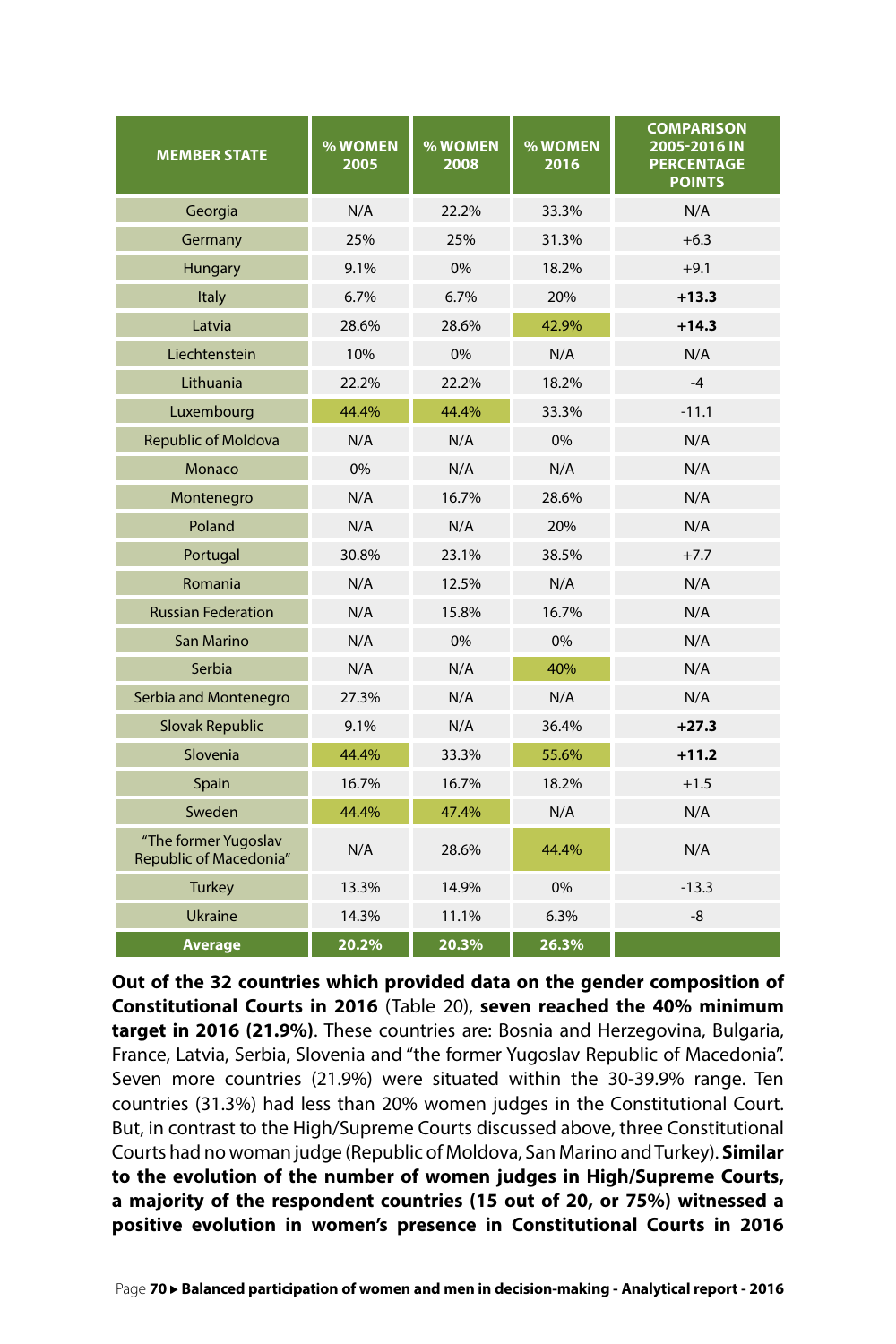**EGISLATIVE POWER LEGISLATIVE POWER**

**compared to 2005** (although the absolute numbers of judges in the different courts are small and results should be interpreted with caution). Some countries showed important increases: in Armenia, the Constitutional Court went from no women to 22% in 2016; in Bosnia and Herzegovina, the number of women judges in the Constitutional Court rose from 22.2% in 2005 to 44.4% in 2008, a level that was also observed in 2016. On the other hand, two Constitutional Courts also witnessed important decreases in the proportion of women judges. The Constitutional Court of the Czech Republic had 35.7% women judges in 2005 and only 13.3% in 2016; the Turkish Constitutional Court that already had a low percentage of 13.3% in 2005 was left with no women in 2016.

#### **3. Gender balance in High Councils of the Judiciary**

*Table 21. Percentage of women and men in High Councils of the Judiciary and women presidents (2016)*

| <b>MEMBER STATES</b>       | <b>WOMAN PRESIDENT</b> | % WOMEN |
|----------------------------|------------------------|---------|
| Albania                    | $\sqrt{}$              | 23,1%   |
| Andorra                    |                        | 0%      |
| Armenia                    |                        | 30,0%   |
| Azerbaijan                 |                        | 11,1%   |
| Belgium                    |                        | 40,9%   |
| Bosnia and Herzegovina     |                        | 46,7%   |
| <b>Bulgaria</b>            |                        | 50,0%   |
| Croatia                    |                        | 9,1%    |
| Cyprus                     |                        | 30,8%   |
| <b>Denmark</b>             |                        | 54,5%   |
| France                     |                        | 28,0%   |
| Georgia                    | $\sqrt{ }$             | 25,0%   |
| Greece                     | $\sqrt{}$              | 40,0%   |
| Hungary                    |                        | 44,8%   |
| Iceland                    |                        | 0%      |
| Italy                      |                        | 8,3%    |
| Latvia                     |                        | 46,7%   |
| Lithuania                  |                        | 26,1%   |
| <b>Republic of Moldova</b> |                        | 33,3%   |
| Monaco                     |                        | 25,0%   |
| Montenegro                 |                        | 40,0%   |
| Netherlands                |                        | 0%      |
| Norway                     |                        | 50,0%   |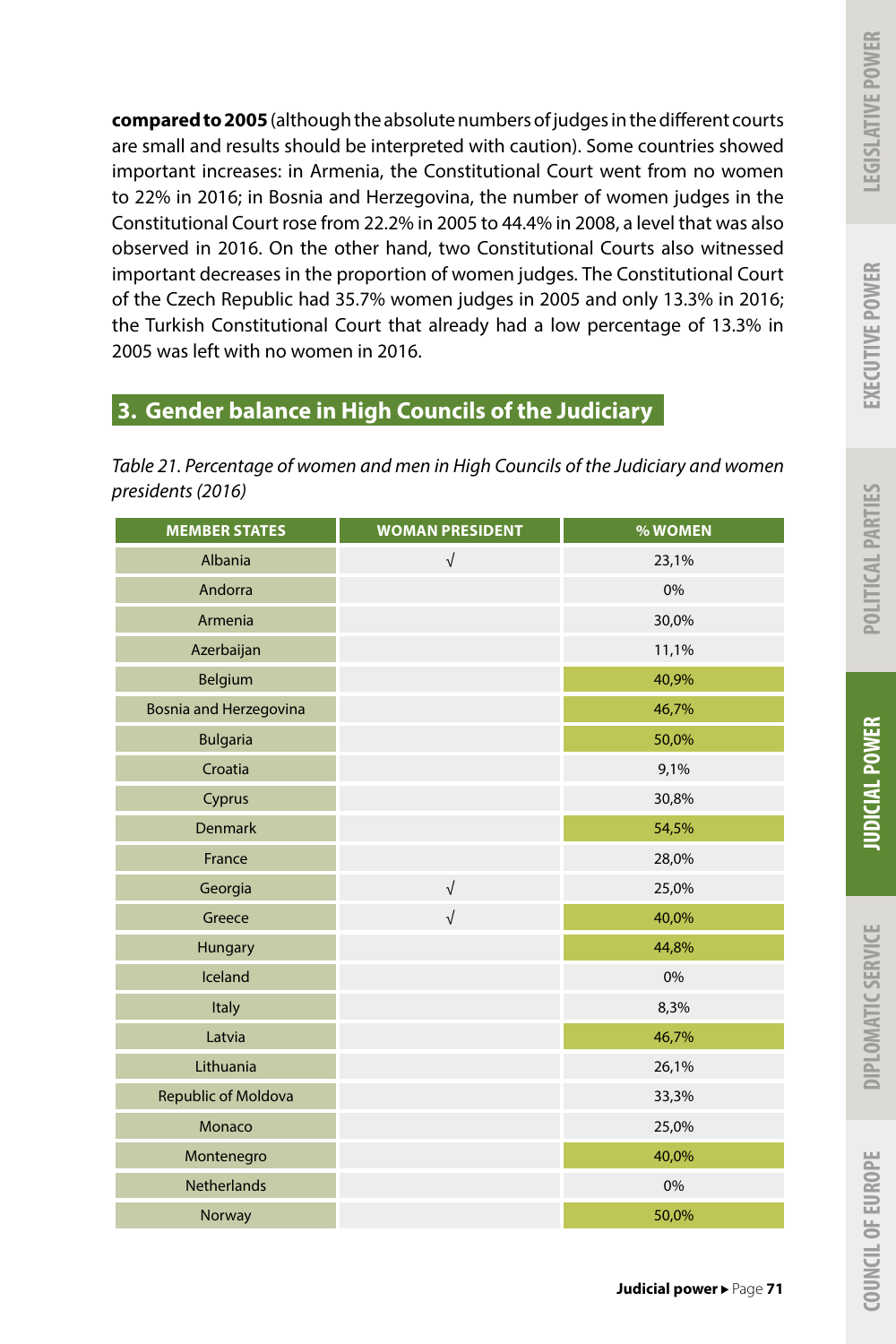| <b>MEMBER STATES</b>      | <b>WOMAN PRESIDENT</b> | % WOMEN |
|---------------------------|------------------------|---------|
| Poland                    |                        | 24,0%   |
| Portugal                  |                        | 15,8%   |
| <b>Russian Federation</b> |                        | 21,0%   |
| <b>San Marino</b>         | $\sqrt{ }$             | 18,2%   |
| Serbia                    |                        | 18,2%   |
| <b>Slovak Republic</b>    | $\sqrt{ }$             | 25,0%   |
| Slovenia                  | $\sqrt{ }$             | 45,5%   |
| Spain                     |                        | 45,0%   |
| <b>Turkey</b>             |                        | 4,9%    |
| <b>Ukraine</b>            |                        | 44,4%   |
| <b>Total/average</b>      | 6                      | 28%     |

**Twelve out of the 33 countries which provided data on the composition of the High Council of the Judiciary (or 36%) went beyond the 40% target in 2016** (Table 21). These countries were Belgium, Bosnia and Herzegovina, Bulgaria, Denmark, Greece, Hungary, Latvia, Montenegro, Norway, Slovenia, Spain and Ukraine. Three countries (9%) had a representation between 30% and 39%. Finally, ten out of 33 countries had less than 20% women in their High Council of the Judiciary. Among them, three countries had a 100% male council (Andorra, Iceland and the Netherlands). In 2016 the average representation of women in High Councils of the Judiciary remained well below the 40% minimum target as is the case for High/Supreme Courts and Constitutional Courts.

As data regarding gender balance in High Councils of the Judiciary was not included in the previous monitoring rounds of Recommendation Rec(2003)3, a comparison with 2005 and 2008 figures was not possible.

#### **Conclusions regarding gender balance in the judicial power**

The findings show *some* positive evolutions in 2016 compared to 2005 regarding gender balance in the judiciary. A majority of countries witnessed an increase in the percentage of women judges in their High/ Supreme Courts as well as in Constitutional Courts. However, still very few of the observed courts reached in 2016 the 40% minimum target set by the Recommendation: 12 of the High/Supreme Courts (28%), seven of the Constitutional Courts (22%) and 12 of the High Councils for the Judiciary (36%).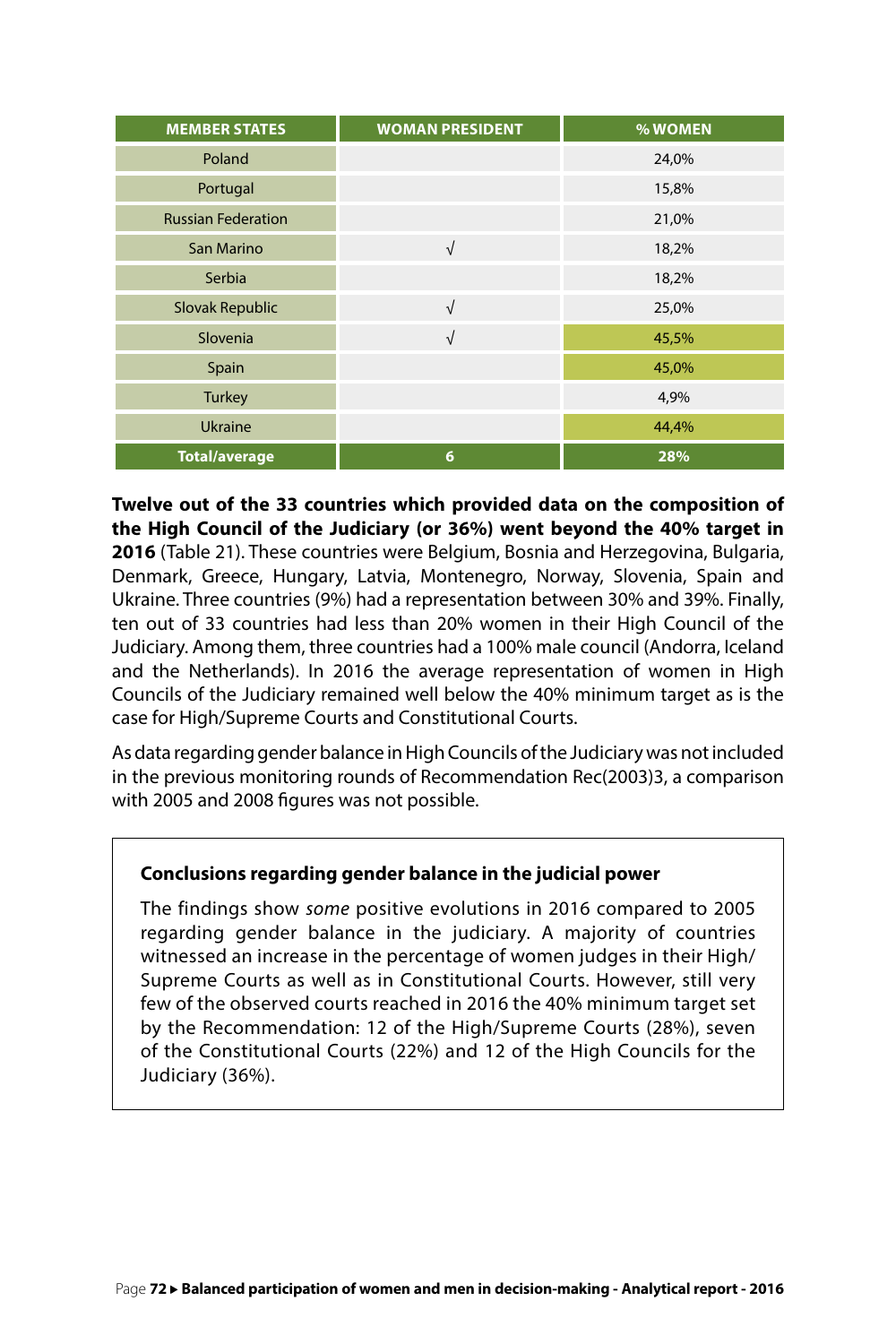**Judicial power** Page **73**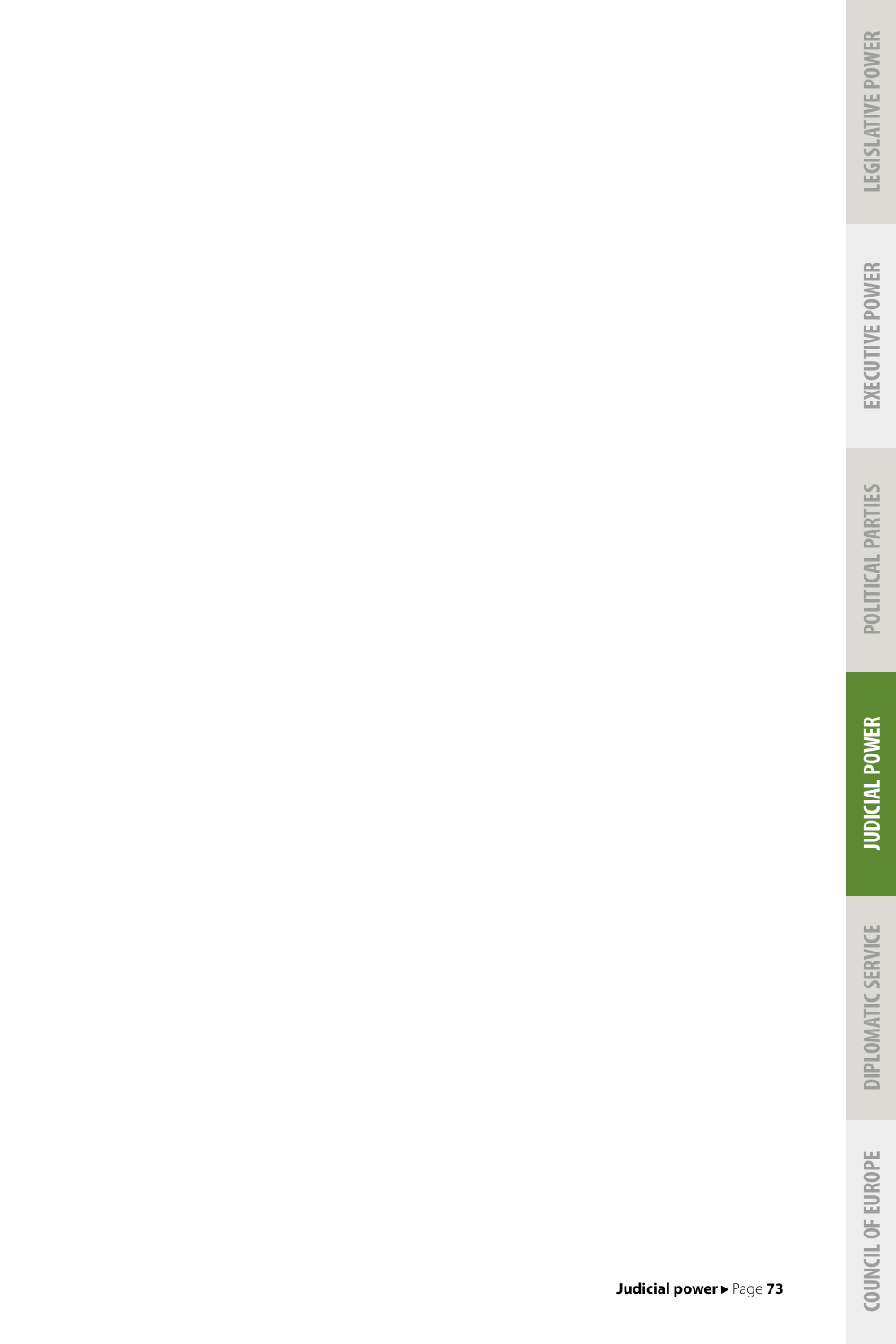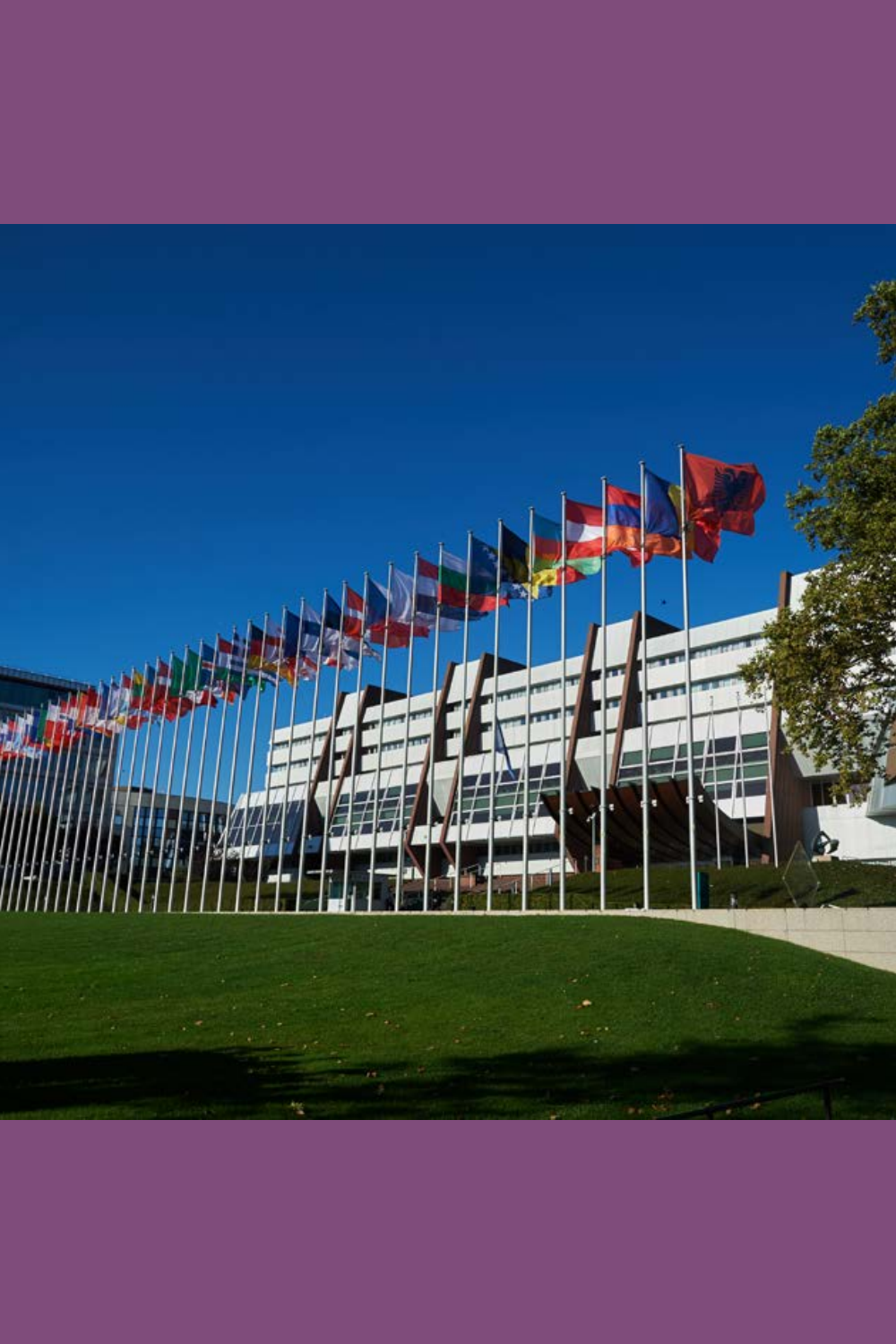## **V. DIPLOMATIC SERVICE**

#### **1. Gender balance among ambassadors extraordinary and plenipotentiary**

*Table 22. Percentage of women ambassadors extraordinary and plenipotentiary (2005-2016)*

| <b>MEMBER STATE</b>    | % WOMEN<br>2005 | % WOMEN<br>2008 | % WOMEN<br>2016 | <b>COMPARISON</b><br>2005-2016 IN<br><b>PERCENTAGE</b><br><b>POINTS</b> |
|------------------------|-----------------|-----------------|-----------------|-------------------------------------------------------------------------|
| Albania                | N/A             | N/A             | 24.4%           | N/A                                                                     |
| Andorra                | N/A             | N/A             | 57.1%           | N/A                                                                     |
| Armenia                | 2.9%            | 5.3%            | 10%             | $+7.1$                                                                  |
| Austria                | N/A             | 23.8%           | 24.7%           | N/A                                                                     |
| Azerbaijan             | 2.6%            | 3.7%            | 1.7%            | $-0.9$                                                                  |
| Belgium                | 10.8%           | 14.3%           | 13%             | $+2.2$                                                                  |
| Bosnia and Herzegovina | 17%             | 23.7%           | 13.3%           | $-3.7$                                                                  |
| <b>Bulgaria</b>        | N/A             | 6.5%            | 17.3%           | N/A                                                                     |
| Croatia                | 9.1%            | 11.3%           | 27.8%           | $+18.7$                                                                 |
| Cyprus                 | 25%             | 17.6%           | 12.5%           | $-12.5$                                                                 |
| <b>Czech Republic</b>  | 10.7%           | 7.2%            | 18.1%           | $+7.4$                                                                  |
| <b>Denmark</b>         | N/A             | 6.5%            | 24.4%           | N/A                                                                     |
| Estonia                | 29%             | 21.2%           | 18.6%           | $-10.4$                                                                 |
| Finland                | 24.7%           | 25.7%           | 42.5%           | $+17.8$                                                                 |
| France                 | 9.3%            | N/A             | 22.1%           | $+12.8$                                                                 |
| Georgia                | N/A             | 10.5%           | 15.6%           | N/A                                                                     |
| Germany                | 4.7%            | 6.4%            | 13.4%           | $+8.7$                                                                  |
| Greece                 | N/A             | 0%              | 27.3%           | N/A                                                                     |
| Hungary                | 2.4%            | N/A             | 15%             | $+12.6$                                                                 |
| Iceland                | 8.3%            | N/A             | 29.3%           | $+21$                                                                   |
| Ireland                | 12.5%           | 9.1%            | 16.7%           | $+4.2$                                                                  |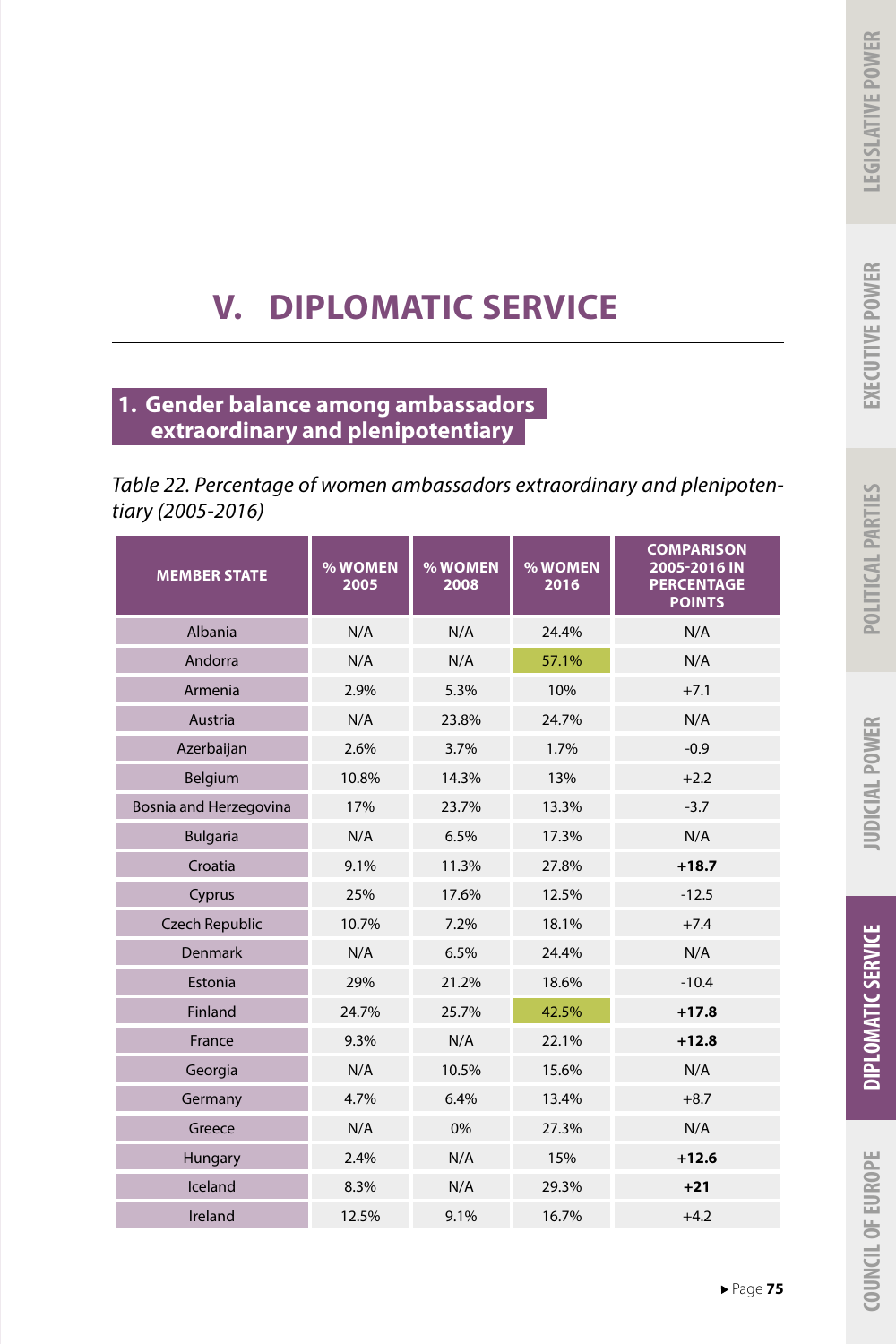| <b>MEMBER STATE</b>                            | % WOMEN<br>2005 | % WOMEN<br>2008 | % WOMEN<br>2016 | <b>COMPARISON</b><br>2005-2016 IN<br><b>PERCENTAGE</b><br><b>POINTS</b> |
|------------------------------------------------|-----------------|-----------------|-----------------|-------------------------------------------------------------------------|
| Italy                                          | 8.3%            | 8%              | 8.3%            | $\Omega$                                                                |
| Latvia                                         | 15.2%           | 19.6%           | 22.4%           | $+7.2$                                                                  |
| Liechtenstein                                  | 33.3%           | 22.2%           | 37.5%           | $+4.2$                                                                  |
| Lithuania                                      | N/A             | 18.6%           | 31.6%           | N/A                                                                     |
| Luxembourg                                     | 5.6%            | 15%             | 27.8%           | $+22.2$                                                                 |
| Malta                                          | N/A             | 12.5%           | 25%             | N/A                                                                     |
| Republic of Moldova                            | N/A             | N/A             | 12.9%           | N/A                                                                     |
| Monaco                                         | 0%              | 9.1%            | 56.3%           | $+56.3$                                                                 |
| Montenegro                                     | N/A             | 15%             | 17.6%           | N/A                                                                     |
| <b>Netherlands</b>                             | N/A             | 20.5%           | 28.2%           | N/A                                                                     |
| Norway                                         | 18.1%           | 28%             | 36.4%           | $+18.3$                                                                 |
| Poland                                         | N/A             | N/A             | 15.3%           | N/A                                                                     |
| Portugal                                       | N/A             | 4.5%            | 11.8%           | N/A                                                                     |
| Romania                                        | N/A             | 15.8%           | N/A             | N/A                                                                     |
| <b>Russian Federation</b>                      | N/A             | 0.7%            | 0%              | N/A                                                                     |
| San Marino                                     | N/A             | 2.5%            | 25.3%           | N/A                                                                     |
| Serbia                                         | N/A             | 39.2%           | 15.9%           | N/A                                                                     |
| Serbia and Montenegro                          | 14.5%           | N/A             | N/A             | N/A                                                                     |
| Slovak Republic                                | 8.5%            | N/A             | 11.3%           | $+2.8$                                                                  |
| Slovenia                                       | 19.4%           | 22.6%           | 29.5%           | $+10.1$                                                                 |
| Spain                                          | 4.1%            | 13.3%           | 10.3%           | $+6.2$                                                                  |
| Sweden                                         | 35.4%           | 29.4%           | 38.5%           | $+3.1$                                                                  |
| Switzerland                                    | 8.3%            | 10.7%           | 14.9%           | $+6.6$                                                                  |
| "The former Yugoslav<br>Republic of Macedonia" | N/A             | 17.6%           | 13.2%           | N/A                                                                     |
| Turkey                                         | 10.2%           | 9%              | 16%             | $+5.8$                                                                  |
| <b>Ukraine</b>                                 | N/A             | 3.6%            | 4.3%            | N/A                                                                     |
| <b>Average</b>                                 | 12.5%           | 13.9%           | 13%             |                                                                         |

Table 22 shows that in 2016, out of the 45 countries with data on the number of women ambassadors extraordinary and plenipotentiary (the highest positions in diplomatic service)**, only three reached the 40% minimum target (7% of countries).** These were Andorra, Finland and Monaco. Four more countries were situated within the 30-39.9% range (9%). **The largest was the group of countries with less than 20% women ambassadors extraordinary and plenipotentiary: 24 out of the 45 countries (53%)**, including one country (Russian Federation) with no woman ambassador extraordinary and plenipotentiary at all.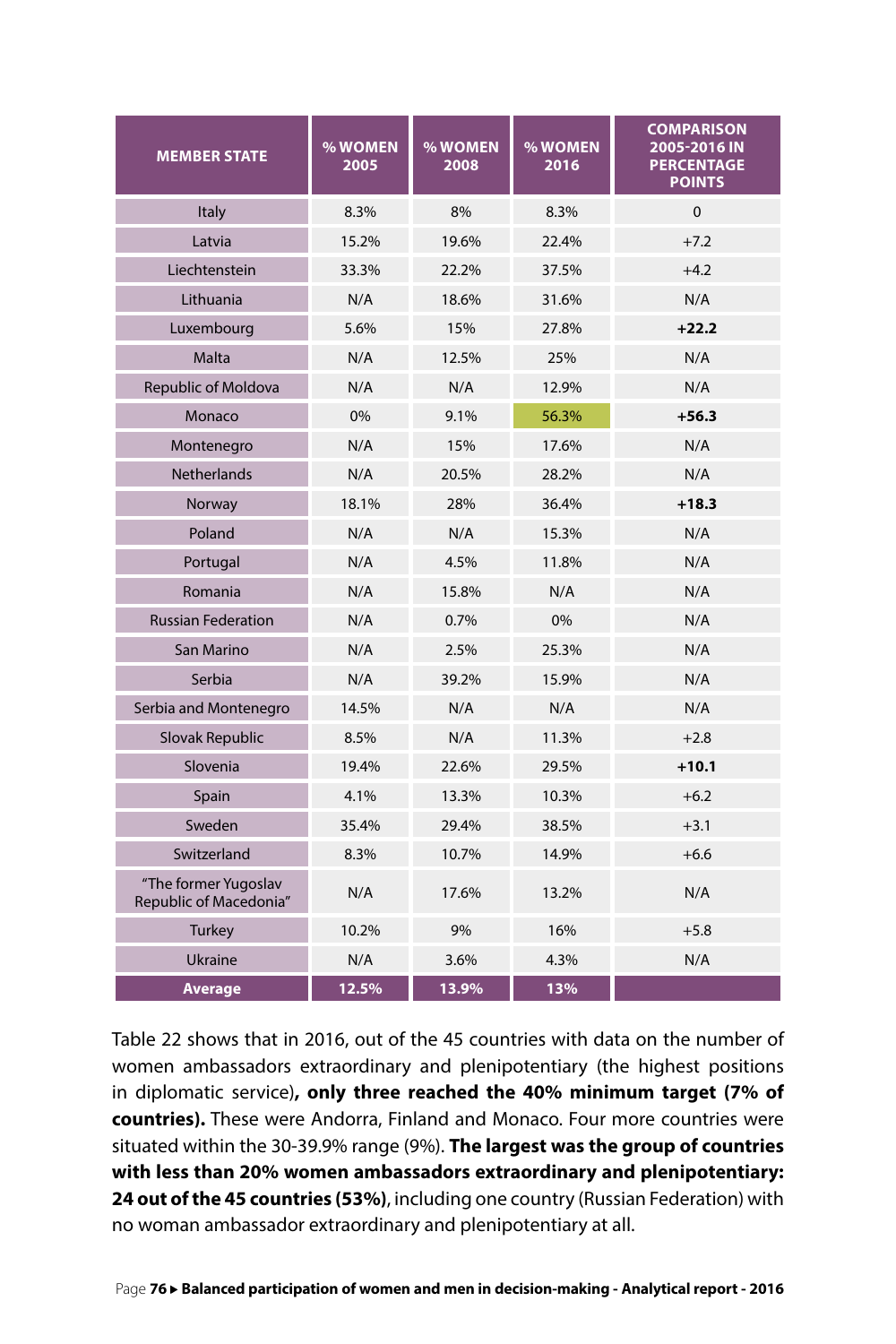**LEGISLATIVE POWER LEGISLATIVE POWER**

When turning to a country-level comparison between 2005 and 2016, very important increases of more than 15 percentage points can be noticed in five member states: Croatia, Finland, Iceland, Luxembourg, Monaco and Norway. Important increases of about 12 percentage points also took place in Hungary and France. Notwithstanding these sharp increases, **the overall picture is not positive.** Of the four categories regarding diplomatic services included in the questionnaire, the ambassadors extraordinary and plenipotentiary featured the lowest overall percentage of women. The fact that it concerns the highest diplomatic grade adds to the importance of this finding.

#### **2. Gender balance among envoys and ministers plenipotentiary**

| <b>MEMBER STATE</b>    | % WOMEN<br>2005 | % WOMEN<br>2008 | % WOMEN<br>2016 | <b>COMPARISON</b><br>2005-2016 IN<br><b>PERCENTAGE</b><br><b>POINTS</b> |
|------------------------|-----------------|-----------------|-----------------|-------------------------------------------------------------------------|
| Albania                | N/A             | N/A             | 21.4%           | N/A                                                                     |
| Armenia                | N/A             | 0%              | 25%             | N/A                                                                     |
| Austria                | N/A             | N/A             | 45.2%           | N/A                                                                     |
| Azerbaijan             | 0%              | N/A             | N/A             | N/A                                                                     |
| Belgium                | 0%              | N/A             | N/A             | N/A                                                                     |
| Bosnia and Herzegovina | N/A             | N/A             | 33.3%           | N/A                                                                     |
| <b>Bulgaria</b>        | N/A             | 14.3%           | N/A             | N/A                                                                     |
| Croatia                | 28.6%           | 46.7%           | 47.1%           | $+15.5$                                                                 |
| Cyprus                 | 15.4%           | 12.1%           | 12.1%           | $-3.3$                                                                  |
| <b>Czech Republic</b>  | 0%              | 0%              | N/A             | N/A                                                                     |
| <b>Denmark</b>         | N/A             | 0%              | 50%             | N/A                                                                     |
| Finland                | N/A             | 33.3%           | N/A             | N/A                                                                     |
| Georgia                | N/A             | 12.5%           | 25%             | N/A                                                                     |
| Germany                | 56.5%           | 4.8%            | 9.8%            | $-46.7$                                                                 |
| Greece                 | N/A             | 13%             | N/A             | N/A                                                                     |
| Hungary                | 0%              | N/A             | 14%             | $+14$                                                                   |
| Ireland                | 14.6%           | 11.4%           | N/A             | N/A                                                                     |
| Italy                  | 5.9%            | 5%              | 7.3%            | $+1.4$                                                                  |
| Latvia                 | N/A             | N/A             | 100%            | N/A                                                                     |
| Lithuania              | N/A             | 0%              | N/A             | N/A                                                                     |

*Table 23. Percentage of women envoys and ministers plenipotentiary (2005-2016)*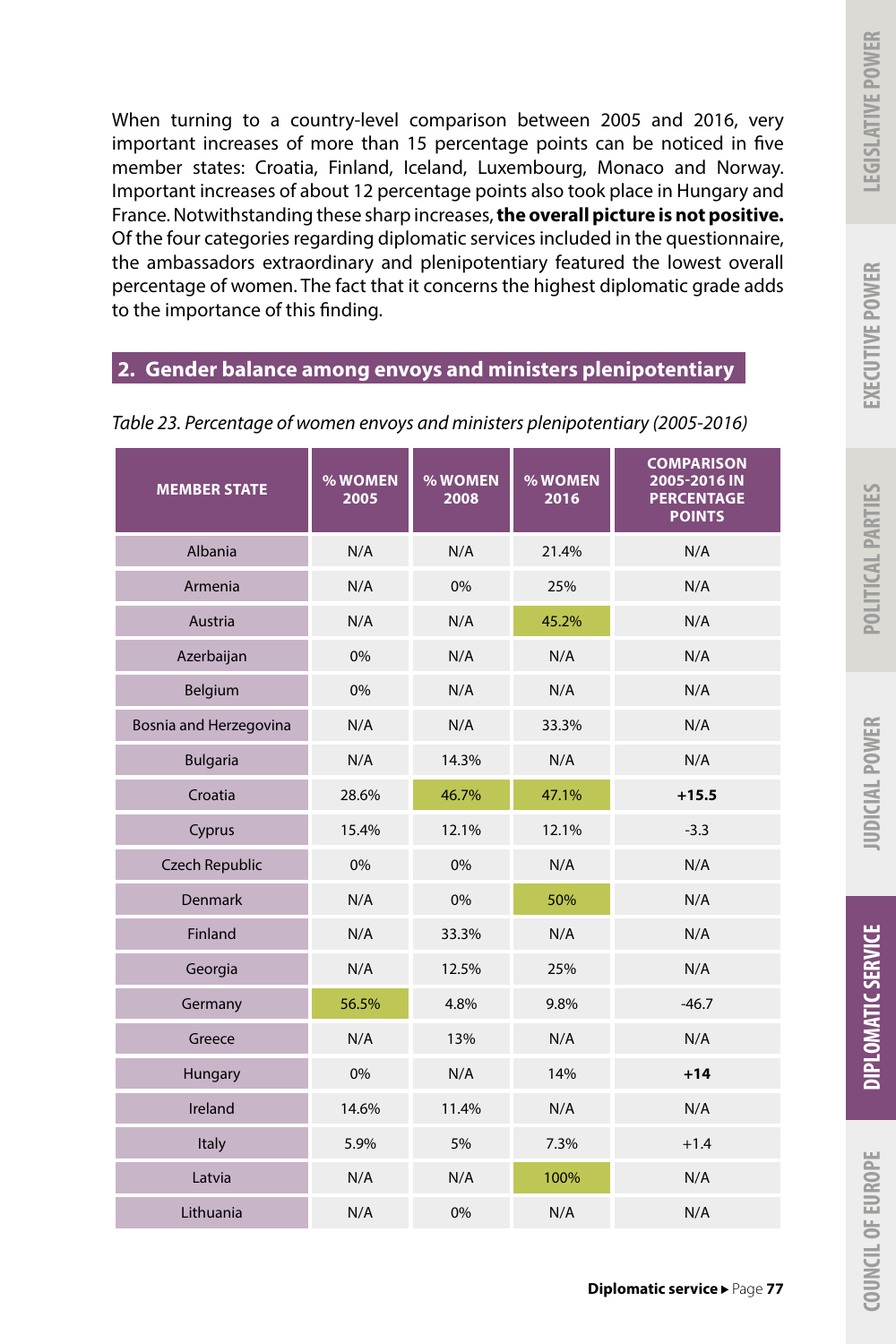| <b>MEMBER STATE</b>                            | % WOMEN<br>2005 | % WOMEN<br>2008 | % WOMEN<br>2016 | <b>COMPARISON</b><br>2005-2016 IN<br><b>PERCENTAGE</b><br><b>POINTS</b> |
|------------------------------------------------|-----------------|-----------------|-----------------|-------------------------------------------------------------------------|
| Luxembourg                                     | 22.2%           | 6.3%            | N/A             | N/A                                                                     |
| Malta                                          | N/A             | N/A             | 0%              | N/A                                                                     |
| Monaco                                         | 0%              | 0%              | 0%              | $\mathbf 0$                                                             |
| Montenegro                                     | N/A             | 45.5%           | 0%              | N/A                                                                     |
| <b>Netherlands</b>                             | N/A             | N/A             | 20.8%           | N/A                                                                     |
| Norway                                         | N/A             | 27.7%           | N/A             | N/A                                                                     |
| Portugal                                       | N/A             | 16%             | 19.3%           | N/A                                                                     |
| Romania                                        | N/A             | 0%              | N/A             | N/A                                                                     |
| San Marino                                     | N/A             | 0%              | 37.5%           | N/A                                                                     |
| Serbia                                         | N/A             | 42.9%           | 0%              | N/A                                                                     |
| Serbia and Montenegro                          | 21.8%           | N/A             | N/A             | N/A                                                                     |
| <b>Slovak Republic</b>                         | N/A             | N/A             | 16.7%           | N/A                                                                     |
| Slovenia                                       | 31.3%           | 38.6%           | 66%             | $+34.7$                                                                 |
| Spain                                          | N/A             | 36.4%           | 10%             | N/A                                                                     |
| Sweden                                         | 28.6%           | 50%             | 44.4%           | $+15.8$                                                                 |
| Switzerland                                    | 14.3%           | 11.4%           | N/A             | N/A                                                                     |
| "The former Yugoslav<br>Republic of Macedonia" | N/A             | 16.7%           | 50%             | N/A                                                                     |
| Turkey                                         | 0%              | N/A             | N/A             | N/A                                                                     |
| <b>Ukraine</b>                                 | 100%            | N/A             | N/A             | N/A                                                                     |
| <b>Average</b>                                 | 19.9%           | 17.1%           | 27.3%           |                                                                         |

24 countries provided information about the percentage of women envoys and ministers plenipotentiary in 2016, shown in Table 23. **Seven of these countries (29.2%) reached the 40% minimum target in 2016**: Austria, Croatia, Denmark, Latvia, Slovenia, Sweden and "the former Yugoslav Republic of Macedonia". Two other countries (8.3%) were situated in the 30-39.9% category. **The most populated category was the one with less than 20% women envoys and ministers plenipotentiary**: **10 out of the 24 countries (42%)**, including three with no woman envoy and minister plenipotentiary. In two countries, important changes occurred between 2005 and 2016: Slovenia witnessed a drastic increase over time (+34.7 percentage points), whereas in Germany there was a steep decrease (-46.7 percentage points).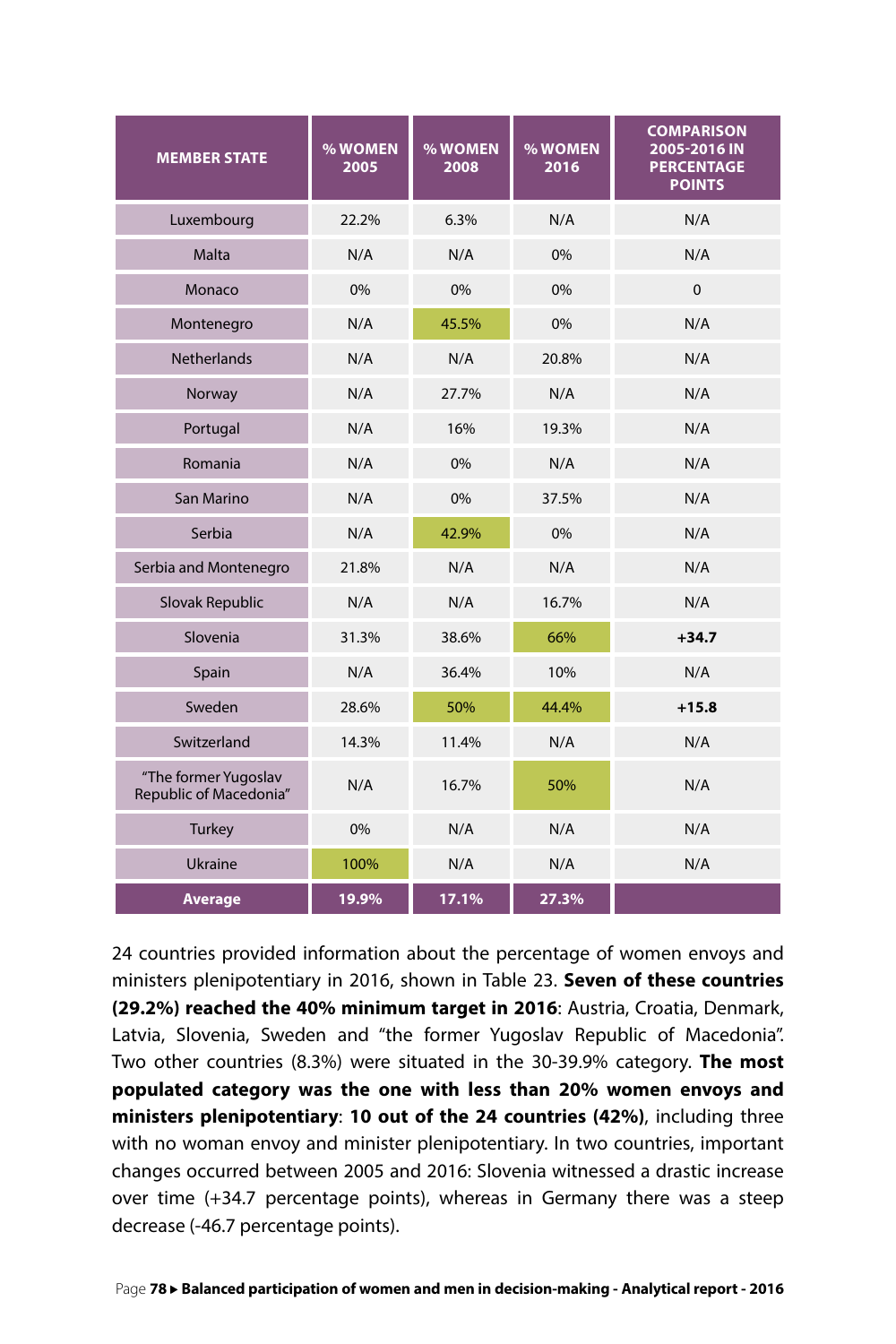#### **3. Gender balance among minister counsellors**

| <b>MEMBER STATE</b>        | % WOMEN<br>2005 | % WOMEN<br>2008 | % WOMEN<br>2016 | <b>COMPARISON</b><br>2005-2016 IN<br><b>PERCENTAGE</b><br><b>POINTS</b> |
|----------------------------|-----------------|-----------------|-----------------|-------------------------------------------------------------------------|
| Albania                    | N/A             | N/A             | 35.3%           | N/A                                                                     |
| Andorra                    | N/A             | N/A             | 0%              | N/A                                                                     |
| Armenia                    | N/A             | 9.1%            | N/A             | N/A                                                                     |
| Austria                    | N/A             | N/A             | 33.3%           | N/A                                                                     |
| Azerbaijan                 | N/A             | 0%              | 0%              | N/A                                                                     |
| Belgium                    | 29.4%           | N/A             | 20%             | $-9.4$                                                                  |
| Bosnia and Herzegovina     | 35.1%           | 41.7%           | 61.5%           | $+26.4$                                                                 |
| Croatia                    | 44.3%           | 37.5%           | 60.4%           | $+16.1$                                                                 |
| Cyprus                     | 5.6%            | 8.3%            | 27.7%           | $+22.1$                                                                 |
| <b>Czech Republic</b>      | 26.7%           | 29.7%           | N/A             | N/A                                                                     |
| <b>Denmark</b>             | N/A             | 19%             | 31.1%           | N/A                                                                     |
| Estonia                    | 50%             | 0%              | N/A             | N/A                                                                     |
| <b>Finland</b>             | 47.8%           | N/A             | N/A             | N/A                                                                     |
| France                     | 33.3%           | N/A             | N/A             | N/A                                                                     |
| Georgia                    | N/A             | N/A             | 16.7%           | N/A                                                                     |
| Germany                    | 8.2%            | 13%             | 17.6%           | $+9.4$                                                                  |
| Greece                     | N/A             | 0%              | 42.6%           | N/A                                                                     |
| Hungary                    | N/A             | N/A             | 28%             | N/A                                                                     |
| Iceland                    | 11.5%           | 9.1%            | 7.7%            | $-3.8$                                                                  |
| Ireland                    | 19.5%           | 20.2%           | 34.8%           | $+15.3$                                                                 |
| Italy                      | 9.7%            | 0%              | 16%             | $+6.3$                                                                  |
| Latvia                     | 0%              | N/A             | 43.7%           | $+43.7$                                                                 |
| Liechtenstein              | 50%             | N/A             | 57.1%           | $+7.1$                                                                  |
| Lithuania                  | N/A             | 30.3%           | N/A             | N/A                                                                     |
| Luxembourg                 | 40.7%           | 40.7%           | N/A             | N/A                                                                     |
| <b>Republic of Moldova</b> | N/A             | N/A             | 0%              | N/A                                                                     |
| Monaco                     | 100%            | 66.7%           | N/A             | N/A                                                                     |
| Montenegro                 | N/A             | 44.4%           | 83.3%           | N/A                                                                     |
| Norway                     | 39%             | 36.8%           | 52.2%           | $+13.2$                                                                 |
| Poland                     | N/A             | N/A             | 18.9%           | N/A                                                                     |

#### *Table 24. Percentage of women minister counsellors (2005-2016)*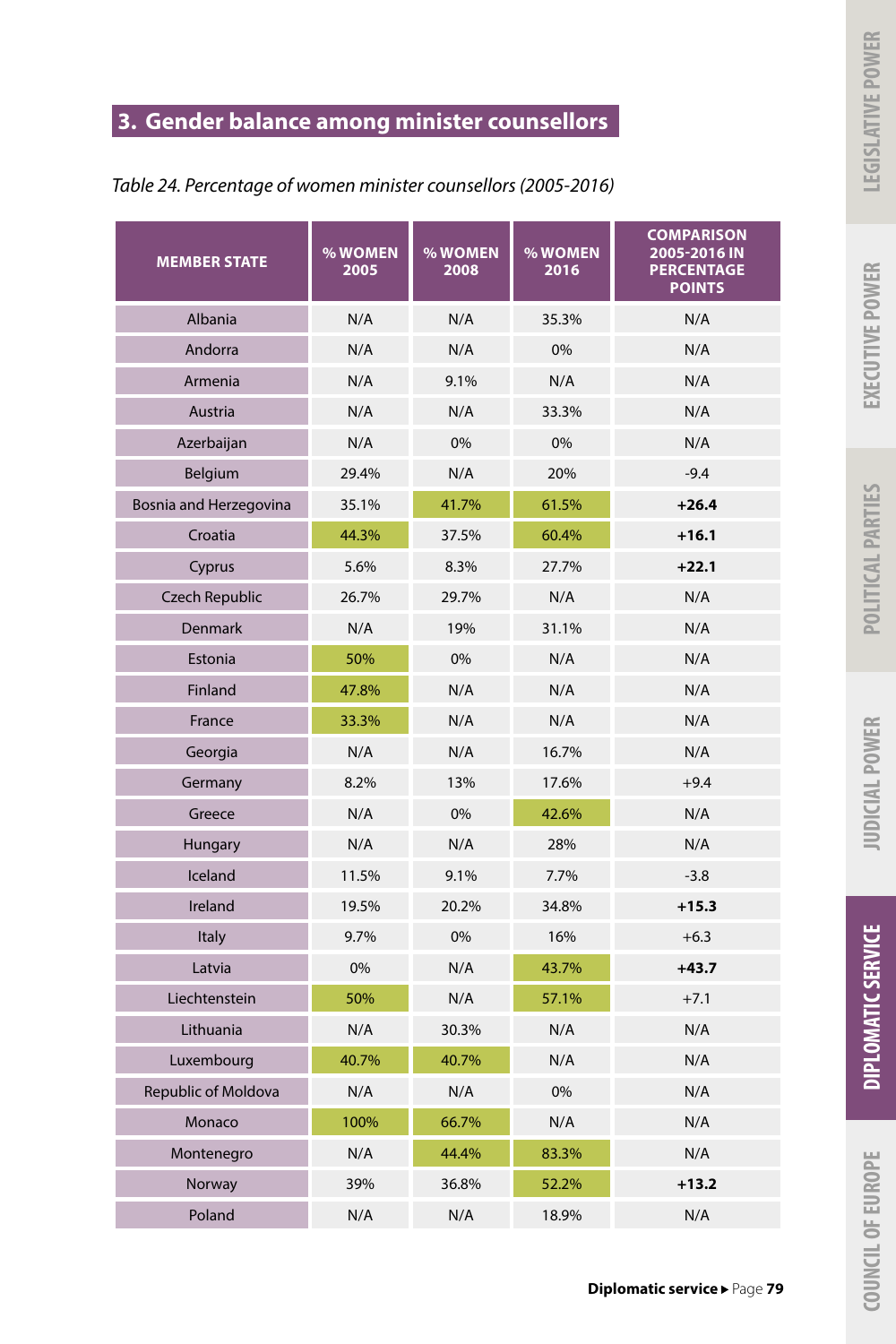| <b>MEMBER STATE</b>                            | % WOMEN<br>2005 | % WOMEN<br>2008 | % WOMEN<br>2016 | <b>COMPARISON</b><br>2005-2016 IN<br><b>PERCENTAGE</b><br><b>POINTS</b> |
|------------------------------------------------|-----------------|-----------------|-----------------|-------------------------------------------------------------------------|
| Portugal                                       | N/A             | 24.6%           | 33.8%           | N/A                                                                     |
| Romania                                        | N/A             | 6.9%            | N/A             | N/A                                                                     |
| <b>Russian Federation</b>                      | N/A             | 6%              | 3.1%            | N/A                                                                     |
| San Marino                                     | N/A             | 0%              | N/A             | N/A                                                                     |
| Serbia                                         | N/A             | 42.9%           | 17.4%           | N/A                                                                     |
| Serbia and Montenegro                          | 29.4%           | N/A             | N/A             | N/A                                                                     |
| Slovak Republic                                | 44.9%           | N/A             | N/A             | N/A                                                                     |
| Slovenia                                       | N/A             | 62.1%           | 50%             | N/A                                                                     |
| Spain                                          | N/A             | 15.5%           | 25.5%           | N/A                                                                     |
| Sweden                                         | N/A             | 21.3%           | 45.2%           | N/A                                                                     |
| Switzerland                                    | 12.9%           | 20.3%           | 26.1%           | $+13.2$                                                                 |
| "The former Yugoslav<br>Republic of Macedonia" | N/A             | 54.5%           | 42.1%           | N/A                                                                     |
| Turkey                                         | 0%              | N/A             | 33.3%           | $+33.3$                                                                 |
| Ukraine                                        | N/A             | 0%              | 12.5%           | N/A                                                                     |
| <b>Average</b>                                 | 30.3%           | 22.8%           | 30.5%           |                                                                         |

**In 2016, ten countries out of the 32 for which data were available (31%) met the 40% minimum target regarding women minister counsellors**. As shown in Table 24, these were Bosnia and Herzegovina, Croatia, Greece, Latvia, Liechtenstein, Montenegro, Norway, Slovenia, Sweden and "the former Yugoslav Republic of Macedonia", among which, three countries (Bosnia and Herzegovina, Croatia and Montenegro) featured a representation of women above 60%, while six countries (19%) were within the 30-39.9% range. **The most populated category was still the one with less than 20% of women**: 11 countries (34%) had less than 20% women minister counsellors, including three with no woman at all (Andorra, Azerbaijan and the Republic of Moldova).

Compared to 2005, Bosnia and Herzegovina, Croatia, Cyprus, Ireland, Latvia and Turkey witnessed an important increase (of more than 15 percentage points) in 2016. The proportion of women minister counsellors decreased (slightly) in only two countries (Belgium and Iceland). Given the limited number of countries for which data were available for both 2005 and 2016, no conclusions can be drawn about the evolution at the average level. **Of all the positions in the diplomatic service included in this report, minister counsellors featured the highest overall percentage of women,** which unfortunately correlates with the fact that this is also the lowest hierarchical function of the diplomatic service considered.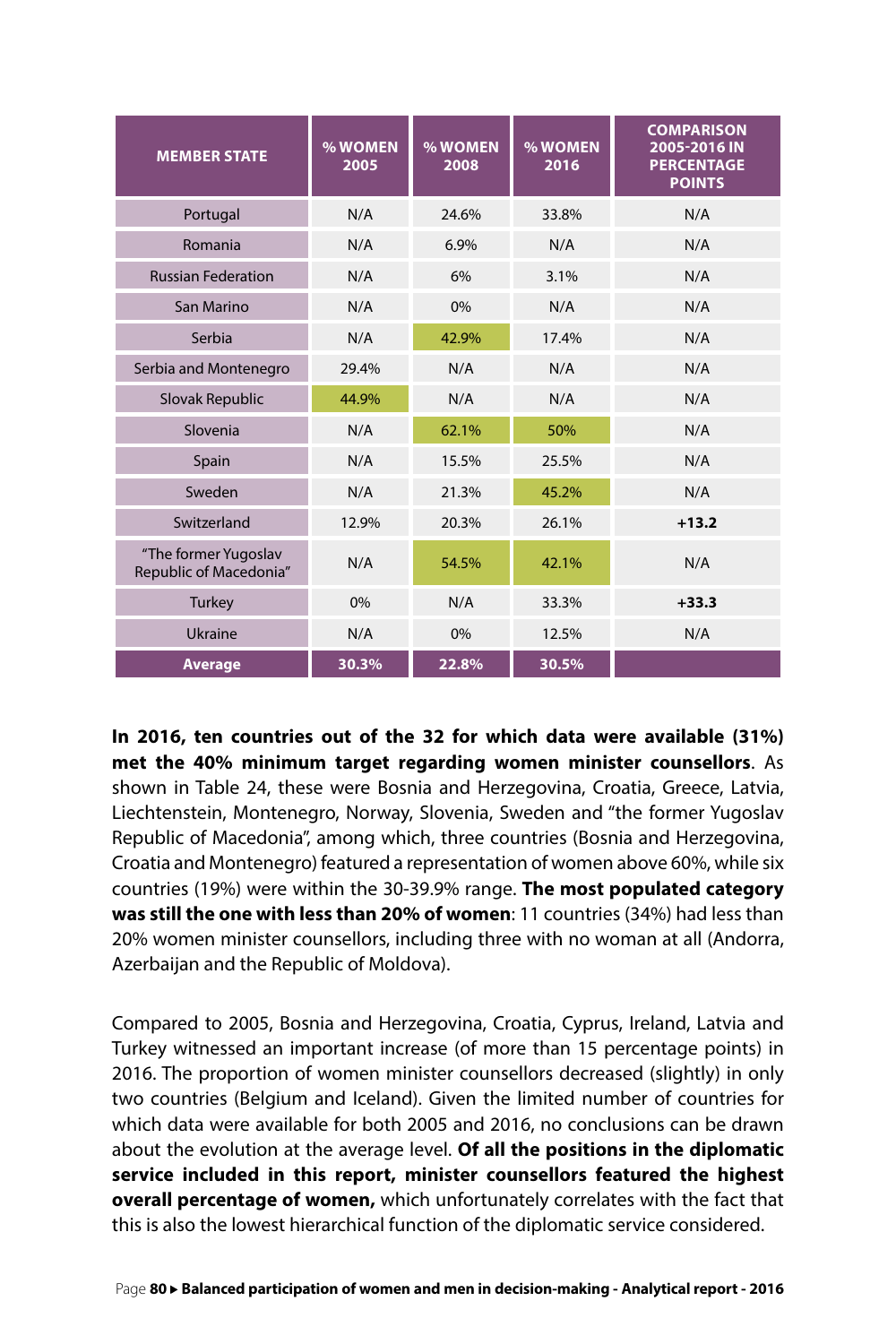#### **4. Gender balance among general consuls**

| Table 25. Percentage of women general consuls (2005-2016) |  |
|-----------------------------------------------------------|--|
|-----------------------------------------------------------|--|

| <b>MEMBER STATE</b>    | % WOMEN<br>2005 | % WOMEN<br>2008 | <b>% WOMEN</b><br>2016 | <b>COMPARISON</b><br>2005-2016 IN<br><b>PERCENTAGE</b><br><b>POINTS</b> |
|------------------------|-----------------|-----------------|------------------------|-------------------------------------------------------------------------|
| Albania                | N/A             | N/A             | 40%                    | N/A                                                                     |
| Armenia                | N/A             | N/A             | 0%                     | N/A                                                                     |
| Austria                | N/A             | 50%             | 38.4%                  | N/A                                                                     |
| Azerbaijan             | 0%              | 0%              | 0%                     | $\mathbf 0$                                                             |
| Belgium                | 17.6%           | 30.2%           | 17.6%                  | $\overline{0}$                                                          |
| Bosnia and Herzegovina | 23.1%           | 43.5%           | 16.6%                  | $-6.5$                                                                  |
| <b>Bulgaria</b>        | N/A             | 6.3%            | 11.8%                  | N/A                                                                     |
| Croatia                | 21.1%           | 16.7%           | 33.3%                  | $+12.2$                                                                 |
| Cyprus                 | 25%             | 20%             | 37.5%                  | $+12.5$                                                                 |
| Czech Republic         | 16.7%           | 17.6%           | N/A                    | N/A                                                                     |
| <b>Denmark</b>         | N/A             | 27.3%           | 28.6%                  | N/A                                                                     |
| Estonia                | 37.5%           | 50%             | 66.6%                  | $+29.1$                                                                 |
| Finland                | 28.6%           | 57.1%           | N/A                    | N/A                                                                     |
| France                 | 8.9%            | N/A             | 14.6%                  | $+5.7$                                                                  |
| Georgia                | N/A             | 9.7%            | 16.6%                  | N/A                                                                     |
| Germany                | 8.5%            | 7.5%            | 18.2%                  | $+9.7$                                                                  |
| Greece                 | N/A             | 28.3%           | 21.6%                  | N/A                                                                     |
| Hungary                | 12.5%           | 10.7%           | 10%                    | $-2.5$                                                                  |
| Iceland                | 0%              | N/A             | 17.3%                  | $+17.3$                                                                 |
| Ireland                | 33.3%           | 16.7%           | 66.7%                  | $+33.3$                                                                 |
| Italy                  | 6%              | 12%             | N/A                    | N/A                                                                     |
| Latvia                 | 50%             | 72.7%           | 100%                   | $+50$                                                                   |
| Lithuania              | N/A             | 16.7%           | N/A                    | N/A                                                                     |
| Luxembourg             | 0%              | 0%              | 0%                     | $\pmb{0}$                                                               |
| <b>Malta</b>           | N/A             | 100%            | 0%                     | N/A                                                                     |
| Republic of Moldova    | N/A             | N/A             | 0%                     | N/A                                                                     |
| Monaco                 | 100%            | 9.4%            | 0%                     | $-100$                                                                  |
| Montenegro             | N/A             | 0%              | 0%                     | N/A                                                                     |
| <b>Netherlands</b>     | N/A             | 14.8%           | 16.6%                  | N/A                                                                     |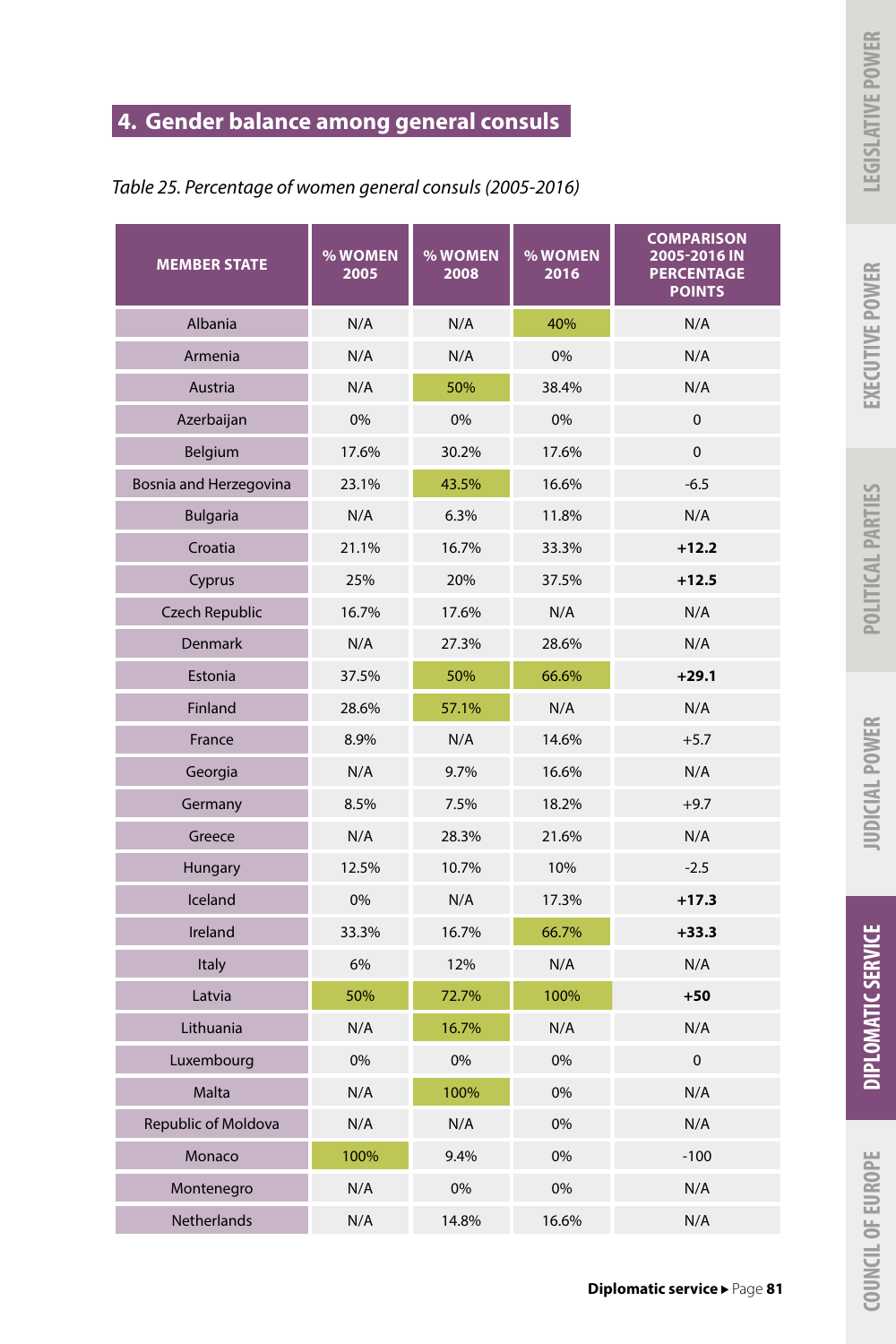| <b>MEMBER STATE</b>                            | % WOMEN<br>2005 | % WOMEN<br>2008 | % WOMEN<br>2016 | <b>COMPARISON</b><br>2005-2016 IN<br><b>PERCENTAGE</b><br><b>POINTS</b> |
|------------------------------------------------|-----------------|-----------------|-----------------|-------------------------------------------------------------------------|
| Norway                                         | 12.5%           | 27.3%           | 44.4%           | $+31.9$                                                                 |
| Poland                                         | N/A             | N/A             | 18.9%           | N/A                                                                     |
| Portugal                                       | N/A             | 24.3%           | 41.9%           | N/A                                                                     |
| Romania                                        | N/A             | 0%              | N/A             | N/A                                                                     |
| <b>Russian Federation</b>                      | N/A             | 1.2%            | 2.3%            | N/A                                                                     |
| San Marino                                     | N/A             | 16.7%           | 18.2%           | N/A                                                                     |
| Serbia                                         | N/A             | 54.9%           | N/A             | N/A                                                                     |
| <b>Slovak Republic</b>                         | 11.1%           | N/A             | 25%             | $+13.1$                                                                 |
| Slovenia                                       | 0%              | 20%             | 80%             | $+80$                                                                   |
| Spain                                          | N/A             | 3.4%            | 33.7%           | N/A                                                                     |
| Sweden                                         | 16.7%           | 22.2%           | 57.1%           | $+40.4$                                                                 |
| Switzerland                                    | 5%              | 6.3%            | 25%             | $+20$                                                                   |
| "The former Yugoslav<br>Republic of Macedonia" | N/A             | 0%              | 57.1%           | N/A                                                                     |
| Turkey                                         | 4.7%            | 3.4%            | 12.2%           | $+7.5$                                                                  |
| <b>Ukraine</b>                                 | 100%            | 7.7%            | 28.6%           | $-71.4$                                                                 |
| <b>Average</b>                                 | 22.4%           | 21.7%           | 25.9%           |                                                                         |

**In 2016, nine out of the 38 countries, for which the proportion of women general consuls was available (23.7%), fulfilled the 40% minimum target** (as shown in Table 25). The countries were Albania, Estonia, Ireland, Latvia, Norway, Portugal, Slovenia, Sweden and "the former Yugoslav Republic of Macedonia", and among which, Estonia, Ireland, Latvia and Slovenia featured a representation of women general consuls above 60%. There are four other countries (10.5%) within the 30-39.9% range. **Similarly to the minister counsellor's position, the most populated category was the one with less than 20% women**. There were 20 countries that reported having less than 20% women general consuls (52.6%), among which seven **had no women general consuls at all.**

In three countries, the upward trend in 2016, compared to 2005, was remarkably sharp: Slovenia went from having no woman general consul to having 80%. Latvia went from 50% to 100% and Sweden went from 16.7% to 57.1%. Estonia, Ireland, Norway and Switzerland also featured a significant increase of (more than 15 percentage points). The downward evolutions were also important in two countries: Monaco went from all general consuls being women to having none, and Ukraine went from having only women general consuls to just 28.6% of them.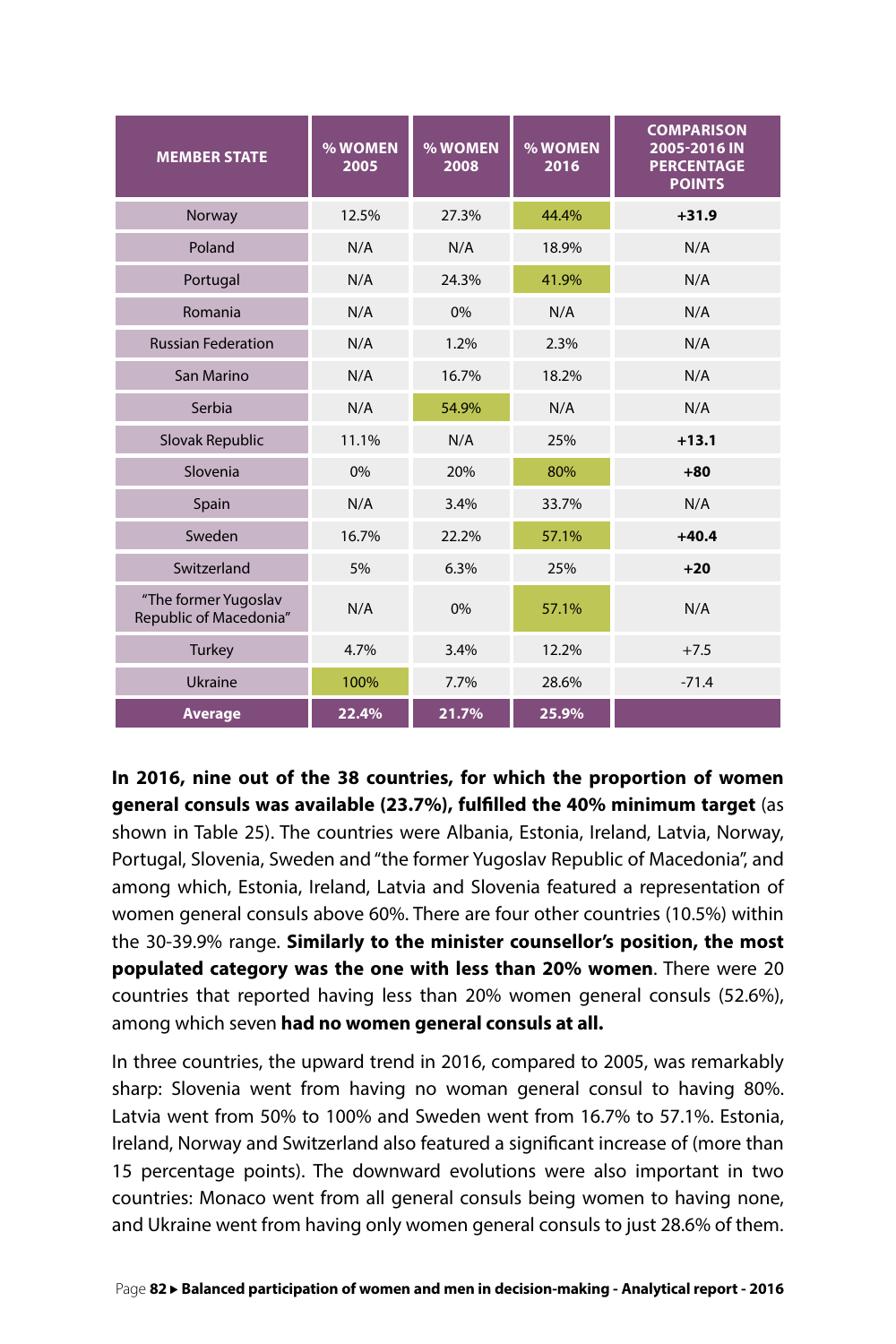## DIPLOMATIC SERVICE

#### **Conclusions regarding gender balance in the diplomatic service**

To sum up, although the analyses show a lot of variation among countries concerning the respective presence of women and men in the diplomatic service, one important conclusion is that **the number of countries having reached the 40% minimum target is still very low**. Even in 2016, some countries had no women diplomats in some of these functions. It is particularly striking that for all four functions considered, the most populated group of countries was the one scoring below 20% of women. In addition, going up the diplomatic hierarchy, the proportion of women declined. Compared to the other diplomatic functions, ambassadors had a particularly negative record: the average percentage of women ambassadors was as low as 13%. These data clearly demonstrate the existence of a glass ceiling in the diplomatic sector.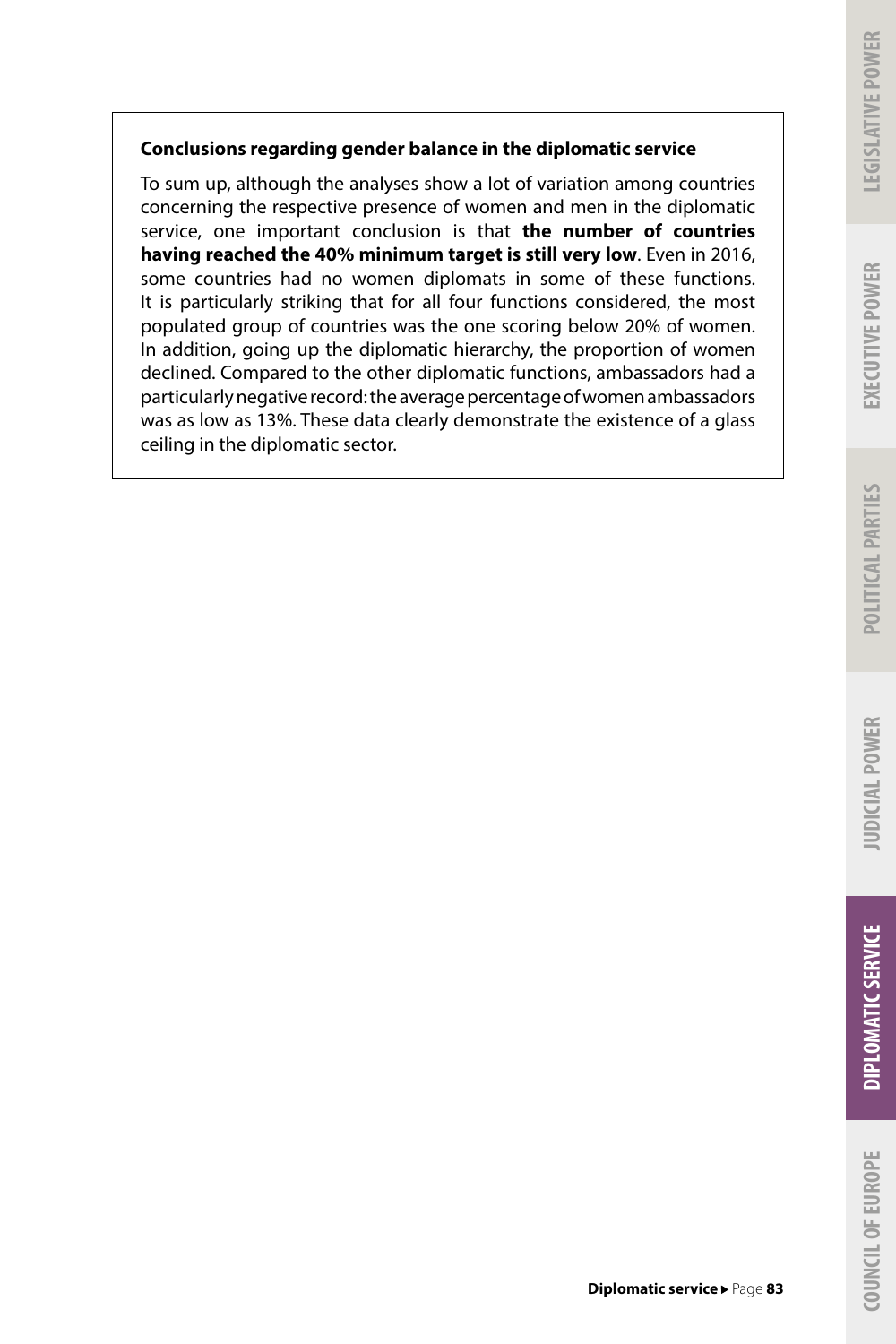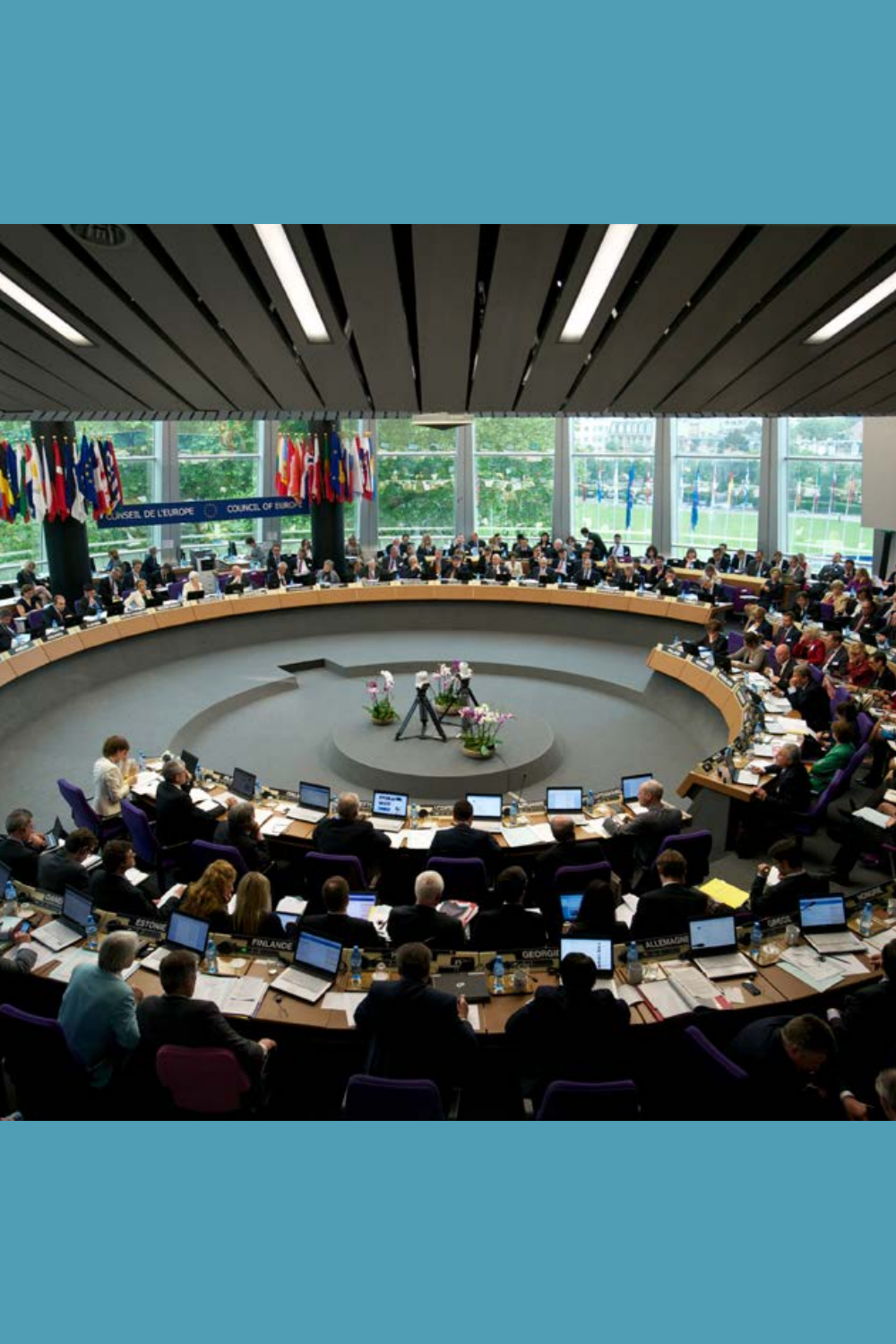POLITICAL PARTIES

## **VI. COUNCIL OF EUROPE**

In addition to the data collected by means of a questionnaire completed by the member states, this section presents data on the presence of women and men in Council of Europe bodies, including the Parliamentary Assembly, t n addition to the data collected by means of a questionnaire completed by the member states, this section presents data on the presence of women and men in Council of Europe bodies, including the Parliamentary Assembly, the Council of Europe Congress of Local and Regional Authorities) and the European Court of Human Rights. Data from 2016 are again compared to data from 2005 and 2008 (based on the 2010 study) to assess whether or not the composition of these bodies has evolved towards a more balanced participation of women and men.

#### **1. Gender balance among delegations to the Parliamentary Assembly of the Council of Europe**

Table 26 presents the percentages of women representatives and substitutes to the Parliamentary Assembly of the Council of Europe. The number of member states in the three rounds of monitoring is not exactly the same. Serbia and Montenegro appeared as one country in 2005 and as two separate member states in 2008 and 2016 (Council of Europe, 2010). Data for Bulgaria were provided in 2008 and 2016, but not in 2005 (Council of Europe, 2010).

**The average percentage of women representatives and substitutes to the Parliamentary Assembly in 2016 (Table 26) was 35.7%.** This is an increase from 26.2% in 2005 and 29.3% in 2008. The developments in individual member states show that **the percentage of women representatives improved in 34 out of 47 member states between 2005 and 2016.** However, despite the improvements in the majority of the countries, there were also cases where the situation worsened. In three countries, the percentage of women representatives and substitutes to the Parliamentary Assembly dropped in 2016 compared to 2005 (Denmark, Georgia and Slovenia). In six member states, there were no changes.

In relation to the recommended minimum target of 40% representation of each sex, some significant improvements took place between 2005 and 2016. **The minimum target was reached in 21 countries in 2016, compared to only six countries in 2005 and 12 countries in 2008**.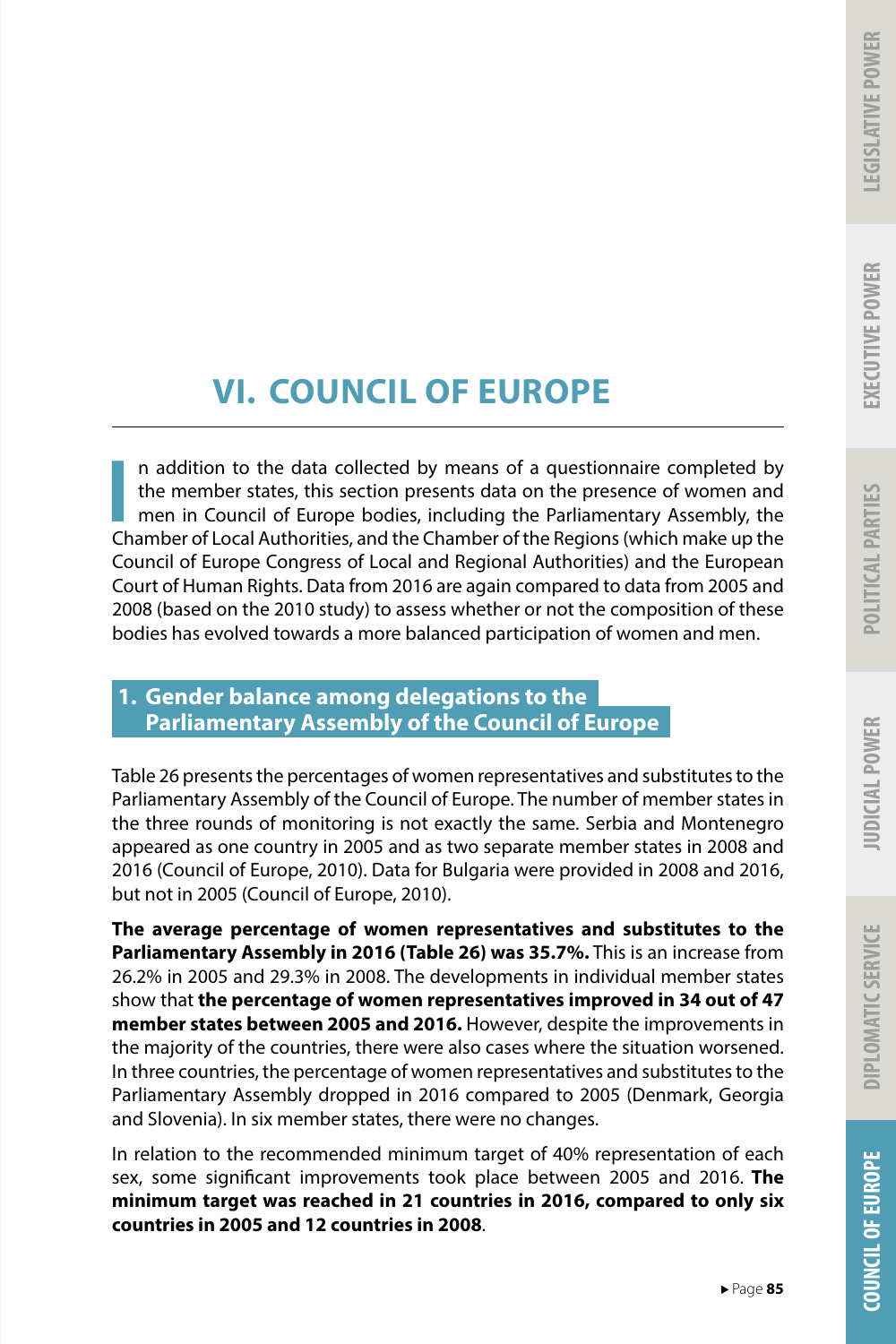*Table 26. Percentage of women representatives and substitutes to the Parliamentary Assembly of the Council of Europe (2005-2016)*

| <b>MEMBER STATE</b>    | % WOMEN<br>2005 | % WOMEN<br>2008 | % WOMEN<br>2016 | <b>COMPARISON</b><br>2005-2016 IN<br><b>PERCENTAGE</b><br><b>POINTS</b> |
|------------------------|-----------------|-----------------|-----------------|-------------------------------------------------------------------------|
| Albania                | 25%             | 37.5%           | 37.5%           | $+12.5$                                                                 |
| Andorra                | 25%             | 50%             | 75%             | $+50$                                                                   |
| Armenia                | 12.5%           | 25%             | 37.5%           | $+25$                                                                   |
| Austria                | 33.3%           | 41.7%           | 41.7%           | $+8.4$                                                                  |
| Azerbaijan             | 25%             | 25%             | 25%             | $\pmb{0}$                                                               |
| Belgium                | 28.6%           | 7.1%            | 35.7%           | $+7.1$                                                                  |
| Bosnia and Herzegovina | 20%             | 30%             | 30%             | $+10$                                                                   |
| <b>Bulgaria</b>        | N/A             | 54.5%           | 25%             | N/A                                                                     |
| Croatia                | 22.2%           | 40%             | 28.6%           | $+6.4$                                                                  |
| Cyprus                 | 25%             | 25%             | 50%             | $+25$                                                                   |
| <b>Czech Republic</b>  | 35.7%           | 50%             | 50%             | $+14.3$                                                                 |
| Denmark                | 50%             | 40%             | 30%             | $-20$                                                                   |
| Estonia                | 33.3%           | 50%             | 33.3%           | 0                                                                       |
| Finland                | 50%             | 40%             | 60%             | $+10$                                                                   |
| France                 | 5.6%            | 20%             | 38.9%           | $+33.3$                                                                 |
| Georgia                | 60%             | 20%             | 40%             | $-20$                                                                   |
| Germany                | 30.6%           | 27.8%           | 44.4%           | $+13.8$                                                                 |
| Greece                 | 28.6%           | 28.6%           | 42.9%           | $+14.3$                                                                 |
| Hungary                | 14.3%           | 7.1%            | 28.6%           | $+14.3$                                                                 |
| Iceland                | 50%             | 16.7%           | 66.7%           | $+16.7$                                                                 |
| Ireland                | 12.5%           | 12.5%           | 20%             | $+7.5$                                                                  |
| <b>Italy</b>           | 11.1%           | 19.4%           | 47.2%           | $+36.1$                                                                 |
| Latvia                 | 20%             | 33.3%           | 50%             | $+30$                                                                   |
| Liechtenstein          | 25%             | 50%             | 50%             | $+25$                                                                   |
| Lithuania              | 25%             | 37.5%           | 37.5%           | $+12.5$                                                                 |
| Luxembourg             | 33.3%           | 33.3%           | 50%             | $+16.7$                                                                 |
| Malta                  | 16.7%           | 16.7%           | 16.7%           | o                                                                       |
| Republic of Moldova    | 22.2%           | 20%             | 50%             | $+27.8$                                                                 |
| Monaco                 | 25%             | 20%             | 25%             | $\pmb{0}$                                                               |
| Montenegro             | N/A             | 16.7%           | 50%             | N/A                                                                     |
| <b>Netherlands</b>     | 21.4%           | 28.6%           | 35.7%           | $+14.3$                                                                 |
| Norway                 | 30%             | 40%             | 40%             | $+10$                                                                   |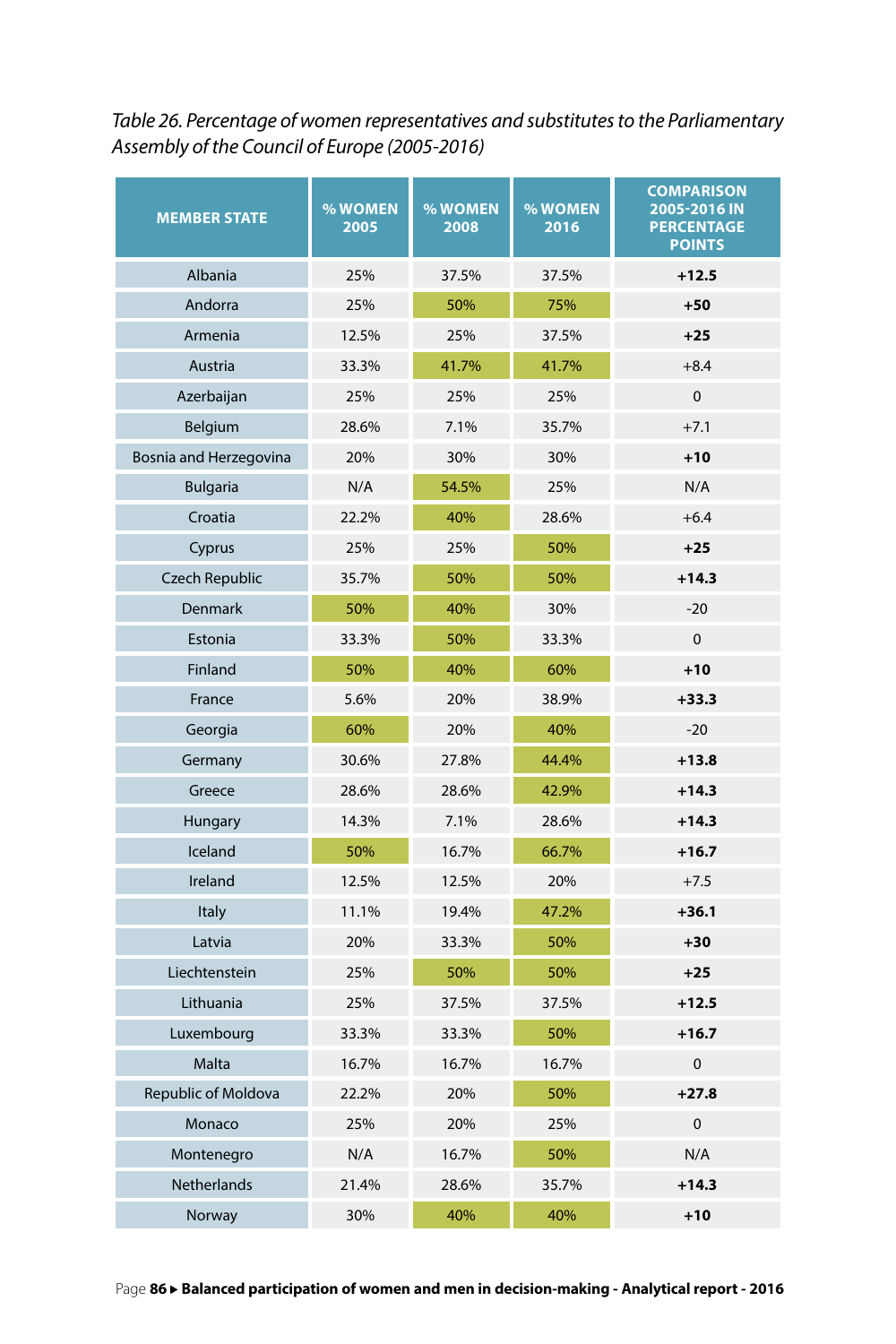| <b>MEMBER STATE</b>                            | % WOMEN<br>2005 | % WOMEN<br>2008 | % WOMEN<br>2016 | <b>COMPARISON</b><br>2005-2016 IN<br><b>PERCENTAGE</b><br><b>POINTS</b> |
|------------------------------------------------|-----------------|-----------------|-----------------|-------------------------------------------------------------------------|
| Poland                                         | 16.7%           | 25%             | 16.7%           | $\Omega$                                                                |
| Portugal                                       | 28.6%           | 28.6%           | 35.7%           | $+7.1$                                                                  |
| Romania                                        | 10%             | 20%             | 25%             | $+15$                                                                   |
| <b>Russian Federation</b>                      | 11.1%           | 11.1%           | N/A             | N/A                                                                     |
| San Marino                                     | 25%             | 25%             | 50%             | $+25$                                                                   |
| Serbia                                         | N/A             | 38.5%           | 57.1%           | N/A                                                                     |
| Serbia and Montenegro                          | 21.4%           | N/A             | N/A             | N/A                                                                     |
| <b>Slovak Republic</b>                         | 20%             | 10%             | 40%             | $+20$                                                                   |
| Slovenia                                       | 66.7%           | 50%             | 16.7%           | $-50$                                                                   |
| Spain                                          | 33.3%           | 37.5%           | 41.7%           | $+8.4$                                                                  |
| Sweden                                         | 41.7%           | 58.3%           | 58.3%           | $+16.6$                                                                 |
| Switzerland                                    | 16.7%           | 33.3%           | 25%             | $+8.3$                                                                  |
| "The former Yugoslav<br>Republic of Macedonia" | 33.3%           | 20%             | 33.3%           | $\Omega$                                                                |
| Turkey                                         | 8.3%            | 20.8%           | 25%             | $+16.7$                                                                 |
| Ukraine                                        | 8.3%            | 16.7%           | 25%             | $+16.7$                                                                 |
| <b>United Kingdom</b>                          | 19.4%           | 20%             | 25%             | $+5.6$                                                                  |
| <b>Average</b>                                 | 26.2%           | 29.3%           | 35.7%           |                                                                         |

#### **2. Gender balance among delegations to the Congress of Local and Regional Authorities of the Council of Europe**

#### **2.1 Gender balance in the Chamber of Local Authorities**

Figure 10 presents a general overview of the percentage of women in the Chamber of Local Authorities in 2005, 2008 and 2016, distinguishing between the presence of women as members and as substitutes. The results show that **overall the presence of women has increased considerably over time**.

The global average percentage of women members and substitutes went **from 27.7% in 2005 to 36.8% in 2008 and 43% in 2016**. This means that the **40% minimum target was reached in 2016**. Looking more closely at the two categories separately (members and substitutes), this reveals an even more interesting picture. Whereas the increase between 2005 and 2008 was mostly the result of an increase in the percentage of women substitutes (Council of Europe, 2010), the increase in 2016 was the result of an increase in the percentage of women members. The fact that the percentage of women both as members and as substitutes (almost) reached parity is reason for optimism.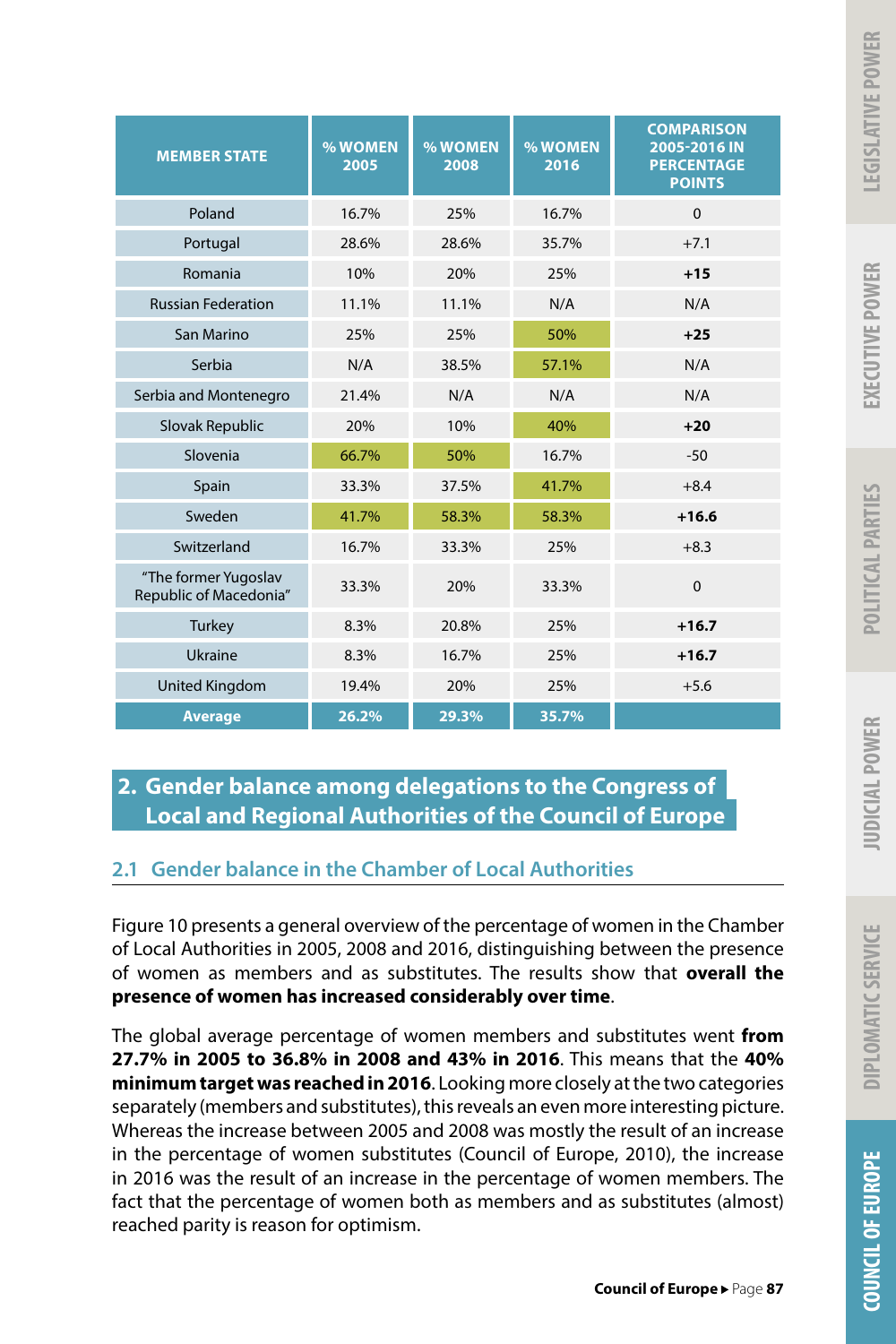



Tables 27 and 28 take a closer look at the situation in individual member states. Table 27 shows the percentage of women members, and Table 28 includes the percentage of women substitutes. In 2016, 22 countries (46.8%) reached the minimum target of 40%. **Compared to 2005, the percentage of women members of the Chamber of Local Authorities improved in 24 countries** (Table 27). The increases in the proportion of women members were sometimes substantial. In seven countries, for instance, the percentage of women members went up by 50 percentage points. In opposition to these positive developments, some negative developments also occurred. In 11 member states, the proportion of women members decreased between 2005 and 2016, and in some of these countries it did so rather dramatically. In ten countries, the presence of women in 2016 remained the same compared to the situation in 2005.

**All in all, the cross-national and comparisons over time reveal a great deal of fluctuation in the presence of women members in the Chamber of Local Authorities.** An important explanation for this fluctuation is the fact that a low number of positions is allocated to each member state, meaning that changes in the actual numbers of women or men can lead to big variations in the percentages for these groups. Nevertheless, it seems important to monitor these fluctuations in the future, to consider what other underlying causes may play a role.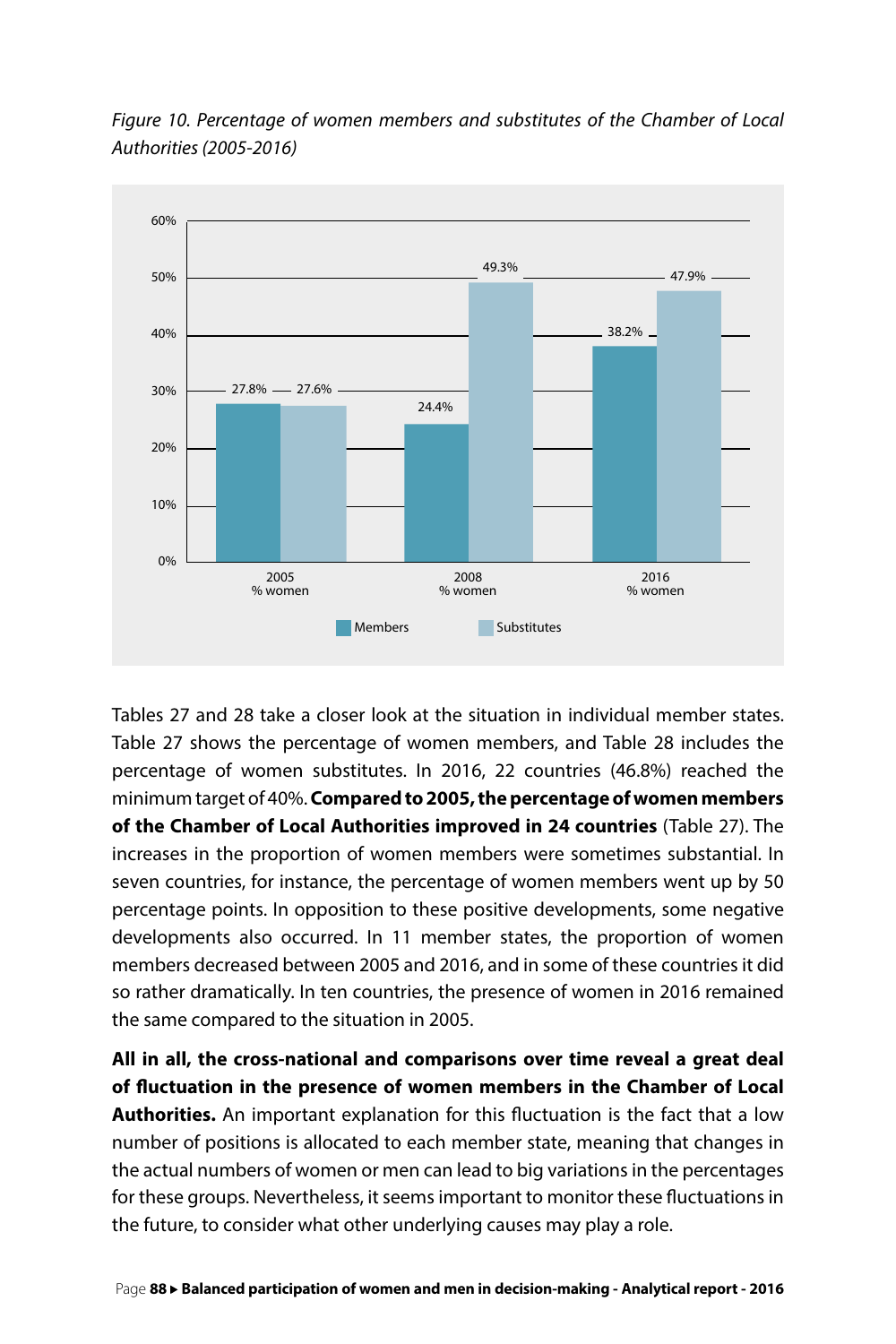| Table 27. Percentage of women members of the Chamber of Local Authorities of the |  |
|----------------------------------------------------------------------------------|--|
| Council of Europe (2005-2016)                                                    |  |

| <b>MEMBER STATE</b>    | % WOMEN<br>2005 | % WOMEN<br>2008 | % WOMEN<br>2016 | <b>COMPARISON</b><br>2005-2016 IN<br><b>PERCENTAGE</b><br><b>POINTS</b> |
|------------------------|-----------------|-----------------|-----------------|-------------------------------------------------------------------------|
| Albania                | 0%              | 0%              | 50%             | $+50$                                                                   |
| Andorra                | 0%              | 0%              | 0%              | 0                                                                       |
| Armenia                | 0%              | 0%              | 0%              | 0                                                                       |
| Austria                | 33.3%           | 33.3%           | 66.7%           | $+33.4$                                                                 |
| Azerbaijan             | 66.7%           | 0%              | 33.3%           | $-33.4$                                                                 |
| Belgium                | 0%              | 0%              | 33.3%           | $+33.3$                                                                 |
| Bosnia and Herzegovina | 0%              | 0%              | 50%             | $+50$                                                                   |
| <b>Bulgaria</b>        | 40%             | 20%             | 60%             | $+20$                                                                   |
| Croatia                | 66.7%           | 33.3%           | 33.3%           | $-33.4$                                                                 |
| Cyprus                 | 0%              | 0%              | 50%             | $+50$                                                                   |
| <b>Czech Republic</b>  | 50%             | 50%             | 50%             | 0                                                                       |
| <b>Denmark</b>         | 50%             | 66.7%           | 0%              | $-50$                                                                   |
| Estonia                | 50%             | 50%             | 50%             | 0                                                                       |
| Finland                | 66.7%           | 33.3%           | 33.3%           | $-33.4$                                                                 |
| France                 | 11.1%           | 11.1%           | 33.3%           | $+22.2$                                                                 |
| Georgia                | 50%             | 50%             | 50%             | $\pmb{0}$                                                               |
| Germany                | 11.1%           | 22.2%           | 44.4%           | $+33.3$                                                                 |
| Greece                 | 25%             | 25%             | 50%             | $+25$                                                                   |
| Hungary                | 25%             | 25%             | 50%             | $+25$                                                                   |
| Iceland                | 33.3%           | 33.3%           | 33.3%           | $\pmb{0}$                                                               |
| Ireland                | 50%             | 50%             | 50%             | 0                                                                       |
| Italy                  | 44.4%           | 33.3%           | 33.3%           | $-11.1$                                                                 |
| Latvia                 | 100%            | 50%             | 33.3%           | $-66.7$                                                                 |
| Liechtenstein          | 0%              | $0\%$           | 50%             | $+50$                                                                   |
| Lithuania              | 0%              | 0%              | 50%             | $+50$                                                                   |
| Luxembourg             | 0%              | 0%              | 33.3%           | $+33.3$                                                                 |
| Malta                  | 0%              | 0%              | $0\%$           | $\pmb{0}$                                                               |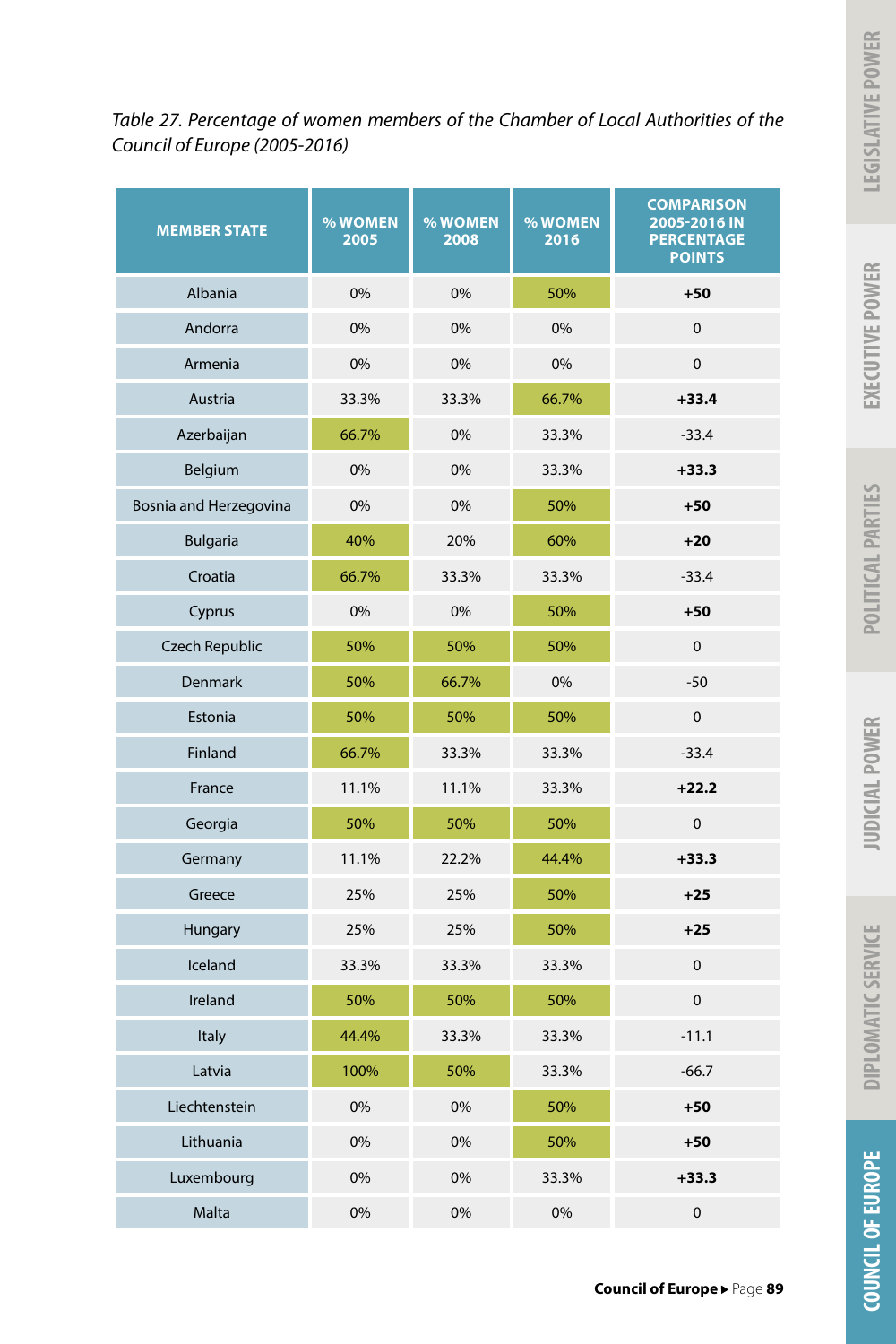| <b>MEMBER STATE</b>                            | % WOMEN<br>2005 | % WOMEN<br>2008 | % WOMEN<br>2016 | <b>COMPARISON</b><br>2005-2016 IN<br><b>PERCENTAGE</b><br><b>POINTS</b> |
|------------------------------------------------|-----------------|-----------------|-----------------|-------------------------------------------------------------------------|
| Republic of Moldova                            | 0%              | 50%             | 33.3%           | $+33.3$                                                                 |
| Monaco                                         | 50%             | 0%              | 0%              | $-50$                                                                   |
| Montenegro                                     | N/A             | 33.3%           | 33.3%           | N/A                                                                     |
| <b>Netherlands</b>                             | 50%             | 50%             | 50%             | $\Omega$                                                                |
| Norway                                         | 50%             | 50%             | 33.3%           | $-16.7$                                                                 |
| Poland                                         | 0%              | 0%              | 16.7%           | $+16.7$                                                                 |
| Portugal                                       | 0%              | 0%              | 50%             | $+50$                                                                   |
| Romania                                        | 20%             | 25%             | 40%             | $+20$                                                                   |
| <b>Russian Federation</b>                      | 11.1%           | 22.2%           | 55.6%           | $+44.5$                                                                 |
| San Marino                                     | 100%            | 0%              | 50%             | $-50$                                                                   |
| Serbia                                         | N/A             | 0%              | 50%             | N/A                                                                     |
| Serbia and Montenegro                          | 0%              | N/A             | N/A             | N/A                                                                     |
| Slovak Republic                                | 0%              | 33.3%           | 33.3%           | $+33.3$                                                                 |
| Slovenia                                       | 50%             | 50%             | 100%            | $+50$                                                                   |
| Spain                                          | 16.7%           | 50%             | 16.7%           | 0                                                                       |
| Sweden                                         | 66.7%           | 66.7%           | 33.3%           | $-33.4$                                                                 |
| Switzerland                                    | 0%              | 33.3%           | 33.3%           | $+33.3$                                                                 |
| "The former Yugoslav<br>Republic of Macedonia" | 0%              | 0%              | 33.3%           | $+33.3$                                                                 |
| Turkey                                         | 16.7%           | 16.7%           | 44.4%           | $+27.7$                                                                 |
| Ukraine                                        | 16.7%           | 33.3%           | 33.3%           | $+16.6$                                                                 |
| United Kingdom                                 | 55.6%           | 33.3%           | 33.3%           | $-22.3$                                                                 |
| Average                                        | 27.8%           | 24.1%           | 38.2%           |                                                                         |

Table 28 equally shows some positive results. The average percentage of women substitutes in the Chamber of Local Authorities **reached the minimum target of 40% in 2008, and continued to do so in 2016** (with an average of 47.9% women substitutes). Also at the individual country level, more than half of the countries (21 out of 38, or 55%) had at least 40% of women among the substitutes for the Chamber of Local Authorities. This is also a positive trend compared to 2005, when only 13 out of 41 countries (32%) reached the minimum target; a similar positive trend was observed in 2008.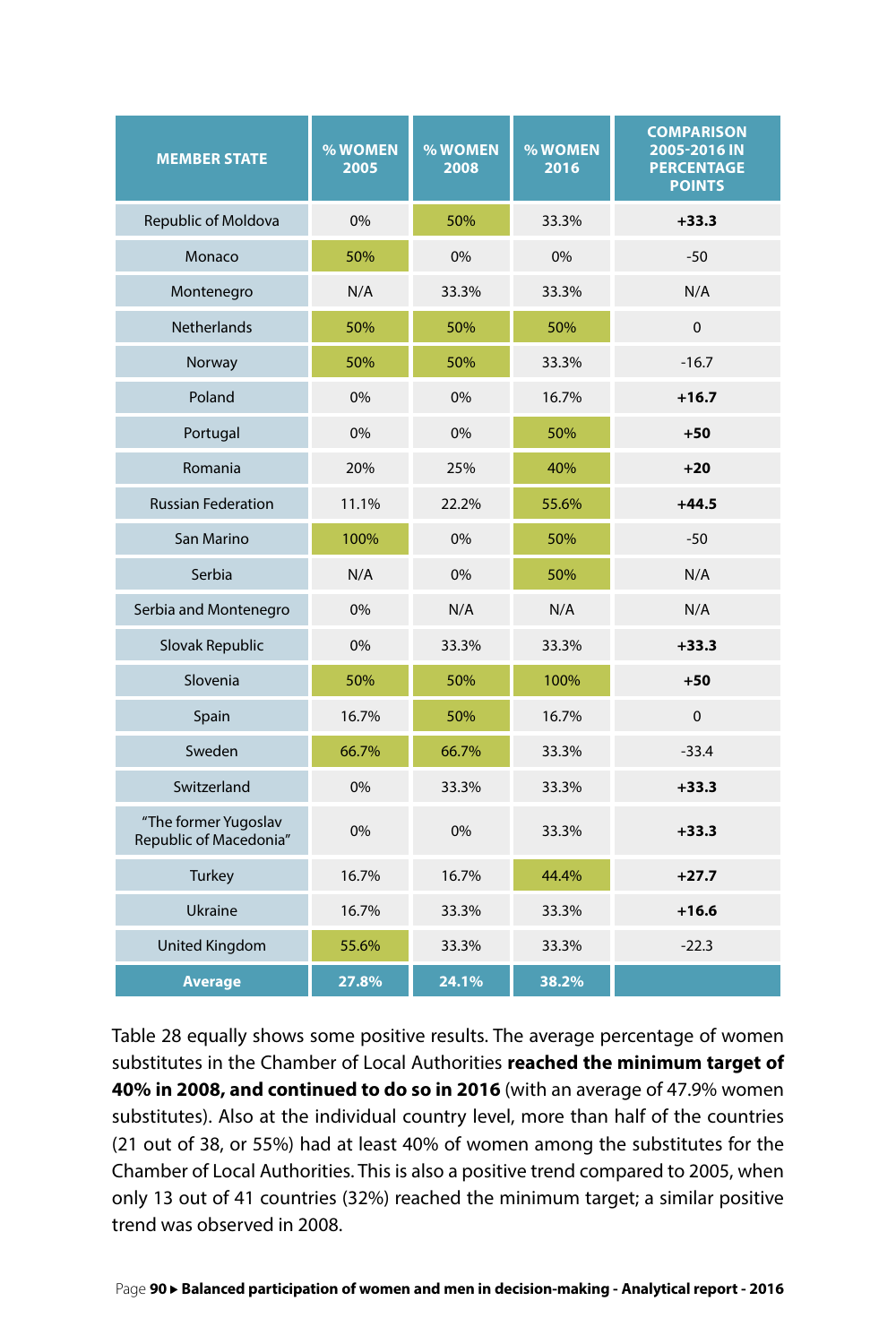| <b>MEMBER STATE</b>    | % WOMEN<br>2005 | % WOMEN<br>2008 | % WOMEN<br>2016 | <b>COMPARISON</b><br>2005-2016 IN<br><b>PERCENTAGE</b><br><b>POINTS</b> |
|------------------------|-----------------|-----------------|-----------------|-------------------------------------------------------------------------|
| Albania                | 50%             | 50%             | 100%            | $+50$                                                                   |
| Andorra                | 100%            | 100%            | 100%            | $\pmb{0}$                                                               |
| Armenia                | 0%              | 50%             | 100%            | $+100$                                                                  |
| Austria                | 0%              | 33.3%           | 33.3%           | $+33.3$                                                                 |
| Azerbaijan             | 0%              | 100%            | 66.7%           | $+66.7$                                                                 |
| Belgium                | 25%             | 50%             | 33.3%           | $+8.3$                                                                  |
| Bosnia and Herzegovina | 0%              | 30%             | 0%              | $\mathbf 0$                                                             |
| <b>Bulgaria</b>        | 100%            | 100%            | 0%              | $-100$                                                                  |
| Croatia                | 50%             | 0%              | 50%             | $\mathbf 0$                                                             |
| Cyprus                 | 100%            | 0%              | 100%            | $\mathbf 0$                                                             |
| <b>Czech Republic</b>  | 33.3%           | 33.3%           | 33.3%           | $\mathbf 0$                                                             |
| <b>Denmark</b>         | 33.3%           | 50%             | 0%              | $-33.3$                                                                 |
| Estonia                | 0%              | 0%              | 0%              | $\mathbf 0$                                                             |
| Finland                | 0%              | 50%             | 50%             | $+50$                                                                   |
| France                 | 22.2%           | 66.7%           | 66.7%           | $+44.5$                                                                 |
| Georgia                | 0%              | 50%             | 66.7%           | $+66.7$                                                                 |
| Germany                | 0%              | 55.6%           | 25%             | $+25$                                                                   |
| Greece                 | 0%              | 66.7%           | 33.3%           | $+33.3$                                                                 |
| Hungary                | 0%              | 66.7%           | 33.3%           | $+33.3$                                                                 |
| Ireland                | 0%              | 50%             | N/A             | N/A                                                                     |
| Italy                  | 0%              | 33.3%           | 66.7%           | $+66.7$                                                                 |
| Latvia                 | 0%              | 0%              | N/A             | N/A                                                                     |
| Lithuania              | 50%             | 100%            | N/A             | N/A                                                                     |
| Luxembourg             | 0%              | 0%              | N/A             | N/A                                                                     |
| Malta                  | 100%            | 100%            | 0%              | $-100$                                                                  |
| Republic of Moldova    | 50%             | 50%             | 100%            | $+50$                                                                   |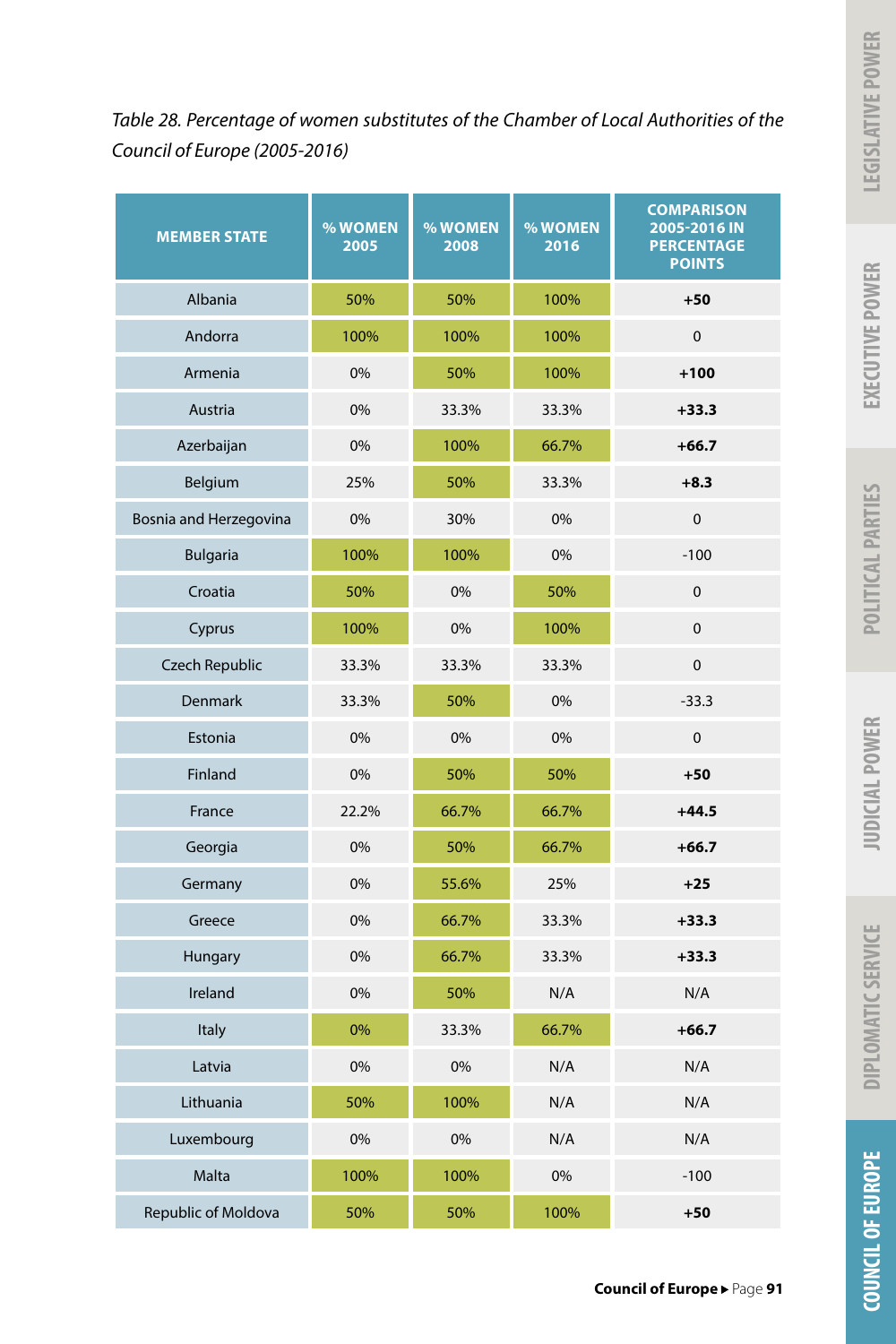| <b>MEMBER STATE</b>       | % WOMEN<br>2005 | % WOMEN<br>2008 | % WOMEN<br>2016 | <b>COMPARISON</b><br>2005-2016 IN<br><b>PERCENTAGE</b><br><b>POINTS</b> |
|---------------------------|-----------------|-----------------|-----------------|-------------------------------------------------------------------------|
| Monaco                    | N/A             | 100%            | 100%            | N/A                                                                     |
| <b>Netherlands</b>        | 50%             | 33.3%           | 33.3%           | $-16.7$                                                                 |
| Norway                    | 100%            | 66.7%           | 0%              | $-100$                                                                  |
| Poland                    | 0%              | 83.3%           | 50%             | $+50$                                                                   |
| Portugal                  | 33.3%           | 100%            | 33.3%           | $\Omega$                                                                |
| Romania                   | 20%             | 33.3%           | 60%             | $+40$                                                                   |
| <b>Russian Federation</b> | 44.4%           | 33.3%           | 66.7%           | $+22.3$                                                                 |
| Serbia                    | N/A             | 66.7%           | 66.7%           | N/A                                                                     |
| Serbia and Montenegro     | 0%              | N/A             | N/A             | N/A                                                                     |
| Slovak Republic           | 0%              | 50%             | 50%             | $+50$                                                                   |
| Slovenia                  | 0%              | 0%              | 0%              | $\Omega$                                                                |
| Spain                     | 16.7%           | 16.7%           | 33.3%           | $+16.6$                                                                 |
| Sweden                    | 66.7%           | 33.3%           | 66.7%           | $\Omega$                                                                |
| Switzerland               | 33.3%           | 33.3%           | 66.7%           | $+33.4$                                                                 |
| Turkey                    | 16.7%           | 33.3%           | 55.6%           | $+38.9$                                                                 |
| Ukraine                   | 16.7%           | 33.3%           | 33.3%           | $+16.6$                                                                 |
| <b>United Kingdom</b>     | 22.2%           | 66.7%           | 44.4%           | $+22.2$                                                                 |
| <b>Average</b>            | 27.6%           | 49.3%           | 47.9%           |                                                                         |

#### **2.2 Gender balance in the Chamber of Regions**

Women's presence in the Chamber of Regions as either members or substitutes **reached the minimum target of 40% in 2016,** as shown in Figure 11. In 2016, 44.8% of members and substitutes were women, compared to 29.7% in 2005 and 41.1% in 2008. Two elements, however, are important to note. Firstly, women's presence has increased over time, but the sharpest increase took place between 2005 and 2008, and not between 2008 and 2016. In fact, women's overall presence in the Chamber of Regions in 2016 was only marginally higher than their presence in 2008. Secondly, and more importantly, evolutions in women's presence differ if we compare the percentage of women as members with their percentage as substitutes. Whereas the percentage of women substitutes decreased between 2008 and 2016, the percentage of women members actually went up by 18.9 percentage points since 2008 and by 29.6 percentage points since 2005.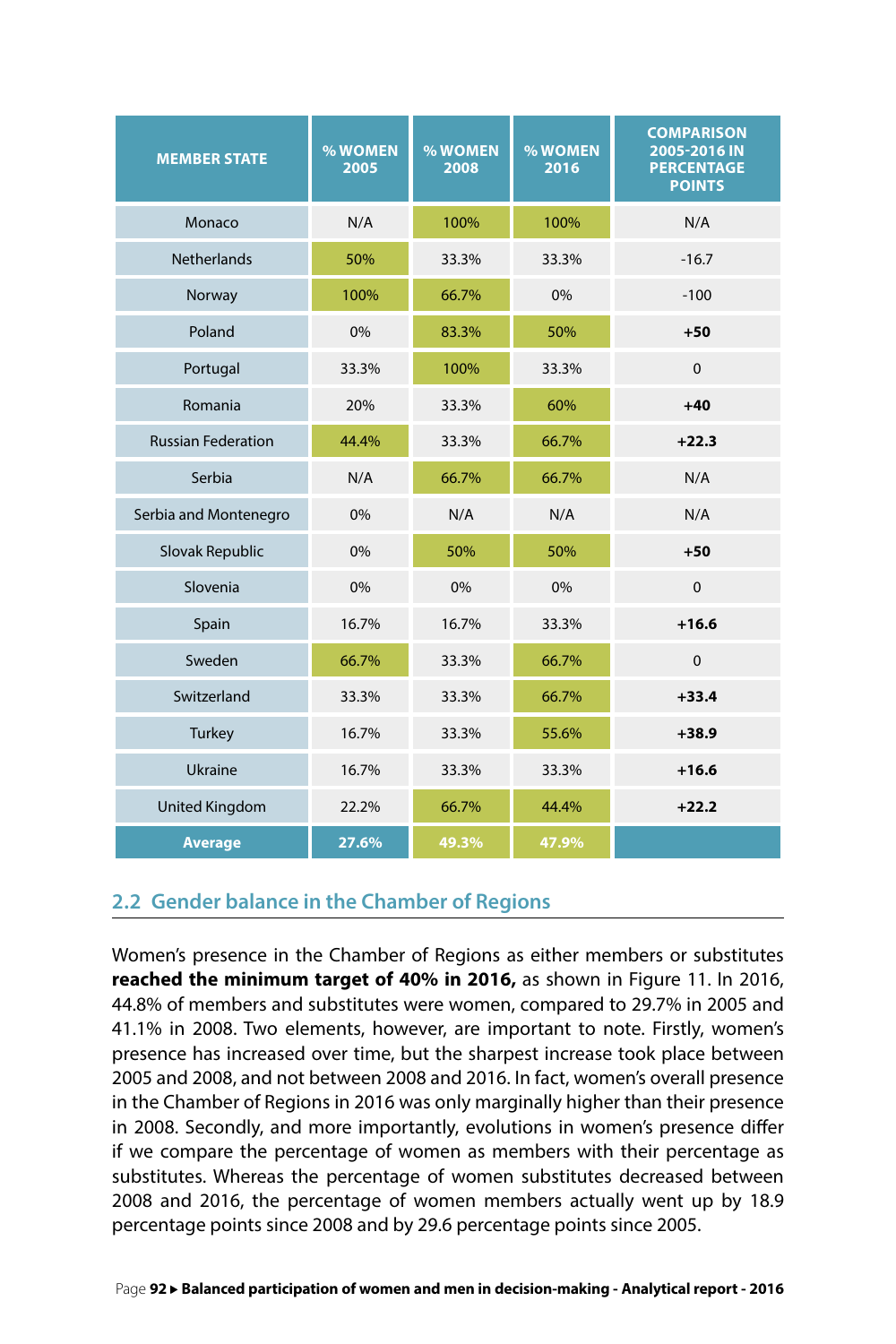

*Figure 11. Percentage of women members and substitutes of the Chamber of Regions (2005-2016)*

The increase shown in Figure 11 is also noticeable in Table 29 displaying percentages of women members by individual member states. Table 29 demonstrates that in 2016, **22 out of 38 countries (or 58%) had 40% or more women members** in the Chamber of Regions. These positive developments are also apparent if we consider the final column in Table 29. A large majority of 28 countries (73.7%) witnessed an upward trend in the percentage of women members between 2005 and 2016. Eight countries stagnated and no countries experienced a downward trend. In 2016, the general average percentage of women members in the Chambers of Regions was **well above the 40% target, reaching 49.4%** for the 38 countries observed.

| <b>MEMBER STATE</b>    | % WOMEN<br>2005 | % WOMEN<br>2008 | % WOMEN<br>2016 | <b>COMPARISON</b><br>2005-2016 IN<br><b>PERCENTAGE</b><br><b>POINTS</b> |
|------------------------|-----------------|-----------------|-----------------|-------------------------------------------------------------------------|
| Albania                | 0%              | 0%              | 50%             | $+50$                                                                   |
| Andorra                | 0%              | 0%              | 100%            | $+100$                                                                  |
| Armenia                | 50%             | 50%             | 100%            | $+50$                                                                   |
| Austria                | 0%              | 33.3%           | 33.3%           | $+33.3$                                                                 |
| Azerbaijan             | 0%              | 33.3%           | 33.3%           | $+33.3$                                                                 |
| Belgium                | 25%             | 50%             | 50%             | $+25$                                                                   |
| Bosnia and Herzegovina | 66.7%           | 33.3%           | 66.7%           | $\Omega$                                                                |
| <b>Bulgaria</b>        | 0%              | 0%              | 0%              | $\Omega$                                                                |
| Croatia                | 50%             | 0%              | 50%             | $\Omega$                                                                |

*Table 29. Percentage of women members of the Chamber of Regions (2005-2016)*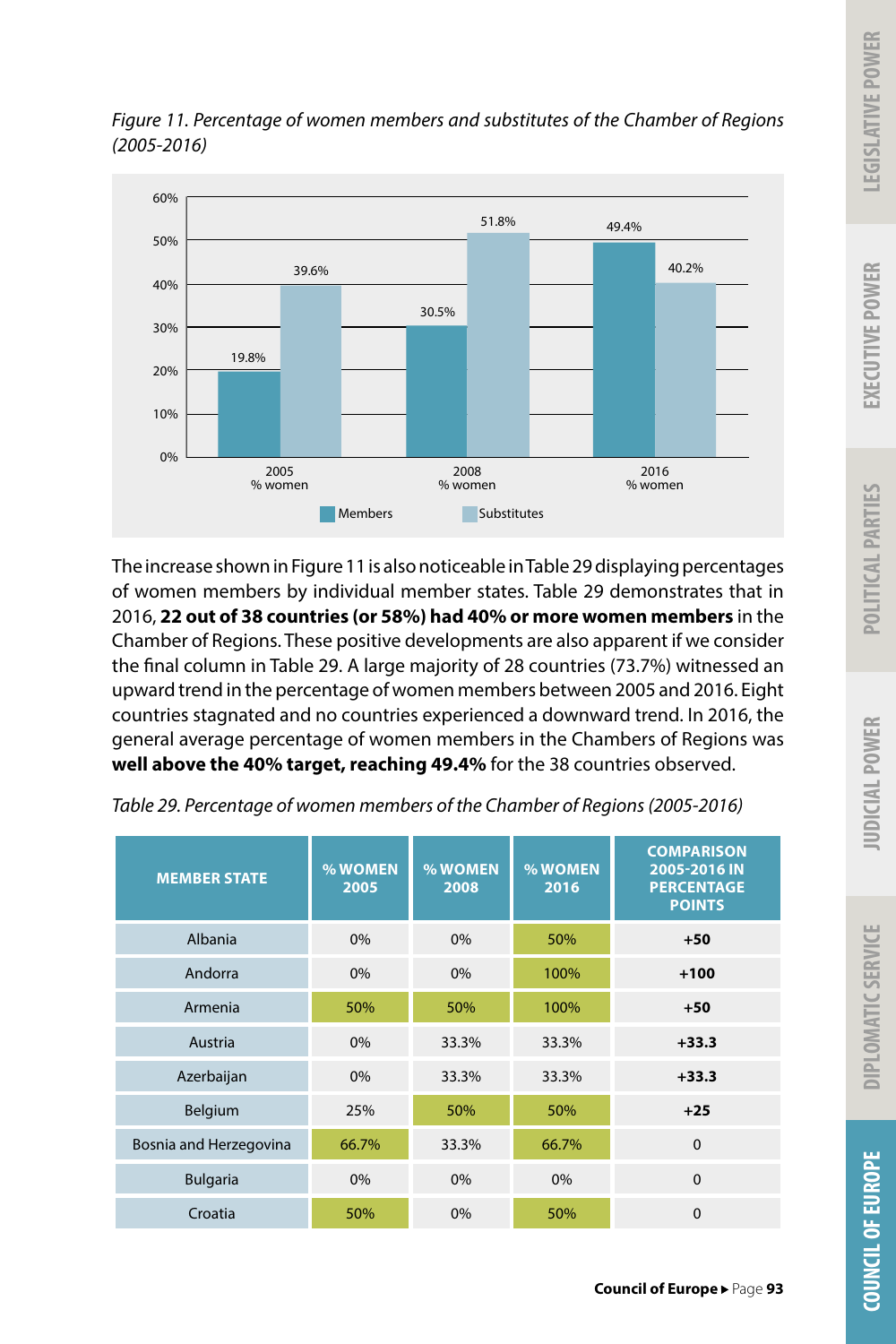| <b>MEMBER STATE</b>       | % WOMEN<br>2005 | % WOMEN<br>2008 | % WOMEN<br>2016 | <b>COMPARISON</b><br>2005-2016 IN<br><b>PERCENTAGE</b><br><b>POINTS</b> |
|---------------------------|-----------------|-----------------|-----------------|-------------------------------------------------------------------------|
| Cyprus                    | 0%              | 100%            | 0%              | 0                                                                       |
| Czech Republic            | 0%              | 33.3%           | N/A             | N/A                                                                     |
| <b>Denmark</b>            | 33.3%           | 50%             | 100%            | $+66.7$                                                                 |
| Estonia                   | 0%              | 0%              | 0%              | 0                                                                       |
| <b>Finland</b>            | 100%            | 100%            | 100%            | 0                                                                       |
| France                    | 22.2%           | 33.3%           | 42.9%           | $+20.7$                                                                 |
| Georgia                   | 0%              | 33.3%           | 33.3%           | $+33.3$                                                                 |
| Germany                   | 22.2%           | 44.4%           | 22.2%           | 0                                                                       |
| Greece                    | 0%              | 0%              | 66.7%           | $+66.7$                                                                 |
| Hungary                   | 0%              | 33.3%           | 33.3%           | $+33.3$                                                                 |
| Ireland                   | 50%             | 50%             | N/A             | N/A                                                                     |
| Italy                     | 11.1%           | 44.4%           | 33.3%           | $+22.2$                                                                 |
| Latvia                    | 0%              | 0%              | N/A             | N/A                                                                     |
| Lithuania                 | 0%              | 0%              | 50%             | $+50$                                                                   |
| Luxembourg                | 100%            | 100%            | N/A             | N/A                                                                     |
| Malta                     | 0%              | 100%            | 100%            | $+100$                                                                  |
| Republic of Moldova       | 0%              | 0%              | 50%             | $+50$                                                                   |
| Monaco                    | N/A             | 0%              | 100%            | N/A                                                                     |
| <b>Netherlands</b>        | 0%              | 33.3%           | 33.3%           | $+33.3$                                                                 |
| Norway                    | 33.3%           | 33.3%           | 100%            | $+66.7$                                                                 |
| Poland                    | 16.7%           | 0%              | 50%             | $+33.3$                                                                 |
| Portugal                  | 0%              | 33.3%           | 33.3%           | $+33.3$                                                                 |
| Romania                   | 20%             | 50%             | 40%             | $+20$                                                                   |
| <b>Russian Federation</b> | 22.2%           | 11.1%           | 33.3%           | $+11.1$                                                                 |
| Serbia                    | N/A             | 33.3%           | 33.3%           | N/A                                                                     |
| Slovak Republic           | 0%              | 0%              | 50%             | $+50$                                                                   |
| Slovenia                  | 0%              | 0%              | 0%              | $\pmb{0}$                                                               |
| Spain                     | 50%             | 16.7%           | 66.7%           | $+16.7$                                                                 |
| Sweden                    | 33.3%           | 33.3%           | 50%             | $+16.7$                                                                 |
| Switzerland               | $0\%$           | 33.3%           | 66.7%           | $+66.7$                                                                 |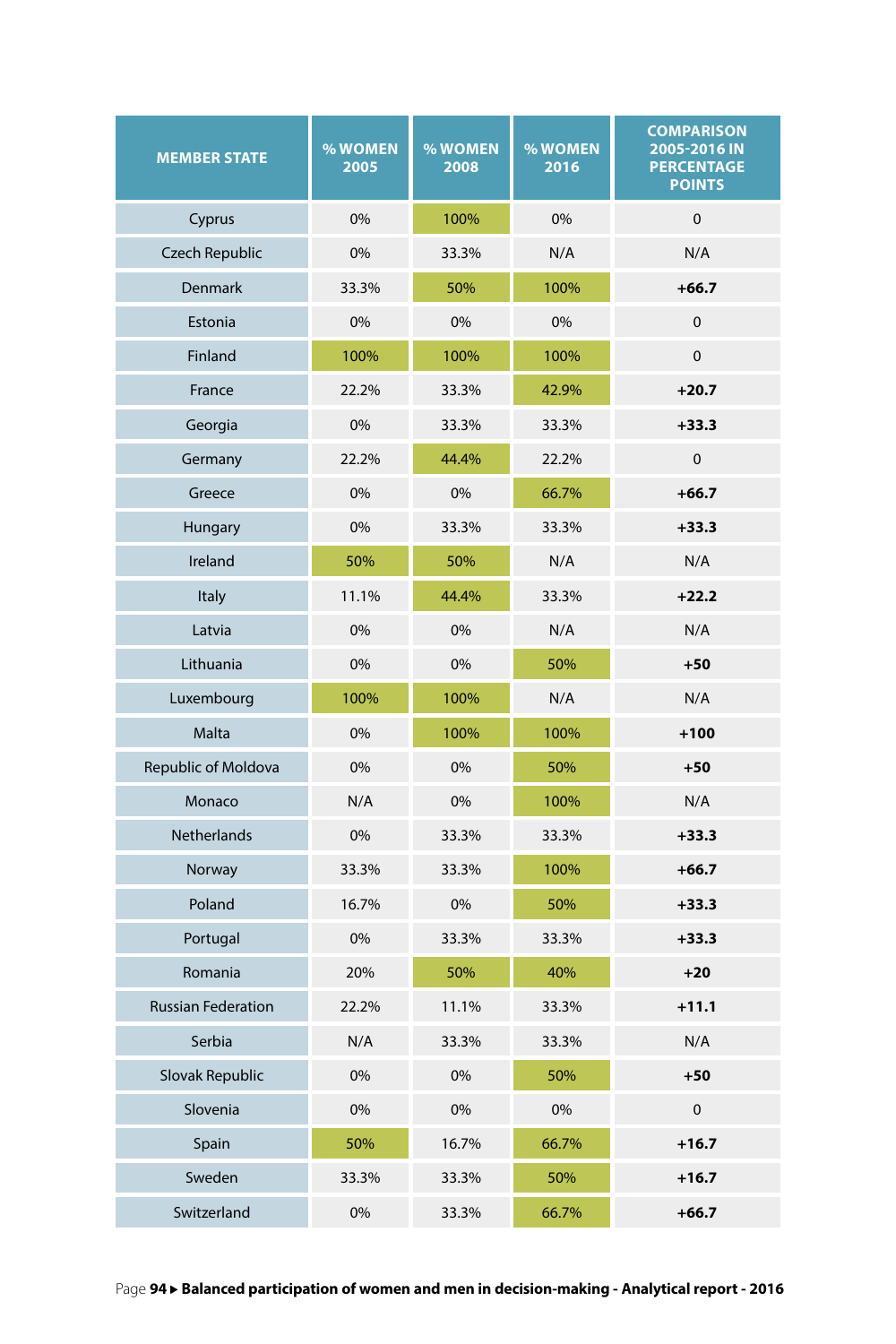| <b>MEMBER STATE</b> | % WOMEN<br>2005 | % WOMEN<br>2008 | % WOMEN<br>2016 | <b>COMPARISON</b><br>2005-2016 IN<br><b>PERCENTAGE</b><br><b>POINTS</b> |
|---------------------|-----------------|-----------------|-----------------|-------------------------------------------------------------------------|
| <b>Turkey</b>       | 16.7%           | 33.3%           | 22.2%           | $+5.5$                                                                  |
| Ukraine             | 33.3%           | 33.3%           | 50%             | $+16.7$                                                                 |
| United Kingdom      | 22.2%           | 12.5%           | 33.3%           | $+11.1$                                                                 |
| Average             | 19.8%           | 30.5%           | 49.4%           |                                                                         |

Compared to Table 29 related to members of the Chamber of Regions, the results in Table 30 on the percentage of women as substitutes in the Chamber of Regions show less of a consistent progress. Although the average percentage of women substitutes still just reached the minimum target of 40% in 2016, this percentage was comparable to the average percentage of women substitutes in 2005 (39.6%) and lower than the average percentage of women substitutes in 2008 (51.8%). There is also considerable variation at the individual country level. Compared to 2005, 18 countries out of 44 (40.9%) witnessed an increase in the percentage of women substitutes in 2016, 9 countries (20.5%) witnessed a decrease and 17 countries (38.6%) stagnated. In 2016, a total of 23 countries (48.9%) reached the minimum target of 40% women substitutes.

| <b>MEMBER STATE</b>    | % WOMEN<br>2005 | % WOMEN<br>2008 | % WOMEN<br>2016 | <b>COMPARISON</b><br>2005-2016 IN<br><b>PERCENTAGE</b><br><b>POINTS</b> |
|------------------------|-----------------|-----------------|-----------------|-------------------------------------------------------------------------|
| Albania                | 0%              | 100%            | 0%              | $\mathbf 0$                                                             |
| Andorra                | 0%              | 100%            | 0%              | $\mathbf 0$                                                             |
| Armenia                | 0%              | 50%             | 0%              | $\Omega$                                                                |
| Austria                | 33.3%           | 33.3%           | 33.3%           | $\mathbf 0$                                                             |
| Azerbaijan             | 0%              | 33.3%           | 33.3%           | $+33.3$                                                                 |
| Belgium                | 0%              | 33.3%           | 33.3%           | $+33.3$                                                                 |
| Bosnia and Herzegovina | 50%             | 50%             | 100%            | $+50$                                                                   |
| <b>Bulgaria</b>        | 0%              | 20%             | 40%             | $+40$                                                                   |
| Croatia                | 33.3%           | 66.7%           | 66.7%           | $+33.4$                                                                 |
| Cyprus                 | 0%              | 50%             | 50%             | $+50$                                                                   |
| Czech Republic         | 0%              | 25%             | N/A             | N/A                                                                     |
| <b>Denmark</b>         | 0%              | 0%              | 66.7%           | $+66.7$                                                                 |
| Estonia                | 50%             | 50%             | 50%             | $\mathbf 0$                                                             |

| Table 30. Percentage of women substitutes of the Chamber of Regions (2005-2016) |  |
|---------------------------------------------------------------------------------|--|
|                                                                                 |  |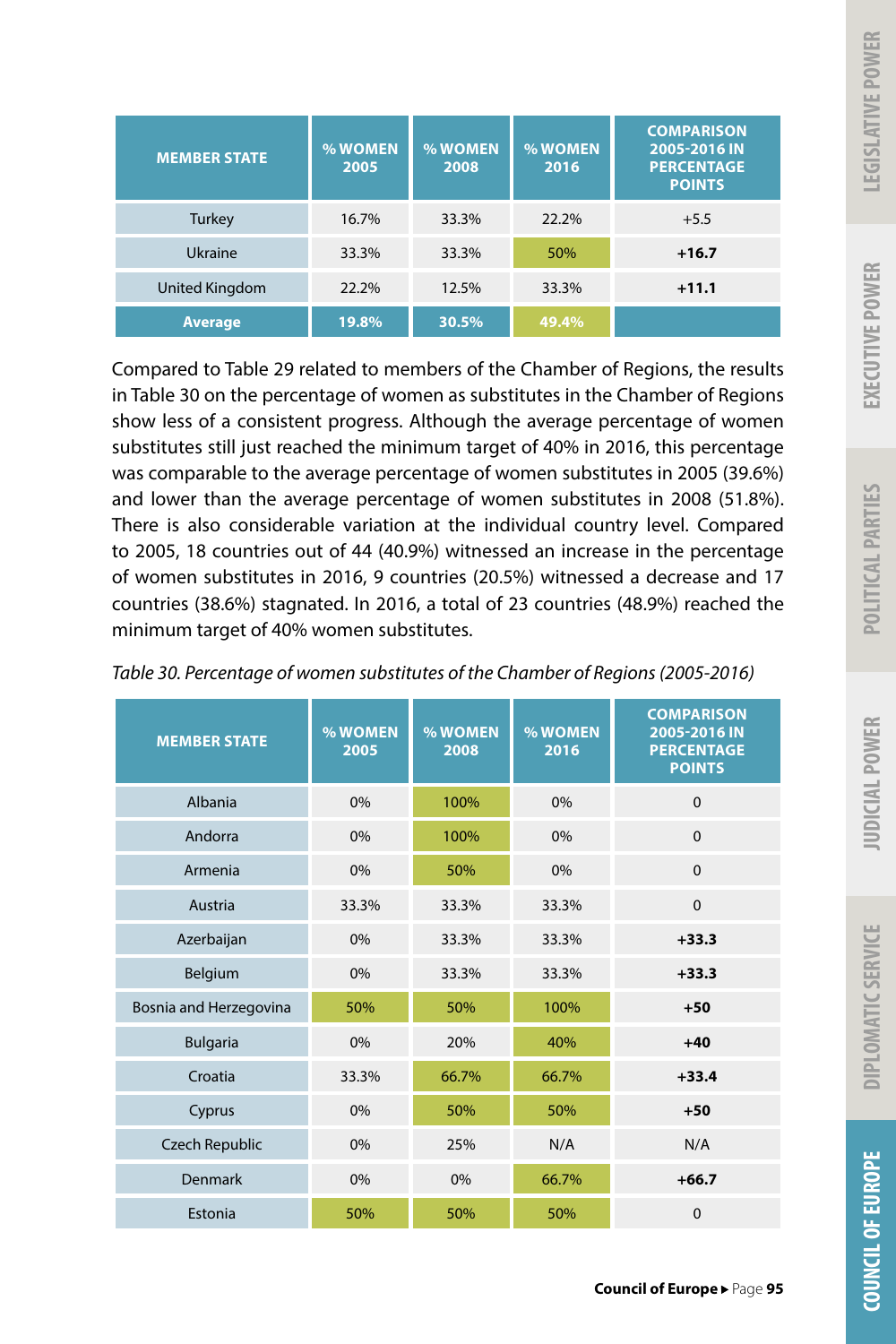| <b>MEMBER STATE</b>       | % WOMEN<br>2005 | % WOMEN<br>2008 | % WOMEN<br>2016 | <b>COMPARISON</b><br>2005-2016 IN<br><b>PERCENTAGE</b><br><b>POINTS</b> |
|---------------------------|-----------------|-----------------|-----------------|-------------------------------------------------------------------------|
| Finland                   | 33.3%           | 66.7%           | 33.3%           | 0                                                                       |
| France                    | 44.4%           | 37.5%           | 14.3%           | $-30.1$                                                                 |
| Georgia                   | N/A             | 0%              | 0%              | N/A                                                                     |
| Germany                   | 33.3%           | 55.6%           | 50%             | $+16.7$                                                                 |
| Greece                    | 25%             | 50%             | 50%             | $+25$                                                                   |
| Hungary                   | 0%              | 25%             | 50%             | $+50$                                                                   |
| Iceland                   | 33.3%           | N/A             | 66.7%           | $+33.4$                                                                 |
| Ireland                   | 0%              | 0%              | 50%             | $+50$                                                                   |
| Italy                     | 50%             | 33.3%           | 33.3%           | $-16.7$                                                                 |
| Latvia                    | 50%             | 50%             | 33.3%           | $-16.7$                                                                 |
| Liechtenstein             | 50%             | 100%            | 50%             | $\mathbf 0$                                                             |
| Lithuania                 | 50%             | 50%             | 100%            | $+50$                                                                   |
| Luxembourg                | 50%             | 50%             | 33.3%           | $-16.7$                                                                 |
| Malta                     | 50%             | 0%              | 50%             | $\mathbf 0$                                                             |
| Republic of Moldova       | 33%             | 33.3%           | 0%              | $-33$                                                                   |
| Monaco                    | 50%             | 100%            | 0%              | $-50$                                                                   |
| Montenegro                | N/A             | 50%             | 33.3%           | N/A                                                                     |
| Netherlands               | 25%             | 75%             | 50%             | $+25$                                                                   |
| Norway                    | 0%              | 50%             | 66.7%           | $+66.7$                                                                 |
| Poland                    | 33.3%           | 40%             | 50%             | $+16.7$                                                                 |
| Portugal                  | 50%             | 25%             | 50%             | $\mathbf 0$                                                             |
| Romania                   | 20%             | 40%             | 20%             | 0                                                                       |
| <b>Russian Federation</b> | 44.4%           | 62.5%           | 37.5%           | $-6.9$                                                                  |
| San Marino                | 50%             | 100%            | 50%             | 0                                                                       |
| Serbia                    | N/A             | 50%             | 50%             | N/A                                                                     |
| Serbia and Montenegro     | 50%             | N/A             | N/A             | N/A                                                                     |
| Slovak Republic           | 33.3%           | 66.7%           | 33.3%           | $\pmb{0}$                                                               |
| Slovenia                  | 50%             | 50%             | 50%             | $\pmb{0}$                                                               |
| Spain                     | 33.3%           | 75%             | 40%             | $+6.7$                                                                  |
| Sweden                    | 100%            | 75%             | 50%             | $-50$                                                                   |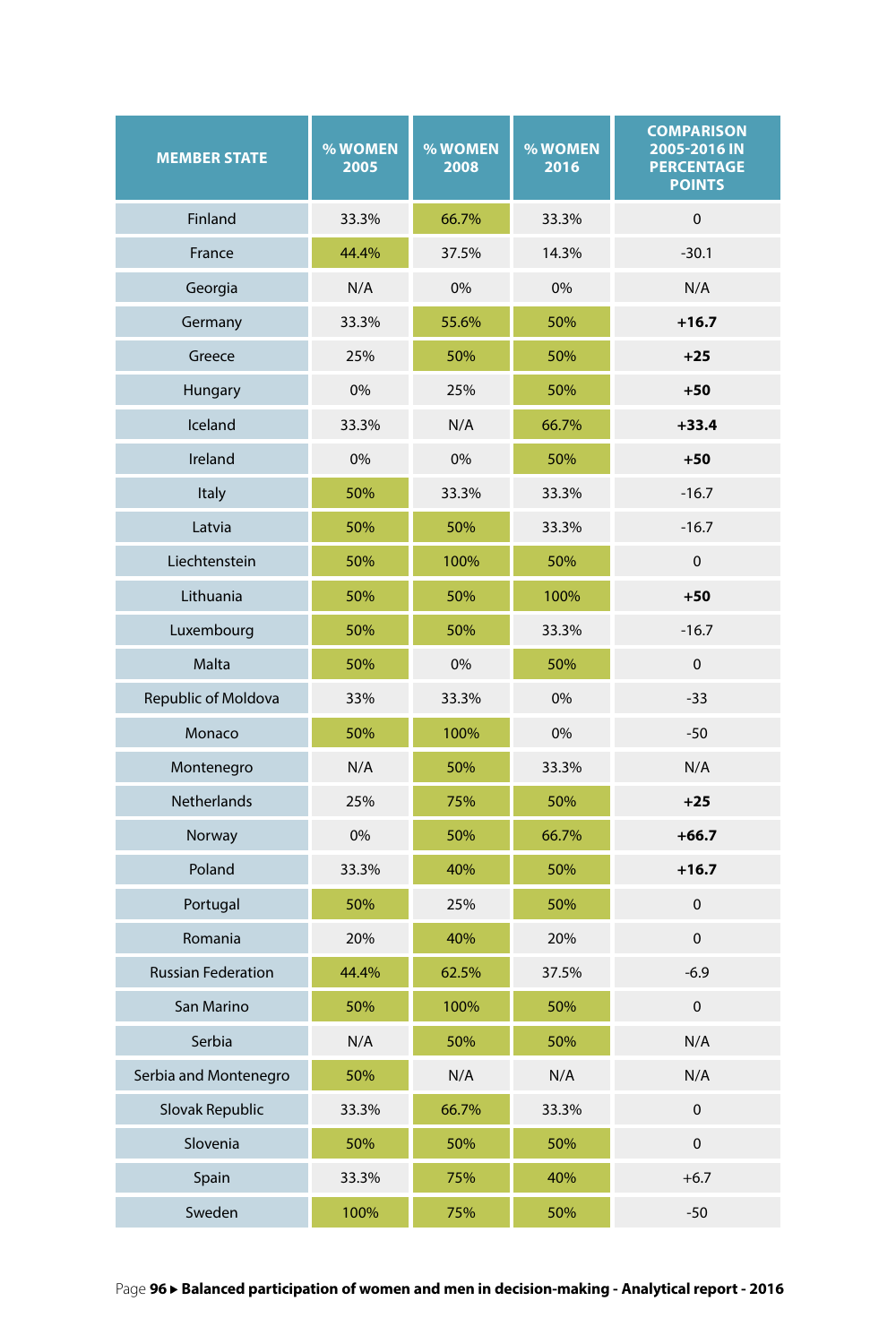| <b>MEMBER STATE</b>                            | % WOMEN<br>2005 | % WOMEN<br>2008 | % WOMEN<br>2016 | <b>COMPARISON</b><br>2005-2016 IN<br><b>PERCENTAGE</b><br><b>POINTS</b> |
|------------------------------------------------|-----------------|-----------------|-----------------|-------------------------------------------------------------------------|
| Switzerland                                    | 66.7%           | 33.3%           | 66.7%           | $\Omega$                                                                |
| "The former Yugoslav<br>Republic of Macedonia" | 33.3%           | 66.7%           | 33.3%           | $\Omega$                                                                |
| <b>Turkey</b>                                  | 33.3%           | 50%             | 33.3%           | $\Omega$                                                                |
| Ukraine                                        | 33.3%           | 50%             | 33.3%           | $\Omega$                                                                |
| <b>United Kingdom</b>                          | 37.5%           | 55.6%           | 22.2%           | $-15.3$                                                                 |
| <b>Average</b>                                 | 39.6%           | 51.9%           | 40.2%           |                                                                         |

#### **3. Gender balance in the European Court of Human Rights**

Figure 12 and Table 31 give an overview of the presence of women judges in the European Court of Human Rights. In 2016, out of the 46 judges of the European Court of Human Rights, 16 were women and 30 were men,<sup>7</sup> bringing the percentage of women judges to 34.8%. This percentage is comparable to the 33.3% of women judges present in 2008 and higher than the 27% of women judges present in 2005.





7. One post was vacant at the time of reporting.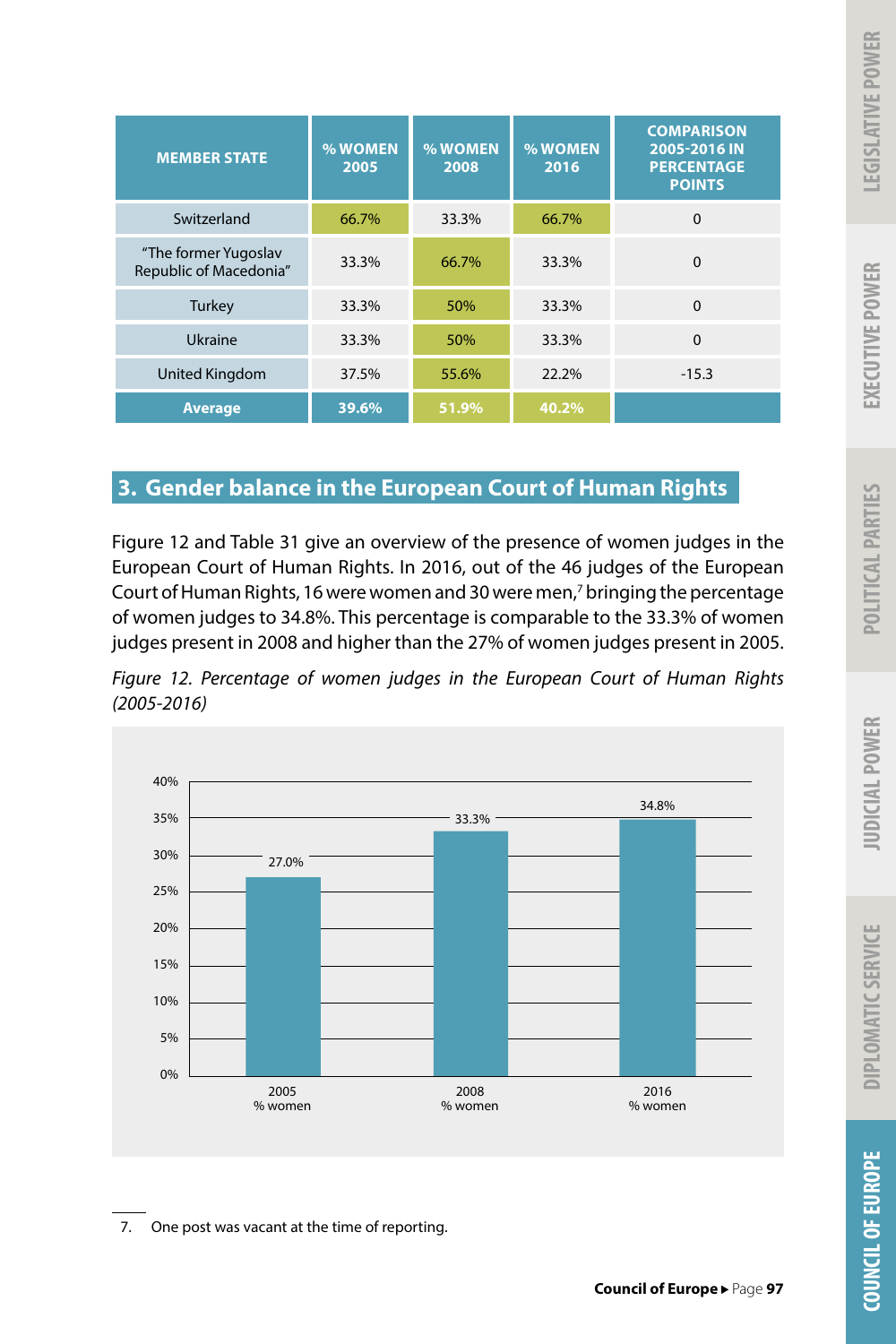As for the composition of the Court, **a positive improvement could also be noticed, especially in comparison to the situation in 2005**. In 2016, the President of the Court was a man, but the 40% minimum target was reached for vice-presidents, reaching perfect parity 50/50 and even exceeded for section presidents and section vice-presidents (60% women). Among the five section presidents and five section vice-presidents, there were each time three women. Women have therefore become visible among all leading posts and in both lower and higher ranks except the highest one.

Comparing the average in Figure 12 (34.8%) with data on women in the judiciary at the national level, the situation in the European Court of Human Rights is similar to average data regarding High and Supreme Courts (33%) but higher or significantly higher than the average for High Councils of the Judiciary (28%) or Constitutional Courts (19%).



|                                | % WOMEN<br>2005 | % WOMEN<br>2008 | % WOMEN<br>2016 | <b>COMPARISON</b><br>2005-2016 IN<br><b>PERCENTAGE POINTS</b> |
|--------------------------------|-----------------|-----------------|-----------------|---------------------------------------------------------------|
| <b>President of the Court</b>  | 0%              | $0\%$           | $0\%$           | 0                                                             |
| <b>Vice-presidents</b>         | 0%              | $0\%$           | 50%             | $+50$                                                         |
| <b>Section presidents</b>      | $0\%$           | 20%             | 60%             | +60                                                           |
| <b>Section vice-presidents</b> | 0%              | 40%             | 60%             | $+60$                                                         |

#### **Conclusions regarding gender balance in the bodies of the Council of Europe**

Overall, the presence of women and men in Council of Europe bodies is balanced. For all functions except the Parliamentary Assembly (35.7% women) and the President of the European Court of Human Rights (0%), Council of Europe bodies reached or surpassed the 40% target. Both the Chamber of Local Authorities and the Chamber of Regions went slightly above the minimum target of 40%. This increase was mostly the result of an increase in the presence of women as members, rather than substitutes. This is a positive development, compared to the previous years. The presence of women in the Parliamentary Assembly and on average among judges in the European Court of Human Rights was still below 40% but higher than 30%. With a small effort and commitment to achieve balanced participation, these average percentages could, in the short term, be increased to 40%.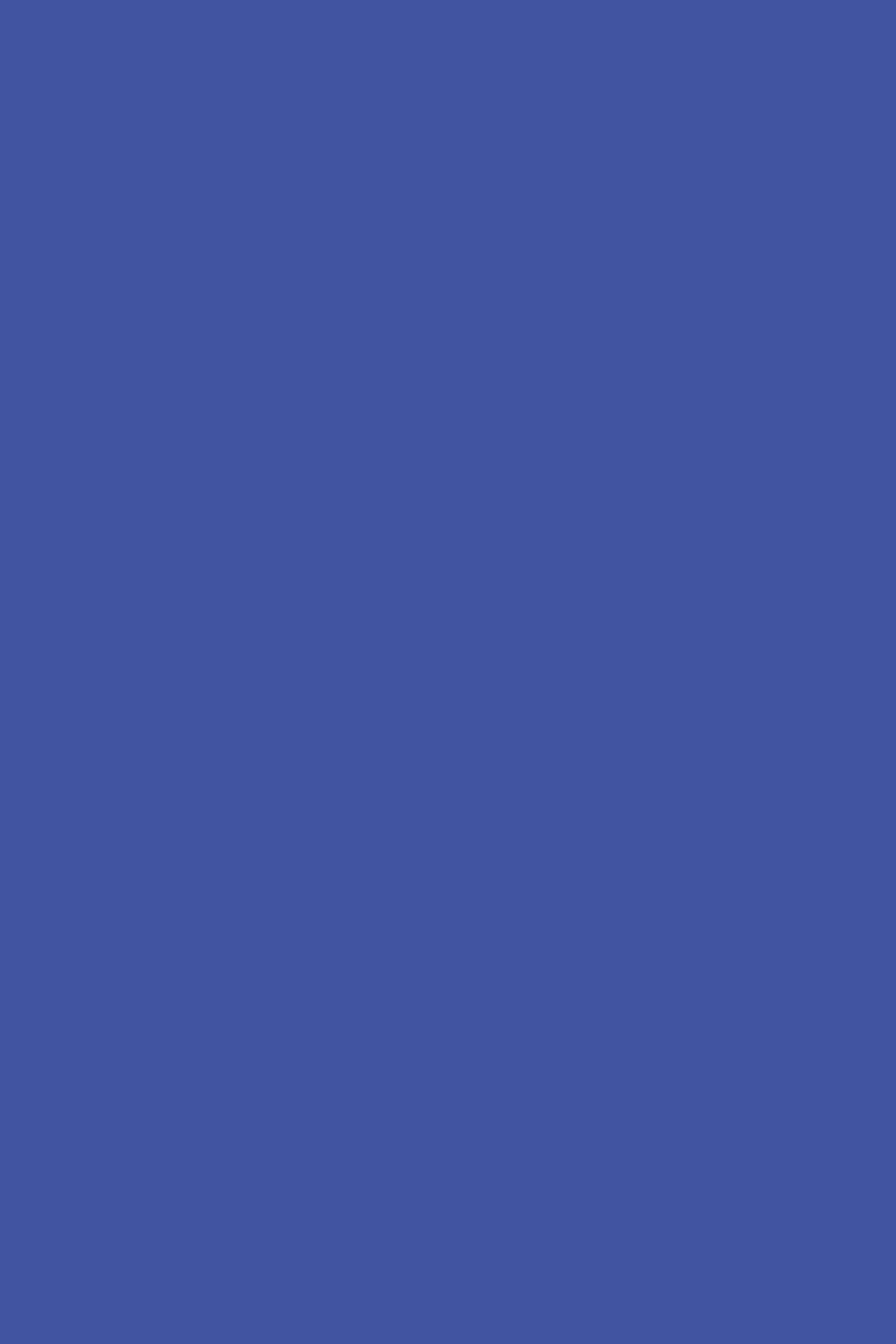# POLITICAL PARTIES **JUDICIAL POWER POLITICAL PARTIES**

## **CONCLUSIONS**

#### **Legislative power**

*Legislative power – summary table 2016*

|                         | <b>COUNTRIES</b><br><b>REACHING THE 40%</b><br><b>TARGET IN 2016</b> | <b>AVERAGE %</b><br><b>WOMEN IN 2016</b> | <b>EVOLUTION</b><br>2005-2016 |
|-------------------------|----------------------------------------------------------------------|------------------------------------------|-------------------------------|
| Lower/single<br>houses  | 2(4%)                                                                | 25.6%                                    | $^{+}$                        |
|                         | $\Omega$                                                             | 23.9% (elected)                          | $^{+}$                        |
| <b>Upper houses</b>     |                                                                      | 35.8% (appointed)                        | $^{+}$                        |
| Regional<br>parliaments | 3(18%)                                                               | 25.6%                                    | $^{+}$                        |

As the above table recapitulates, only a few countries met the Recommendation's minimum target of 40% representatives of each sex in any of their legislative bodies in the third monitoring cycle to review its implementation. **None of the upper houses of parliament for which data were available reached the target, only two lower/singles houses and three of the regional parliaments did**. The average proportion of women **stayed at around one quarter**, and was strikingly consistent across the legislative assemblies surveyed.

Both the lower/single houses of parliament and the regional parliaments counted on average 25.6% women. The appointed senators counted the highest number of women within their ranks (35.8%), which compensated for the relatively lower proportion of elected senators (23.9%). These findings speak to three main scholarly concerns. Firstly, the similarity of the averages in the various legislative bodies contradicts the idea that women would be more easily directed – or would more easily find their way - to less powerful institutions such as the upper houses.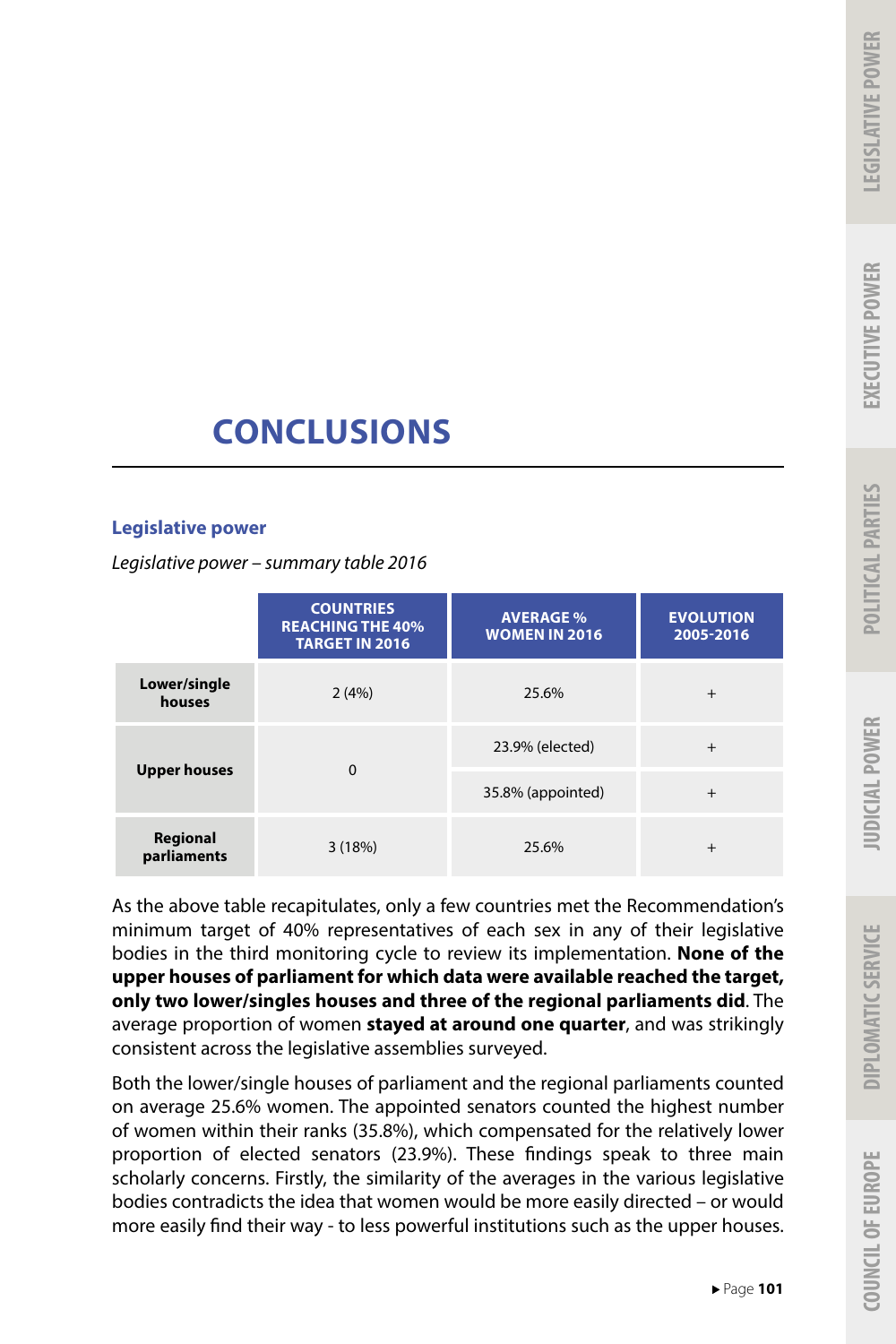Secondly, the finding that, overall, women were not particularly better represented in regional parliaments, which tend to be newer institutions compared to national parliaments, contradicts the idea that women predominantly find inroads in new institutions. Changing older institutions through establishing a gender balance therefore seems neither more nor less difficult than changing new institutions. Thirdly, the relatively highest proportion of women among the appointed senators confirms the theory that the more centralised or top-down the inroad for women is into politics, the more women we find.

The analysis also shows that between one fifth and one third of countries fell within the 30-39.9% category: one third of the lower/single house and about 23% of the regional parliaments. But only 15% of the upper houses fell within the 30% and above category. Countries in this category may reach the 40% target in the short term. There were, however, a **substantive amount of countries that were far from the 40% minimum target** and for which that goal will not be reached in the near future without strong incentives, policy and legislative measures. No less than 30% of the lower/single houses of parliament, 46% of the upper houses and 41% of the regional parliaments counted less than 20% women representatives. Furthermore, these countries already had this strong male over-representation a decade ago. Achieving change towards gender balance in these countries seems particularly difficult. **Overall, the proportion of countries that were situated in the +30 category remained rather stable between the 2005 and 2016 data and a significant number of countries remained in the lower than 20% category (30%), although their proportion decreased (from 46% in the lower than 20% category in 2005, to 30% in 2016). This points to a slight improvement for some indicators but also to overall stagnation**.

These signs of stagnation and slightly positive trend should however be read together with the **country level evolution** showing sharp increases or decreases in certain countries. This warrants against the often-voiced idea that the evolution towards gender balance is linear: **setbacks are possible for a wide variety of reasons related to country- and party-specific contexts and a positive evolution is not a natural given.** 

When turning to internal decision-making positions within the legislative power, 21.7% of the countries studied had a woman president of the single/lower house of parliament and 50% had a deputy speaker of the single/lower house. The average percentage of women presidents of parliamentary committees in the lower/single house was 25.6%; while **only 17% of the countries reached the minimum target of 40% women parliamentary committee presidents**. While this is still a serious imbalance, it shows that on average the proportion of women members and parliamentary committee presidents is similar, which is a good sign. Although it is not the case that all countries with high proportions of women in the single/ lower houses have more women presidents, deputy speakers or presidents of parliamentary committees, the data collected has shown that higher numbers of women representatives increase their ability to reach these positions of power.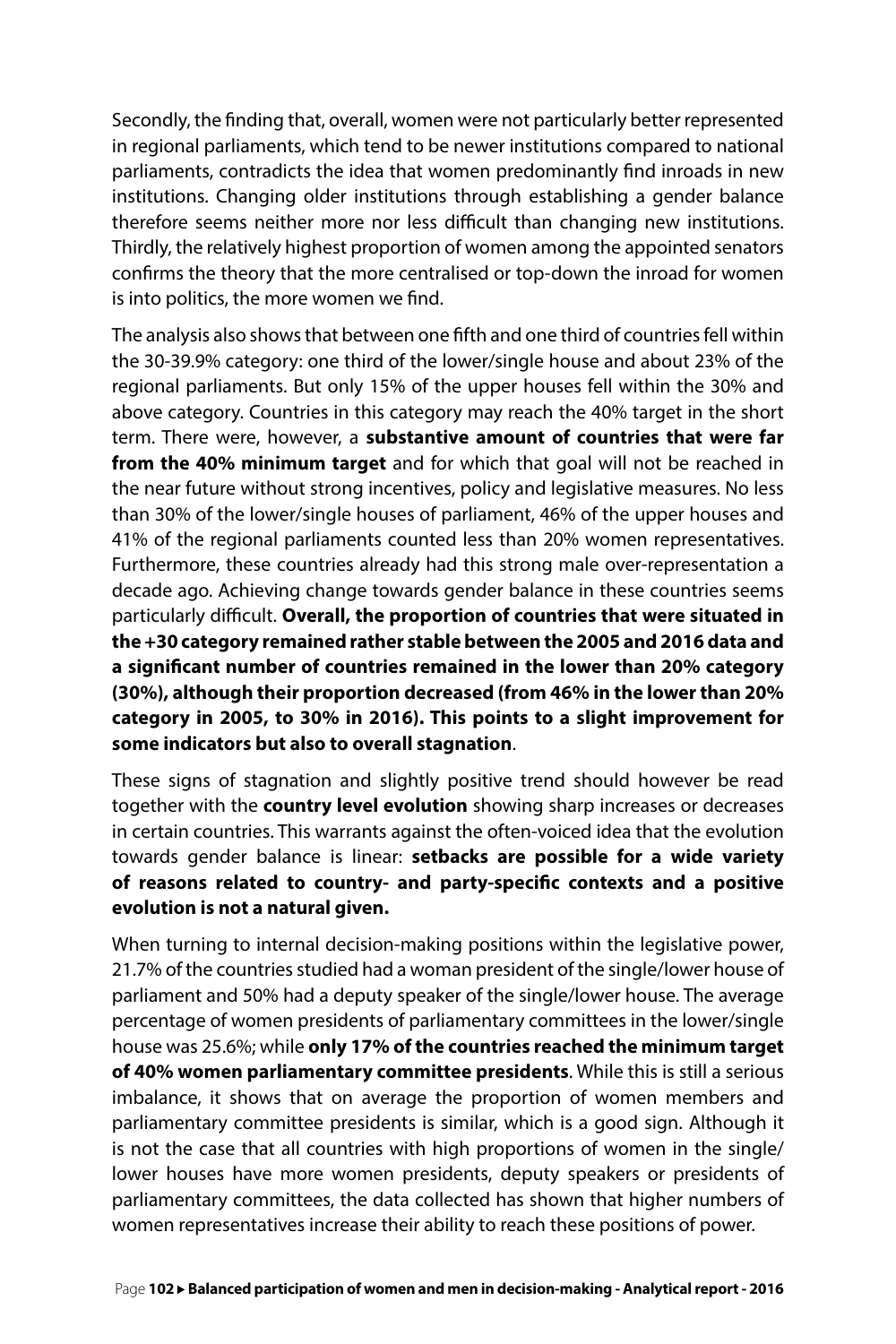DIPLOMATIC SERVICE

**COUNCIL OF EUROPE** 

#### **Executive power**



#### *Executive power positions – summary figure 2016*

The overall conclusion of the analysis about the executive power, especially when it concerns heads of states, heads of governments and mayors, is that **positions at the very top of the political hierarchy at the executive level in Europe were still almost exclusively male dominated in 2016**. For all of the executive functions, **less than 11% of the respondent countries met the 40% minimum target**. The summary figure concerning executive power positions shows that the average proportion of women heads of state or in an executive body did not exceed 20%: of the countries studied, 9.5% of the heads of states were women when elected and 14.3% when appointed by parliaments. Women represented 12.2% of the heads of national governments; 19.4% of heads of regional governments; 31.4% of members of regional governments; 13.5% of the mayors and 26% of local councillors.

Heads of national governments and members of regional governments showed a positive evolution when comparing 2005 and 2016; while the other functions featured very modest progress.

The situation appears especially worrying for the proportion of women **mayors: in 2016 their average percentage was extremely low (13.4% on average**) and none of the countries reached the minimum target of 40%. Furthermore, in 2016 only 2.5% of the countries had over 30% of women mayors and no less than 77% of the countries had less than 20% women mayors. Taken together, these findings **highlight the top level of the local executive as very resistant to change**. An explanation may again be found in the centralisation hypothesis. Strategies for reaching a gender balance in political office are said to work better when in the hands of few (at the national level) than in the hands of many (at the local level). The latter increases the opportunities for political dynamics and strategies that favour those who are already in power (i.e. predominantly men), which also reduces the impact of the efforts of national party leaders to strive for greater gender balance.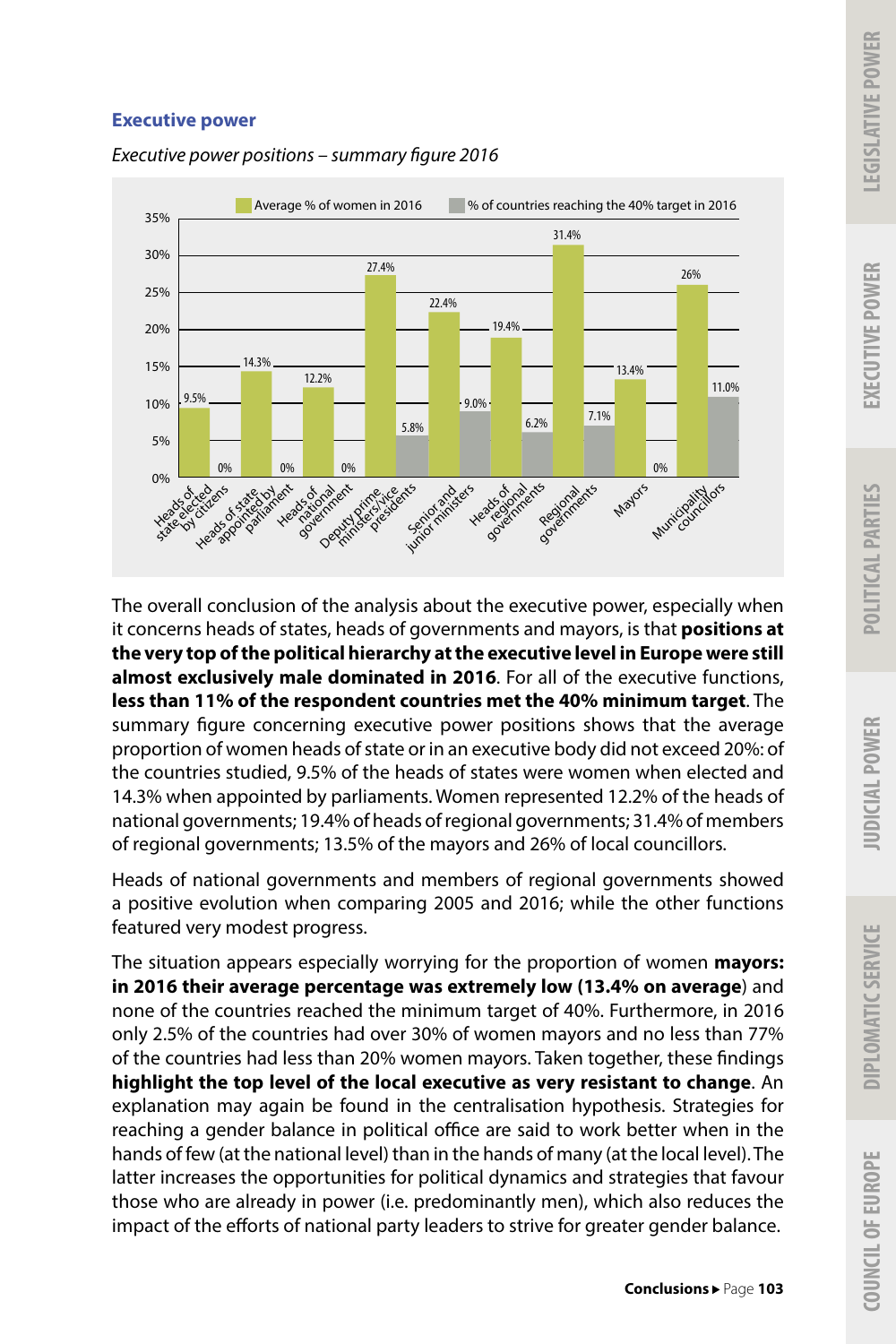The averages of women's presence in executive functions rose with the number of executive functions in the countries, but seemed to be to some extend inversely proportional to the level of power, except for the local level (mayors) and notwithstanding large variations in the power attributed to the different levels between member states. 27.4% of the deputy prime ministers/vice presidents and 22.4% of the senior and junior ministers of the national governments were women, and 31.4% of the members of regional governments were women. Regional executives also stand out positively in terms of gender balance when looking at other findings. 43% of regional governments were situated within the 30-39.9% women range, whereas this was only the case in 20% of the countries regarding senior and junior ministers. Furthermore, one fifth (21.4%) of the regional governments still had less than 20% women, whereas this was the case in almost half (49%) of the countries when it comes to senior and junior ministers. The analysis also showed that almost 26% of local councils (nine countries) fell within the 30-39.9% category but 23% of local councils counted less than 20% women representatives. In addition, the data reveal that the level of local councils was particularly unstable.

In conclusion, **while the local and national executives were (highly) problematic, the regional governments stood out as more promising** (even though there was no gender balance there either). It should be further studied to find out whether these findings can be interpreted as suggesting that there are more women in regional governments than in national governments because the first are less powerful.

The average proportion of women ministers in national governments (22.4%) was not too far from the proportion of women in the national lower/single houses (25.6%) and hence do not point to an extra discriminatory barrier for women when moving upwards on the political ladder to national executive positions. What is striking, however, is that there were proportionally more women on average in regional governments (31.4%) than in regional parliaments (25.6%). More research is needed to understand these patterns.

#### *Impact of electoral systems, gender quotas or parity systems and gendersensitive regulations of political parties*

One of the measures suggested in Recommendation Rec(2003)3 calls on member states to reform their electoral systems in order to reach a gender balanced representation. Furthering women's participation in political decision-making can be done by increasing the proportionality of the electoral system, changing the ballot structure (open or closed), including rules on gender equality in the laws on public funding of political parties, and through the implementation of gender quotas legislation or parity systems. The Recommendation also strongly calls upon political parties to take different types of internal measures to reach a gender balance. Both member states and political parties are encouraged to introduce parity systems or gender quotas. Political parties can also take other steps, such as including gender equality in their regulatory framework, implementing gender quotas for their internal decision-making bodies and providing training for women politicians.

Regarding the effect of electoral systems, findings confirmed the expected result that **proportional systems are clearly more favourable for a balanced participation of women and men in political decision-making bodies than**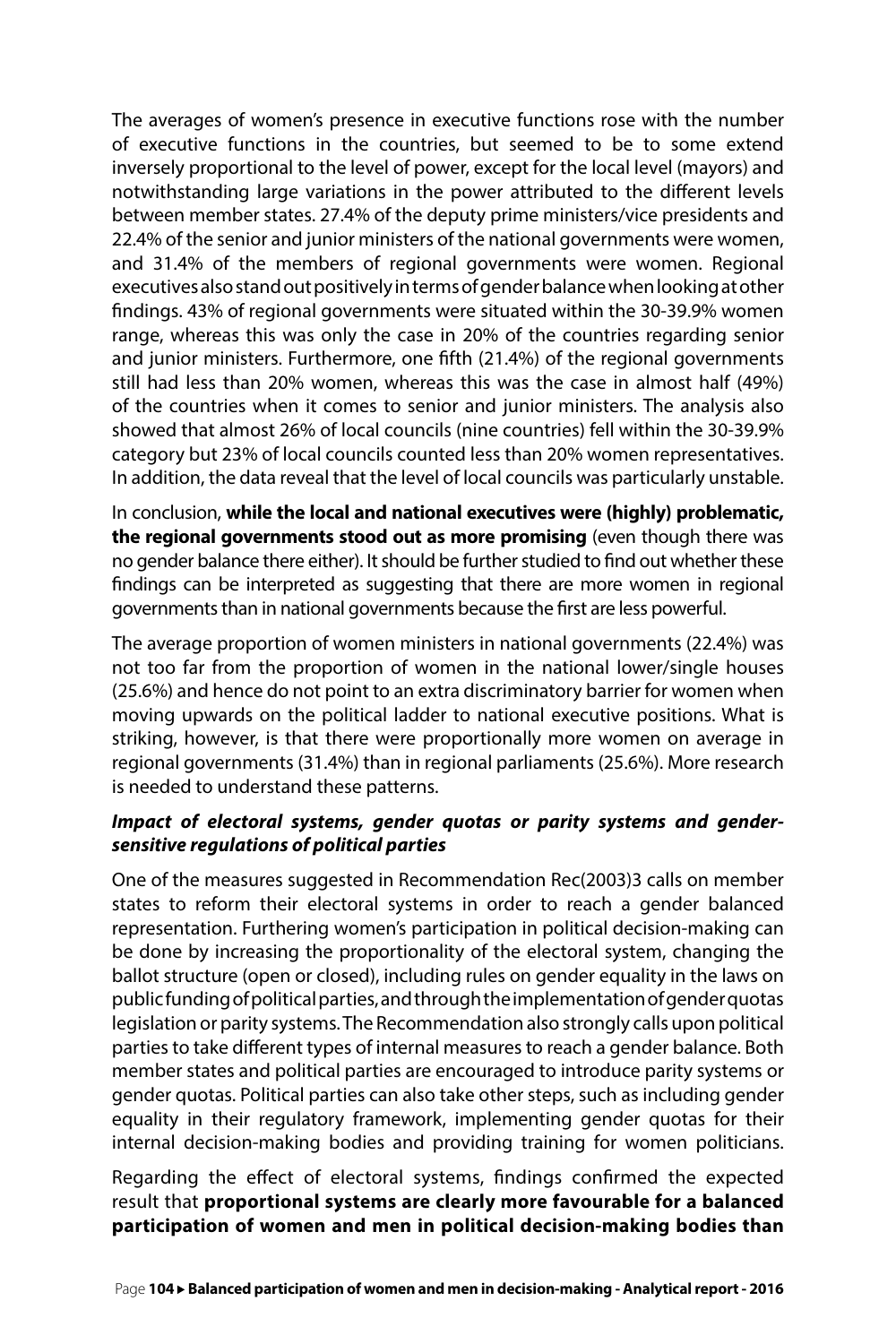EGISLATIVE POWER **LEGISLATIVE POWER**

**COUNCIL OF EUROPE EXECUTIVE POWER DIPLOMATIC SERVICE** DIPLOMATIC SERVICE

**majoritarian electoral systems**. In 2016, the highest proportion of women members of the single/lower houses was found in countries using proportional list systems (27.5% women with open lists; 26.6% with closed lists and 27% with other lists). The lowest proportion of women members was found in single majority systems (19.3%). Also as expected, the effect of open or closed lists was not clear-cut. In the case of proportional systems, open lists were slightly more favourable than closed lists (27.5% women compared to 26.6%). In the case of semi-proportional systems, they produced slightly lower level of women (20.9% women compared to 21.1%). Overall, with respect to women's participation, the proportionality of the electoral system seemed of more importance than the openness of the ballot structure.



*Percentage of women in lower/single houses, by gender quota type – summary table 2016*

*Note: Information on political party quotas was collected for the five parties with the highest seat share in the lower/single house elections.*

Gender quotas or parity systems are considered to be a direct tool to increase women's participation and a fast track to achieve gender balance. As shown in the above figure, countries that applied both gender quota laws and political party voluntary quotas had only slightly more women representatives in the lower/single houses than countries with none of these measures (26.3% and 23.1%, respectively). A second surprising finding is that **countries that only had political party quotas performed better than countries with quota laws or parity systems**, even when those had voluntary political party quotas. The first group of countries (with only voluntary political party quotas) counted on average 28.8% women in the lower/single houses; while the group of countries with gender quota laws or parity systems reached only 25.3% of women and countries with both types, 26.3%.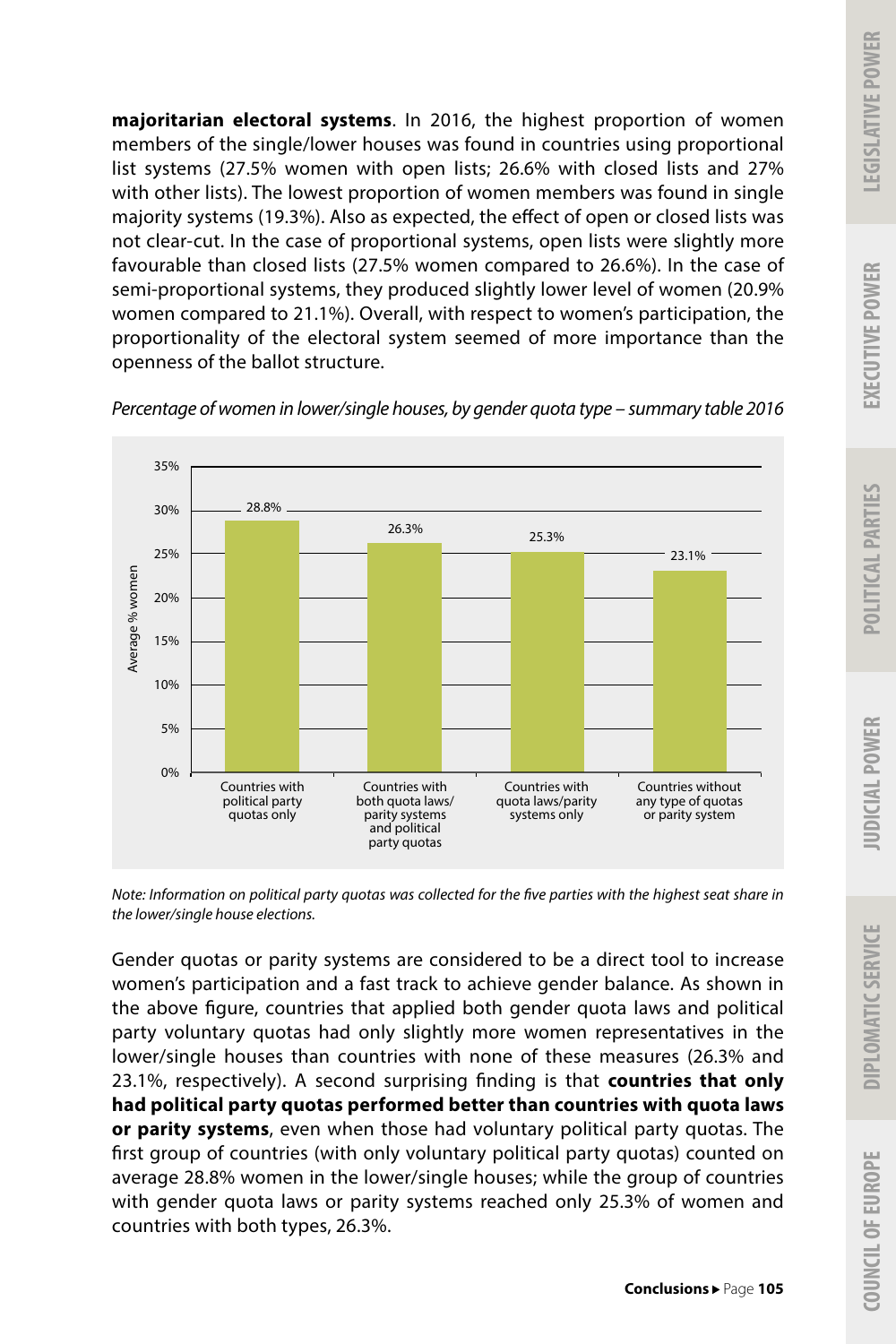These findings can be explained by the 'acceptable minimum' hypothesis: when different political parties have to agree upon gender quotas (i.e. in the case of establishing gender quota laws) their design will be adapted to the least willing party. This decreases the efforts of the most willing party, which put their quota target higher only when they can design the measure as they wish, as in the case of voluntary political party quotas, and do not experience a downwards pull by gender quota laws that set the target lower than they would.

Why do all gender quota laws or parity systems not produce significantly higher percentages of women legislators? The answer is because **only strong quota laws or parity systems work**. The analysis has shown a strong correlation between the strength of the quotas (measured in terms of quota percentage, whether they include a stipulation on rank order of women and men, and whether or not they include sanctions, as well as the type of sanction), and the percentage of women elected in national elections. Also for regional parliaments there was a correlation between strong quotas and better performance in terms of gender balance. In sum, this implies that **if well designed and strong enough, gender quotas legislation or parity systems are effective tools to establish gender balance in political decision-making.**

Countries where party quotas existed, either for national elections or for party decision-making bodies, had on average higher levels of women in lower houses, among party executives and among party members, than countries without such measures. This shows the effectiveness of the quotas or measures in place. Gender equality elements in legal frameworks regarding political parties or in laws on the public funding of political parties however did not seem to automatically lead to better results. Countries that have adopted such rules did not, on average, present significantly higher levels of women in national elected assemblies or political party organisations. Here too, the conclusion is that **such measures, in order to be effective, need to be strong enough and be complemented with additional practical measures**. Otherwise, such measures risk remaining merely symbolic gestures rather than real mechanisms for change.

Finally, countries that organised training for women candidates had only slightly higher levels of women in national lower houses, among party executives or as party leaders. The fact that training seemed to be less effective than gender quotas for elections or internal party bodies is linked to two reasons. Firstly, training for women constitutes a 'soft' measure to address women's under-representation in politics. It **does not systematically address underlying gender biases in recruitment and selection processes**; for instance, it does not change the consideration of the party's selectorates as to what constitutes a 'good' candidate, nor do they challenge informal practices that benefit men more than women. In order to tackle these **structural barriers caused by informal rules and practices, training and gender awareness campaigns need to target first and foremost the party's leadership**. Secondly, training for women may be less effective than gender quotas in increasing women's presence in numbers, but it can still be useful to strengthen the position of women at a later stage, i.e. once they are selected as candidates or elected as representatives.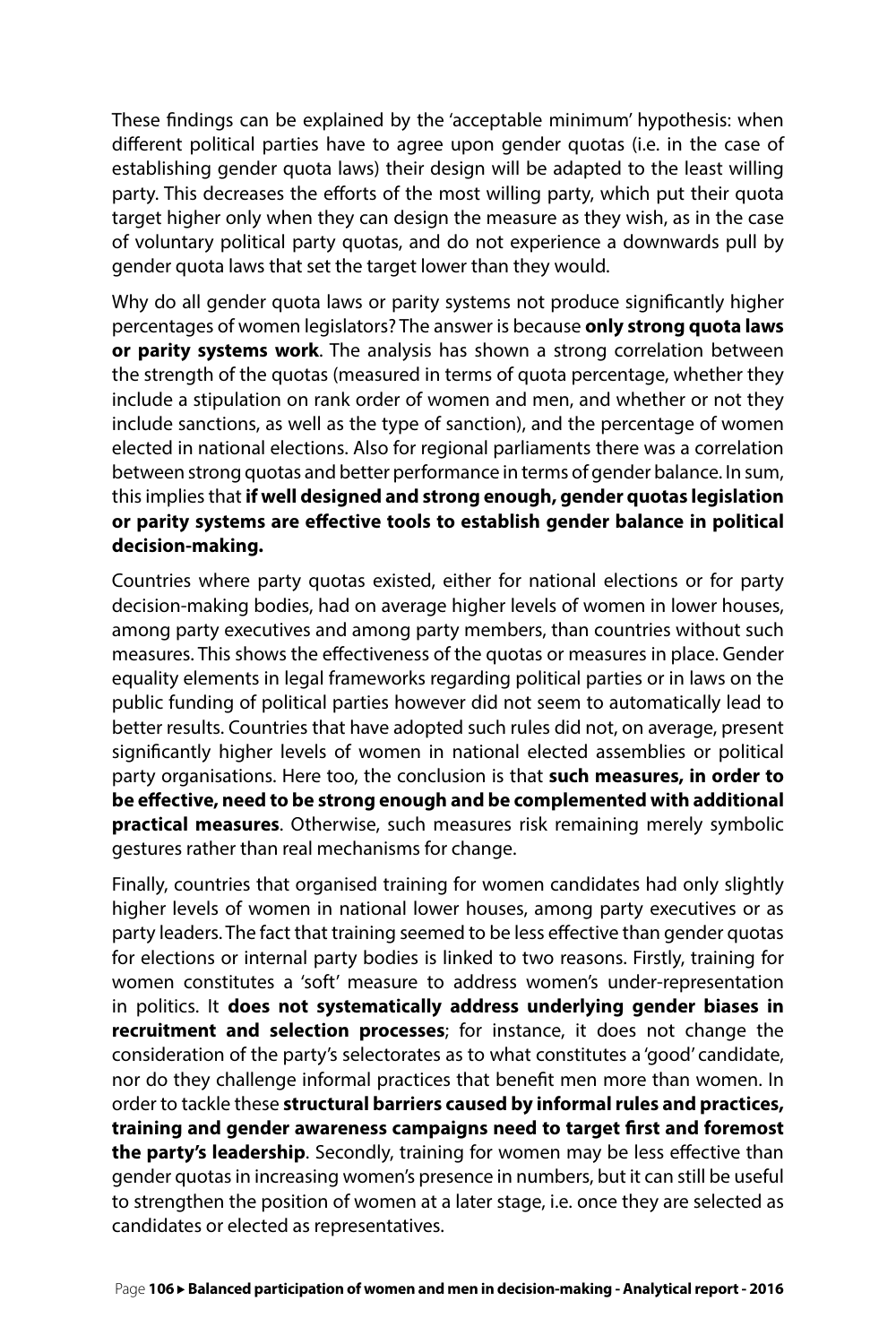EGISLATIVE POWER **LEGISLATIVE POWER**

# POLITICAL PARTIES **JUDICIAL POWER POLITICAL PARTIES**

# DIPLOMATIC SERVICE

## **Judicial power**



*Judicial power – summary figure 2016*

## **In 2016, very few of the courts observed reached the 40% minimum target set by the Recommendation: 12 (28%) of the High/Supreme Courts, seven (22%) of the Constitutional Courts and 12 of the High Councils of the Judiciary (36%)**

(see summary figure above). The High/Supreme Courts and High Councils of the Judiciary performed better than the Constitutional Courts as far as gender balance is concerned. The first counted on average 33% women, the second 28% and the latter 26%. High/Supreme Courts witnessed a positive evolution between 2005 and 2016: the majority of countries saw an increase in the percentage of women judges and in 2016 none of the High/Supreme Courts included in the study only had male judges. The percentage of women judges in Constitutional Courts also increased slightly in the majority of countries. Furthermore, 30% of High/Supreme Courts were situated in the 30-39.9% women-judges range – an important signal of potential increase of countries reaching the 40% minimum target – and only 14% had less than 20% women judges. In addition, only 21.8% of the Constitutional Courts were situated within the 30-39.9% women-judges range, which is less than the 28% with less than 20% women judges. Moreover, some Constitutional Courts counted no woman at all.

*Judicial power – evolution over time*

|                                       | <b>EVOLUTION</b><br>2005-2016* |
|---------------------------------------|--------------------------------|
| <b>High/Supreme Courts</b>            |                                |
| <b>Constitutional Courts</b>          | $+/-$                          |
| <b>High Councils of the Judiciary</b> | N/A                            |

\*Data regarding High Council of the Judiciary were gathered for the first time in 2016.

These general trends should however be read together with the sometimes significant increases and decreases in the number of women judges at the individual country level. Finally, concerning women judges in High/Supreme Courts, the analyses show no correlation with the appointment method (by head of state, government, high council of the judiciary, or in another way).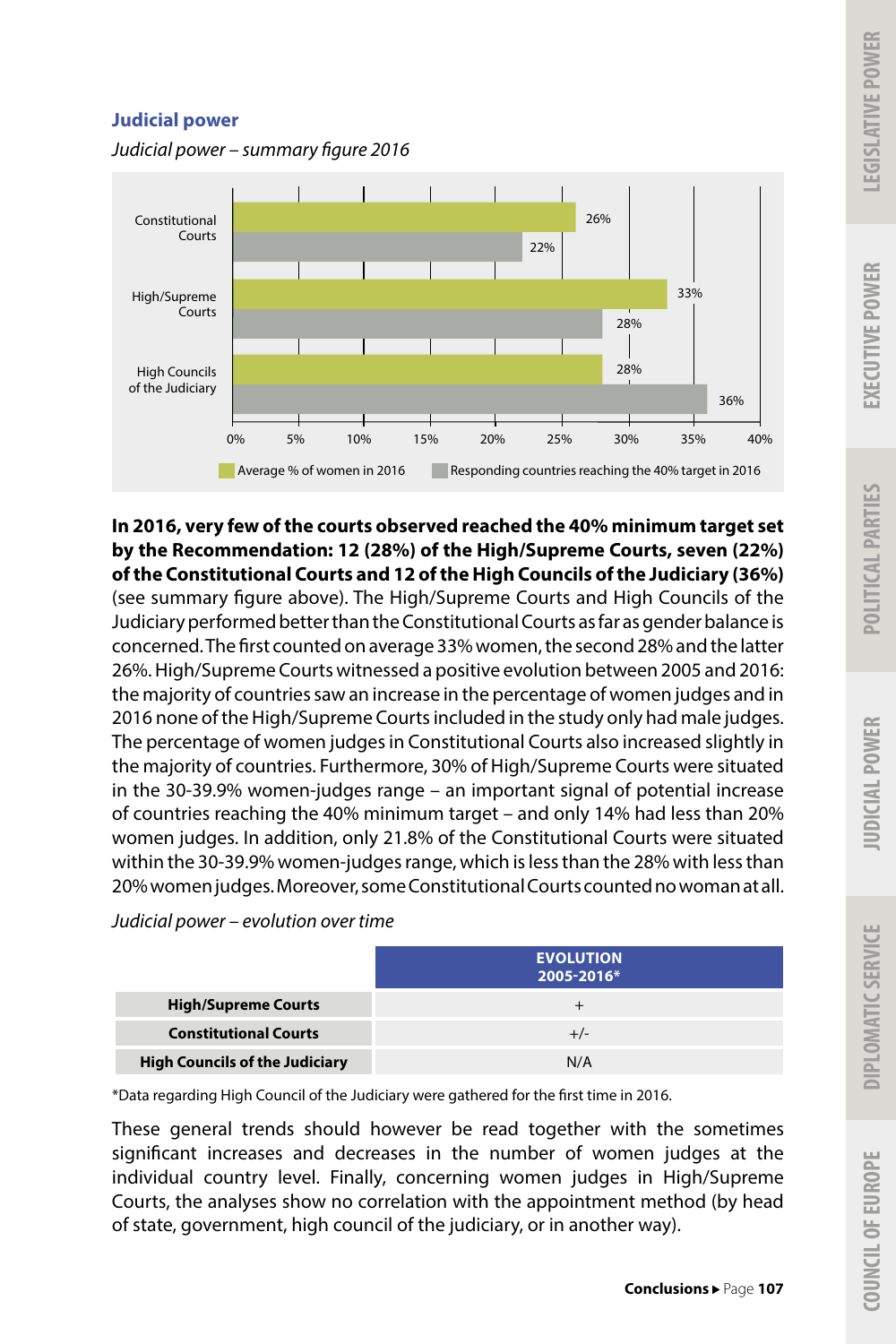## **Diplomatic service**

Even though the analyses shows a lot of variety among the countries and over time concerning gender balance in the diplomatic service, some general conclusions can be drawn (table hereunder).

*Diplomatic service – evolution over time*

|                                                         | <b>EVOLUTION</b><br>2005-2016 |
|---------------------------------------------------------|-------------------------------|
| <b>Ambassadors extraordinary</b><br>and plenipotentiary | $+/-$                         |
| <b>Envoys and ministers plenipotentiary</b>             | $^{+}$                        |
| <b>Minister counsellors</b>                             | $+/-$                         |
| <b>General consuls</b>                                  | $+/-$                         |

**The proportion of countries where the various functions of the diplomatic service reached the 40% minimum target was low, especially for the highest functions** and in 2016, some countries had no women diplomats in some of these functions. Of the diplomatic functions included in the study, minister counsellors (the lowest grade analysed) counted on average the most women diplomats (30.5%) (summary figure hereunder), the highest proportion of countries in the +40% (31%) and the 30-39.9% women range; and the lowest in the minus 20% category (34%). Also, the function of envoys and ministers plenipotentiary performed relatively well, with an average of 27.3% women, with a significant progress compared to 2005 (19.9%). However, regarding this function, only 8.3% of countries were reaching 40% and 42% had less than 20% women envoys and ministers plenipotentiary.



*Diplomatic service – summary figure 2016*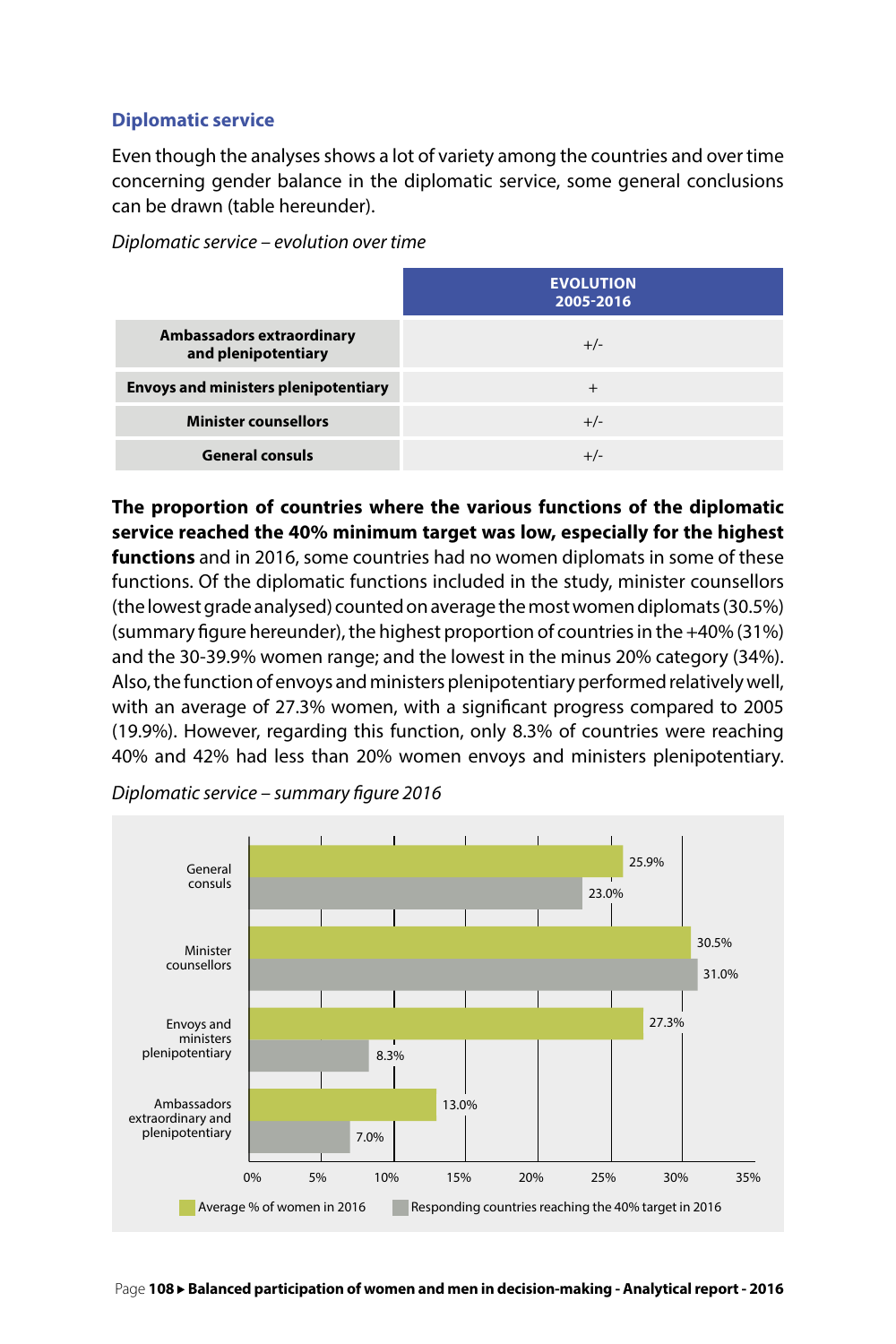The average low proportion of women ambassadors (13%), together with the data regarding mayors and heads of state and government were among the poorest performance indicators in terms of gender balance in the 2016 monitoring round. Furthermore, the analysis shows the same pattern for general consuls, with very few countries in the 30-39.9% range - where one may expect that in the near future at least some countries will reach the 40% minimum target; and many more countries in the less than 20% range: 9% countries with 30-39.9% and 24.7% with less than 20% of women ambassadors. The diplomatic service therefore remained male dominated, especially regarding its highest functions.

# **Council of Europe**

*Council of Europe – summary table 2016*

|                                               |                    | <b>COUNTRIES</b><br><b>DELEGATIONS</b><br><b>REACHING THE</b><br><b>MINIMUM 40%</b><br><b>TARGET IN 2016</b> | <b>AVERAGE</b><br>% WOMEN<br><b>IN 2016</b> | <b>EVOLUTION</b><br>2005-2016 |
|-----------------------------------------------|--------------------|--------------------------------------------------------------------------------------------------------------|---------------------------------------------|-------------------------------|
| <b>Parliamentary Assembly</b>                 |                    | 21 (45.7%)                                                                                                   | 35.7%                                       | $^{+}$                        |
| <b>Chamber of Local</b><br><b>Authorities</b> | <b>Members</b>     | 22 (46.8%)                                                                                                   | 43%                                         | $^{+}$                        |
|                                               | Substitutes        | 21 (55.3%)                                                                                                   |                                             |                               |
| <b>Chamber of</b><br><b>Regions</b>           | <b>Members</b>     | 22 (58%)                                                                                                     | 44.8%                                       | $^{+}$                        |
|                                               | <b>Substitutes</b> | 24 (52.2%)                                                                                                   |                                             |                               |
| <b>European Court of Human Rights</b>         |                    |                                                                                                              | 34.8%                                       | $^{+}$                        |

The results regarding gender balance in the Council of Europe bodies show positive developments (above summary table). The **Chamber of Local Authorities and the Chamber of Regions had on average 43% and 44.8%** of women respectively. Hence, both reached the minimum target of 40%. At the individual country level, 46.8% of the member states reached the 40% minimum target for the members of the Chamber of Local Authorities and 58% reached the minimum target for the members of the Chamber of Regions. Both bodies also showed important improvements compared to 2005.

The average percentage of women in the **Parliamentary Assembly, on the other hand, remained slightly below the 40% threshold (35.7%)**. Almost half of the countries reached the 40% minimum target in 2016. With a small effort by individual member states, this average percentage could, in the short term, reach the 40% minimum target.

As for the European Court of Human Rights, a small positive improvement could be noticed in 2016 compared to 2005. In 2016, out of the 46 judges in office at the European Court of Human Rights at the time of reporting, $8$  16 were women and 30 were men, bringing the percentage of women judges to 34.8%. While the presidency of the Court remained male, parity was reached and even exceeded in 2016 for vice-presidents, section presidents and section vice-presidents.

<sup>8.</sup> One post was vacant at the time of reporting.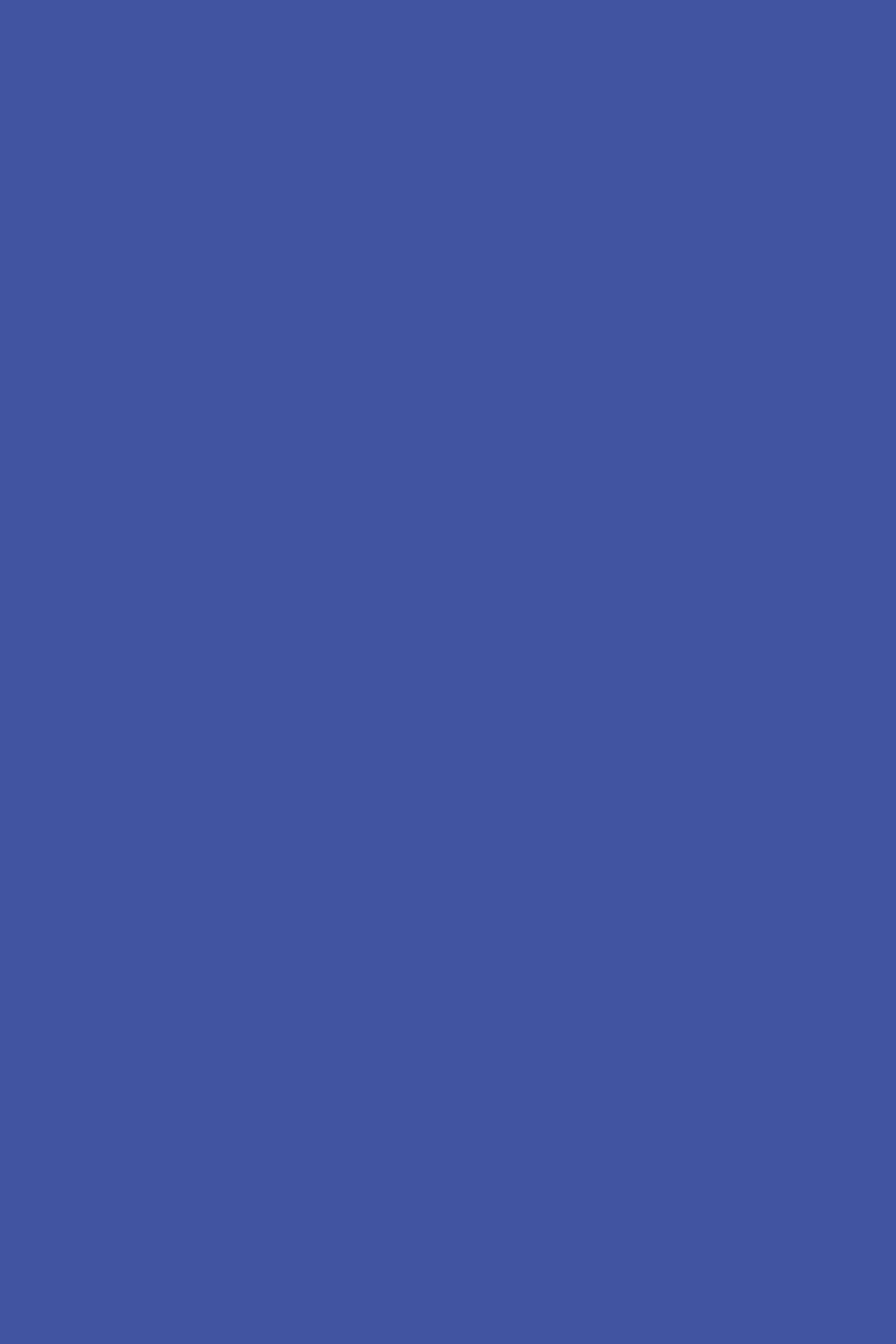# **RECOMMENDATIONS FROM THE THIRD ROUND OF MONITORING**

**R** ecommendation Rec(2003)3 on balanced participation of women and men<br>in political and public decision-making was adopted nearly one and a half<br>decades ago. It may be time to 'renew the yows'. While overall positive evol in political and public decision-making was adopted nearly one and a half decades ago. It may be time to 'renew the vows'. While overall positive evolutions can be discerned when comparing the levels of participation of women and men in political and public decision-making in 2005 and in 2016, many countries also feature stability at a level below the 40% minimum standard, as well as sharp decreases, which sometimes have led to the complete absence of women in some political and public decision-making arenas. Regression the level of representation of women in political and public decision-making is a real threat. The commitment towards the balanced participation of women and men in political and public decision-making bodies should hence be maintained and further strengthened.

However, trends which indicate progress and sharp increases in some countries or areas – including at a significant level – prove that targets can be achieved. Given the wide variations in women's and men's presence in decision-making bodies across Europe and the different national contexts, the Recommendation leaves it to the member states to set targets linked to a time scale with a view to reaching balanced participation of women and men in political and public decision-making (paragraph VI of the Recommendation). This strategy acknowledges and takes into account institutional, political and cultural specificities, as well as levels of political will. The 2016 monitoring round could be used by member states to identify the problematic areas (and decide upon the targets and the time frame for meeting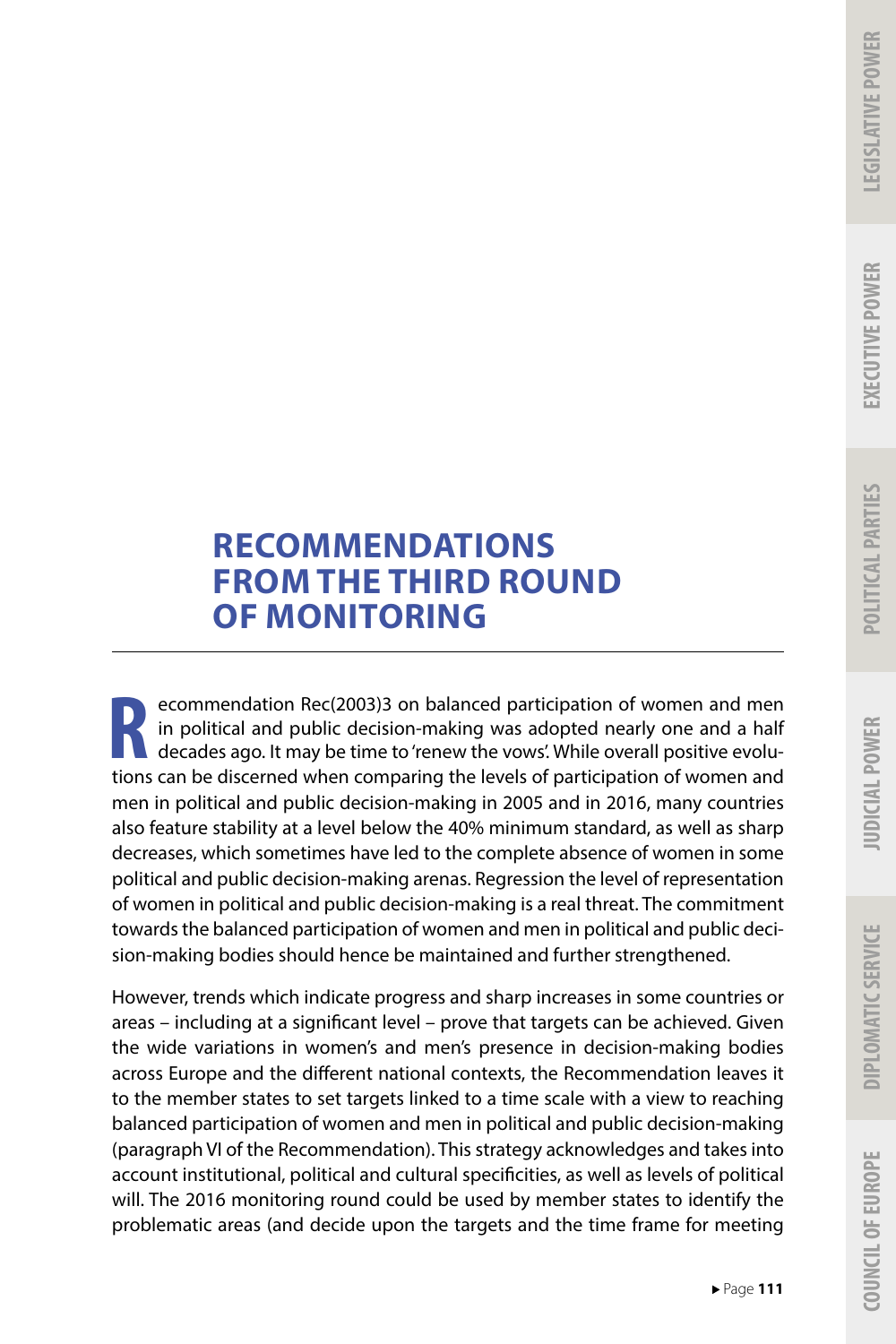them), and the areas where the 40% minimum target is closer to be reached (and put in place relevant measures that could contribute to reaching the target).

In light of paragraph VI of the Recommendation, member states could adopt a double approach when setting their targets and timeframe to meet the 40% minimum target:

1. A problem-driven approach, focusing on the most problematic areas to achieve gender balanced participation in political and public decision-making in their country.

2. An opportunity-driven approach, for those areas where progress has been made and an 'extra and sustained effort' will contribute to reach the 40% minimum target set by the Recommendation.

The analyses show that in many countries and sectors, the level of women's participation was within the 30-39.9% range. Therefore, some targeted measures could make a difference to reach the 40% minimum threshold.

For both the problem-driven and opportunity-driven strategies, strict gender quota laws or parity systems and party quotas could be considered.

As stipulated in paragraph 3 of the Appendix to the Recommendation, which lists legislative and administrative measures concerning parity thresholds for candidates in elections, member states should consider making gender quota laws more strict, for instance by increasing the quota percentage, imposing rank order rules and/or introducing/strengthening the sanctions. In countries where gender quotas have generated the most effective results, the minimum level of the target for candidates of each sex on electoral lists was set high (50%-50%), rules on rank order were adopted, and strict sanctions for non-compliance were in place. Another option would be to argue in favour of the (re-)introduction of strong political party quotas (even in countries where gender quota laws or parity systems exist), in order to create a competition dynamic among political parties.

In majoritarian systems the switch to proportional representation may also be considered as a strategy. Initiatives to include gender equality principles in legal frameworks for political parties and in laws on public funding of political parties should be supported, as they show the willingness of political parties and governments to tackle the unequal representation of women and men in politics. At the same time, when such commitments are made, care should be taken to ensure that these provisions do not remain 'empty vessels'. In order for such measures to be effective, they need to be supported by an active commitment to bring more women to the party and – more importantly – by a willingness to reflect on the existence of gender biases in the functioning of recruitment and selection practices within political parties. One recommendation would be to not only organise training sessions for women candidates, but also for party leaders, party executives and party's bodies responsible for selecting candidates for elections (selectorates). Such training sessions would not only focus on ways to recruit women candidates, but also on identifying, tracking and amending existing gender stereotypes and biases in how parties recruit, select and support candidates, and in the practices and criteria that drive the selection of men and women candidates. In order to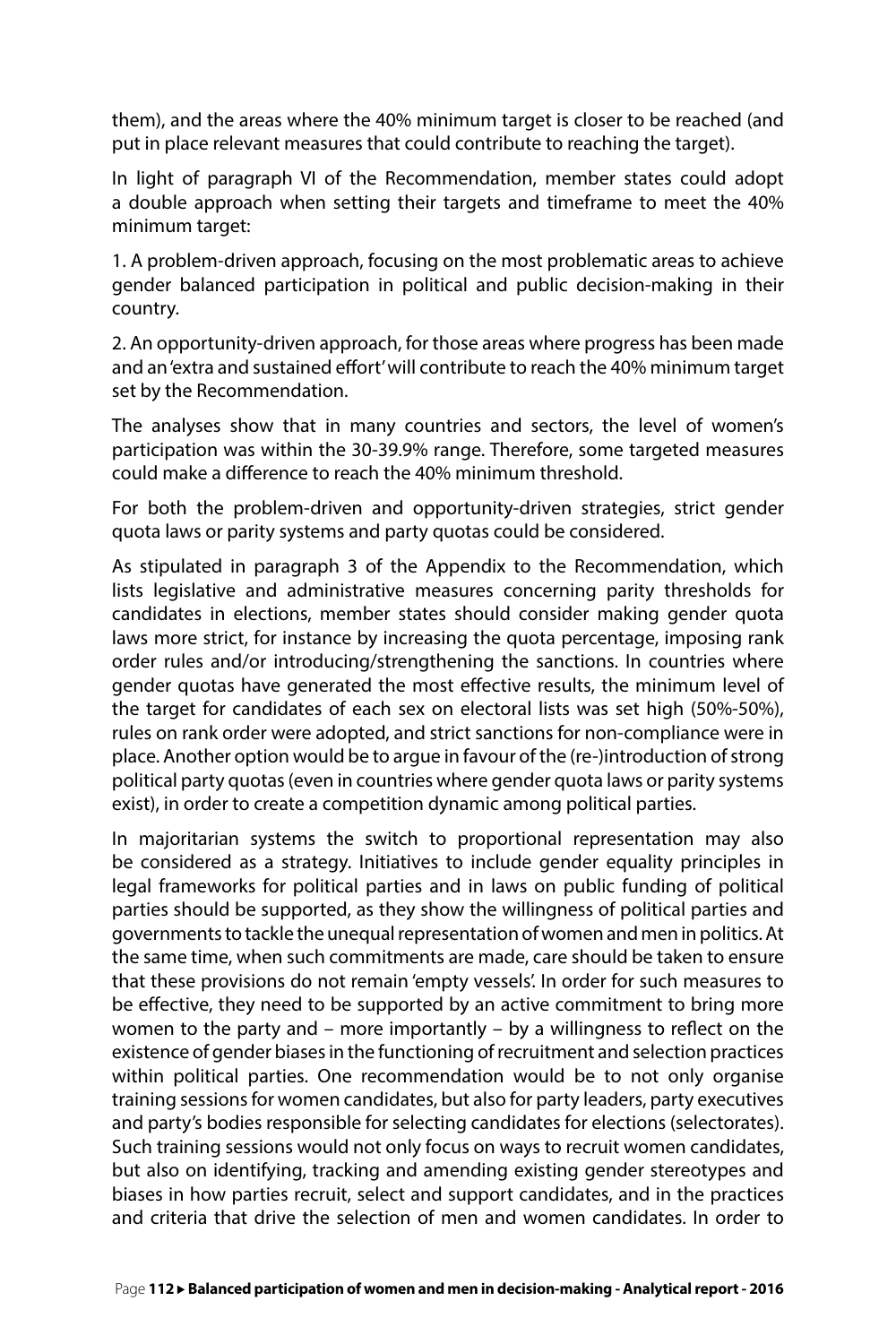support their attempts to reflect on their recruitment and selection processes, political parties could consider relying on internal or external gender equality experts.

Arguably, both types of strategies (problem-driven and opportunity-driven) require not only different measures, but also a different discourse. For the first strategy, a sense of emergency needs to be generated; while the second strategy rather points at the good progress made and encourages the continuation of efforts.

Finally, it is important to emphasise that achieving a gender balance in political and public decision-making also depends on the adoption of general gender equality policies in all fields, including economic independence and empowerment, education, media, addressing gender stereotypes and combating violence against women to mention a few. A gender balance in decision making cannot be reached if other areas of public and private life remain fundamentally unbalanced.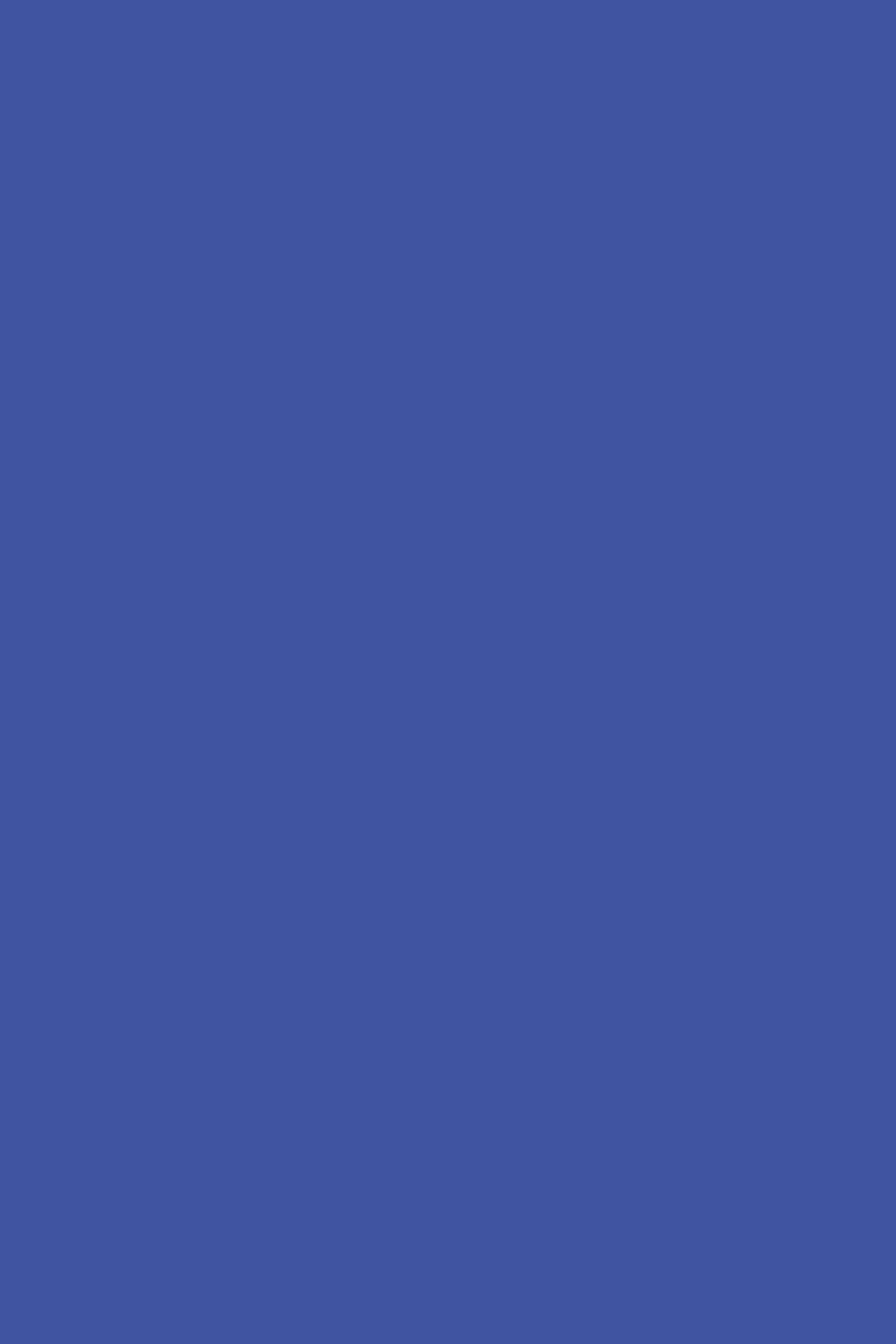# **APPENDIX**

**Recommendation [Rec\(2003\)3](https://search.coe.int/cm/Pages/result_details.aspx?ObjectId=09000016805e0848) of the Committee of Ministers of the Council of Europe to member states on balanced participation of women and men in political and public decision-making**

*(Adopted by the Committee of Ministers on 12 March 2003 at the 831st meeting of the Ministers' Deputies)*

The Committee of Ministers, under the terms of Article 15.*b* of the Statute of the Council of Europe,

Bearing in mind that women make up more than half of the population and the electorate in its member states, but continue to be seriously under-represented in political and public decision-making in a large part of its member states;

Bearing in mind that, in spite of the existence of *de jure* equality, the distribution of power, responsibilities and access to economic, social and cultural resources between women and men is still very unequal due to the persistence of prevailing traditional gender roles;

Mindful that the functioning of electoral systems and political institutions, including political parties, may hamper women's participation in political and public life;

Considering that balanced participation of women and men in political and public decision-making is a matter of the full enjoyment of human rights, of social justice and a necessary condition for the better functioning of a democratic society;

Considering that the realisation of balanced participation of women and men in political and public decision-making would lead to better and more efficient policy making through the redefinition of political priorities and the placing of new issues on the political agenda as well as to the improvement of quality of life for all;

Considering that balanced participation of women and men in political and public decision-making is needed for the development and construction of a Europe based on equality, social cohesion, solidarity and respect for human rights;

Recalling the declaration adopted at the 2nd Summit of the Council of Europe (October 1997) at which the heads of state and government of the Council of Europe stressed "the importance of a more balanced representation of men and women in all sectors of society, including political life", and called for "continued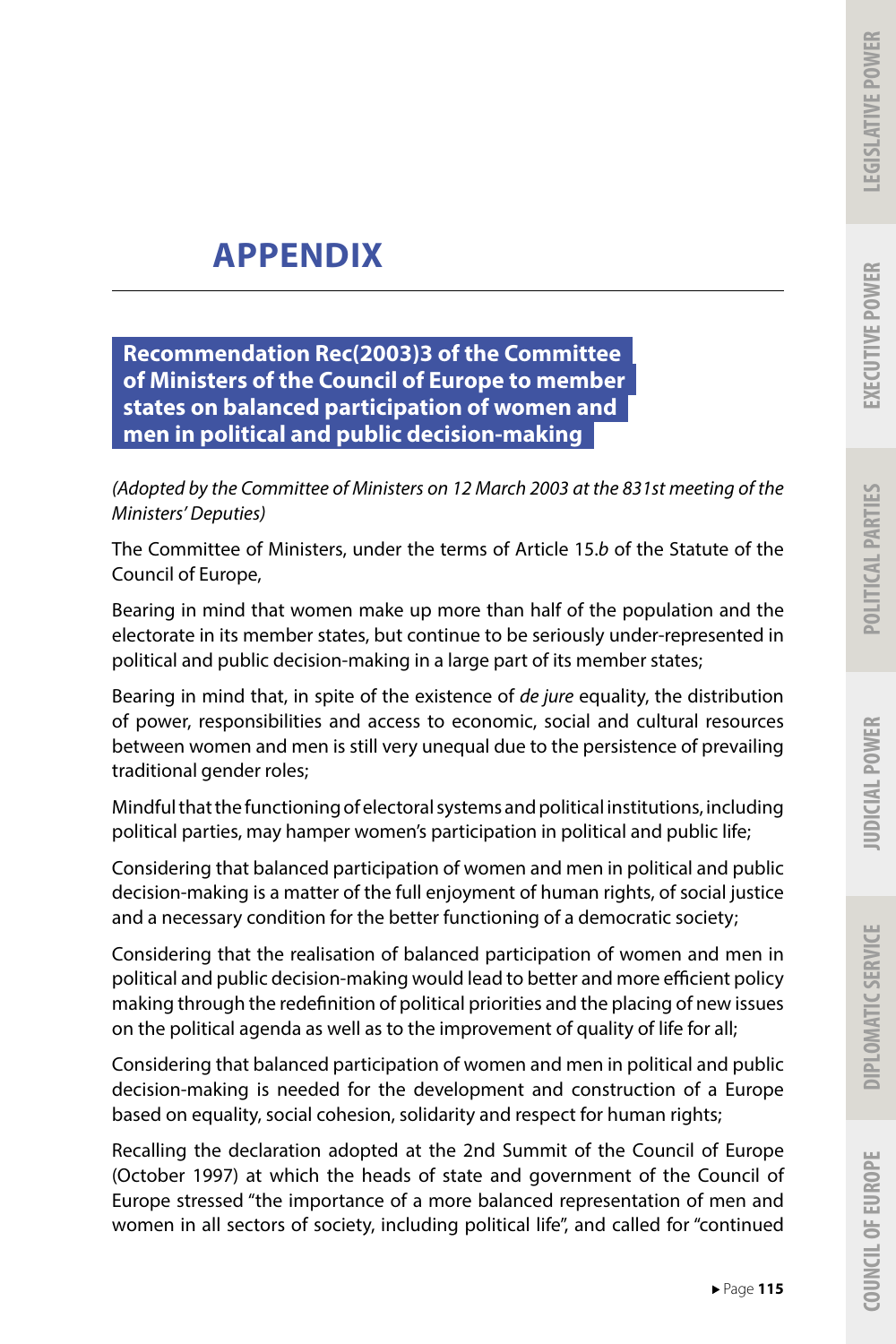progress with a view to achieving effective equality of opportunities between women and men";

Bearing in mind the Convention for the Protection of Human Rights and Fundamental Freedoms (1950) and its Protocols;

Bearing in mind the European Social Charter (1961), the revised European Social Charter (1996) and the Additional Protocol to the European Social Charter providing for a System of Collective Complaints (1995);

Bearing in mind the texts adopted at the European Ministerial Conference on Human Rights held in Rome in 2000;

Bearing in mind the following Recommendations of the Committee of Ministers to member states of the Council of Europe: Recommendation No. R(85)2 on legal protection against sex discrimination; Recommendation No. R(96)5 on reconciling work and family life and Recommendation No. R(98)14 on gender mainstreaming;

Bearing in mind the following texts adopted by the Parliamentary Assembly: Recommendation 1229 (1994) on equality of rights between women and men; Recommendation 1269 (1995) on achieving real progress in women's rights as from 1995 and Recommendation 1413 (1999) on equal representation in political life;

Bearing in mind the United Nations Universal Declaration of Human Rights and the International Covenant on Civil and Political Rights;

Recalling the United Nations Convention on the Elimination of all forms of Discrimination Against Women (CEDAW, 1979), especially its Articles 7 and 8;

Recalling also the commitments in the Beijing Platform for Action as well as in the Agreed Conclusions of the Special Session of the UN General Assembly in 2000  $(Beijinq +5);$ 

Considering that democracy can no longer afford to ignore the competence, skills and creativity of women but must become gender sensitive and include women with different backgrounds and of different age groups in political and public decision-making at all levels;

Mindful of the high priority the Council of Europe gives to the promotion of democracy and human rights,

Recommends that the governments of member states:

- I. commit themselves to promote balanced representation of women and men by recognising publicly that the equal sharing of decision-making power between women and men of different background and ages strengthens and enriches democracy;
- II. protect and promote the equal civil and political rights of women and men, including running for office and freedom of association;
- III. ensure that women and men can exercise their individual voting rights and, to this end, take all the necessary measures to eliminate the practice of family voting;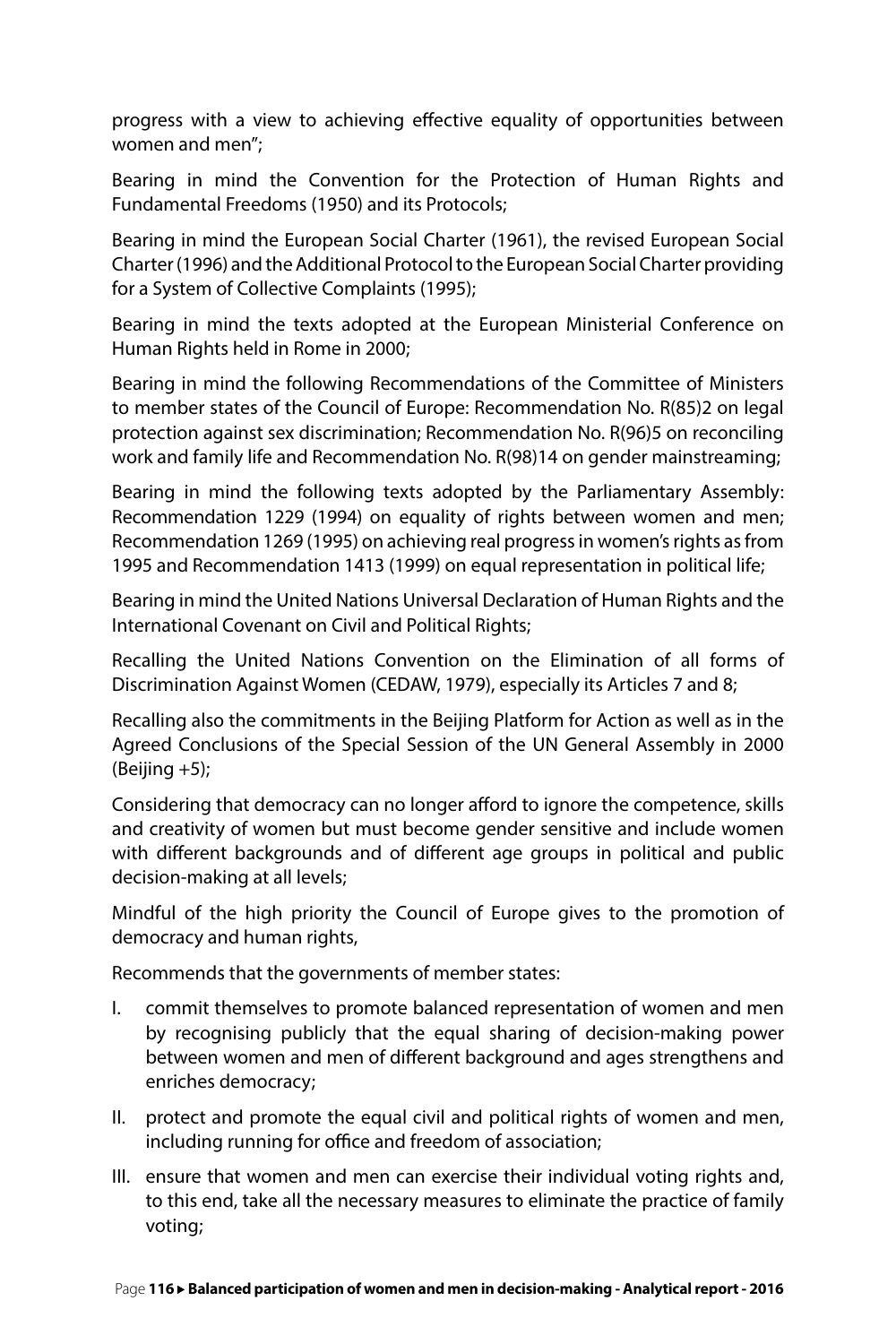- IV. review their legislation and practice, with the aim of ensuring that the strategies and measures described in this recommendation are applied and implemented;
- V. promote and encourage special measures to stimulate and support women's will to participate in political and public decision-making;
- VI. consider setting targets linked to a time scale with a view to reaching balanced participation of women and men in political and public decision-making;
- VII. ensure that this recommendation is brought to the attention of all relevant political institutions and to public and private bodies, in particular national parliaments, local and regional authorities, political parties, civil service, public and semi-public organisations, enterprises, trade unions, employers' organisations and non-governmental organisations;
- VIII. monitor and evaluate progress in achieving balanced participation of women and men in political and public life, and report regularly to the Committee of Ministers on the measures taken and progress made in this field.

# **Appendix to Recommendation [Rec\(2003\)3](https://search.coe.int/cm/Pages/result_details.aspx?Reference=Rec(2003)3)**

For the purpose of this recommendation, balanced participation of women and men is taken to mean that the representation of either women or men in any decision-making body in political or public life should not fall below 40%.

On this basis, the governments of member states are invited to consider the following measures:

### **A. Legislative and administrative measures**

Member states should:

- 1. consider possible constitutional and/or legislative changes, including positive action measures, which would facilitate a more balanced participation of women and men in political and public decision-making;
- 2. adopt administrative measures so that official language reflects a balanced sharing of power between women and men;
- 3. consider adopting legislative reforms to introduce parity thresholds for candidates in elections at local, regional, national and supra-national levels. Where proportional lists exist, consider the introduction of zipper systems;
- 4. consider action through the public funding of political parties in order to encourage them to promote gender equality;
- 5. where electoral systems are shown to have a negative impact on the political representation of women in elected bodies, adjust or reform those systems to promote gender-balanced representation;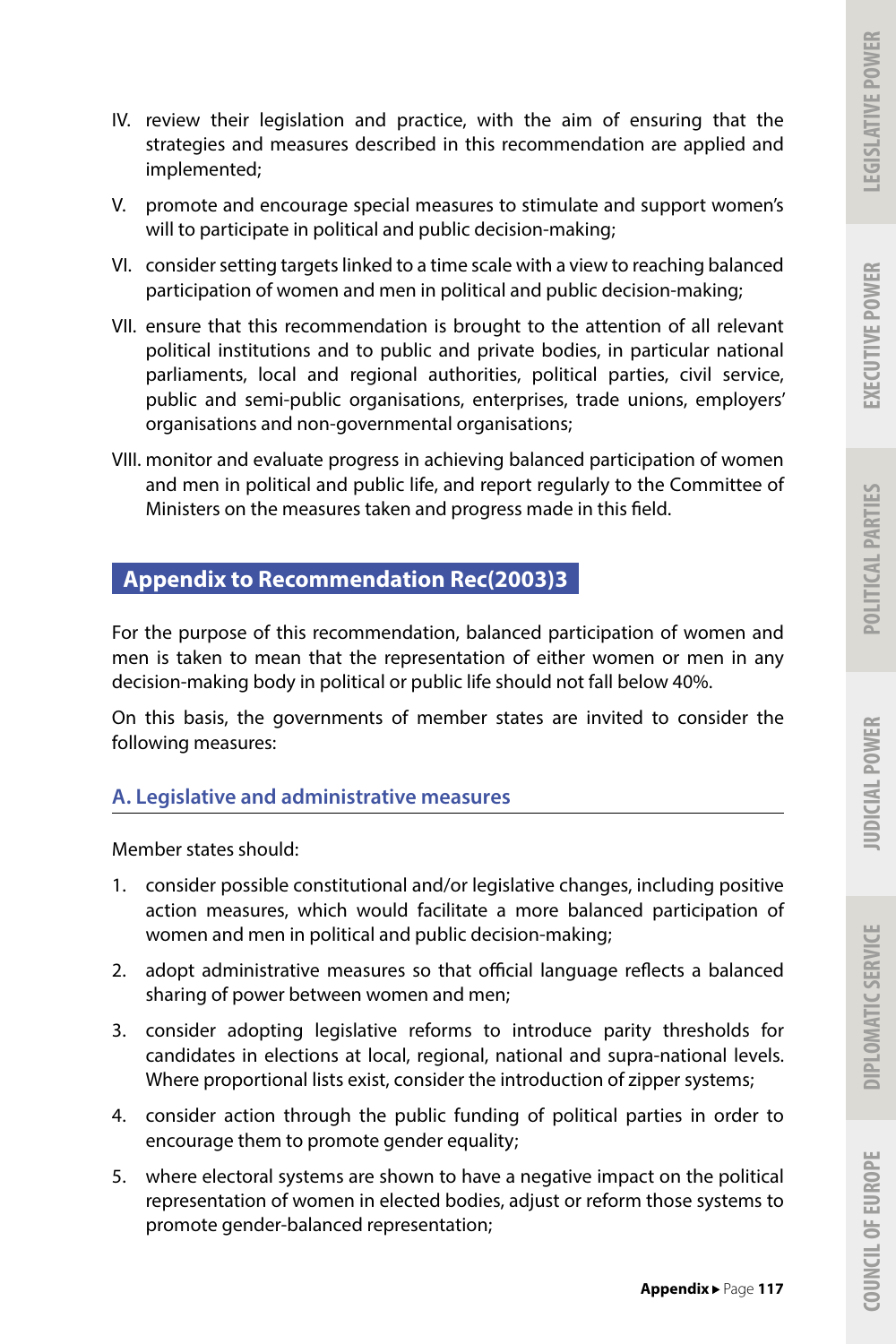- 6. consider adopting appropriate legislative measures aimed at restricting the concurrent holding of several elected political offices simultaneously;
- 7. adopt appropriate legislation and/or administrative measures to improve the working conditions of elected representatives at the local, regional, national and supra-national levels to ensure more democratic access to elected bodies;
- 8. adopt appropriate legislative and/or administrative measures to support elected representatives in the reconciliation of their family and public responsibilities and, in particular, encourage parliaments and local and regional authorities to ensure that their timetables and working methods enable elected representatives of both sexes to reconcile their work and family life;
- 9. consider adopting appropriate legislative and/or administrative measures to ensure that there is gender-balanced representation in all appointments made by a minister or government to public committees;
- 10. ensure that there is a gender-balanced representation in posts or functions whose holders are nominated by government and other public authorities;
- 11. ensure that the selection, recruitment and appointment processes for leading positions in public decision-making are gender sensitive and transparent;
- 12. make the public administration exemplary both in terms of a gender-balanced distribution of decision-making positions and in equal career development for women and men;
- 13. consider adopting appropriate legislative and/or administrative measures to ensure that there is gender-balanced representation in all national delegations to international organisations and fora;
- 14. take due account of gender balance when appointing representatives to international mediation and negotiating committees, particularly in the peace process or the settlement of conflicts;
- 15. consider taking legislative and/or administrative measures aiming at encouraging and supporting employers to allow those participating in political and public decision-making to have the right to take time off from their employment without being penalised;
- 16. set up, where necessary, support and strengthen the work of the national equality machinery in bringing about balanced participation in political and public life;
- 17. encourage parliaments at all levels to set up parliamentary committees or delegations for women's rights and equal opportunities and to implement gender mainstreaming in all their work;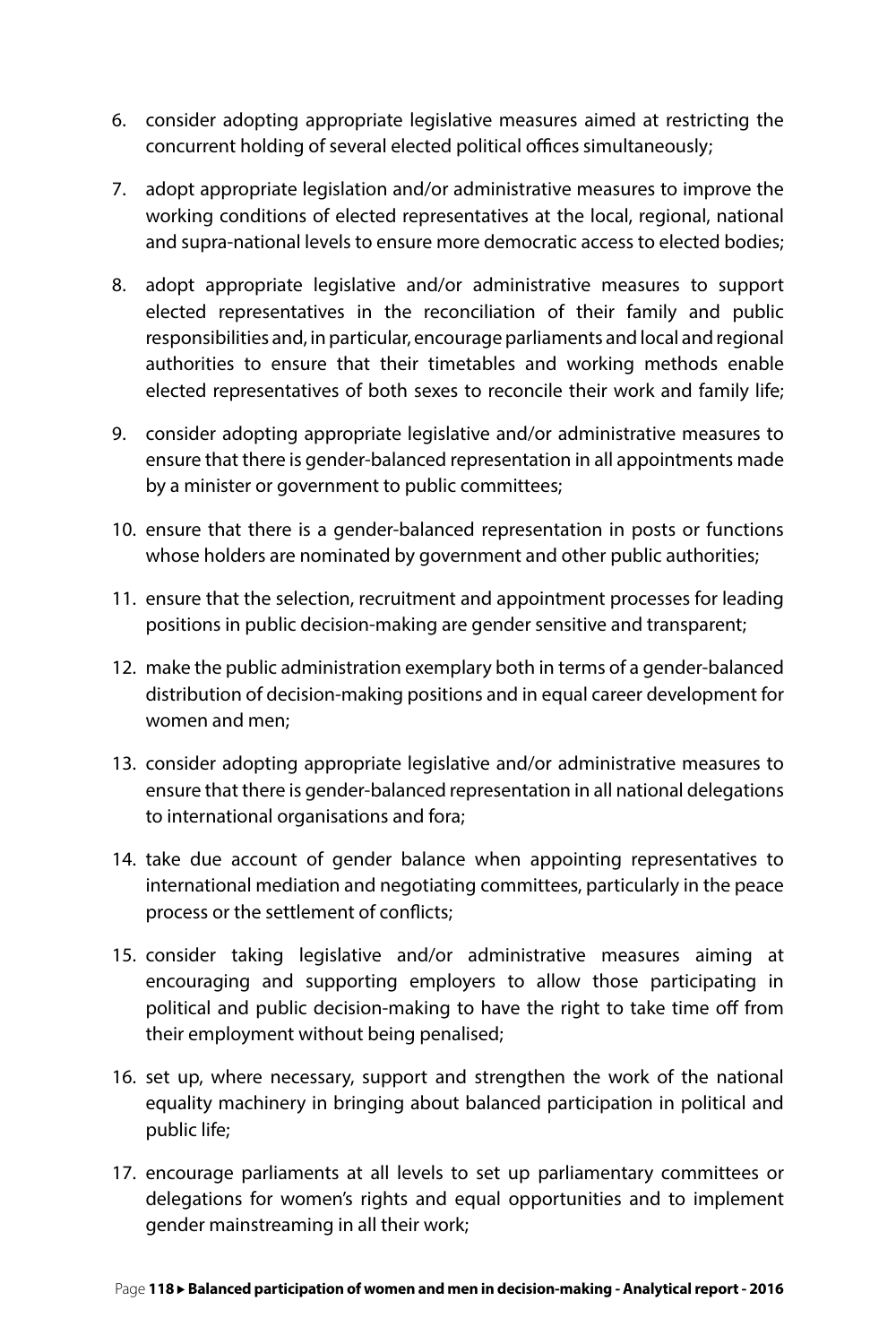# **B. Supportive measures**

Member states should:

- 18. support, by all appropriate measures, programmes aimed at stimulating a gender balance in political life and public decision-making initiated by women's organisations and all organisations working for gender equality;
- 19. consider the setting up of a data bank of women willing to serve in political and public decision-making positions;
- 20. support and develop women's political action by providing the opportunity for women elected representatives to network at the local, regional, national and international levels;
- 21. develop and support mentoring/work-shadowing programmes, confidence building, leadership and media training for women considering entering political and public decision-making;
- 22. encourage training for women candidates and elected representatives in the use of information and communication technologies;
- 23. incorporate into school curricula education and training activities aimed at sensitising young people about gender equality and preparing them for democratic citizenship;
- 24. promote the participation of young people, especially young women, in associations to enable them to acquire experience, knowledge and capacities which are transferable to the field of institutional, and especially political, participation;
- 25. encourage youth organisations to ensure a balanced participation of women and men in their decision-making structures;
- 26. encourage greater involvement of ethnic and cultural minorities, and especially women from these minorities, in decision making at all levels;
- 27. inform political parties of the different strategies used in the various countries to promote the balanced participation of women and men in elected assemblies; encourage them to implement one or more of these strategies and to promote balanced participation of women and men in positions of decision making within the party structures;
- 28. support programmes initiated by the social partners (employers' and workers' organisations) to promote balanced participation of women and men in positions of responsibility and decision making, within their own ranks and in the context of collective bargaining;
- 29. encourage enterprises and associations to ensure balanced representation of women and men in their decision-making bodies, in particular those subsidised for providing public services or implementing public policies;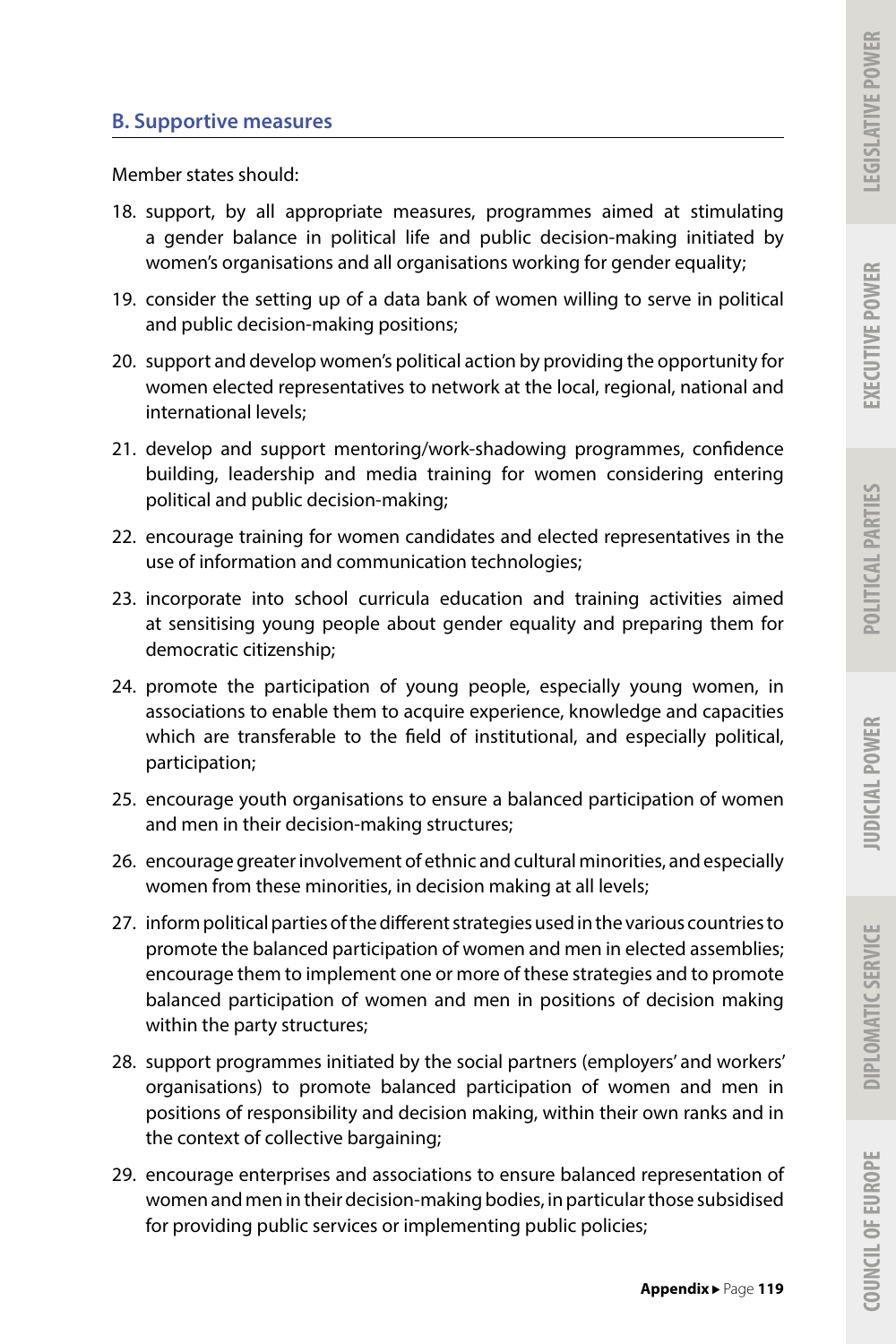- 30. promote campaigns aimed at the general public in order to raise its awareness of the importance of gender-balanced representation in political and public decision-making as a prerequisite for genuine democracy;
- 31. promote campaigns aimed at encouraging the sharing of responsibilities between women and men in the private sphere;
- 32. promote campaigns aimed at specific groups, in particular politicians, social partners and those who recruit and nominate political and public decisionmakers, in order to raise their awareness of the importance of gender-balanced representation in political and public decision-making;
- 33. organise interactive seminars on gender equality for key people in society, such as leaders and top officials, to make them aware of the importance of the balanced participation of women and men in all levels of decision making;
- 34. support non-governmental organisations and research institutes that conduct studies on women's participation in and impact on decision-making and the decision-making environment;
- 35. carry out research on the distribution of votes according to opinion polls in order to determine the voting patterns of women and men;
- 36. promote research on the obstacles which prevent women's access to political and public decision-making at the different levels and publish the results;
- 37. promote research on women's participation in social and voluntary sector decision-making;
- 38. promote gender-sensitive research on the roles, functions, status and working conditions of elected representatives at all levels;
- 39. promote balanced participation in decision-making positions in the media, including management, programming, education, training, research and regulatory bodies;
- 40. support training and awareness-raising for students of journalism and media professionals on questions linked to gender equality and how to avoid sexist stereotypes and sexism;
- 41. encourage media professionals to ensure that women and men candidates and elected representatives receive equal visibility in the media, especially during election periods.

# **C. Monitoring**

Member states should:

42. consider establishing independent bodies, such as a parity observatory or a special independent mediation body, with a view to following governmental policy in the field of balanced participation of women and men in political and public life, or entrust national equality machineries with this task;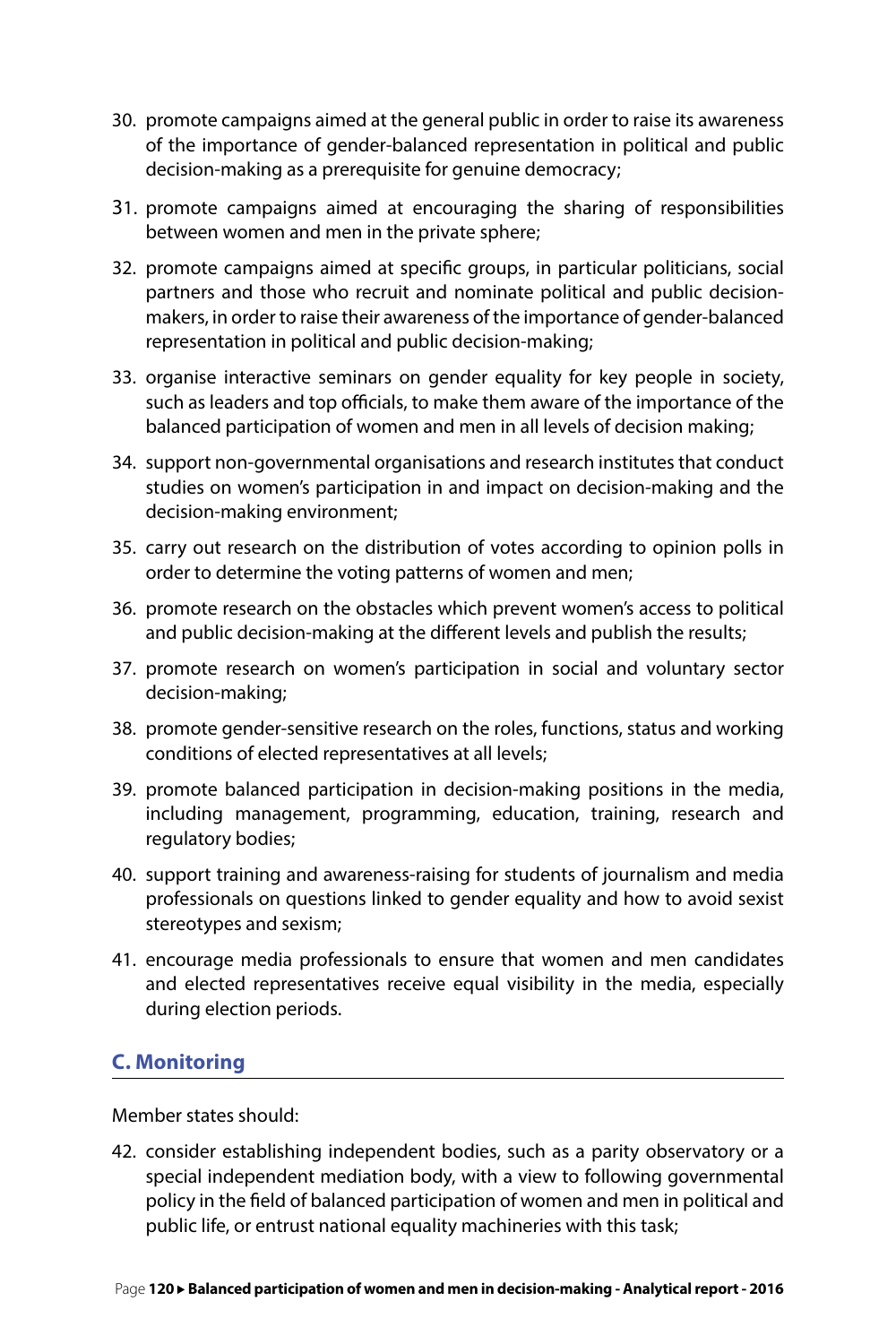- 43. consider setting up and applying indicators for the monitoring and evaluation of the balanced participation of women and men in decision making on the basis of internationally comparable gender segregated data;
- 44. consider adopting the following indicators for measuring progress in the field of political and public decision-making:
	- i. the percentage of women and men elected representatives in parliaments (supra-national/national/federal/regional) and local assemblies according to political party;
	- ii. the percentage of women and men elected representatives in parliaments (supra-national/national) compared to the number of candidates according to political party (the success rate);
	- iii. the percentage of women and men in national delegations to nominated assemblies such as the Council of Europe's Parliamentary Assembly and Congress of Local and Regional Authorities of Europe and to international organisations and fora;
	- iv. the percentage of women and men in national, federal and regional governments;
	- v. the number of women and men senior/junior ministers in the different fields of action (portfolios/ministries) of the national, federal and regional governments of the member states;
	- vi. the percentage of the highest ranking women and men civil servants and their distribution in different fields of action;
	- vii. the percentage of women and men judges in the supreme court;

viii.the percentage of women and men in bodies appointed by the government;

- ix. the percentage of women and men in the decision-making bodies of political parties at national level;
- x. the percentage of women and men members of employer, labour and professional organisations and the percentage of women and men in their decision-making bodies at national level;
- 45. submit, every other year, reports to their national parliaments on the measures taken and progress made according to the indicators listed above;
- 46. publish, every other year, reports on the measures taken and progress made in women's involvement in decision-making and disseminate these reports widely;
- 47. publish and make readily accessible, statistics on candidates for political office and on elected representatives containing information on sex, age, occupation, occupational sector (private/public), education;
- 48. encourage the regular analysis of the visibility and portrayal of women and men in national news and current affairs programmes, especially during election campaigns.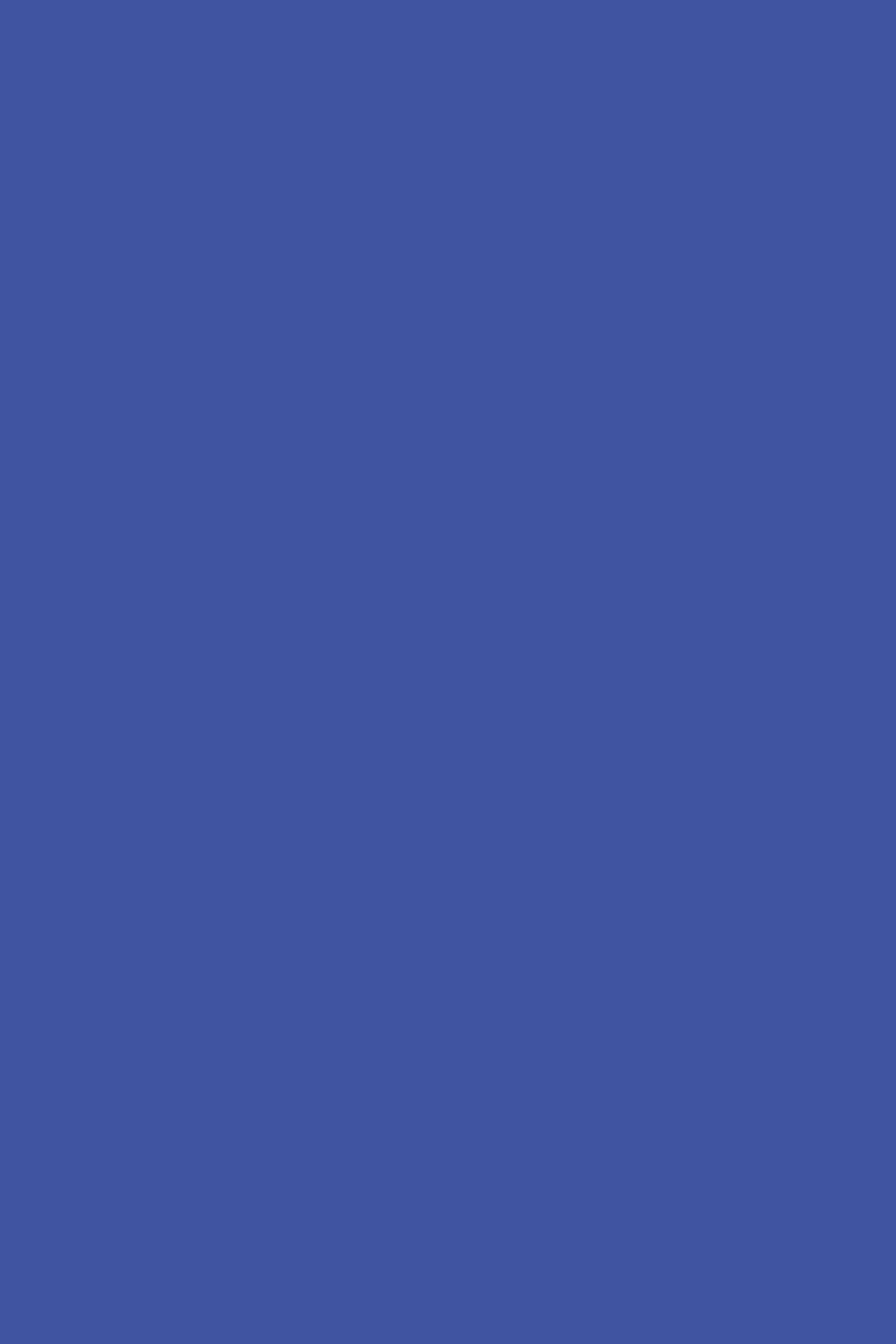# **BIBLIOGRAPHY**

Celis, Karen and Woodward, Alison. (2003), "Flanders: Do It Yourself and Do It Better? Regional Parliaments as Sites for Democratic Renewal and Gendered Representation". In: José Magone (ed.) *Regional Institutions and Governance in the European Union*. Westport: Praeger, pp. 173-191.

Chappell, Louise. (2002), "Gendering Government: Feminist Engagement with the State in Australia and Canada"*,* University of British Columbia Press, Vancouver.

Council of Europe (2003), Recommendation Rec(2003)3 of the Committee of Ministers to member states on balanced participation of women and men in political and public decision-making, Strasbourg, Council of Europe, available on: [https://](https://search.coe.int/cm/Pages/result_details.aspx?ObjectID=09000016805e0848) [search.coe.int/cm/Pages/result\\_details.aspx?ObjectID=09000016805e0848,](https://search.coe.int/cm/Pages/result_details.aspx?ObjectID=09000016805e0848) accessed on 07.03.2017.

Council of Europe (2005), "Sex-disaggregated statistics on the participation of women and men in political and public decision-making in Council of Europe member states - Situation as at 1 September 2005", Strasbourg, Council of Europe, available on: https://rm.coe.int/1680591671, accessed on 15.05.2017.

Council of Europe (2008), "Sex-disaggregated statistics on the participation of women and men in political and public decision-making in Council of Europe member states - Situation as at 1 September 2008", Strasbourg, Council of Europe, available on: https://rm.coe.int/1680591674, accessed on 15.05.2017.

Council of Europe (2010), "Parity democracy - A far cry from reality: [Comparative](http://rm.coe.int/CoERMPublicCommonSearchServices/DisplayDCTMContent?documentId=0900001680591672)  [study on the results of the first and second rounds of monitoring of Council](http://rm.coe.int/CoERMPublicCommonSearchServices/DisplayDCTMContent?documentId=0900001680591672)  [of Europe Recommendation Rec\(2003\)3 on balanced participation of women](http://rm.coe.int/CoERMPublicCommonSearchServices/DisplayDCTMContent?documentId=0900001680591672)  [and men in political and public decision-making"](http://rm.coe.int/CoERMPublicCommonSearchServices/DisplayDCTMContent?documentId=0900001680591672), Strasbourg, Council of Europe, available on: [https://rm.coe.int/CoERMPublicCommonSearchServices/](https://rm.coe.int/CoERMPublicCommonSearchServices/DisplayDCTMContent?documentId=0900001680591672) [DisplayDCTMContent?documentId=0900001680591672](https://rm.coe.int/CoERMPublicCommonSearchServices/DisplayDCTMContent?documentId=0900001680591672), accessed on 07.03.2017.

Council of Europe (2017), "Sex-disaggregated statistics on the participation of women and men in political and public decision-making in Council of Europe member states - Situation as at 15 July 2016", Strasbourg, Council of Europe, available on: [https://rm.coe.int/statistical-data-balanced-participation-report/168072ab4b,](https://rm.coe.int/statistical-data-balanced-participation-report/168072ab4b) accessed on 01.07.2017.

Dahlerup, Drude and Leyenaar, Monique eds. (2013), "Breaking Male Dominance in Old Democracies"*,* Oxford: Oxford University Press.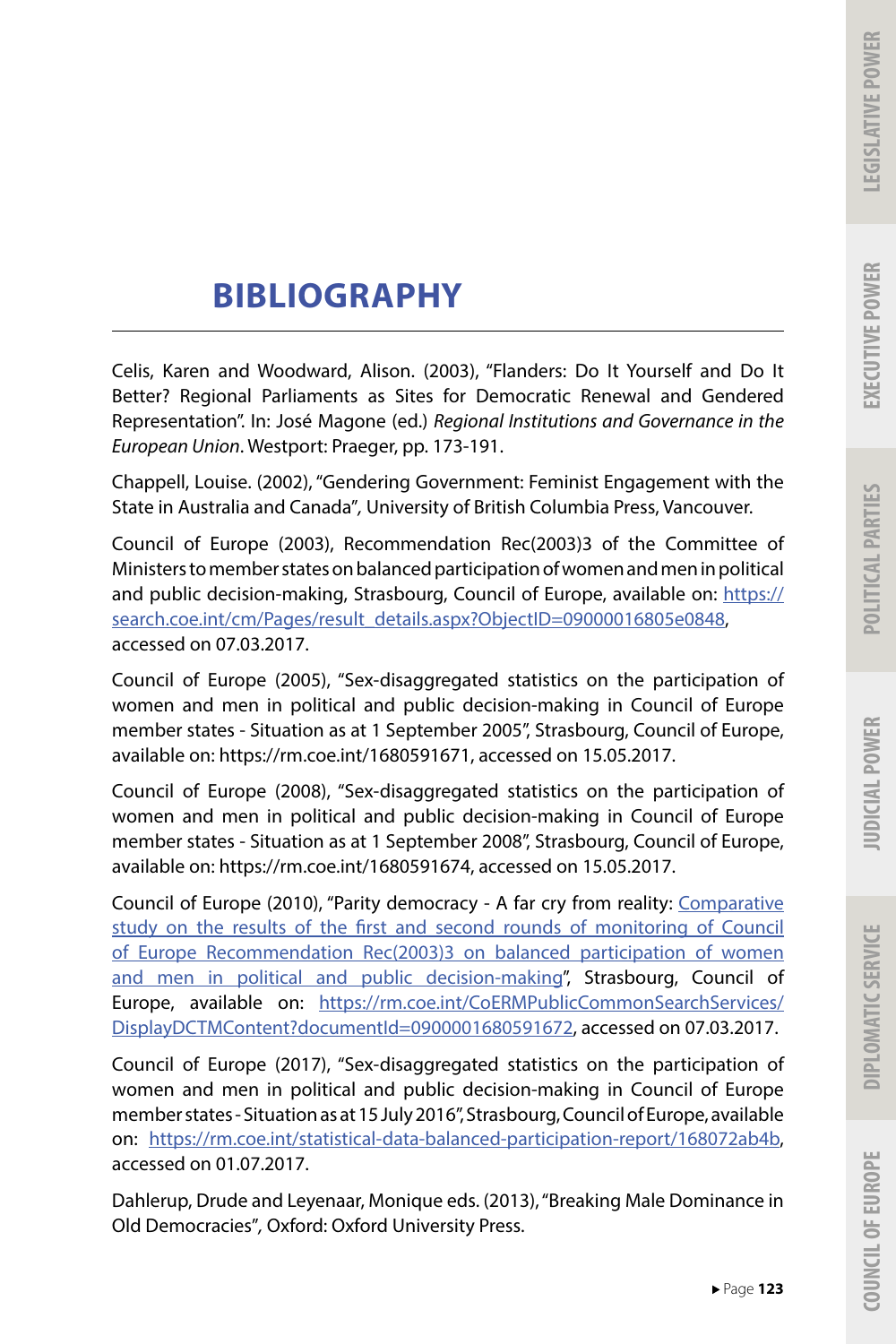Davidson-Schmich, Louise. (2006), "Implementation of Political Party Gender Quotas. Evidence from the German Länder, 1990-2000", *Party Politics* 12(2): 211-232.

Erzeel, Silvia and Caluwaerts, Didier (2013), "How legislators think about gender quotas: a cross-national study"*,* Paper presented at the Third European Conference on Politics and Gender, Barcelona, March 2013.

Hinojosa, Magda (2012), "Selecting Women, Electing Women. Political Representation and Candidate Selection in Latin America", Philadelphia: Temple University Press.

Kittilson, Miki C. (2006), "Challenging Parties, Changing Parliaments. Women and Elected Office in Contemporary Western Europe", Columbus: Ohio State University Press.

Krook, Mona Lena. (2009), "Quotas for Women in Politics: Gender and Candidate Selection Reform Worldwide", Oxford: Oxford University Press.

Leyenaar, Monique. (2004), "Vrouwvriendelijk Europees Kiessysteem", In: Petra Meier and Karen Celis (eds.) *Vrouwen vertegenwoordigd, Wetstraat gekraakt?*  Brussels: VUBPress, pp. 49-80.

Lovenduski, Joni and Norris, Pippa eds. (1993), "Gender and Party Politics", London: Sage.

Matland, Richard E. and Studlar, Donley T. (1996), "The Contagion of Women Candidates in Single-Member Districts and Proportional Representation Electoral Systems", *Journal of Politics* 58(3): 707-733.

Meier, Petra. (2008), "A Gender Gap not Closed by Quotas: the Renegotiation of the Public Sphere", *International Feminist Journal of Politics* 10(3): 329-347.

Meier, Petra. (2012), "From Laggard to Leader: Explaining the Belgian Gender Quotas and Parity Clause", *West European Politics* 35(2): 362-379.

Norris, Pippa. (2004), "Electoral Engineering. Voting rules and political behaviour", Cambridge: Cambridge University Press.

Vickers, Jill. (2010), "A Two-Way Street: Federalism and Women's Politics in Canada and the United States", *Publius: The Journal of Federalism* 40 (3): 412-435.